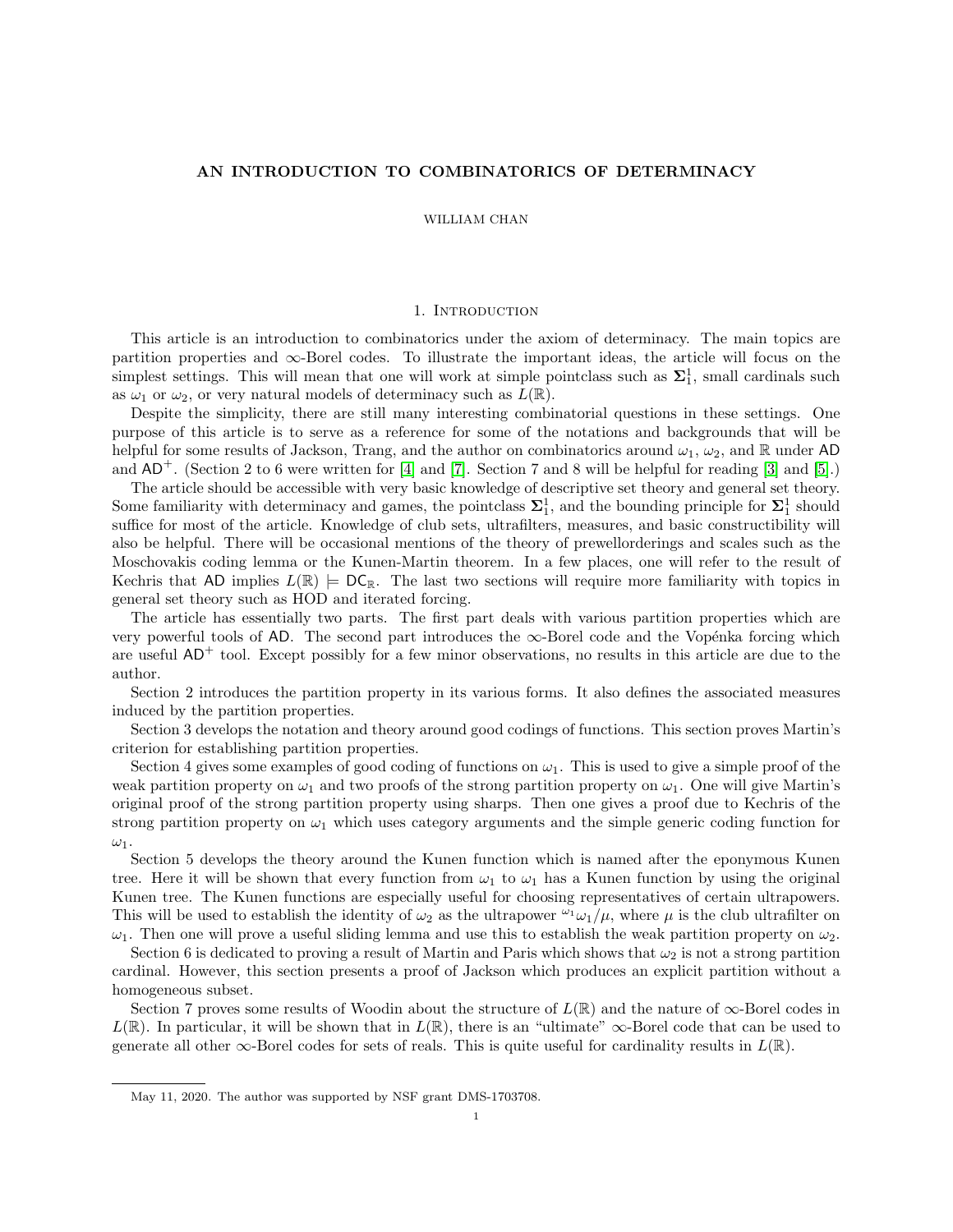Section 8 will present some further descriptive set theoretic applications due to Woodin of the Vopénka forcing. The countable section uniformization and the Woodin's perfect set dichotomy theorem will be proved here.

The author would like to thank Stephen Jackson for the numerous conversations concerning the topics that appear here. The author would also like to thank Thilo Wienert for carefully reading this article and suggesting many comments.

# 2. Partition Properties

The following is the usual partition property:

**Definition 2.1.** Let  $\kappa$  be an ordinal,  $\lambda \leq \kappa$ , and  $\gamma < \kappa$ , then  $\kappa \to (\kappa)_{\gamma}^{\lambda}$  indicates that for every  $P : [\kappa]^{\lambda} \to \gamma$ , there is some  $\beta < \gamma$  and some  $A \subseteq \kappa$  with  $|A| = \kappa$  so that for all  $f \in |A|^\lambda$ ,  $P(f) = \beta$ .

The most frequent situation is when  $\gamma = 2$ .

 $\kappa$  is a strong partition cardinal if and only if  $\kappa \to (\kappa)_{2}^{\kappa}$ .

 $\kappa$  is a weak partition cardinal if and only if  $\kappa \to (\kappa)_2^{\alpha}$  for all  $\alpha < \kappa$ .

**Definition 2.2.** Let  $\kappa$  be an ordinal. Let  $S : \kappa \to \kappa$ . Let  $Y^S = \{(\alpha, \beta) : \alpha < \kappa \wedge \beta < S(\alpha)\}.$ 

Let  $f: \kappa \to \kappa$ . f is said to have uniform cofinality S if and only if there is a function  $g: Y^S \to \kappa$  with the following properties

(1) For all  $\alpha < \kappa$  and all  $\beta < \gamma < S(\alpha)$ ,  $g(\alpha, \beta) < g(\alpha, \gamma)$ 

(1) For all  $\alpha < \kappa$ ,  $f(\alpha) = \sup\{g(\alpha, \beta) : \beta < S(\alpha)\}.$ 

Let  $\mu$  be a measure on  $\kappa$ .  $f : \kappa \to \kappa$  is said to have uniform cofinality S  $\mu$ -almost everywhere if and only if there is a  $g: Y^S \to \kappa$  as above so that for  $\mu$ -almost all  $\alpha < \kappa$ ,  $f(\alpha) = \sup\{g(\alpha, \beta) : \beta < S(\alpha)\}\.$ 

A function  $f : \kappa \to \kappa$  has uniform cofinality  $\omega$  if and only if f has uniform cofinality S where  $S(\alpha) = \omega$ for all  $\alpha < \kappa$ .

**Definition 2.3.** Let  $f : \kappa \to \kappa$  be a function. f is discontinuous everywhere if and only if for all  $\alpha < \kappa$ ,  $f(\alpha) > \sup\{f(\beta) : \beta < \alpha\}.$ 

(Jackson) A function  $f : \kappa \to \kappa$  has the correct type if and only if f has uniform cofinality  $\omega$  and is discontinuous everywhere.

Let  $[\kappa]_{*}^{\kappa}$  denote the subset of  $[\kappa]^{\kappa}$  consisting of functions of the correct type.

There are partition properties formulated for functions of the correct type in which the homogeneous set can be chosen to be club. Club homogeneous sets are conceptually useful in various construction. Functions of the correct type seem to naturally appear in many proofs establishing the partition properties under AD.

It should be noted that throughout the survey an asterisk, ∗, will be used to denote the corresponding concept that involves functions of the correct type when there is an ordinary version of this concept.

**Definition 2.4.** Let  $\kappa$  be an ordinal. Let  $\lambda \leq \kappa$  and  $\gamma < \kappa$ . Let  $\kappa \to_{\ast} (\kappa)^{\lambda}_{\gamma}$  assert that for all  $P : [\kappa]^{\lambda}_{\ast} \to \gamma$ , there exists a club  $C \subseteq \kappa$  and a  $\beta < \lambda$  so that for all  $f \in [C]_{*}^{\lambda}$ ,  $P(f) = \beta$ . Such a club C is said to be homogeneous for P taking value  $\beta$  (for functions of the correct type).

**Definition 2.5.** Let  $\kappa$  be an ordinal. If  $A \subseteq \kappa$  is such that  $|A| = \kappa$ , then let enum<sub>A</sub> :  $\kappa \to A$  denote the increasing enumeration of A. (In context, when one writes enum<sub>A</sub>, it should be clear what  $\kappa$  is.)

<span id="page-1-0"></span>**Fact 2.6.** Let  $\kappa$  be an ordinal and  $\lambda \leq \kappa$ . Then  $\kappa \to (\kappa)^{\lambda}_{2}$  implies  $\kappa \to (\kappa)^{\lambda}_{2}$ .  $\kappa \to (\kappa)^{\omega \cdot \lambda}_{2}$  implies  $\kappa \to (\kappa)^{\lambda}_{2}$ .

*Proof.* Assume  $\kappa \to_{\ast} (\kappa)^{\lambda}_{2}$ .

Let  $P: [\kappa]^{\lambda} \to 2$ . Then there is some  $C \subseteq \omega_1$  club so that C is homogeneous for P for function of the correct type. Let  $D = \{ \alpha < \kappa : (\exists \beta \in \text{Lim})(\alpha = \text{enum}_C(\beta + \omega)) \}$ , where Lim refers to the class of limit ordinals. Note  $|D| = \kappa$ .

The next claim is that every  $f \in [D]^{\lambda}$  is a function of the correct type. Let  $g : \kappa \times \omega \to \kappa$  be defined as follows: Suppose  $\gamma < \kappa$ . Let  $\beta_{\gamma}$  be the unique limit ordinal  $\beta$  so that  $f(\gamma) = \text{enum}_C(\beta_{\gamma} + \omega)$ . Then for each  $n \in \omega$ , define  $g(\gamma, n) =$  enum $C(\beta_{\gamma} + n)$ . Then it is clear that  $f(\gamma) = \sup\{g(\gamma, n) : n \in \omega\}$ . This shows that f has uniform cofinality  $\omega$ . Suppose  $\gamma < \kappa$ . There is a unique limit ordinal  $\beta_{\gamma}$  so that  $f(\gamma) = C(\beta_{\gamma} + \omega)$ . Then for all  $\epsilon < \gamma$ ,  $f(\epsilon) \leq$  enum $C(\beta_{\gamma}) < f(\gamma)$ . That is,  $\sup\{f(\epsilon) : \epsilon < \gamma\} \leq$  enum $C(\beta_{\gamma}) < f(\gamma)$ . f is discontinuous everywhere.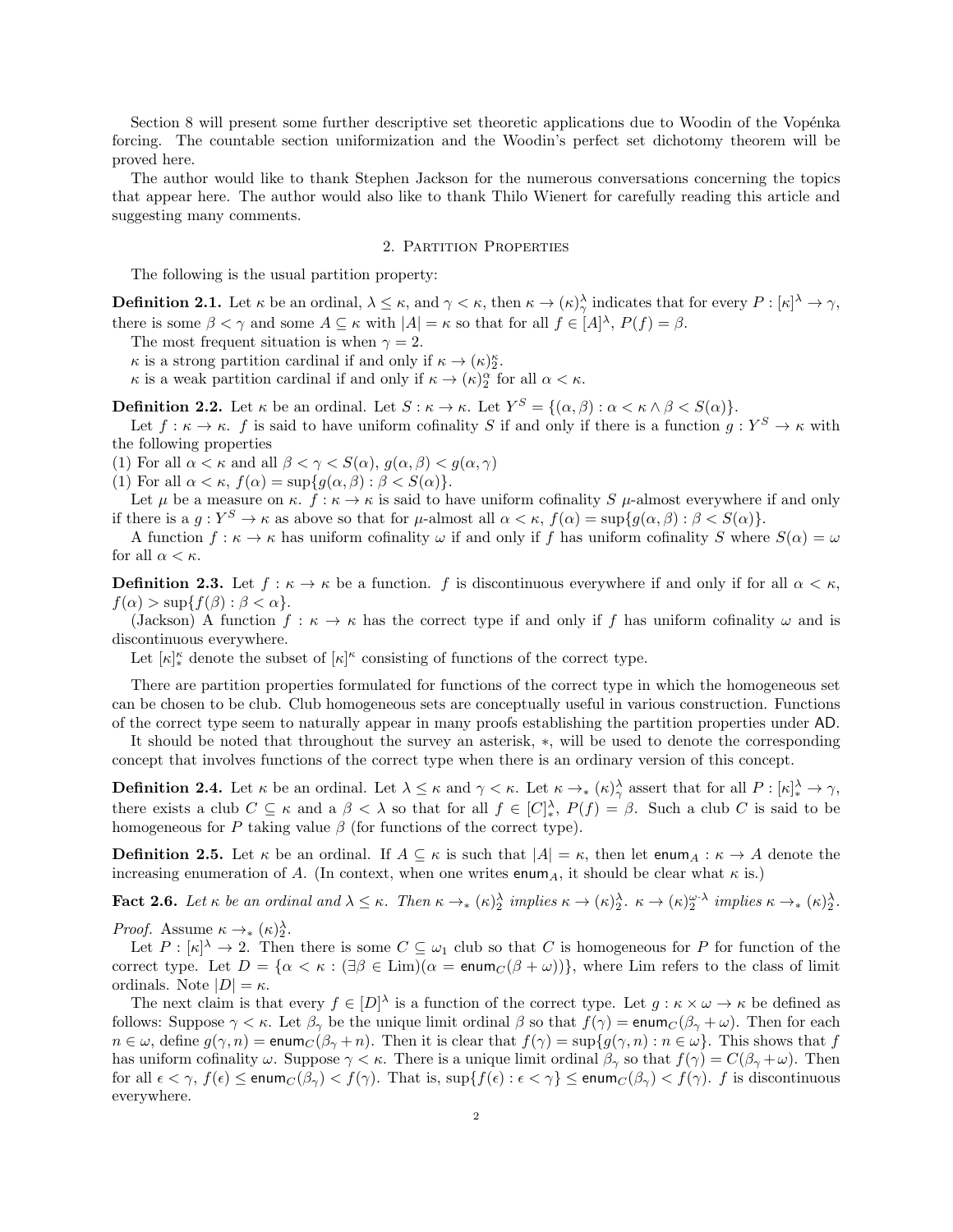Thus every  $f \in [D]^{\lambda}$  belongs to  $[C]^{\lambda}_{*}$ . Since C is homogeneous for P for functions of the correct type, D is homogeneous for P in the ordinary sense. This establishes  $\kappa \to (\kappa)_2^{\lambda}$ .

Now suppose  $\kappa \to (\kappa)_2^{\omega \cdot \lambda}$ .

Suppose  $P: [\kappa]^{\lambda} \to 2$ . Let block  $: [\kappa]^{\omega \cdot \lambda} \to [\kappa]^{\lambda}$  be defined by block $(f)(\gamma) = \sup{\{\omega \cdot \gamma + n : n \in \omega\}}$ . Define  $P': [\kappa]^{\omega \cdot \lambda} \to 2$  by  $P'(f) = P(\text{block}(f)).$  Let  $A \subseteq \omega_1$  be such that  $|A| = \kappa$  and A is homogeneous for P' in the ordinary sense. Without loss of generality, suppose  $P'(h) = 0$  for all  $h \in [A]^{\omega \cdot \lambda}$ . Let C be the collection of limit points of A. That is,  $C = {\alpha \in \kappa : \alpha = {\rm sup}(C \cap \alpha)}$ . C is a club subset of  $\omega_1$ .

Suppose  $f \in [C]^{\lambda}$ . Since f is of the correct type, let  $g : \lambda \times \omega \to \omega_1$  witness that it has uniform cofinality ω. Let  $\gamma < \kappa$ . Since f is discontinuous everywhere, sup $\{f(\alpha): \alpha < \gamma\} < f(\gamma)$ . Therefore there is some  $N_{\gamma} \in \omega$  so that for all  $n \geq N_{\gamma}$ ,  $g(\gamma, n) > \sup\{f(\alpha) : \alpha < \gamma\}$ . Since  $f(\gamma)$  is a limit point of A, define by recursion,  $h(\omega \cdot \gamma + n)$  to be the least element of A greater than

$$
\max\{g(\gamma, N_{\gamma} + n), h(\omega \cdot \gamma + k) : k < n\}.
$$

Then  $h \in [A]^{\omega \cdot \gamma}$  and block $(h) = f$ . Thus  $P(f) = P'(h) = 0$ .

It has been shown that for all  $f \in [C]_*^{\lambda}$ ,  $P(f) = 0$ .  $\kappa \to_{*} (\kappa)^{\lambda}$  has been established.

Partition properties on a cardinal  $\kappa$  yield other very interesting properties on  $\kappa$ . Much of the material of the remainder of this section can be found in [\[20\]](#page-40-4).

<span id="page-2-2"></span>**Fact 2.7.**  $\kappa \to (\kappa)_2^2$  implies that  $\kappa$  is regular.

*Proof.* Suppose  $\eta < \kappa$  and  $h : \eta \to \kappa$  is a cofinal function. Define  $P : [\kappa]^2 \to 2$  by

$$
P(\alpha, \beta) = \begin{cases} 0 & (\exists \gamma < \eta)(\alpha \le h(\gamma) \le \beta) \\ 1 & \text{otherwise} \end{cases}.
$$

Let  $A \subseteq \omega_1$  with  $|A| = \kappa$  be homogeneous for P. If A is homogeneous for P taking value 0, then one can show that  $ot(range(h)) = \kappa$ , which is a contradiction. If A is homogeneous for 1, then one can show that rang $(h) \subseteq \min A$ . This violates  $\kappa \to (\kappa)_2^2$ .

**Definition 2.8.** Let  $\kappa$  be a regular cardinal and  $\eta < \kappa$  be a limit ordinal. A set  $C \subseteq \kappa$  is  $\eta$ -closed if and only if for all  $f : \eta \to C$  increasing,  $\sup(f) \in C$ .  $C \subseteq \kappa$  is a  $\eta$ -club if and only if C is  $\eta$ -closed and unbounded.

Let  $W_{\eta}^{\kappa}$  denote the filter of sets containing an  $\eta$ -club as a subset.

<span id="page-2-0"></span>**Fact 2.9.** Let  $\kappa$  be a regular cardinal and  $\eta < \kappa$  be a limit ordinal. Let  $\delta < \kappa$  and  $\langle C_{\alpha} : \alpha < \delta \rangle$  be a sequence of  $\eta$ -clubs. Then  $\bigcap_{\alpha \in \delta} C_{\alpha}$  is an  $\eta$ -club.

*Proof.* Clearly  $\bigcap_{\gamma<\delta}C_{\gamma}$  is  $\eta$ -closed. One needs to show that  $\bigcap_{\gamma<\delta}C_{\gamma}$  is unbounded.

Fix  $\epsilon < \kappa$ . Let  $\beta_0^0$  be the least element of  $C_0$  greater than  $\epsilon$ .

Suppose for  $\alpha < \eta$  and  $\gamma < \delta$ ,  $\beta_{\alpha}^{\xi}$  has been defined for all  $\xi < \gamma$ . Note  $\sup\{\beta_{\alpha}^{\xi} : \xi < \gamma\} < \kappa$  by the regularity of  $\kappa$ . Let  $\beta_{\alpha}^{\gamma}$  be the least element of  $C_{\gamma}$  which is larger than  $\sup\{\beta_{\alpha}^{\xi}: \xi < \gamma\}.$ 

Suppose for  $\alpha < \eta$ ,  $\beta_{\nu}^{\gamma}$  has been defined for all  $\nu < \alpha$ , and  $\gamma < \delta$ . By the regularity of  $\kappa$ , sup $\{\beta_{\nu}^{\gamma} : \nu < \delta\}$  $\alpha \wedge \gamma < \delta$   $\} < \kappa$ . Let  $\beta^0_\alpha$  be the least element of  $C_0$  greater than  $\sup\{\beta^\gamma_\nu : \nu < \alpha \wedge \gamma < \delta\}.$ 

Note that for all  $\gamma_0, \gamma_1 \in \delta$ ,  $\sup\{\beta_\alpha^{\gamma_0} : \alpha < \eta\} = \sup\{\beta_\alpha^{\gamma_1} : \alpha < \eta\}$ . Let  $\lambda$  denote this common value.  $\lambda \in C_{\gamma}$  for all  $\gamma < \delta$  since  $C_{\gamma}$  is an  $\eta$ -club. Thus  $\lambda \in \bigcap_{\gamma < \delta} C_{\gamma}$  and  $\lambda > \epsilon$ . This shows that  $\bigcap_{\gamma < \delta} C_{\gamma}$  is unbounded.  $\Box$ 

In ZF, Fact [2.9](#page-2-0) does not imply that  $W^{\kappa}_{\eta}$  is  $\kappa$ -complete. Suppose  $\langle A_{\alpha} : \alpha < \delta \rangle$  where  $\delta < \kappa$  is a sequence in  $W_{\eta}^{\kappa}$ . For each  $A_{\alpha}$ , there is an  $\eta$ -club  $C \subseteq A_{\alpha}$ . To apply Fact [2.9,](#page-2-0) one would need to produce a sequence of  $\eta$ -clubs,  $\langle C_\alpha : \alpha < \delta \rangle$ , so that  $C_\alpha \subseteq A_\alpha$  for each  $\alpha < \delta$ . This appears to require some choice principle.

It will be shown next that appropriate partition properties imply that  $W^{\kappa}_{\gamma}$  is an ultrafilter, is  $\kappa$ -complete, and is normal.

<span id="page-2-1"></span>Fact 2.10. Let  $\kappa$  be a regular cardinal and  $\eta < \kappa$  be a limit ordinal. Let  $A \subseteq \kappa$  be an unbounded set. Let  $\text{Lim}^{\eta}(A) = \{\text{sup}(f) : f \in [A]^{\eta}\}.$  That is,  $\text{Lim}^{\eta}(A)$  is the collection of all  $\alpha \in \kappa$  which are the supremum of an η-increasing sequence through A.

Then  $\lim^{\eta}(A)$  is an  $\eta$ -club.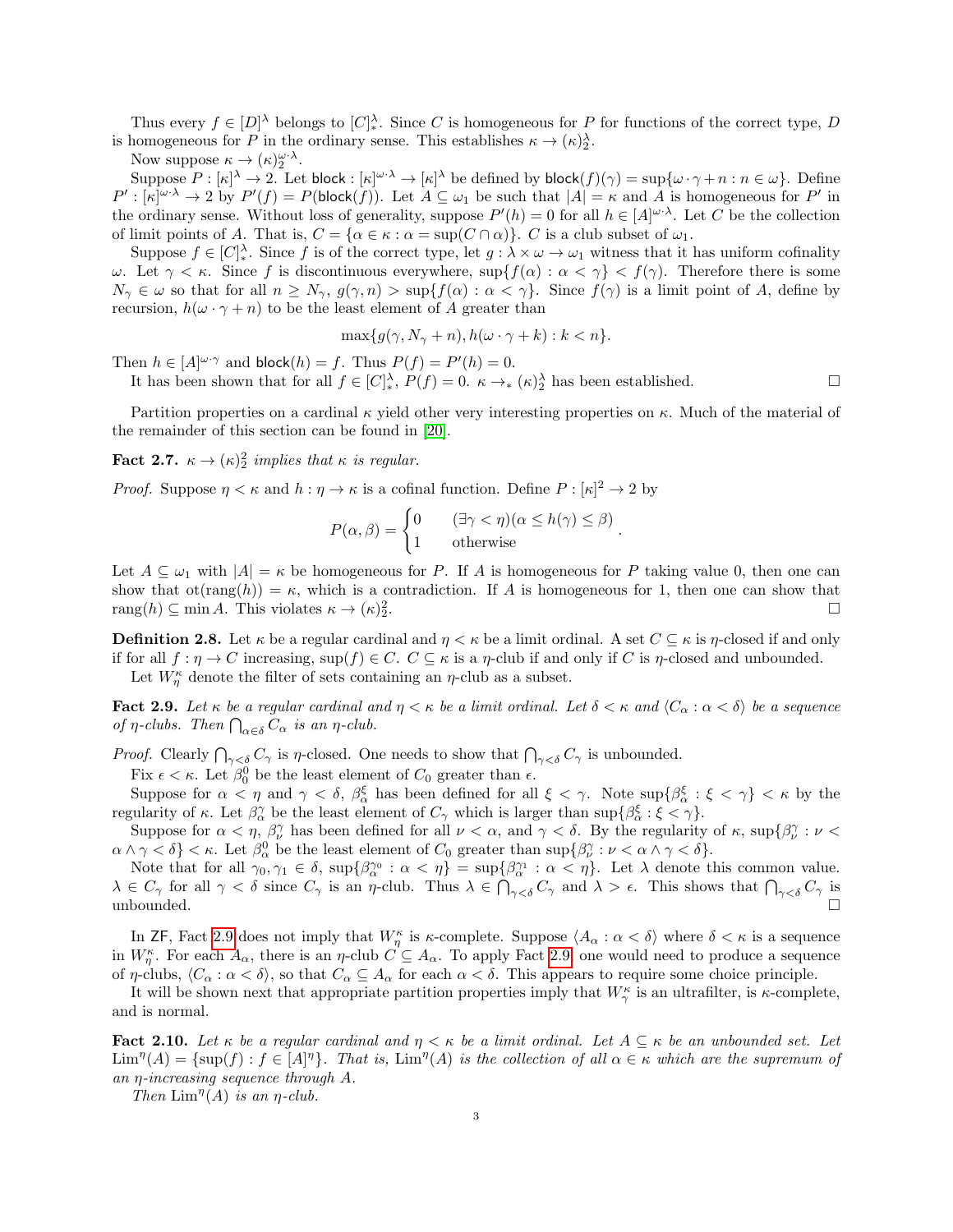*Proof.* Lim<sup> $\eta$ </sup>(A) is clearly unbounded since A is unbounded.

Suppose  $f: \eta \to \text{Lim}^{\eta}(A)$  is an increasing function. For each  $\alpha < \eta$ , let  $g(\alpha)$  be the least element  $\gamma \in A$ so that  $f(\alpha) < \gamma < f(\alpha + 1)$  which exists since  $f(\alpha + 1) = \sup(h)$  for some  $h \in [A]^{\eta}$ . Thus  $\sup(f) = \sup(g)$ and  $g \in [A]^{\eta}$ . Thus sup $(f) \in \text{Lim}^{\eta}(A)$ .  $\text{Lim}^{\eta}(A)$  is an  $\eta$ -club.

<span id="page-3-0"></span>**Fact 2.11.** Let  $\kappa$  be a regular cardinal and  $\eta < \kappa$  be a limit ordinal. Suppose  $\kappa \to (\kappa)_2^{\eta}$ . Then  $W_{\eta}^{\kappa}$  is an ultrafilter.

*Proof.* Let  $A \subseteq \kappa$ . Define the partition  $P : [\kappa]^{\eta} \to 2$  by  $P(f) = 1 \Leftrightarrow \sup(f) \in A$ .

By  $\kappa \to (\kappa)_2^{\eta}$ , let  $B \subseteq \kappa$  with  $|B| = \kappa$  be homogeneous for this partition. Without loss of generality, suppose B is homogeneous taking value 1.  $\lim^{\eta}(B)$  is an  $\eta$ -club by Fact [2.10.](#page-2-1) Let  $\alpha \in \lim^{\eta}(B)$ . Let  $f \in [B]^{\eta}$ be such that  $\sup(f) = \alpha$ . Then  $P(f) = 1$  implies that  $\alpha = \sup(f) \in A$ . This shows that  $\lim^{n}(B) \subseteq A$  which implies  $A \in W^{\kappa}_{\eta}$ .

If B was homogeneous for P taking value 0, then the same argument would have shown  $\kappa \setminus A \in W_{\eta}^{\kappa}$ .  $\Box$ 

Fact 2.12. Assume  $\kappa$  is a regular cardinal and  $\eta < \kappa$  is a limit ordinal. Let  $\lambda < \kappa$  be infinite. If  $\kappa \to (\kappa)_{\lambda}^{\eta}$ holds, then  $W_{\eta}^{\kappa}$  is  $\lambda^{+}$ -complete.

*Proof.* Let  $\langle A_{\alpha} : \alpha < \lambda \rangle$  be a sequence in  $W_{\eta}^{\kappa}$ . Suppose  $\bigcap_{\alpha < \lambda} A_{\alpha} \notin W_{\eta}^{\kappa}$ . Since  $W_{\eta}^{\kappa}$  is an ultrafilter by Fact [2.11,](#page-3-0) one may assume that  $\bigcap_{\alpha<\lambda} A_{\alpha} = \emptyset$  by adding one further set to the sequence.

Let  $P: [\kappa]^{\eta} \to \lambda$  be defined by  $P(f)$  is the least  $\alpha < \lambda$  so that  $\sup(f) \notin A_{\alpha}$ . By  $\kappa \to (\kappa)^{\eta}_{\lambda}$ , there is some  $\alpha^*$  and  $a B \subseteq \kappa$  so that  $|B| = \kappa$  and  $P(f) = \alpha^*$  for all  $f \in [B]^{\eta}$ .

By Fact [2.10,](#page-2-1)  $\lim^{\eta}(B) \in W_{\eta}^{\kappa}$ . However,  $\lim^{\eta}(B) \cap A_{\alpha^*} = \emptyset$ . This contradicts  $A_{\alpha^*} \in W_{\eta}^{\kappa}$  $\Box$ 

<span id="page-3-1"></span>Fact 2.13. Assume  $\kappa$  is a regular cardinal and  $\eta < \kappa$  is a limit ordinal.  $\kappa \to (\kappa)_{2}^{\eta+\eta}$  implies  $\kappa \to (\kappa)_{\lambda}^{\eta}$  for all  $\lambda < \kappa$ . Therefore,  $\kappa \to (\kappa)_2^{n+\eta}$  implies  $W_{\eta}^{\kappa}$  is a  $\kappa$ -complete measure on  $\kappa$ .

If  $\kappa$  has the weak partition property, then  $W_{\eta}^{\kappa}$  is a  $\kappa$ -complete measure on  $\kappa$  for all limit ordinals  $\eta < \kappa$ .

Proof. Let  $P : [\kappa]^{\eta} \to \lambda$ . Define  $Q : [\kappa]^{\eta+\eta} \to 2$  by  $Q(f_0 \hat{f}_1) = 0$  if and only if  $P(f_0) = P(f_1)$ . By  $\kappa \to (\kappa)_2^{\eta+\eta}$ , let  $A \subseteq \kappa$  with  $|A| = \kappa$  be homogeneous for Q.

Suppose A is homogeneous for Q taking value 1. Let  $Q' : [A]^{n+\eta} \to 2$  be defined by

$$
Q'(f_0 \hat{f}_1) = \begin{cases} 0 & P(f_0) < P(f_1) \\ 1 & P(f_0) > P(f_1) \end{cases}
$$

Again by  $\kappa \to (\kappa)_2^{\eta+\eta}$ , there is a  $B \subseteq A$  with  $|B| = \kappa$  which is homogeneous for  $Q'$ . One can check that if B is homogeneous for  $Q'$  taking value 1, then one would have an infinite descending sequences of ordinals. If B is homogeneous for Q' taking value 0, then one can produce an injection of  $\kappa$  into  $\lambda < \kappa$ . B can not be homogeneous. Contradiction. Therefore, A must have been homogeneous for Q taking value 0.

Now the claim is that A is homogeneous for P: Let  $f_0, f_1 \in [A]^{\eta}$ . Find  $f_2 \in [A]^{\eta}$  such that  $\min(f_2)$  is larger than both sup $(f_0)$  and sup $(f_1)$ . Then  $f_0 \hat{f}_2 \in [A]^{\eta+\eta}$  and  $f_1 \hat{f}_2 \in [A]^{\eta+\eta}$ . Since A is homogeneous for Q taking value 0,  $Q(f_0 \hat{f}_2) = 0$  and  $Q(f_1 \hat{f}_2) = 0$ . This implies that  $P(f_0) = P(f_2) = P(f_1)$ . Thus A is homogeneous for  $P$ .

**Fact 2.14.** Let  $\kappa$  be a regular cardinal and  $\eta < \kappa$  be a limit ordinal. Suppose  $\kappa \to (\kappa)_{2}^{\eta+\eta}$ . Then  $\kappa$  is a normal κ-complete ultrafilter.

If  $\kappa$  has the weak partition property, then  $W^{\kappa}_{\eta}$  is a normal  $\kappa$ -complete measure on  $\kappa$  for each limit ordinal  $\eta < \kappa$ .

*Proof.* By Fact [2.13,](#page-3-1)  $W_{\eta}^{\kappa}$  is a  $\kappa$ -complete ultrafilter.

Let  $F: \kappa \to \kappa$  be a regressive function. That is,  $A' = {\alpha \in \kappa : F(\alpha) < \alpha} \in W_n^{\kappa}$ . Let  $A \subseteq A'$  be a  $\eta$ -club set. Define  $P : [\kappa]^{\eta} \to 2$  by

$$
P(f) = \begin{cases} 0 & F(\sup(f)) < \min f \\ 1 & \text{otherwise} \end{cases}
$$

Since  $\kappa \to (\kappa)_2^{\eta+\eta}$  implies  $\kappa \to (\kappa)_2^{\eta}$ , let  $B \subseteq A$  with  $|B| = \kappa$  be homogeneous for P.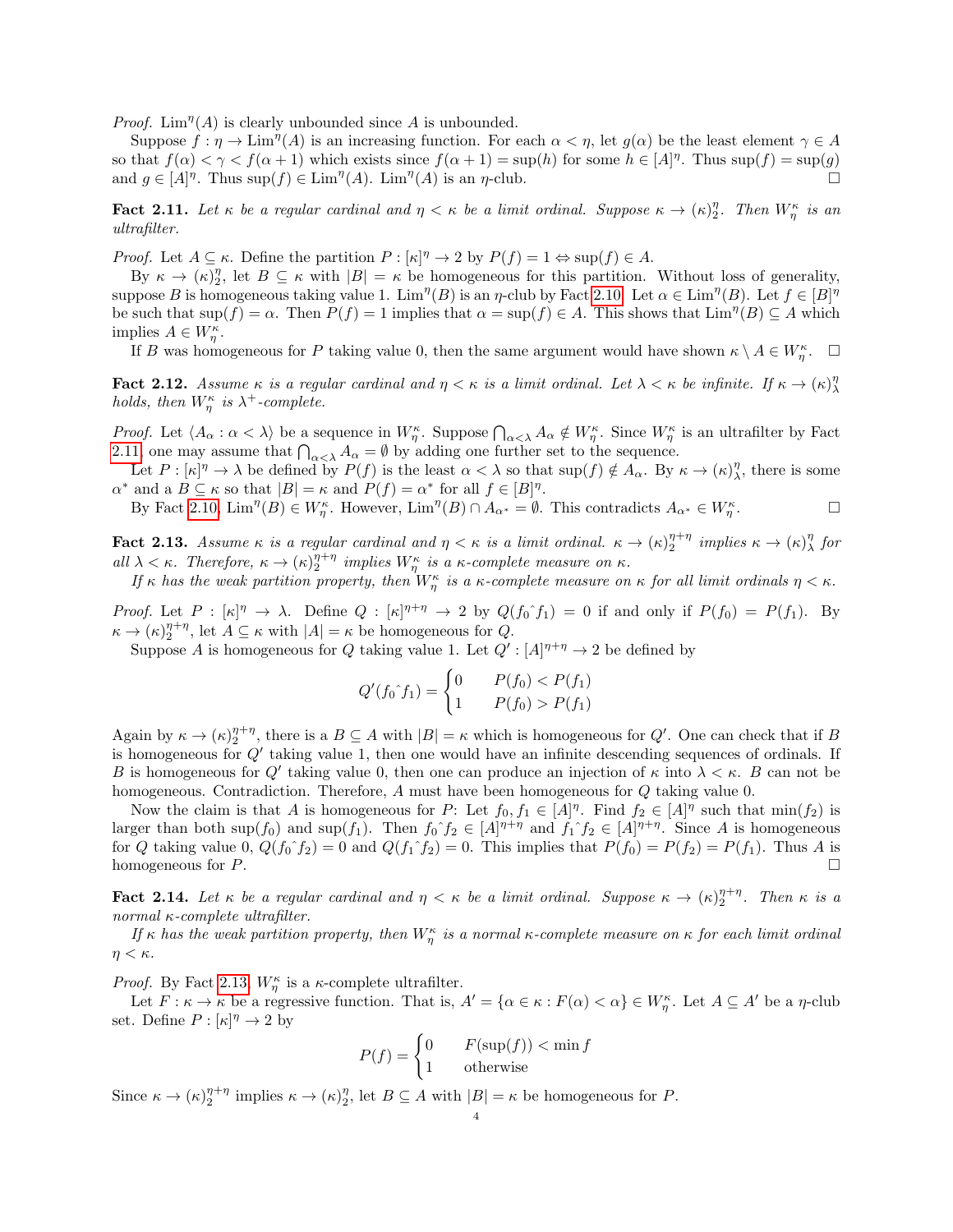Let  $\hat{B} = \{\text{enum}_B(\eta \cdot \alpha + \eta) : \alpha < \kappa\},\$  where  $\text{enum}_B : \kappa \to \kappa$  is the increasing enumeration of B. Suppose  $f \in [\tilde{B}]^{\eta}$ . Since  $\tilde{B} \subseteq B \subseteq A$  and A is  $\eta$ -closed,  $\sup(f) \in A \subseteq A'$ . Therefore,  $F(\sup(f)) < \sup(f)$ . Let  $\gamma < \eta$ be least so that  $F(\sup(f)) < f(\gamma)$ . Since  $f(\gamma + 1) \in \tilde{B}$ , let  $f_0 : \gamma + 1 \to B$  be such that for all  $\nu < \gamma + 1$ ,  $f(\gamma) < f_0(\nu) < f(\gamma + 1)$ . Let  $f_1 : (\eta - (\gamma + 1)) \to \tilde{B}$  be the tail of f above  $f(\gamma)$ . Note that  $f_2 = f_0 \hat{f}_1$ is an  $\eta$ -sequence in B with the property that  $\min(f_2) > f(\gamma) > F(\sup(f))$  and  $\sup(f_2) = \sup(f)$ . Thus  $F(\sup(f_2)) = F(\sup(f)) < \min(f_2)$ . Since  $f_2 \in [B]^{\eta}$ , one has that B must be homogeneous for P taking value 0.

Let  $f \in [B]^{\eta}$ . Let  $f' : \eta \to B$  be the increasing enumeration of  $\{\min B\} \cup \text{rang}(f)$ . Thus  $P(f') = 0$ implies that  $F(\sup(f)) = F(\sup(f')) < \min(f') = \min(B)$ . It has been shown that for all  $f \in [B]^{\eta}$ ,  $F(\sup(f)) < \min(B)$ . Thus for all  $\alpha \in \text{Lim}^{\eta}(B)$ ,  $F(\alpha) < \min(B)$ . Since  $\text{Lim}^{\eta}(B) \in W_{\eta}^{\kappa}$  and  $W_{\eta}^{\kappa}$  is  $\kappa$ complete, there is some  $\xi < \min(B)$  and  $C \in W^{\kappa}_{\eta}$  so that  $F[C] = \xi$ . It has been shown that F is constant  $W_{\eta}^{\kappa}$ -almost everywhere. Normality has been established.

Under suitable circumstances on  $\kappa$ , one can determine all the normal  $\kappa$ -complete measures on  $\kappa$ .

<span id="page-4-0"></span>Fact 2.15. Let  $\kappa$  be a regular cardinal and  $\eta < \kappa$  be a limit ordinal. Assume  $\kappa \to (\kappa)_{2}^{\eta}$ . Then  $W_{\eta}^{\kappa} = W_{\text{cof}(\eta)}^{\kappa}$ . Suppose that  $\eta_0 < \eta_1$  are two infinite regular cardinals less than  $\kappa$ . Then  $W_{\eta_0}^{\kappa} \neq W_{\eta_1}^{\kappa}$ .

Suppose the collection of infinite regular cardinals below  $\kappa$  has cardinality less than  $\kappa$ . Let  $\mu$  be any  $\kappa$ complete normal measure on κ. There is some infinite regular cardinal  $\eta < \kappa$  so that  $\mu$  is equivalent to  $W_{\eta}^{\kappa}$ .

*Proof.* The partition property  $\kappa \to (\kappa)_2^{\eta}$  implies that  $W_{\eta}^{\kappa}$  and  $W_{\text{cof}(\eta)}^{\kappa}$  are both ultrafilters.

Suppose  $A \subseteq \kappa$  is a cof(η)-club. Let  $f \in [A]^{\eta}$ . Let  $\rho : \text{cof}(\eta) \to \eta$  be a cofinal increasing sequence. Note that  $f \circ \rho \in [A]^{\text{cof}(\eta)}$ . Since A is a cof( $\eta$ )-club, sup( $f \circ \rho$ ) = sup( $f$ )  $\in A$ . Thus A is also an  $\eta$ -club. This shows that  $W_{\operatorname{cof}(\eta)}^{\kappa} \subseteq W_{\eta}^{\kappa}$ .

Suppose that  $\neg(W_{\eta}^{\kappa} \subseteq W_{\text{cof}(\eta)}^{\kappa})$ . Let  $A \in W_{\eta}^{\kappa}$  be such that  $A \notin W_{\text{cof}(\eta)}^{\kappa}$ . Since  $W_{\text{cof}(\eta)}^{\kappa}$  is an ultrafilter,  $\kappa \setminus A \in W_{\operatorname{cof}(\eta)}^{\kappa}$ . It has already been shown that  $W_{\operatorname{cof}(\eta)}^{\kappa} \subseteq W_{\eta}^{\kappa}$ . Therefore,  $\kappa \setminus A \in W_{\eta}^{\kappa}$ . However,  $A, \kappa \setminus A \in W_{\eta}^{\kappa}$  contradicts the fact that  $W_{\eta}^{\kappa}$  is an ultrafilter.

It has been established that  $W_{\eta}^{\kappa} = W_{\text{cof}(\eta)}^{\kappa}$ .

Now suppose  $\eta_0 < \eta_1$  are two regular cardinals less than  $\kappa$ . Let  $A_i = \{ \alpha < \kappa : \text{cof}(\alpha) = \eta_i \}$ . For  $i \in \{2, A_i\}$ is an  $\eta_i$ -club. Therefore,  $A_i \in W_{\eta_i}^{\kappa}$ . If  $W_{\eta_0}^{\kappa} = W_{\eta_1}^{\kappa}$ , then  $A_0 \cap A_1 = \emptyset \in W_{\eta_1}^{\kappa}$ . This contradicts  $W_{\eta_1}^{\kappa}$  is a filter. Now suppose the collection K of infinite regular cardinals below  $\kappa$  has cardinality less than  $\kappa$ . Let  $\mu$  be

a κ-complete normal measure on κ.

Let T be the set of limit ordinals below  $\kappa$ . Since  $\kappa$  and T are in bijection,  $\mu$  is equivalent to a measure concentrating on T. Therefore, assume for simplicity that  $T \in \mu$ . For each  $\eta \in K$ , let  $A_{\eta} = {\alpha \in \kappa : \eta$ cof( $\alpha$ ) =  $\eta$ .  $T = \bigcup_{\eta \in K} A_{\eta}$ . Since  $\mu$  is  $\kappa$ -complete and  $|K| < \kappa$ , there is some  $\eta_0$  so that  $A_{\eta_0} \in \mu$ .

The claim is that  $\mu = W_{\eta_0}^{\kappa}$ : Let  $B \in W_{\eta_0}^{\kappa}$ . Let  $C \subseteq B$  be an  $\eta_0$ -club set. Suppose  $B \notin \mu$ . Then  $\kappa \setminus B \in \mu$ . Let  $Q = A_{\eta_0} \cap (\kappa \setminus B)$ . Note  $Q \in \mu$ .

Let  $\alpha \in Q$ . Note that  $\text{cof}(\alpha) = \eta_0$  and  $\alpha \notin B$  so  $\alpha \notin C$ .  $\text{sup}(C \cap \alpha) < \alpha$  since otherwise  $\alpha \in C$  since  $\text{cof}(\alpha) = \eta_0$  and C is an  $\eta_0$ -club. Let  $G: Q \to \kappa$  be defined  $G(\alpha) = \text{sup}(C \cap \alpha)$ . G is a regressive function on Q. Since  $\mu$  is normal, there is some  $\gamma < \kappa$  so that  $J = {\alpha : G(\alpha) = \gamma} \in \mu$ . For any  $\alpha \in J$ ,  $C \cap \alpha \subseteq \gamma$ . Since  $J \in \mu$  implies that J is unbounded, this implies that  $C \subseteq \gamma$ . This is impossible since C is unbounded.  $\square$ 

#### 3. Good Coding of Functions

**Definition 3.1.** Let  $\kappa$  be a regular cardinal and  $\lambda \leq \kappa$  be an ordinal. A good coding system for  $\lambda_{\kappa}$  consists of Γ, decode, and  $\mathsf{GC}_{\beta,\gamma}$  for each  $\beta < \lambda$  and  $\gamma < \kappa$  with the following properties:

(1)  $\Gamma$  is a pointclass closed under continuous substitution and  $\exists^{\mathbb{R}}$ . Let  $\check{\Gamma}$  denote the dual pointclass. Let  $\Delta = \Gamma \cap \Gamma$ .

(2) decode :  $\mathbb{R} \to \mathscr{P}(\lambda \times \kappa)$ . For all  $f \in {}^{\lambda}\kappa$ , there is some  $x \in \mathbb{R}$  so that decode $(x) = f$ .

(3) For all  $\beta < \lambda$  and  $\gamma < \kappa$ ,  $\mathsf{GC}_{\beta,\gamma} \subseteq \mathbb{R}$ ,  $\mathsf{GC}_{\beta,\gamma} \in \Delta$ , and  $\mathsf{GC}_{\beta,\gamma}$  is defined by  $x \in \mathsf{GC}_{\beta,\gamma}$  if and only if

$$
\mathsf{decode}(x)(\beta, \gamma) \land (\forall \gamma' < \kappa)(\mathsf{decode}(x)(\beta, \gamma') \Rightarrow \gamma = \gamma').
$$

For each  $\beta < \lambda$ , let  $\mathsf{GC}_{\beta} = \bigcup_{\gamma < \kappa} \mathsf{GC}_{\beta,\gamma}$ .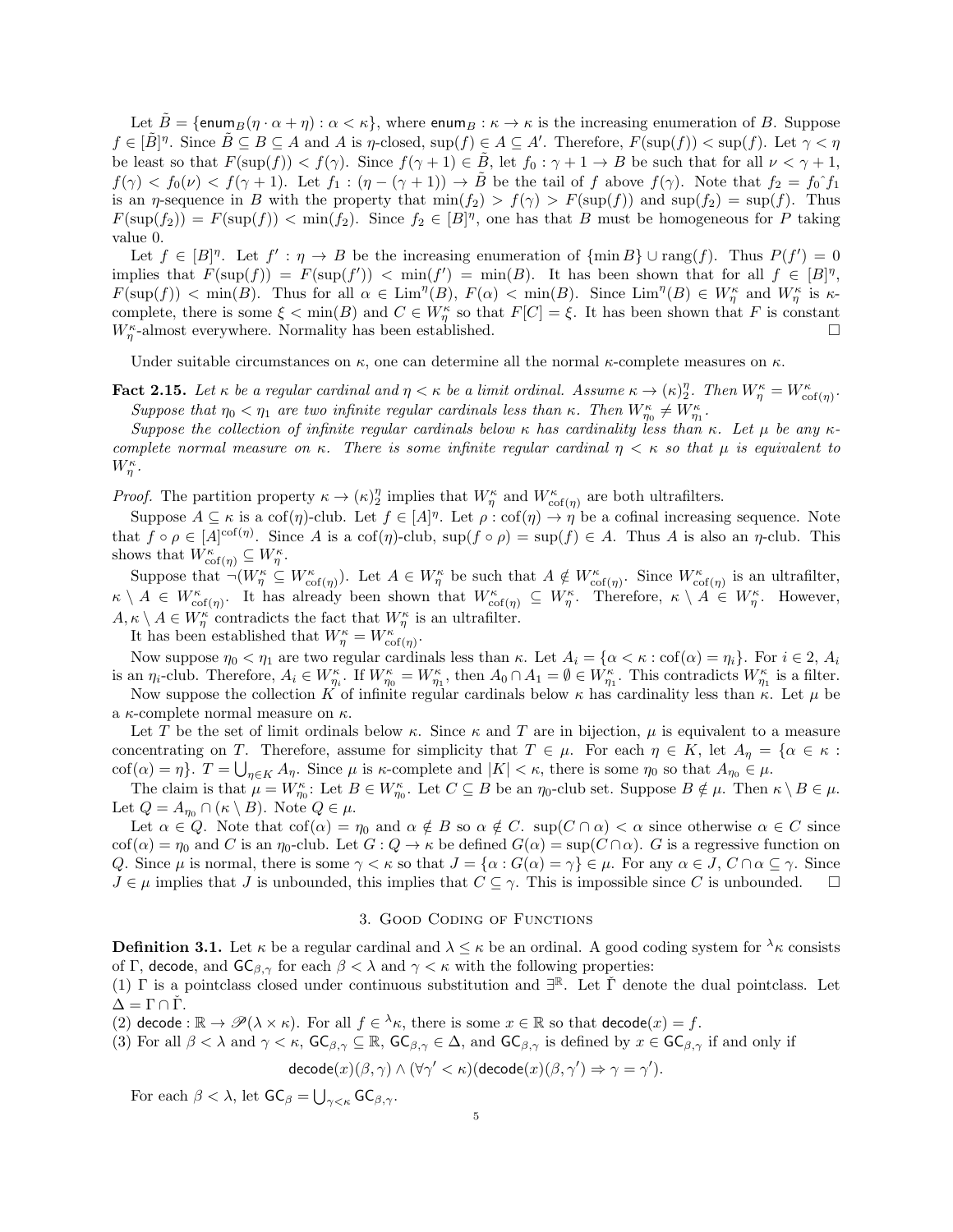(4) (Boundedness property) Suppose  $A \in \exists^{\mathbb{R}} \Delta$  and  $A \subseteq \mathsf{GC}_{\beta}$ , then there exists some  $\delta < \kappa$  so that  $A \subseteq$  $\bigcup_{\gamma<\delta} \mathsf{GC}_{\beta,\gamma}.$ 

(5)  $\Delta$  is closed under less than  $\kappa$  length wellordered unions.

Suppose  $x \in \mathbb{R}$ , let fail $(x)$  be the least  $\beta < \lambda$  so that  $x \notin \mathsf{GC}_\beta$  if it exists. Otherwise, let fail $(x) = \infty$ .

Let  $GC = \bigcap_{\beta < \lambda} GC_{\beta}$ . Note that if  $x \in GC$ , then  $decode(x)$  is the graph of a function in  $\lambda_{\kappa}$ . If  $x \in GC$ , then one will use function notations such as  $\mathsf{decode}(x)(\beta) = \gamma$  to indicate  $(\beta, \gamma) \in \mathsf{decode}(x)$ .

Assuming AD, (5) follows from the other four conditions. This comes from a pointclass argument. See the end of the proof of Theorem 2.34 of [\[12\]](#page-40-5). Later, one will apply this to  $\omega_1$  with the associated pointclass  $\Sigma_1^1$ . It is clear that (5) holds in this setting since  $\Delta_1^1$  is closed under countable unions.

Remark 3.2. The meaning of  $x \in \mathsf{GC}_{\beta,\gamma}$  is that x is good at  $\beta$  in the sense that  $\mathsf{decode}(x)$  has successfully mapped β to γ. One interprets  $x \in \mathsf{GC}_\beta$  to be mean that x is good at β in the sense that  $\mathsf{decode}(x)$  has successfully mapped  $\beta$  to some value. So a reals x belongs to GC means that x is a good code in the sense that  $\text{decode}(x)$  is truly a function from  $\lambda$  to  $\kappa$ .

**Definition 3.3.** Let  $\kappa$  be a regular cardinal and let  $\lambda \leq \kappa$  be an ordinal. Let  $(\Gamma, \text{decode}, \text{GC}_{\beta,\gamma} : \beta < \lambda, \gamma < \kappa)$ be a coding system for  $\lambda_{\kappa}$ .

Let  $S^1$  consists of reals r coding a Lipschitz continuous function  $\Xi_r : \mathbb{R} \to \mathbb{R}$  which has the following property:

$$
(\forall y)[\mathsf{fail}(y) \le \mathsf{fail}(\Xi_r(y)) \land (\mathsf{fail}(y) < \infty \Rightarrow \mathsf{fail}(y) < \mathsf{fail}(\Xi_r(y)))].
$$

Let  $S^2$  consists of Player 2 strategies s so that its associated Lipschitz continuous function  $\Xi_s : \mathbb{R} \to \mathbb{R}$ has the property that  $(\forall x)(\text{fail}(x) \leq \text{fail}(\Xi_s(x)).$ 

<span id="page-5-0"></span>Fact 3.4. Let  $\kappa$  be a regular cardinal and  $\lambda \leq \kappa$  be an ordinal. Let  $(\Gamma, \text{decode}, \text{GC}_{\beta, \gamma} : \beta < \lambda, \gamma < \kappa)$  be a coding system for  $\lambda_{\kappa}$ .

If  $r \in S^1$ , then there is a club  $C \subseteq \kappa$  (obtained uniformly from r) so that for all  $\delta \in C$ , for all  $\beta < \min\{\lambda, \delta\}$ and  $\gamma < \delta$ ,

$$
\Xi_r \left[ \bigcap_{\beta' < \beta} \bigcup_{\gamma' < \gamma} \mathsf{GC}_{\beta',\gamma'} \right] \subseteq \bigcap_{\beta' \leq \beta} \bigcup_{\gamma' < \delta} \mathsf{GC}_{\beta',\gamma'}
$$

Suppose  $s \in S^2$ , then there is a club  $C \subseteq \kappa$  so that for all  $\delta \in C$ , for all  $\beta < \min\{\lambda, \delta\}$ , for all  $\gamma < \delta$ ,

$$
\Xi_s\left[\bigcap_{\beta'\leq\beta}\bigcup_{\gamma'<\gamma}\mathsf{GC}_{\beta',\gamma'}\right]\subseteq\bigcap_{\beta'\leq\beta}\bigcup_{\gamma'<\delta}\mathsf{GC}_{\beta',\gamma'}.
$$

*Proof.* Suppose  $r \in S^1$ . For each  $\beta < \lambda$  and  $\gamma < \kappa$ , let

$$
R_{\beta,\gamma}=\bigcap_{\beta'<\beta}\bigcup_{\gamma'<\gamma}\mathsf{GC}_{\beta',\gamma'}.
$$

So if  $x \in R_{\beta,\gamma}$ , then  $\text{decode}(x)$  is good up to  $\beta$  by successfully mapping each ordinal less than  $\beta$  to some value less than  $\gamma$ . By property (5) of the good coding system,  $\Delta$  is closed under less than  $\kappa$  wellordered union and also intersections. Property (3) states that  $\mathsf{GC}_{\beta',\gamma'} \in \Delta$  for all  $\beta' < \lambda$  and  $\gamma' < \kappa$ . Thus  $R_{\beta,\gamma} \in \Delta$ . Then  $\Xi_r[R_{\beta,\gamma}]$  is  $\exists^{\mathbb{R}} \Delta$ .

Claim 1: For all  $\beta' \leq \beta$ ,  $\Xi_r[R_{\beta,\gamma}] \subseteq \mathsf{GC}_{\beta'}$ .

To see Claim 1: Note that  $x \in R_{\beta,\gamma}$  implies that  $\text{fail}(x) \geq \beta$ . Since  $r \in S^1$ ,  $\text{fail}(\Xi_r(x)) > \beta$ . Thus for all  $\beta' \leq \beta$ ,  $\Xi_r(x) \in \mathsf{GC}_{\beta'}$ . This shows Claim 1.

Therefore  $\Xi_r[R_{\beta,\gamma}]$  is a  $\exists^{\mathbb{R}}\Delta$  subset of  $\mathsf{GC}_{\beta'}$  for each  $\beta' \leq \beta$ . By the boundedness property (4) of a good coding system, there is some  $\epsilon_{\beta'} < \kappa$  so that  $\Xi_r[R_{\beta,\gamma}] \subseteq \bigcup_{\gamma' < \epsilon_{\beta'}} {\sf GC}_{\beta',\gamma'}.$ 

Since  $\kappa$  is regular, let  $\Upsilon(\beta, \gamma)$  be the least  $\epsilon < \kappa$  so that  $\beta < \epsilon$ ,  $\gamma < \epsilon$ , and for all  $\beta' \leq \beta$ ,  $\Xi_r[R_{\beta, \gamma}] \subseteq$  $\bigcup_{\gamma' < \epsilon} \mathsf{GC}_{\beta',\gamma'}$ . Thus  $\Upsilon : \lambda \times \kappa \to \kappa$  is a well defined function.

Let  $C = \{\delta : (\forall \beta < \delta)(\forall \gamma < \delta)(\Upsilon(\min\{\lambda, \beta\}, \gamma) < \delta)\}.$ Claim 2:  $C$  is a club.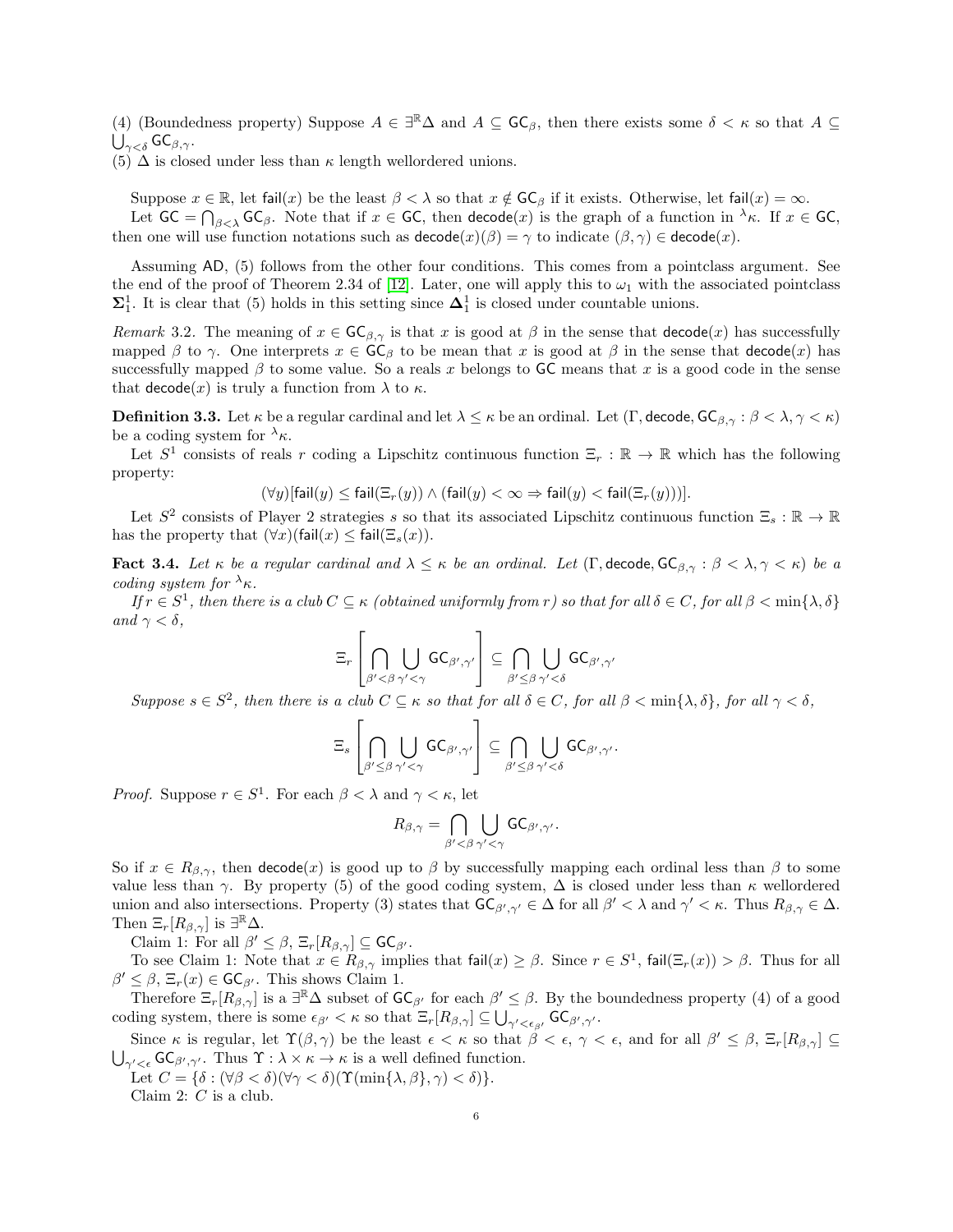To see Claim 2: Let  $\alpha < \kappa$ . Let  $\alpha_0 = \alpha$ . If  $\alpha_n$  has been defined, let  $\alpha_{n+1} = \Upsilon(\min\{\lambda, \alpha_n\}, \alpha_n)$ . Let  $\alpha_{\infty} = \sup\{\alpha_n : n \in \omega\}.$  By definition of  $\Upsilon$ ,  $\alpha_n < \alpha_{n+1}$  for all n. Let  $\beta < \min\{\lambda, \alpha_{\infty}\}\$  and  $\gamma < \alpha_{\infty}$ . Then there is some n so that  $\beta < \alpha_n$  and  $\gamma < \alpha_n$ . Then  $\Upsilon(\min\{\lambda, \beta\}, \gamma) \leq \Upsilon(\min\{\lambda, \alpha_n\}, \alpha_n) = \alpha_{n+1} < \alpha_\infty$ . This shows that  $\alpha_{\infty} \in C$ . As  $\alpha < \alpha_{\infty}$ , C is unbounded. It is straightforward to show that C is closed. Claim 2 has been shown.

Fix a  $\delta \in C$ . Pick a  $\beta < \min\{\lambda, \delta\}$  and a  $\gamma < \delta$ . Suppose  $x \in R_{\beta, \gamma}$ . Let  $\beta' \leq \beta$ . Then

$$
\Xi_r(x) \in \bigcup_{\gamma' < \Upsilon(\beta,\gamma)} \mathsf{GC}_{\beta',\gamma'} \subseteq \bigcup_{\gamma' < \delta} \mathsf{GC}_{\beta',\gamma'}.
$$

Since  $\beta' \leq \beta$  was arbitrary,

$$
\Xi_r(x) \in \bigcap_{\beta' \leq \beta} \bigcup_{\gamma' < \delta} \mathsf{GC}_{\beta',\gamma'}.
$$

This completes the proof of the result for  $S^1$ .

The argument for  $S^2$  is similar.

Remark 3.5. Let  $r \in S^1$ . Let C be the club produced by Fact [3.4.](#page-5-0) This club C is called the club on which the opposite player (Player 2) has taken control of the output.

This means the following: In most applications, r codes a Lipschitz function coming from a Player 1 winning strategy. (Hence the notation  $S^1$ .) Let  $\delta \in C$ . Fact [3.4](#page-5-0) states that for any code y so that decode(y) successfully defines a function up to some  $\beta < \min\{\lambda, \delta\}$  and takes value some  $\gamma$  strictly below  $\delta$ , then the Player 1 strategy coded by r when played against y produces some code x which successfully defines a function at and below  $\beta$  and still takes value below  $\delta$ .

This observation is used in a game to show that although Player 1 may have a winning strategy which determines that a final sequence will land in a certain payoff set, there is a club  $C$  so that if the opposite player (Player 2) plays suitable codes for functions through this club, Player 2 actually determines the value of the final sequence. A similar statement holds if Player 2 has the winning strategy in this game.

This is the main idea of the following game of Martin to establish the partition properties and of an earlier game of Solovay to show the club filter is an ultrafilter.

**Definition 3.6.** Suppose  $\kappa$  is a regular cardinal and  $\lambda$  is such that  $\omega \cdot \lambda < \kappa$ . Suppose  $f \in \omega \cdot \lambda_{\kappa}$ . Let block :  $\omega \cdot \lambda_{\kappa} \to \lambda_{\kappa}$  be defined by block $(f)(\alpha) = \sup\{f(\omega \cdot \alpha + k) : k \in \omega\}.$ 

Suppose  $f, g \in \omega^{\lambda} \kappa$ . Let joint :  $\omega^{\lambda} \kappa \times \omega^{\lambda} \kappa \to \lambda \kappa$  be defined by

$$
joint(f,g)(\alpha) = \sup\{f(\omega \cdot \alpha + k), g(\omega \cdot \alpha + k) : k \in \omega\}.
$$

<span id="page-6-0"></span>**Theorem 3.7.** (Martin) Assume ZF + AD. Suppose  $\lambda$ ,  $\kappa$  are ordinals such that  $\omega \cdot \lambda \leq \kappa$ . Suppose there is a good coding system  $(\Gamma, \text{decode}, \text{GC}_{\beta, \gamma} : \beta \in \omega \cdot \lambda, \gamma < \kappa)$  for  $\omega \cdot \lambda \kappa$ . Then  $\kappa \to_{\ast} (\kappa)_{2}^{\lambda}$  holds.

*Proof.* Let  $P : [\kappa]_*^{\lambda} \to 2$ . Consider the following game



where Player 1 and 2 take turns playing integers. Player 1 produces the real  $x$ , and Player 2 produces the real y. Player 1 wins the game if and only the conjunction of the following two conditions hold: (1) fail $(x)$  > fail $(y)$   $\vee$  fail $(x)$  = fail $(y)$  =  $\infty$ .

(2)  $(\text{fail}(x) = \text{fail}(y) = \infty) \Rightarrow P(\text{joint}(decode(x), decode(y))) = 0.$ 

(Case I) Suppose Player 1 has a winning strategy  $\sigma$  in this game.

The strategy  $\sigma$  induces a Lipschitz function  $\Xi_{\sigma}$ . Explicitly,  $\Xi_{\sigma}(y)$  is just the response of Player 1 using  $\sigma$ when Player 2 plays using y. Note that  $\sigma \in S^1$ .

Let C be the club from Fact [3.4.](#page-5-0) On C, Player 2 takes control of the output in the sense below. Let D be the limit points of C.

Let  $f \in [D]^{\lambda}_{*}$ . Since f is of the correct type, let  $F : \lambda \times \omega \to \kappa$  be a witness to f having uniform cofinality ω. For each  $\alpha < \lambda$ , let  $\nu_{\alpha} = \sup\{f(\xi) : \xi < \alpha\}$ . Let  $g(\omega \cdot \alpha)$  be the least element of C greater than  $\max{\nu_{\alpha}, F(\alpha, 0)}$ . Suppose  $g(\omega \cdot \alpha + k)$  has been defined for some  $k \in \omega$ . Let  $g(\omega \cdot \alpha + k + 1)$  be the least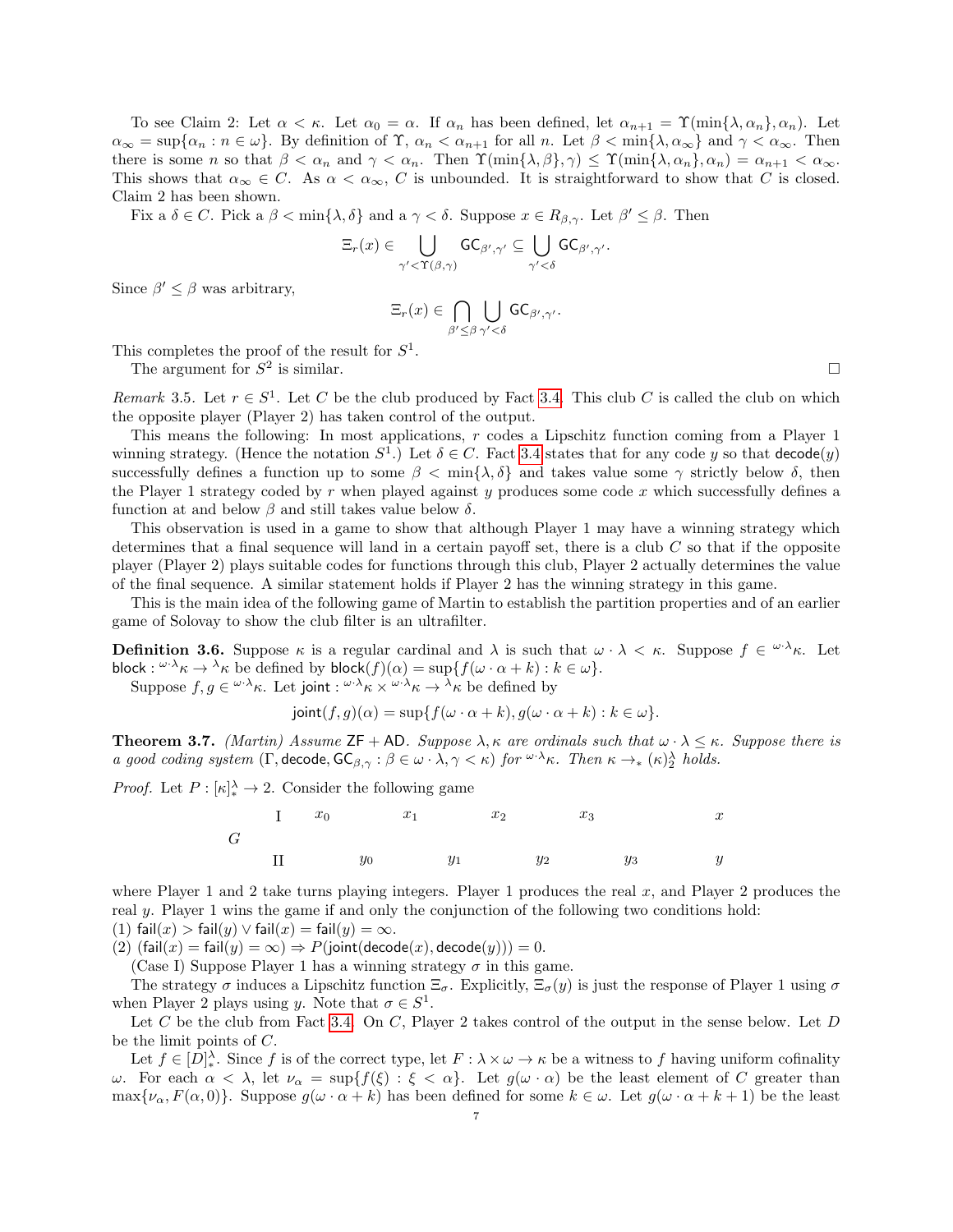element of C greater than  $\max\{g(\omega \cdot \alpha + k), F(\alpha, k+1)\}\$ . Now  $g \in [C]^{\omega \cdot \lambda}$ , g is discontinuous everywhere, and block $(g) = f$ .

By property (2) of the good coding system, there is some  $y \in \mathsf{GC}$  so that  $\mathsf{decode}(y) = q$ . Let Player 2 play this y against Player 1 using  $\sigma$ . Since  $y \in \mathsf{GC}$ , fail $(y) = \infty$ . Thus fail $(\Xi_{\sigma}(r)) = \infty$ .

For  $\beta < \omega \cdot \lambda$ , let  $\epsilon_{\beta} = \sup\{g(\alpha) : \alpha < \beta\}$ . Since g is discontinuous everywhere,  $\epsilon_{\beta} < g(\beta)$ . Then

$$
\Xi_{\sigma}(y) \in \Xi_{\sigma} \left[ \bigcap_{\beta' < \beta} \bigcup_{\gamma' < \epsilon_{\beta}} \mathsf{GC}_{\beta',\gamma'} \right] \subseteq \bigcap_{\beta' \leq \beta} \bigcup_{\gamma' < g(\beta)} \mathsf{GC}_{\beta',\gamma'}
$$

by the definition of C. Hence  $\mathsf{decode}(\Xi_{\sigma}(y))(\beta) < g(\beta)$ . Thus for all  $\alpha < \lambda$ ,

 $\sup{\{\text{decode}(\Xi_{\sigma}(y))(\omega \cdot \alpha + k), \text{decode}(y)(\omega \cdot \alpha + k) : k \in \omega\}} = \sup{\{g(\omega \cdot \alpha + k) : k \in \omega\}} = f(\alpha).$ 

This shows that joint(decode( $\Xi_{\sigma}(y)$ ), decode(y)) = f. Since  $\sigma$  is a Player 1 winning strategy, one has that  $P(f) = 0$ . Since  $f \in [D]_*^{\lambda}$  was arbitrary, D is homogeneous for P taking value 0.

(Case II) Suppose Player 2 has a winning strategy  $\tau$ .

Note that Player 2 wins if and only if the disjunction of the following holds:

(1) fail $(x) <$  fail $(y) \vee$  (fail $(x) =$  fail $(y) < \infty$ ).

(2) fail $(x)$  = fail $(y)$  =  $\infty \wedge P$ (joint(decode $(x)$ , decode $(y)$ )) = 1.

Therefore,  $\tau \in S^2$ . Let C be the club coming from Fact [3.4.](#page-5-0) C is the club for which Player 1 takes control of the output. One may assume that  $C$  consists of only limit ordinals. Let  $D$  be the limit points of  $C$ .

Let  $f \in [D]^{\lambda}_{*}$ . As before, there is a  $g \in [C]^{\omega \cdot \lambda}$  such that block $(g) = f$ . Let  $x \in \mathsf{GC}$  be such that  $\text{decode}(x) = g$ . Since  $\text{fail}(x) = \infty$ ,  $\text{fail}(\Xi_\tau(x)) = \infty$  and  $\Xi_\tau(x) \in \text{GC}$  as well.

Let  $\beta < \omega \cdot \lambda$ . Note that  $g(\beta) + 1 < g(\beta + 1)$ 

$$
\Xi_{\tau}(x) \in \Xi_{\tau} \left[ \bigcap_{\beta' \leq \beta} \bigcup_{\gamma' < g(\beta)+1} \mathsf{GC}_{\beta',\gamma'} \right] \subseteq \bigcap_{\beta' \leq \beta} \bigcup_{\gamma' < g(\beta+1)} \mathsf{GC}_{\beta',\gamma'}
$$

by definition of C. Hence  $\text{decode}(\Xi_\tau(x))(\beta) < g(\beta + 1)$ . Thus for all  $\alpha < \lambda$ ,

$$
\sup\{\mathsf{decode}(x)(\omega \cdot \alpha + k), \mathsf{decode}(\Xi_\tau(x))(\omega \cdot \alpha + k) : k \in \omega\} = \sup\{g(\omega \cdot \alpha + k) : k \in \omega\} = f(\alpha).
$$

This shows that joint(decode(x), decode( $\Xi_{\tau}(x)$ )) = f. Since  $\tau$  is a Player 2 winning strategy, one has that  $P(f) = 1$ . *D* is homogeneous for *P* taking value 1.

The proof is complete.  $\Box$ 

<span id="page-7-0"></span>**Theorem 3.8.** (Almost everywhere uniformization on codes) Assume  $ZF + AD$ . Let  $\kappa$  be a regular cardinal and  $\lambda < \kappa$ . Let  $(\Gamma, \text{decode}, \text{GC}_{\beta, \gamma}: \beta < \omega \cdot \lambda, \gamma < \kappa)$  be a good coding system for  $\omega \cdot \lambda \kappa$ . Let  $R \subseteq [\kappa]^{\lambda} \times \mathbb{R}$  be a relation.

There is a club  $C \subseteq \kappa$  and a Lipschitz continuous function  $F : \mathbb{R} \to \mathbb{R}$  so that for all  $x \in \mathsf{GC}$  with  $\mathsf{decode}(x) \in [C]^{\omega \cdot \lambda} \; \textit{and} \; \mathsf{block}(\mathsf{decode}(x)) \in [C]_*^\lambda \cap \mathsf{dom}(R), \, R(\mathsf{block}(\mathsf{decode}(x)), F(x)).$ 

Proof. Define a game G as follows:

| I | $x_0$ | $x_1$      | $x_2$      | $x_3$      | $x$        |        |
|---|-------|------------|------------|------------|------------|--------|
| G | II    | $y_0, z_0$ | $y_1, z_1$ | $y_2, z_2$ | $y_3, z_3$ | $y, z$ |

Player 2 wins if and only if the disjunction of the following hold:

(1) fail $(x)$  < fail $(y)$   $\vee$  fail $(x)$  = fail $(y)$  <  $\infty$ .

(2)  $(fail(x) = fail(y) = \infty) \wedge (joint(decode(x),decode(y)) \in dom(R) \Rightarrow R(joint(decode(x), decode(y)), z)).$ Claim 1: Player 2 has a winning strategy.

To prove Claim 1: Suppose not. By AD, Player 1 has a winning strategy  $\sigma$ . Note that Player 1 winning condition is the conjunction of the follow:

(1) 
$$
fail(y) < fail(x) \vee fail(x) = fail(y) = \infty
$$
.

(2)  $\text{fail}(x) = \text{fail}(y) = \infty \Rightarrow [\text{joint}( \text{decode}(x), \text{decode}(y)) \in \text{dom}(R) \land \neg R(\text{joint}( \text{decode}(x), \text{decode}(y)), z)].$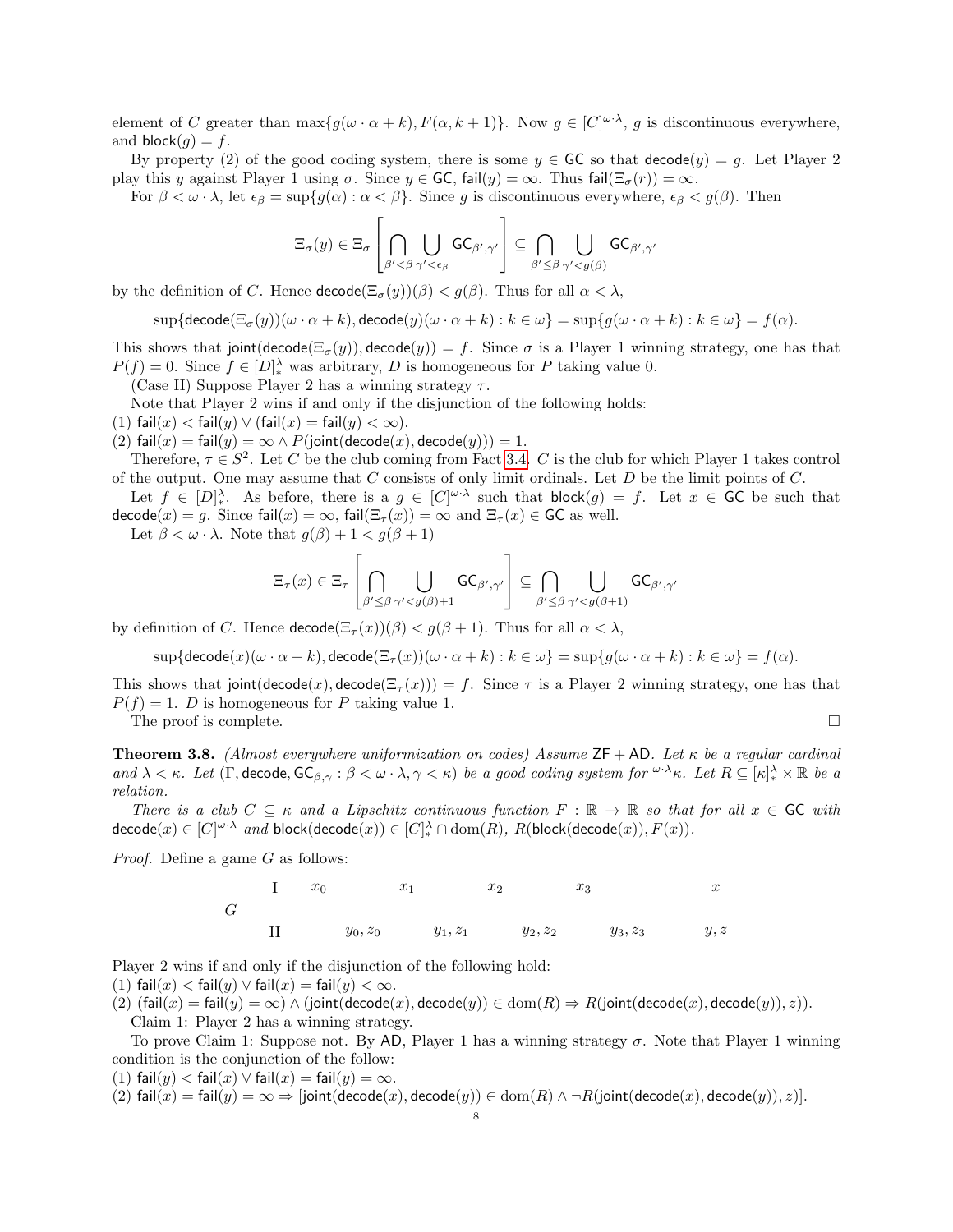Let  $\Xi_{\sigma}$  be the associated continuous function. Note that

$$
(\forall y)(\forall z)[\mathsf{fail}(y) \le \mathsf{fail}(\Xi_{\sigma}(y,z)) \land (\mathsf{fail}(y) < \infty \Rightarrow \mathsf{fail}(y) < \mathsf{fail}(\Xi_{\sigma}(y,z)))].
$$

That is, if one fixes any z, the associated function  $F_z(y) = \Xi_{\sigma}(y, z)$  belongs to  $S^1$ . With a small modification to the argument of Fact [3.4,](#page-5-0) there is a club C with the property that for all  $\delta \in C$ , for all  $z \in \mathbb{R}$ , for all  $\beta < \min\{\lambda, \delta\},\$  and  $\gamma < \delta$ 

$$
F_z\left[\bigcap_{\beta'<\beta}\bigcup_{\gamma'<\gamma}\mathsf{GC}_{\beta',\gamma'}\right]\subseteq\bigcap_{\beta'\leq\beta}\bigcup_{\gamma'<\gamma}\mathsf{GC}_{\beta',\gamma'}.
$$

That is, C is a club for which Player 2 controls the output against  $F_z$  for every  $z \in \mathbb{R}$ .

Let D be the limit points of C. Let  $f \in [D]_*^{\lambda}$ . As in the proof of Theorem [3.7,](#page-6-0) let  $g \in [D]^{\omega \cdot \lambda}$  be such that  $\text{block}(g) = f$ . Let  $y \in \text{GC}$  be such that  $\text{decode}(y) = g$ . By the same argument as in Theorem [3.7,](#page-6-0) one has that for all z, joint( $\text{decode}(\Xi_{\sigma}(y, z))$ ,  $\text{decode}(y)) = f$ . Since  $\sigma$  is a Player 1 winning strategy, one must have that  $f \in \text{dom}(R)$ . Since  $f \in \text{dom}(R)$ , there is some  $z^*$  so that  $R(f, z^*)$ . If Player 2 plays  $(y, z^*)$ , then Player 1 loses using  $\sigma$ . This contradicts  $\sigma$  being a Player 1 winning strategy. Claim 1 has been shown.

Let  $\tau$  be a Player 2 winning strategy in this game. Let  $G(x) = \pi_1[\Xi_\tau(x)]$ , where  $\pi_1$  refers to the projection onto the first coordinate. Then  $G$  is a Lipschitz continuous function satisfying the condition from the definition of  $S^2$ . By Fact [3.4,](#page-5-0) let C be the club on which Player 2 takes controls of the output. Again one may assume  $C$  consists of only limit ordinals. Let  $D$  be the limit points of  $C$ .

Let  $f \in [D]^{\lambda}_{*} \cap \text{dom}(R)$ . Let  $g \in [C]^{\omega \cdot \lambda}$  be such that  $\text{block}(g) = f$ . Let  $x \in \mathsf{GC}$  be such that  $\text{decode}(x) = g$ . By the argument in Theorem [3.7,](#page-6-0) joint( $\text{decode}(x)$ ,  $\text{decode}(G(x)) = f$ . Since  $\tau$  is a Player 2 winning strategy, one must have that  $R(f, \pi_2(\Xi_r(x)))$ .

Define  $F(x) = \pi_2(\Xi_r(x))$ . Then F is a Lipschitz function with the desired uniformization property.  $\Box$ 

<span id="page-8-0"></span>**Theorem 3.9.** Let  $\kappa$  be a regular cardinal and  $\lambda \leq \kappa$ . Suppose (Γ, decode,  $\mathsf{GC}_{\beta,\gamma}$ :  $\beta < \lambda, \gamma < \kappa$ ) is a good coding system for  $\lambda_{\kappa}$ . Let  $M \models$  AD be an inner model containing all the reals and within M, (Γ, decode,  $GC_{\beta,\gamma} : \beta < \lambda, \gamma < \kappa$ ) is a good coding system.

Then for any  $\Phi : [\kappa]^{\lambda} \to \kappa$ , there is a club D, necessarily in M by the Moschovakis coding lemma, so that  $\Phi \restriction [D]_*^{\lambda} \in M$ .

*Proof.* The hypothesis implies that  $\kappa < \Theta^M$ . Let  $\pi : \mathbb{R} \to \kappa$  be a surjection in M. Define a relation  $R \subseteq [\kappa]^{\lambda}_* \times \mathbb{R}$  by

$$
R(f, x) \Leftrightarrow \Phi(f) = \pi(x)
$$

Let the Lipschitz function  $F : \mathbb{R} \to \mathbb{R}$  and club  $C \subseteq \kappa$  be the objects given by Theorem [3.8.](#page-7-0) Let D be the set of limit points of C.

Let  $f \in [D]_*^\lambda$ . Let  $x \in \mathsf{GC}$  be any function such that  $\mathsf{decode}(x) \in [C]_*^{\omega \cdot \lambda}$  and  $\mathsf{block}(\mathsf{decode}(x)) = f$ . Then  $R(\text{block}(\text{decode}(x)), F(x))$ . This means that  $\Phi(f) = \pi(F(x))$ .

Note that for any  $x$  and  $x'$  so that  $\mathsf{decode}(x)$ ,  $\mathsf{decode}(x') \in [C]_{*}^{\omega \cdot \lambda}$  and  $\mathsf{block}(\mathsf{decode}(x)) = \mathsf{block}(\mathsf{decode}(x')),$ one has that  $\pi(F(x)) = \pi(F(x')) = \Phi(\text{block}(\text{decode}(x))).$ 

By the Moschovakis coding lemma and the fact that  $\pi \in M$ , C and hence D belongs to M. So within M, one can define  $\Phi \restriction [D]^{\lambda}_*$  as follows,  $\Phi(f) = \gamma$  if and only if there exists some  $x \in \mathsf{GC}$  so that  $\mathsf{decode}(x) \in [C]^{\omega \cdot \lambda}_*$ , block(decode(x)) = f, and  $\pi(F(x)) = \gamma$ . By the above, this is well defined and works.

One will say that a cardinal  $\kappa$  is "reasonable" if one is in the situation where there exists a good coding system:

**Definition 3.10.** (Jackson) Let  $\kappa$  be a regular cardinal and  $\lambda \leq \kappa$ .  $\kappa$  is  $\lambda$ -reasonable if and only if there is a good coding system for  $\lambda_{\kappa}$ .

# 4. REASONABLENESS AT  $\omega_1$

<span id="page-8-1"></span>**Definition 4.1.** Fix some recursive pairing function  $\pi : \omega \times \omega \to \omega$ . A real  $x \in {}^{\omega}2$  codes a relation  $R_x$ defined as follows:  $R_x(m, n) \Leftrightarrow x(\pi(m, n)) = 1$ .

Let the domain of x be dom $(x) = \{n : (\exists m)(R_x(m, n) \vee R_x(m, n))\}$ . Let LO be the set of reals x so that  $R_x$  is a linear ordering on its domain. Let WO be the set of reals x so that  $R_x$  is a well ordering. LO is an arithmetic set of reals. WO is  $\Pi_1^1$ .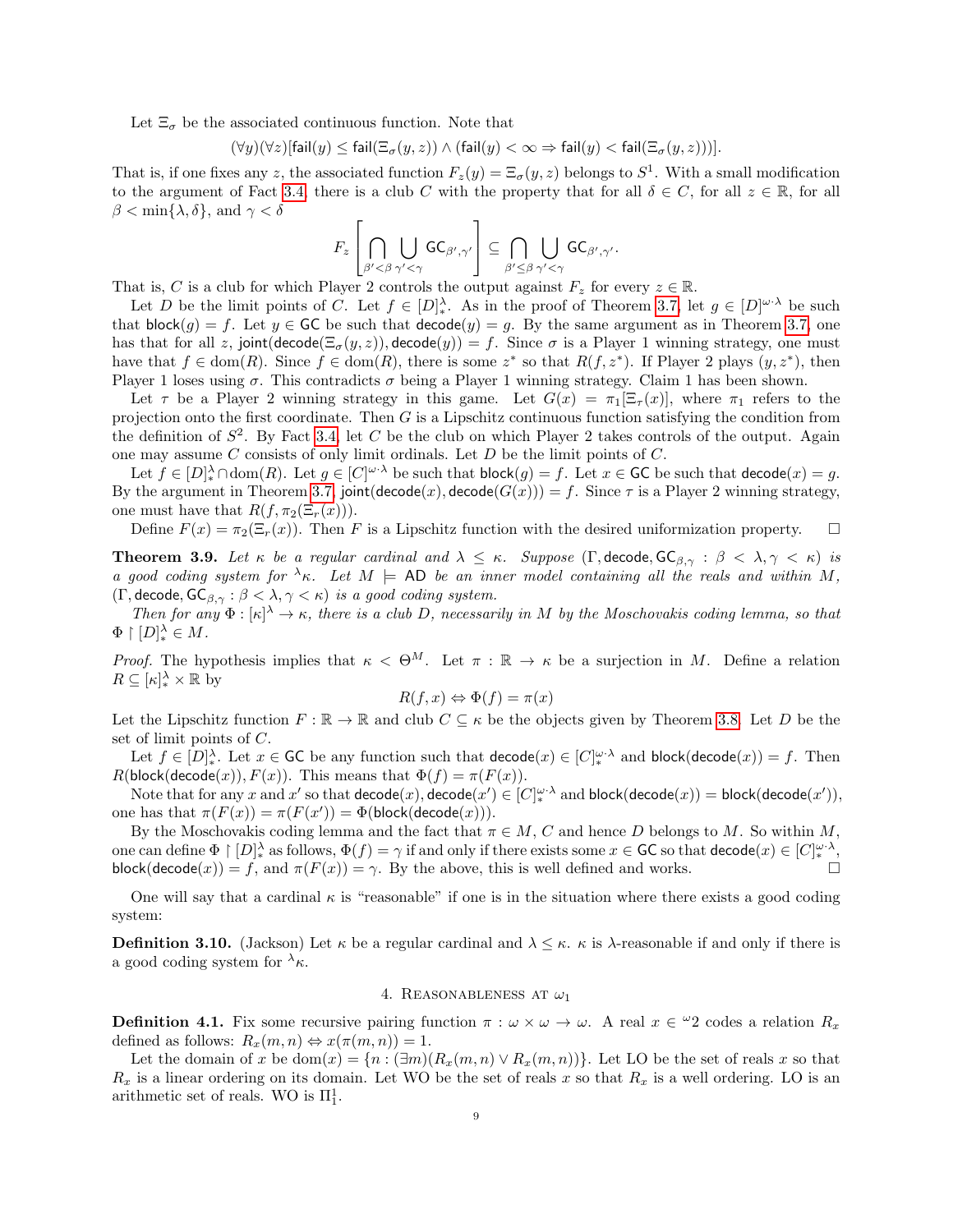If  $x \in WO$ , then  $ot(x)$  is the order type of x. If  $\beta < ot(x)$ , let  $n_{\beta}^{x}$  denote the unique element of  $dom(x)$ whose rank according to  $R_x$  is  $\beta$ .

If  $\alpha < \omega_1$ , then let  $\text{WO}_\alpha = \{x \in \text{WO} : \text{ot}(x) = \alpha\}$ .  $\text{WO}_{\leq \alpha} = \{x \in \text{WO} : \text{ot}(x) < \alpha\}$ .  $\text{WO}_{\leq \alpha}$ ,  $\text{WO}_{\geq \alpha}$ , and  $WO_{\geq \alpha}$  are defined similarly.  $WO_{\alpha}$ ,  $WO_{\leq \alpha}$ , and  $WO_{\leq \alpha}$  are  $\Delta_1^1$  (in any element of  $WO_{\alpha}$ ).

**Definition 4.2.** The ordertype function ot :  $WO \rightarrow \omega_1$  is a  $\Pi_1^1$  norm. Let  $\preceq$  denote the induced prewellordering:  $x \preceq y$  if and only if  $ot(x) \leq ot(y)$ .

Being a  $\Pi_1^1$ -norm implies that there is a  $\Sigma_1^1$  relation  $\leq_{\Sigma_1^1}$  and a  $\Pi_1^1$  relation  $\leq_{\Pi_1^1}$  so that

$$
y \in \mathcal{WO} \Rightarrow (\forall x)[(x \in \mathcal{WO} \land x \preceq y) \Leftrightarrow (x \leq_{\Sigma_1^1} y) \Leftrightarrow (x \leq_{\Pi_1^1} y)].
$$

It is useful to have a concrete coding of a nice collection of club subsets of  $\omega_1$ .

**Fact 4.3.** Let  $\tau$  be a Player 2 strategy with the property that for all  $w \in \text{WO}$ ,  $\tau(w) \in \text{WO} \wedge \text{ot}(w) < \text{ot}(\tau(w))$ . Let  $C_{\tau} = {\eta : (\forall w \in \text{WO}_{\leq \eta})(\text{ot}(\tau(w)) \leq \eta)}$ .  $C_{\tau}$  is a club.

*Proof.* Let  $R_{\alpha} = \{\tau(w): w \in \text{WO}_{\leq \alpha}\}$ .  $R_{\alpha} \subseteq \text{WO}$  is  $\Sigma_1^1$ . By boundedness,  $\sup\{\text{ot}(v): v \in R_{\alpha}\} < \omega_1$ . Let  $\Phi(\alpha) = \sup \{ \text{ot}(\tau(w)) : w \in \text{WO}_{\leq \alpha} \} + 1$ . By the above,  $\Phi(\alpha)$  is defined. It is clear that  $C_{\tau}$  is closed.

Let  $\alpha < \omega_1$ . Let  $\alpha_0 = \alpha$ . Let  $\alpha_{n+1} = \Phi(\alpha_n)$ . Let  $\eta = \sup{\{\alpha_n : n \in \omega\}}$ . Let  $\beta < \eta$ . There is some n so that  $\beta < \alpha_n$ . Let  $w \in WO_\beta \subseteq WO_{\leq \alpha_n}$ . Thus  $\text{ot}(\tau(w)) < \Phi(\alpha_n) = \alpha_{n+1} < \eta$ . So  $\eta \in C_\tau$ . This shows that  $C_{\tau}$  is unbounded.

**Definition 4.4.** Let clubcode<sub> $\omega_1$ </sub> be the set of Player 2 strategies so that for all  $w \in \text{WO}, \tau(w) \in \text{WONot}(w)$  <  $\mathrm{ot}(\tau(w)).$ 

Note that  $\mathsf{clude}_{\omega_1}$  is a  $\Pi^1_2$  set of reals.

<span id="page-9-2"></span>**Fact 4.5.** Assume that  $\tau \in \text{clubcode}_{\omega_1}$ . The relation  $S(w)$  defined by  $w \in \text{WO} \wedge \text{ot}(w) \in C_{\tau}$  is  $\Pi_1^1$ . Assume  $AC_{\omega}^{\mathbb{R}}$ . If  $\alpha < \omega_1$ , then the relation  $T_{\alpha}(w)$  defined by  $w \in \mathrm{WO}_{<\alpha} \wedge \mathrm{ot}(w) \in C_{\tau}$  is  $\Delta_1^1$ .

*Proof.* Note that  $S(w)$  holds if and only if  $w \in WO \wedge (\forall v)(v \leq_{\Sigma_1^1} w \Rightarrow \tau(v) \leq_{\Pi_1^1} w)$ , where  $\leq_{\Sigma_1^1}$  and  $\leq_{\Pi_1^1}$  are  $\Sigma_1^1$  and  $\Pi_1^1$  relations, respectively, coming from the ordertype function, ot, being a  $\Pi_1^1$ -norm.

Note that  $\alpha \cap C_{\tau}$  is a countable set. Using  $AC_{\omega}^{\mathbb{R}}$ , let  $r \in \omega$  be such that  $\{\text{ot}(r_n) : n \in \omega\} = \alpha \cap C_{\tau}$ . (Here  $r_n(m) = r(\langle n,m \rangle)$ , where  $\langle \cdot, \cdot \rangle : \omega \times \omega \to \omega$  is a recursive bijective pairing function.) One can see that  $T_\alpha$  is  $\Delta_1^1$  using as parameters r and some element of  $WO_\alpha$ .

<span id="page-9-0"></span>**Fact 4.6.** Assume  $\mathsf{ZF} + \mathsf{AD}$ . Let  $C \subseteq \omega_1$  be a club. There is  $a \tau \in \mathsf{clubcode}_{\omega_1}$  so that  $C_\tau \subseteq C$ .

*Proof.* Consider the game  $G_C$ :

|       | $1 \quad w_0$ | $w_1$ |  | $w_2$ $w_3$ |                   |                | w |
|-------|---------------|-------|--|-------------|-------------------|----------------|---|
| $G_C$ |               |       |  |             |                   |                |   |
|       | $v_0$         |       |  |             | $v_1$ $v_2$ $v_3$ | $\overline{v}$ |   |

Player 2 wins this game if and only if

 $w \in \text{WO} \Rightarrow (v \in \text{WO} \land \text{ot}(v) > \text{ot}(w) \land \text{ot}(v) \in C).$ 

Claim 1: Player 2 has the winning strategy.

Suppose  $\sigma$  is a Player 1 winning strategy. Note that  $\sigma[\mathbb{R}] \subseteq WO$  and is  $\Sigma_1^1$ . By boundedness,  $\gamma =$  $\sup\{\cot(w): w \in \sigma[\mathbb{R}]\} < \omega_1$ . Since C is unbounded, let  $\delta \in C$  be such that  $\delta > \gamma$ . Let  $v \in WO_\delta$ . If Player 2 plays v against  $\sigma, v \in \text{WO}, \text{ot}(v) = \delta \in C$ , and  $\text{ot}(\sigma(v)) \leq \gamma < \delta = \text{ot}(v)$ . Player 2 has won. This contradicts  $\sigma$  being a Player 1 winning strategy.

Let  $\tau$  be a Player 2 winning strategy. It is clear that  $\tau \in \mathsf{clubcode}_{\omega_1}$ .

Claim 2:  $C_{\tau} \subseteq C$ .

Suppose  $\eta \in C_{\tau}$ . Let  $\beta < \eta$ . Let  $w \in WO_{\beta}$ . Then  $\beta < \text{ot}(\tau(w)) < \eta$  and  $\text{ot}(\tau(w)) \in C$ . Since  $\beta < \eta$  was arbitrary and C is closed,  $\eta \in C$ .

<span id="page-9-1"></span>Fact 4.7. Suppose  $A \subseteq$  clubcode<sub> $\omega_1$ </sub> is  $\Sigma_1^1$ . Then uniformly from A, there is a club C so that for all  $\tau \in A$ ,  $C \subseteq C_{\tau}$ .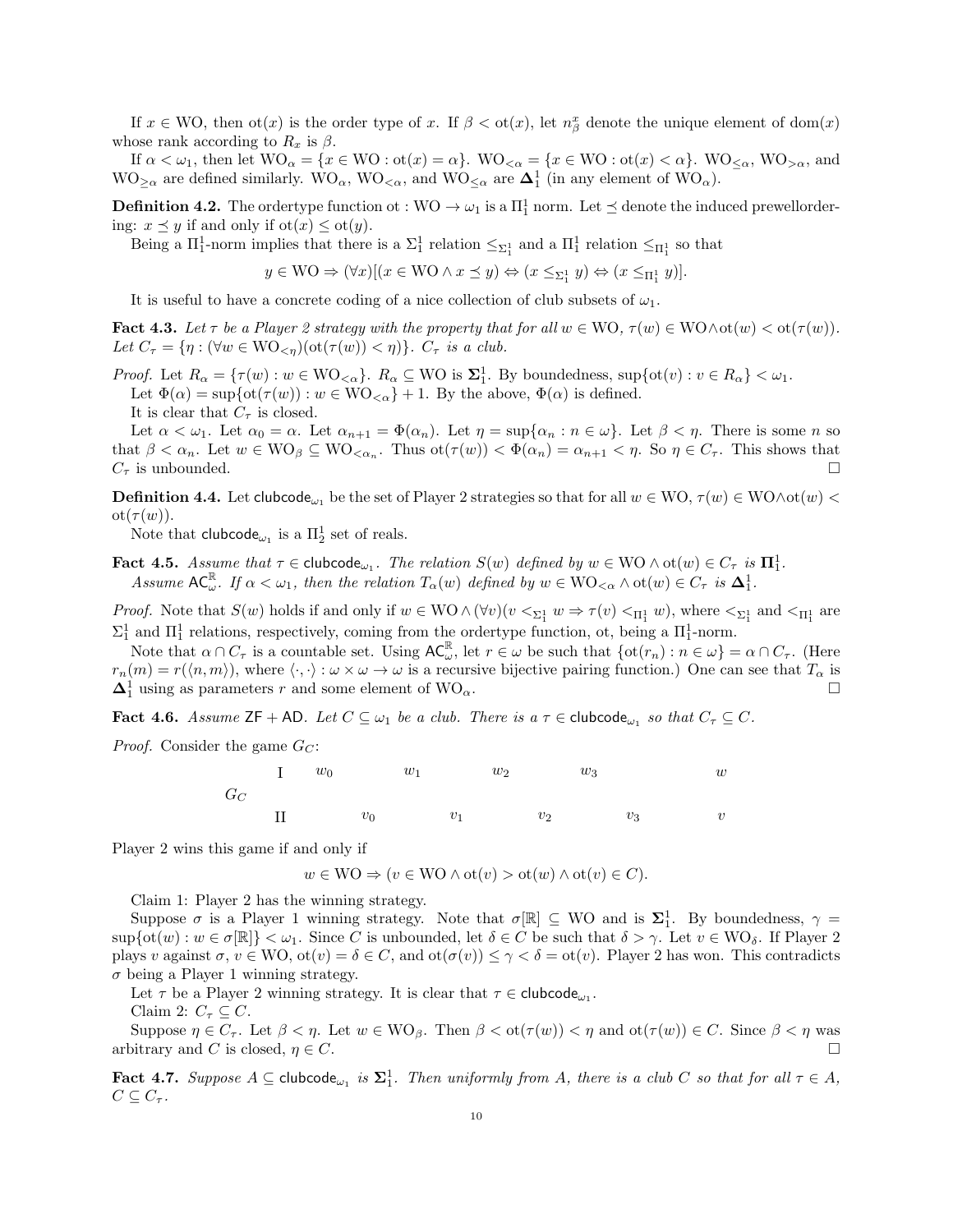*Proof.* For each  $\beta < \omega_1$ , let  $R_{\beta} = {\tau(w) : \tau \in A \land w \in WO_{\leq \beta}}$ .  $R_{\beta} \subseteq WO$  and is  $\Sigma_1^1$ . By the boundedness principle,  $\sup \{ot(v) : v \in R_\beta\} < \omega_1$ .

Let  $\Phi(\beta) = \sup \{ \operatorname{ot}(v) : v \in R_{\beta} \} + 1.$ 

Let  $C = {\eta : (\forall \beta < \eta)(\Phi(\beta) < \eta)}$ . As before, one can check that C is a club subset of  $\omega_1$ .

Fix  $\tau \in A$ . Let  $\eta \in C$ . Suppose  $\beta < \eta$ . Let  $w \in WO_{\beta}$ . Then  $\beta < \text{ot}(\tau(w)) < \Phi(\beta) < \eta$ . Thus  $\eta \in C_{\tau}$ .  $\Box$ 

<span id="page-10-1"></span>**Fact 4.8.** Assume ZF + AD. Let  $\langle A_{\alpha} : \alpha < \omega_1 \rangle$  be such that each  $A_{\alpha}$  is a nonempty  $\subseteq$ -downward closed collection of club subsets of  $\omega_1$ . Then there is a sequence  $\langle C_\alpha : \alpha < \omega_1 \rangle$  with each  $C_\alpha \subseteq \omega_1$  a club subset of  $\omega_1$  and  $C_\alpha \in \mathcal{A}_\alpha$ .

In particular: Let  $\mu$  be the club measure on  $\omega_1$ . Let  $\langle A_\alpha : \alpha < \omega_1 \rangle$  be a sequence of sets in  $\mu$ , that is each  $A_{\alpha}$  contains a club subset of  $\omega_1$ . Then there is a sequence  $\langle C_{\alpha} : \alpha < \omega_1 \rangle$  with each  $C_{\alpha} \subseteq \omega_1$  a club subset of  $\omega_1$  so that  $C_\alpha \subseteq A_\alpha$ .

Proof. Consider the game

G I w(0) w(1) w(2) w(3) w II z(0) z(1) z(2) z(3) z

where Player 2 wins if and only if  $w \in WO \Rightarrow (z \in \text{clubcode}_{\omega_1} \wedge C_z \in \mathcal{A}_{\text{ot}(w)})$ .

Claim 1: Player 2 has a winning strategy in this game.

To prove this, suppose otherwise that Player 1 has a winning strategy  $\sigma$ . Note that  $\sigma[\mathbb{R}] \subseteq WO$ . Since  $\sigma[\mathbb{R}]$  is a  $\Sigma_1^1$  subset of WO, by the boundedness principle, there is a  $\zeta \in \omega_1$  so that for all  $w \in \sigma[\mathbb{R}]$ ,  $\text{ot}(w) < \zeta$ . By  $AC_{\omega}^{\mathbb{R}}$ , pick  $\langle C_{\alpha} : \alpha < \zeta \rangle$  with the property that for all  $\alpha < \zeta$ ,  $C_{\alpha} \in A_{\alpha}$ . Let  $C = \bigcap_{\alpha < \zeta} C_{\alpha}$  which is also a club. By Fact [4.6,](#page-9-0) there is some  $z \in \text{clubcode}_{\omega_1}$  so that  $C_z \subseteq C$ . Note that since for each  $\alpha < \zeta$ ,  $C_z \subseteq C_\alpha$ ,  $C_{\alpha} \in A_{\alpha}$ , and  $A_{\alpha}$  is  $\subseteq$ -downward closed, one has that  $C_z \in A_{\alpha}$  for each  $\alpha < \zeta$ . Thus Player 2 wins against  $\sigma$  by playing z. Contradiction.

Thus let  $\tau$  be a Player 2 winning strategy in this game. For each  $\alpha < \omega_1$ , let  $P_\alpha = \tau[\text{WO}_\alpha]$ . Note that  $P_{\alpha} \subseteq$  clubcode<sub> $\omega_1$ </sub> with the property that for all  $z \in P_{\alpha}$ ,  $C_z \in \mathcal{A}_{\alpha}$ . Note that  $P_{\alpha}$  is  $\Sigma_1^1$ . By Fact [4.7,](#page-9-1) there is a uniform procedure to obtain from the set  $P_{\alpha}$ , a club  $C_{\alpha}$  with the property that  $C_{\alpha} \subseteq C_z$  for all  $z \in P_{\alpha}$ . In particular since  $\mathcal{A}_{\alpha}$  is  $\subseteq$ -downward closed,  $C_{\alpha} \in \mathcal{A}_{\alpha}$ . This completes the proof.

<span id="page-10-0"></span>Fact 4.9. (Martin) Assume ZF + AD. Let  $\lambda < \omega_1$ . Then  $\omega_1$  is  $\lambda$ -reasonable.

*Proof.* Note that  $\omega_1$  is regular by  $AC_{\omega}^{\mathbb{R}}$ . Let  $\Gamma = \Sigma_1^1$ . Note that  $\Delta_1^1$  is closed under countable unions. Thus (1) and (5) hold.

For each  $x \in \mathbb{R}$ , let  $x_n \in \mathbb{R}$  be defined by  $x_n(k) = x(\langle n, k \rangle)$ , where  $\langle \cdot, \cdot \rangle : \omega \times \omega \to \omega$  denotes a fixed recursive bijective pairing function.

Fix some  $w \in \text{WO}_\lambda$  with  $\text{dom}(w) = \omega$ .

Define  $\mathsf{decode}(x)(\alpha, \beta)$  if and only if  $x_{n_{\alpha}^w} \in \mathrm{WO}_{\beta}$ . Suppose  $f \in {^{\lambda}\omega_1}$ . By  $\mathsf{AC}_{\omega}^{\mathbb{R}}$ , for each  $\beta < \lambda$ , let  $u_{\beta} \in \text{WO}_{f(\beta)}$ . Let  $x \in \mathbb{R}$  be such that  $x_{n_{\beta}} = u_{\beta}$ . Thus decode $(x) = f$ . This shows  $(2)$ .

Let  $\mathsf{GC}_{\beta,\gamma} = \{x : x_{n^w_{\beta}} \in \mathrm{WO}_{\gamma}\}\.$  Note that  $\mathsf{GC}_{\beta,\gamma}$  is  $\Delta_1^1$ . It satisfies the property in (3).

Suppose  $A \in \Sigma_1^1$  and  $A \subseteq \mathsf{GC}_{\beta}$ . Let  $R = \{x_{n_\beta^w} : x \in A\}$ . Then R is a  $\Sigma_1^1$  subset of WO. By the usual boundedness principle, there is some  $\delta < \omega_1$  so that for all  $v \in R$ ,  $\text{ot}(v) < \delta$ . Then  $A \subseteq \bigcup_{\gamma < \delta} \text{GC}_{\beta,\gamma}$ .

It has been shown that  $(\Sigma_1^1, \text{decode}, \text{GC}_{\beta, \gamma} : \beta < \lambda, \gamma < \omega_1)$  is a good coding system for  $\lambda_{\omega_1}$ .

**Corollary 4.10.** (Martin) Assume ZF+AD.  $\omega_1$  is a weak partition cardinal, i.e. for all  $\lambda < \omega_1$ ,  $\omega_1 \rightarrow_{\ast} (\omega_1)^{\lambda}_2$ .

**Corollary 4.11.** Assume  $ZF + AD$ . The club filter  $\mu = W_{\omega}^{\omega_1}$  is the unique countably complete normal measure on  $\omega_1$ .

*Proof.* By Fact [2.15.](#page-4-0)

Fact 4.12. Let  $\alpha < \omega_1$ . Fix a good coding system for  $\omega^{\alpha} \omega_1$ . Suppose  $z \in$  clubcode<sub> $\omega_1$ </sub>. Let D be the set of limit points of  $C_z$ . Let  $f \in [D]_*^\alpha$ . The set of  $\{x \in \mathbb{R} : \text{decode}(x) \in [C_z]^{\omega \cdot \alpha} \wedge \text{block}(\text{decode}(x)) = f\}$  is a  $\Delta_1^1$ set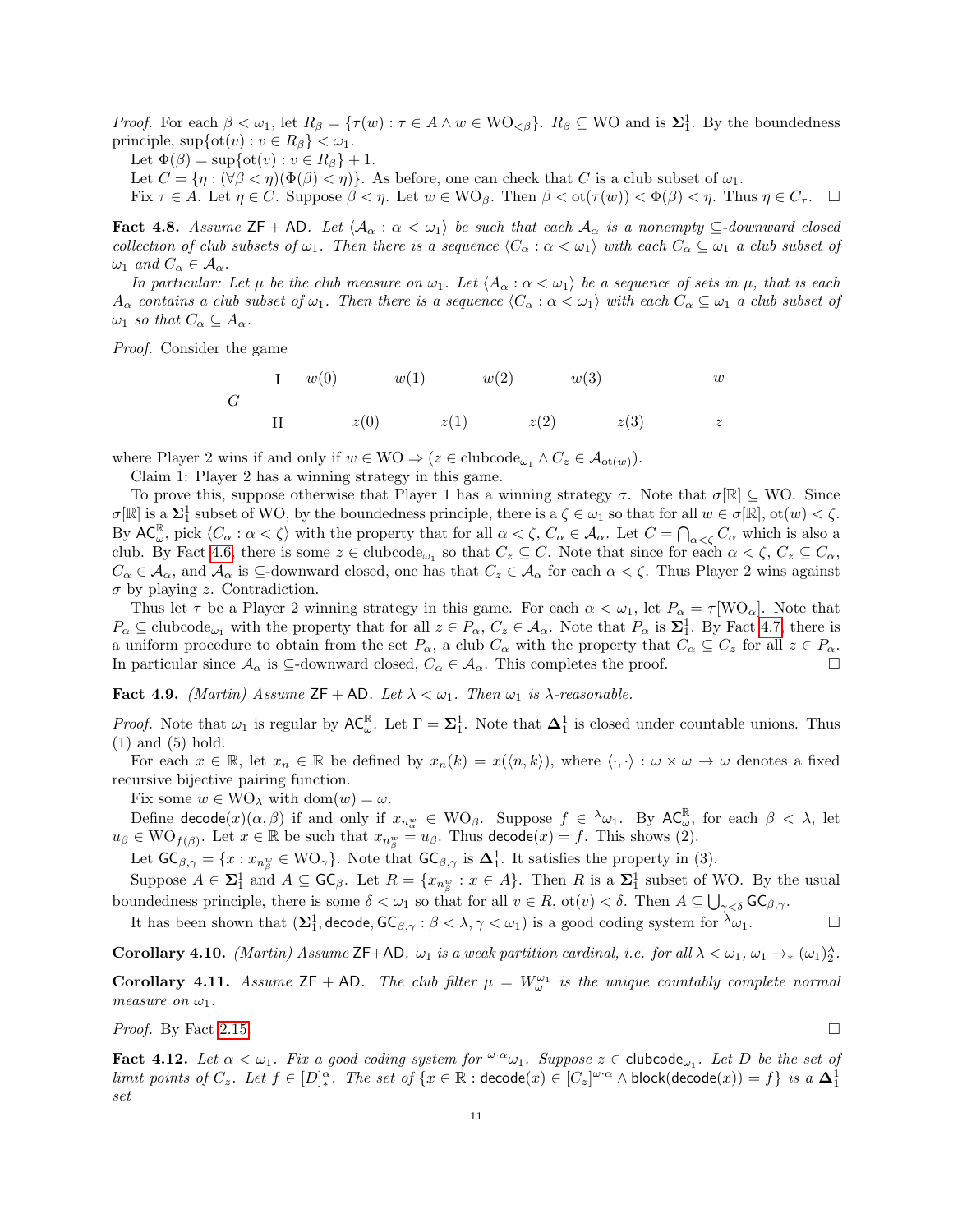*Proof.* Fix any  $x^*$  so that block(decode $(x^*)$ ) = f. Since  $\omega_1$  is regular,  $\sup(f) = \gamma < \omega_1$ . Using  $x^*$  as a parameter, one can now check that the desired set is  $\Delta_1^1$  by unraveling the definition of the coding system in Theorem [4.9](#page-10-0) and using Fact [4.5.](#page-9-2)

The original method of establishing that  $\omega_1$  is  $\omega_1$ -reasonable involves sharps for reals which will be concisely reviewed below. See [\[23\]](#page-41-0) for more details. The reader who would prefer to avoid sharps can skip ahead to Theorem [4.26](#page-15-0) to see the argument of Kechris that uses the Banach-Mazur game and category.

Let  $\mathscr{L} = \{\dot{\in}, \dot{E}\}$  be a language where  $\dot{\in}$  is a binary relation symbol and  $\dot{E}$  is a unary relation symbol.

For each L-formula  $\varphi(w, v_1, ..., v_k)$ , whose free variable are exactly those listed, then let  $h_{\varphi}(v_1, ..., v_k)$  be a formal function which will be called the Skolem function associated to  $\varphi$ .

Define the language  $\mathscr{L}^I = \{\dot{\in}, E, \dot{c}_n : n \in \omega\}$  where for each  $n \in \omega$ ,  $\dot{c}_n$  is a distinct constant symbol.

Let skolem denote the smallest class of function  $h(v_1, ..., v_k)$  containing  $h_{\varphi}$  for all  $\varphi$  and closed under composition.

 $\mathscr{L}^S$  consist of  $\dot{\in}$ ,  $\dot{E}$ , constants  $c_n$  for all n, and new distinct constant symbols  $h(c_{i_1},...,c_{i_k})$  for all  $i_1$  $... < i_k$  in  $\omega$  and  $h \in \mathsf{skolem}$ 

One will assume one has fixed a recursive coding of formulas and terms of  $\mathscr{L}^S$ . One will identify terms or formulas with their associated integer code.

Let  $\dot{\prec}$  denote the  $\mathscr L$ -formula that defines the canonical  $L[\dot E]$  wellordering. Every formula  $\phi$  of  $\mathscr L^S$  can be converted into a  $\mathscr{L}^I$  formula  $\tilde{\phi}$  that roughly amounts to recursively replacing each Skolem term  $h_{\varphi}(v_1, ..., v_k)$ with its intended meaning that it should represent the  $\prec$ -least solution to  $\varphi$  if it exists and  $\emptyset$  otherwise.

# **Definition 4.13.** Let  $A(T)$  assert the following:

(1) T is the set of integer code for a complete and consistent theory extending  $ZF + V = L[\dot{E}]$ . The statement  $(\forall x)(x \in \dot{E} \Rightarrow x \in \omega)$  belongs to T.

(2) (Indiscernibility) For each  $\mathscr{L}$ -formula  $\varphi(v_1, ..., v_k)$  and increasing sequences of integers  $(a_1, ..., a_k)$  and  $(b_1, ..., b_k)$ , the following sentence belongs to T:

$$
\text{``}\varphi(c_{a_1},...,c_{a_k}) \Leftrightarrow \varphi(c_{b_1},...,c_{b_k})\text{''}.
$$

(3) (Unbounded) Let  $h(v_1, ..., v_k) \in \text{skolem}$ . The following sentence belongs to T:

$$
"h(c_1, ..., c_k) \in ON \Rightarrow h(c_1, ..., c_k) < c_{k+1}".
$$

(This is actually a  $\mathscr{L}^S$ -sentence  $\phi$ . Precisely, one means that  $\tilde{\phi} \in T$ .)

(4) (Remarkability) Suppose  $h(v_0, ..., v_k, w_1, ..., v_j) \in \text{skolem}$ . Then the following sentence belongs to T:

$$
``[h(c_0, ..., c_k, c_{a_1}, ..., c_{a_j}) \in \text{ON} \land h(c_0, ..., c_k, c_{a_1}, ..., c_{a_j}) < c_{a_1}]
$$

 $\Rightarrow h(c_1, ..., c_k, c_{a_1}, ..., c_{a_j}) = h(c_1, ..., c_k, c_{b_1}, ..., c_{b_k})^n$ 

for all increasing sequences of integers  $(a_1, ..., a_j)$  and  $(b_1, ..., b_j)$  such that  $k < a_1$  and  $k < b_1$ .

Note that  $A(T)$  is an arithmetical statement asserting syntactical conditions on the  $\mathscr{L}^I$ -theory T.

Now assume T is a set of integers so that  $A(T)$ .

Let K be a linear ordering. For each  $a \in K$ , let  $c_a$  be distinct new constant symbols. Let  $\mathscr{L}^{S,K}$  consists of  $\dot{\in}, \dot{E}$ , and new constant symbols  $h(c_{a_1},...,c_{a_k})$  for each  $h \in \text{skolem}$  and increasing tuple  $(a_1,...,a_k)$  in K.

An equivalence relation is defined on the new constants of  $\mathscr{L}^{S,K}$  by have  $h_1(c_{a_1},...,c_{a_n}) \sim h_2(c_{a_1},...,c_{a_n})$ if and only  $\tilde{\phi} \in T$  where  $\phi$  is the  $\mathscr{L}^S$  formula  $h_1(c_1, ..., c_n) = h_2(c_1, ..., c_n)$ .

The membership relation can be defined on Skolem constant by referring to T in a similar manner.

By taking quotients, one obtains a structure denoted  $\Gamma(T, K)$ .

K embeds into  $\Gamma(T, K)$  by the map  $j(a) = [c_a]_{\sim}$ .

Fact 4.14. Let  $T \subseteq \omega$  be such that  $A(T)$ . Then  $\Gamma(T, \alpha)$  is wellfounded for all ordinals  $\alpha$  if and only if  $\Gamma(T, \alpha)$  is wellfounded for all  $\alpha < \omega_1$ .

Suppose  $w \in WO$  and  $(\omega, \langle w \rangle)$  is its associated wellordering relation on  $\omega$ . One can check that in this case one can find a structure on  $\omega$  which is isomorphic to  $\Gamma(T, \text{ot}(w))$ . This structure is recursive in T and w and produced uniformly from T and w. In such case that  $w \in WO$ , one will denote  $\Gamma(T, w)$  to be this structure on  $\omega$  recursive in T and w.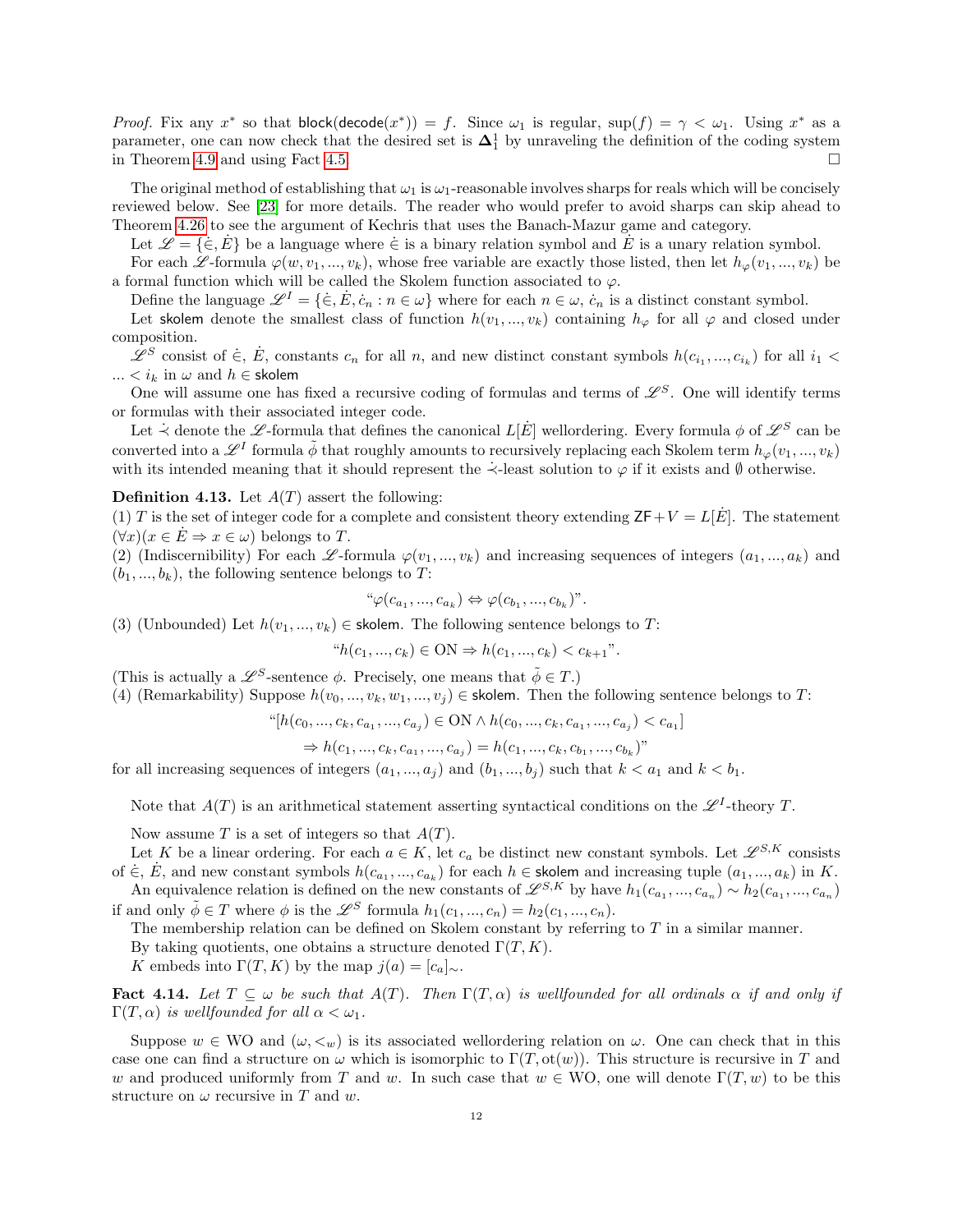Suppose M is an  $\in$  structure on  $\omega$ . For each  $k \in \omega$ , there is a recursive function ST so that  $ST(M, k)$  is a structure on  $\omega$  isomorphic to  $(k, \in^M)$ .

Since  $\Gamma(T, w)$  is considered as a structure on  $\omega$ , for each  $k \in \Gamma(T, w)$  such that  $\Gamma(T, w) \models k$  is an ordinal,  $ST(\Gamma(T, w), k)$  gives (uniformly) a structure on  $\omega$  isomorphic to ordinal k in  $\Gamma(T, w)$ .

Note that for each  $\beta < \omega_1$ , the set of  $(T, w)$  such that  $\beta$  is an initial segment of the ordinal of  $\Gamma(T, w)$  is a  $\mathbf{\Delta}^1_1$  set (using any element of  $\mathrm{WO}_\beta$  as a parameter).

Consider formulas  $\varphi(v, w)$  stating  $v \in ON \wedge \psi(v, w)$  where  $\psi$  is some other L-formula. After fixing an enumeration of such formulas, one has an enumeration  $\langle t_n : n \in \omega \rangle$  of Skolem constants whose intention is to name ordinals.

For each  $\beta < \omega_1$  and  $\gamma < \omega_1$ , the set of  $(T, w, n)$  such that  $\beta + \omega$  is an initial segment of  $\Gamma(T, w)$  and  $t_n^{\Gamma(T,w)}(\beta) < \gamma$  is a  $\Delta_1^1$  set (using any elements of  $WO_\beta$  and  $WO_\gamma$ ). Similarly for  $t_n^{\Gamma(T,w)}(\beta) = \gamma$ .

Let B(T) assert that for all  $\alpha < \omega_1$ ,  $\Gamma(T, \alpha)$  is wellfounded. This is equivalent to

$$
(\forall w)(w \in \text{WO} \Rightarrow \Gamma(T, w)
$$
 is well  
founded).

This is  $\Pi^1_2$ .

**Definition 4.15.** A set T is a sharp of a real if and only if  $A(T) \wedge B(T)$ . Thus the statement that T is a sharp of a real is  $\Pi_2^1$ .

T is the sharp of a real x if and only if T is a sharp of a real and for all  $n \in \omega$ , " $n \in \dot{E}$ "  $\in T$  if and only if  $n \in \mathcal{X}$ .

It can be shown that if there is a T such that T is a sharp of x, then this T is unique. Therefore  $x^{\sharp}$  will denote this unique  $T$  for the real  $x$ .

Solovay showed that every subset of  $\omega_1$  is constructible from a real under AD:

<span id="page-12-0"></span>**Fact 4.16.** (Solovay) Assume ZF + AD. There is an single formula  $\theta(x, \alpha)$  so that for all  $A \subseteq \omega_1$ , there is an  $x \in \mathbb{R}$  so that  $\alpha \in A \Leftrightarrow L[x] \models \theta(x, \alpha)$ .

*Proof.* Let  $A \subseteq \omega_1$ . Consider the game

S<sup>A</sup> I x(0) x(1) x(2) x(3) x II y(1) y(2) y(3) y(4) y

Player 2 wins if the disjunction of the following holds

(1)  $x \notin WO$ .

(2)  $x \in WO \Rightarrow (\forall n)((y_n \in WO) \wedge (\exists \gamma \geq \text{ot}(x))(\{\text{ot}(y_n) : n \in \omega\}) = A \cap \gamma)).$  (Here  $y_n$  is defined by  $y_n(k) = y(\langle n, k \rangle).$ 

Suppose Player 1 has a winning strategy  $\sigma$ . Then for all  $y \in \mathbb{R}$ ,  $\sigma(y) \in \mathbb{W}$ O. Then  $E = \{v : (\exists y)(v = 1\})$  $\sigma(y)$ } is an  $\Sigma_1^1$  subset of WO. Thus there is some  $\gamma < \omega_1$  so that  $\sigma(v) < \gamma$  for all  $v \in E$ . Let  $y \in \mathbb{R}$  be such that for all  $n, y_n \in \mathbb{W}$ O and  $\{\text{ot}(y_n) : n \in \omega\} = A \cap \gamma$ . Then Player 1 using  $\sigma$  loses if Player 2 plays this y.

By AD, Player 2 must have a winning strategy  $\tau$ . Note that  $\alpha \in A$  if and only if  $L[\tau]$  satisfies that  $1_{\text{Coll}(\omega,\alpha+1)}$  forces that for all  $w \in \text{WO}_{\alpha+1}$ , there is some n so that  $\text{ot}(\tau(w)_n) = \alpha$ . The formula  $\theta$  is defined to assert this statement. The real associated to A is of course  $\tau$ .

<span id="page-12-1"></span>**Fact 4.17.** Let  $f: \omega_1 \to \omega_1$ . There is some  $x \in \mathbb{R}$  and an  $n \in \omega$  so that for all  $\alpha < \omega_1$ ,  $f(\alpha) = t_n^{\Gamma(x^{\sharp},\beta)}(\alpha)$ whenever  $\beta > \alpha$ .

*Proof.* Consider  $A = \{\langle \alpha, \beta \rangle : f(\alpha) = \beta\}$  where  $\langle \cdot, \cdot \rangle$  denotes some constructible pairing function. By Fact [4.16,](#page-12-0) there is some real x so that  $\langle \alpha, \beta \rangle \in A$  if and only if  $L[x] \models \theta(x, \langle \alpha, \beta \rangle)$ .

Consider the formula  $\psi(\beta,\alpha)$  if and only if  $\theta(E,\langle \alpha,\beta \rangle)$ . There is some n so that  $t_n$  is the Skolem function associated to this formula. Fix two ordinals  $\alpha < \beta$ . Since  $\Gamma(x^{\sharp}, \beta)$  is of the form  $L_{\beta'}[x]$  for some  $\beta' \geq \beta$  and  $\Gamma(x^{\sharp},\beta) \prec_{\omega} L[x],$   $t_n^{\Gamma(x^{\sharp},\beta)}(\alpha) = f(\alpha).$ 

It should be noted that coding functions by simply coding their graph as a subset of  $\omega_1$  is generally not good enough. For each  $\alpha$ , if one had to search for the corresponding  $\beta$  which is the value of  $f(\alpha)$ , the coding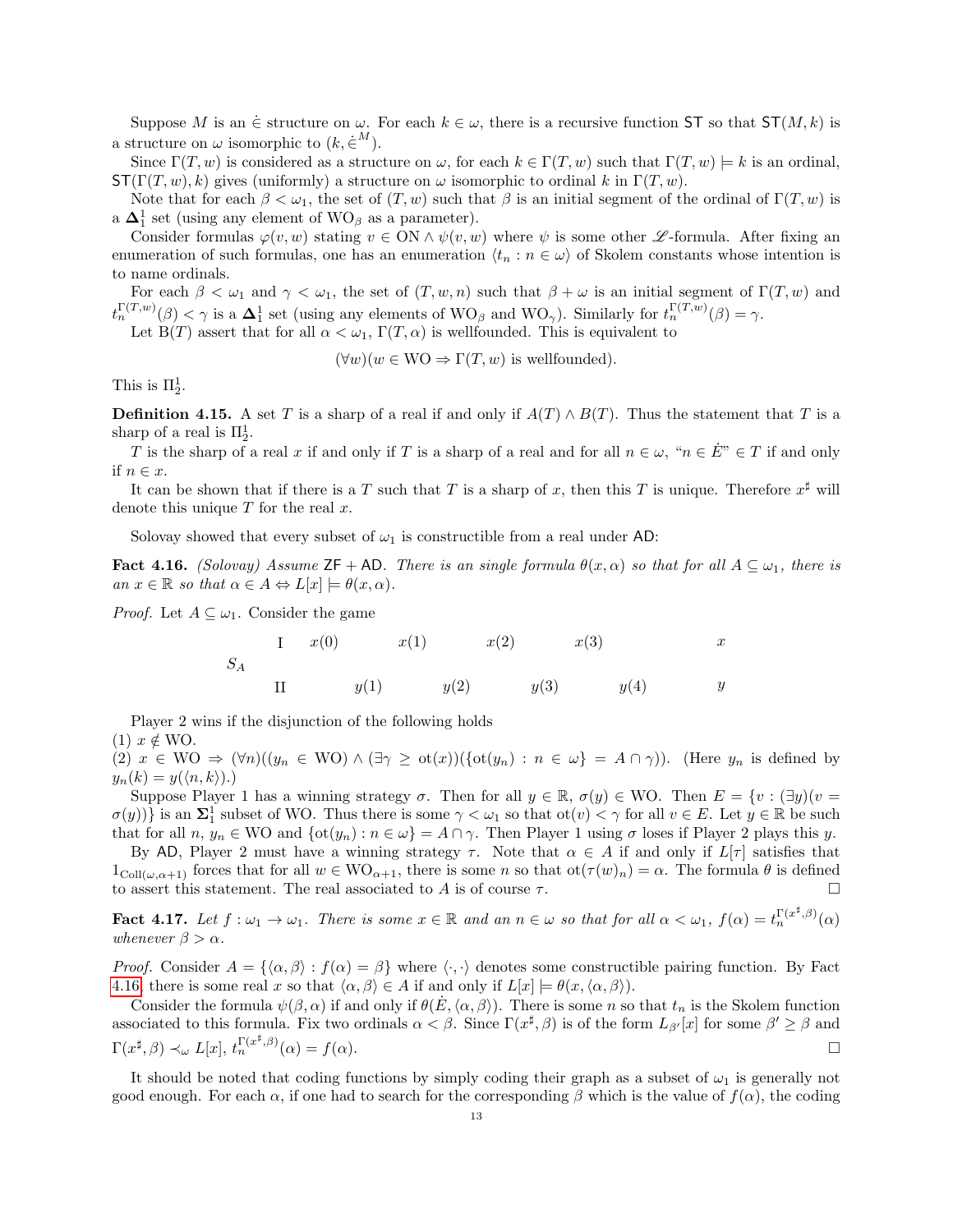system will be too complex. In this case, one uses the Skolem term to output the value of f when given  $\alpha$ . This needs to be handled in the proof of Kechris as well. See Remark [4.25.](#page-15-1) There it is handled by a modified version of the Solovay game used above.

**Theorem 4.18.** *(Martin) Assume*  $ZF + AD$ .  $\omega_1$  *is*  $\omega_1$ -reasonable.

*Proof.* If  $x \in \mathbb{R} = \omega$ , let  $\text{cut}(x) \in \omega$  be defined by  $\text{cut}(x)(k) = x(k+1)$ .

One will now define a good coding system for  $\omega_1$ .

The pointclass of the coding system is  $\Sigma_1^1$ .

The pointclass of the coding system is  $\mathcal{Z}_1$ .<br>For each  $x \in \mathbb{R}$ , let  $\text{decode}(x)(\alpha, \beta)$  holds if and only if  $A(\text{cut}(x)) \wedge t_{x(0)}^{\Gamma(\text{cut}(x), \alpha + \omega)}(\alpha) = \beta$ . Define  $\text{GC}_{\beta, \gamma}$  by  $x \in \mathsf{GC}_{\beta,\gamma}$  if and only if  $\mathsf{decode}(x)(\beta,\gamma)$  holds.

Suppose  $f : \omega_1 \to \omega_1$ . Let z be the real and n be the natural number obtained by applying Fact [4.17](#page-12-1) to f. Let  $x \in \mathbb{R}$  be such that  $x(0) = n$  and  $\text{cut}(x) = z^{\sharp}$ . Then  $\text{decode}(x) = f$ . Such an x will be called a sharp code for  $f$ .

Let  $\beta < \omega_1$  and  $\gamma < \omega_1$ , note that  $\mathsf{GC}_{\beta,\gamma}$  consists of those  $x \in \mathbb{R}$  such that the following holds  $(i)$   $A(cut(x))$ 

(ii)  $\beta$  is in the wellfounded part of  $\Gamma(\text{cut}(x), \beta + \omega)$ 

(iii)  $t_{x(0)}^{\Gamma(\text{cut}(x),\beta+\omega)}(\beta)=\gamma.$ 

By the discussion earlier,  $GC_{\beta,\gamma}$  is  $\Delta_1^1$ . Note that since  $t_{x(0)}$  is a Skolem function,  $\tau_{x(0)}^{\Gamma(\text{cut}(x),\beta+\omega)}$  is a function on its domain.

Now suppose  $A \subseteq \mathsf{GC}_{\beta}$  is  $\Sigma_1^1$ . Let  $E = \{v \in \mathbb{R} : (\exists x)(x \in A \land v = \mathsf{ST}(\Gamma(\mathsf{cut}(x), \beta + \omega), t_{x(0)}^{\Gamma(\mathsf{cut}(x), \beta + \omega)})\}.$ Then E is a  $\Sigma_1^1$  subset of WO. By the boundedness lemma, there is some  $\delta < \omega_1$  so that for all  $v \in E$ ,  $\mathrm{ot}(v) < \delta$ . Thus  $A \subseteq \bigcup_{\gamma < \delta} \mathsf{GC}_{\beta,\gamma}$ .

It has been shown that  $(\Sigma_1^1, \text{decode}, \text{GC}_{\beta, \gamma} : \beta < \omega_1, \gamma < \omega_1)$  is a good coding system for  $\omega_1$ .

Next, one will give the argument of Kechris that  $\omega_1$  is a strong partition cardinal. This proof uses category and the Kechris-Woodin generic coding idea. However at  $\omega_1$ , the generic coding function is essentially trivial and exists without even AD. For many other purposes, the generic coding function is very useful.

Note that in Martin's proof, the indiscernibility models are used to make complexity computations. In the argument of Kechris, category quantifiers will be used to ensure sets have the correct complexity.

First some results on the Banach-Mazur games. See [\[16\]](#page-40-6) Section 21.C and 21.D for the proofs of these results:

<span id="page-13-0"></span>Fact 4.19. (Banach-Mazur Game) Assume ZF. Let  $A \subseteq \omega$ . Define  $G^*(A)$  by

|         | $I \qquad s_0$ |                | $s_2$ |       | $s_4$ |       |
|---------|----------------|----------------|-------|-------|-------|-------|
| $G_A^*$ |                |                |       |       |       |       |
|         | Н              | S <sub>1</sub> |       | $s_3$ |       | $s_5$ |

Player 1 and 2 alternatingly play nonempty strings in  $\zeta^{\omega}\omega$ . Let  $x = s_0$ °s<sub>1</sub>°s<sub>2</sub>... be the concatenation of the moves. Player 2 wins  $G_A^*$  if and only if  $x \in A$ .

(1) A is comeager if and only if Player 2 has a winning strategy in  $G_A^*$ .

(2) There is some  $s \in \langle \omega \rangle$  so that  $\omega \setminus \Lambda$  is comeager in  $N_s$  if and only if Player 1 has a winning strategy in  $G_A^*$ .

<span id="page-13-1"></span>Fact 4.20. (Unfolded Banach-Mazur Game) Assume ZF. Let  $A \subseteq \omega \omega$  and  $B \subseteq \omega \omega \times \omega$  be such that for all  $x \in A$ , there exists a  $y \in \omega$  so that  $B(x, y)$ . Let  $G_{A, B}^*$  be the following game

$$
G_{A,B}^* = \begin{cases} I & s_0 \\ H & s_1, y(0) \end{cases} \qquad s_2 \qquad s_4 \\ S_3, y(1) \qquad s_5, y(2)
$$

Player 1 plays nonempty strings in  $\leq \omega_{\omega}$ . Player 2 plays nonempty strings in  $\leq \omega_{\omega}$  and an element of  $\omega$ . Let  $x = s_0$ <sup>o</sup>s<sub>1</sub><sup>o</sup>s<sub>2</sub>... be the concatenation of the strings played by both player. Let y be the real produced by the extra elements of  $\omega$  played by Player 2. Player 2 wins  $G_{A,B}^*$  if and only if  $x \in A$  and  $(x, y) \in B$ .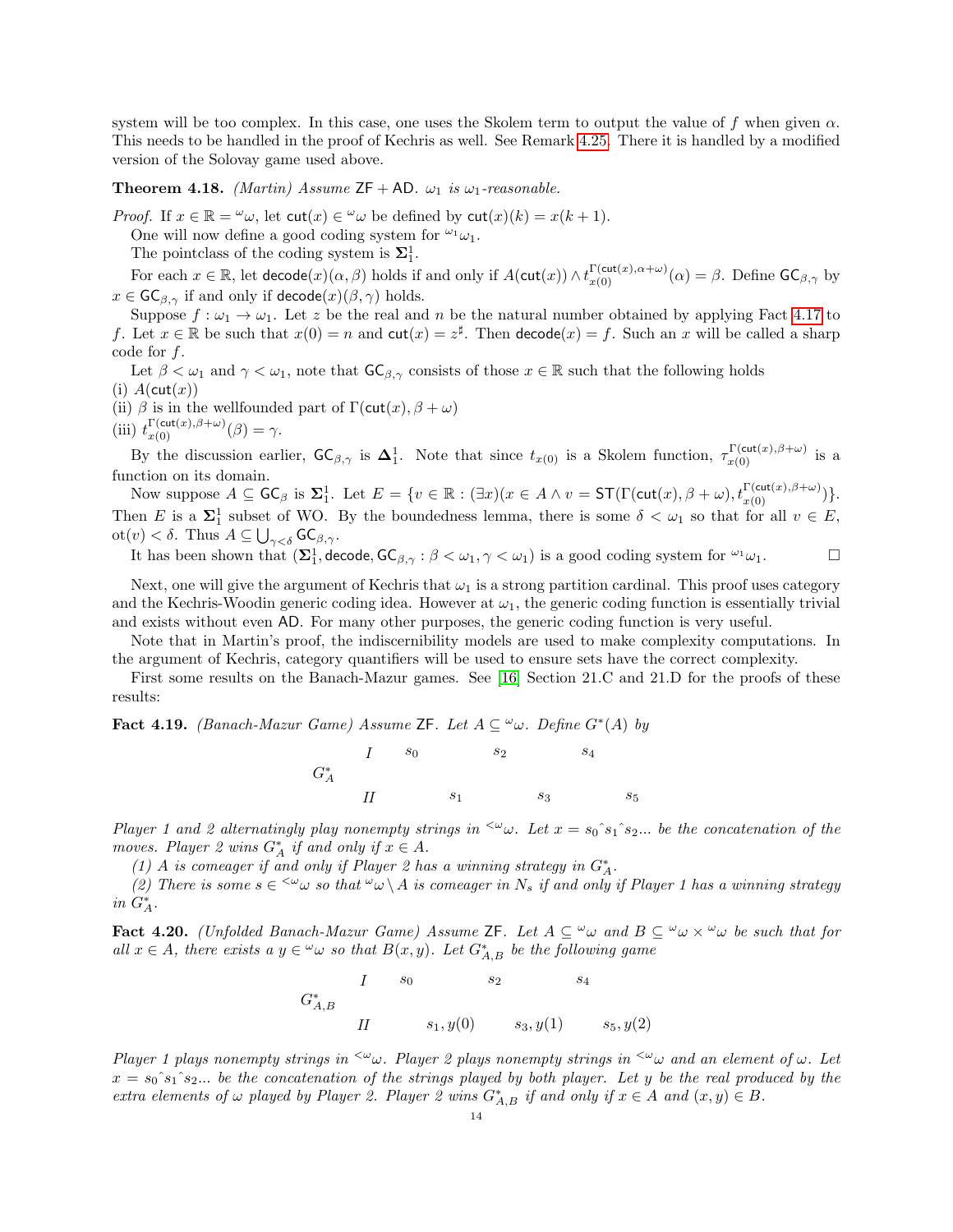If Player 2 wins  $G_{A,B}^*$ , then Player 2 wins  $G_A^*$ . If Player 1 wins  $G_{A,B}^*$ , then Player 1 wins  $G_A^*$ .

**Corollary 4.21.** Assume ZF. Let  $A \subseteq \omega \omega$  be a  $\Sigma_1^1$  set. Let  $B \subseteq \omega \omega \times \omega \omega$  be a  $\Pi_1^0$  set so that  $A = \pi_1[B]$ . A is comeager if and only if Player 2 has a winning strategy in  $G_{A,B}^*$ .

*Proof.* Note that if  $A = \pi_1[B]$ , then the winning condition for Player 2 in  $G_{A,B}^*$  is equivalent to merely  $(x, y) \in B$ . Thus in this case  $G_{A,B}^*$  is a closed game. Thus the determinacy of such games hold under ZF. Now the result follows from Fact [4.19](#page-13-0) and [4.20.](#page-13-1)

If  $\alpha < \omega_1$ , one can define a topology on  $\omega_\alpha$  be declaring the basic open sets to be sets of the form  $N_s^{\alpha} = \{f \in {}^{\omega}\alpha : f \supseteq s\}$ , where  $s \in {}^{\langle\omega}\alpha$ . Using this topology, one can define the notions of comeagerness and meagerness for  $\alpha$ . As  $\alpha$  is countable,  $\alpha$  with this topology is homeomorphic to  $\alpha$ . Observe that the set  $\text{surj}_{\alpha} = \{f \in {}^{\omega}\alpha : f \text{ is a surjection}\}\$ is a comeager subset of  ${}^{\omega}\alpha$ . If  $A \subseteq \mathbb{R} \times {}^{\omega}\alpha$ , then one writes  $(\forall^*_{\alpha} f)A(x,f)$  as an abbreviation for the statement that  $A(x,f)$  holds for comeagerly many f in  $\alpha$ .

<span id="page-14-1"></span>**Corollary 4.22.** Assume **ZF**. Let  $A \subseteq \omega \times \omega$  be a  $\Sigma_1^1$  set. Then  $A_0(x) \Leftrightarrow (\forall_{\omega}^* y)A(x,y)$  is  $\Sigma_1^1$  and  $A_1(x) \Leftrightarrow (\forall_{\omega}^* y) \neg A(x, y)$  is  $\mathbf{\Pi}_1^1$ .

*Proof.* Let  $B \subseteq \omega \cup \omega \times \omega \cup \omega$  be such that  $A = \{(x, y) : (\exists z)((x, y, z) \in B)\}\$  where  $B \in \Pi_1^0$ . For each  $x \in \omega$ , let  $B_x = \{(y, z) : (x, y, z) \in B\}$  and  $A_x = \{y : (x, y) \in A\}$ . Note that  $B_x \in \Pi_1^0$  and  $\pi_1[B_x] = A_x$ .

If  $\sigma$  is a Player 1 strategy and  $\tau$  is a Player 2 strategy for a game of the form  $G^*_{C,D}$  for some appropriate C and D, then let  $x_{\sigma*\tau}$  be the real produced by the concatenation of the finite strings played by each player. Let  $y_{\sigma*\tau}$  be the auxiliary sequence produced by the moves of  $\tau$ .

Note that  $A_0(x)$  if and only if Player 2 has a winning strategy in  $G^*_{A_x,B_x}$  if and only if  $(\exists \tau)(\forall \sigma)((x_{\sigma*\tau}, y_{\sigma*\tau}) \in$  $B_x$ ) by Fact [4.20.](#page-13-1) Since  $B_x \in \Pi_1^0$  and  $\Pi_1^0$  is closed under  $\forall^{\mathbb{R}}$ , the latter expression is  $\Sigma_1^1$ .

For  $s \in \langle \omega_\omega \rangle$ , let  $\Phi_s : N_s \to \omega_\omega$  be the canonical homeomorphism between  $N_s$  and  $\omega_\omega$ . Let  $A^s \subseteq \omega_\omega \times \omega_\omega$ be defined by  $(x, y) \in A^s \Leftrightarrow (x, \Phi_s^{-1}(y)) \in A$ . Let  $B^s \subseteq {}^{\omega} \omega \times {}^{\omega} \omega \times {}^{\omega} \omega$  be defined by  $(x, y, z) \in B^s$  if and only if  $(x, \Phi_s^{-1}(y), z) \in B$ .

For the second statement, note that  $\neg A_1(x)$  if and only if  $\neg((\forall^*_{\omega} y)\neg A(x,y))$ . Since  $\Pi_1^1$  sets have Baire property, the latter holds if and only if there exists a  $s \in \langle \omega_2 \rangle$  so that  $A_x$  is comeager in  $N_s$ . Now there exists an  $s \in \langle \omega_2 \rangle$  so that  $A_x$  is comeager in  $N_s$  if and only if there exists an  $s \in \langle \omega_2 \rangle$  so that  $\Phi_s[A_x \cap N_s]$  is comeager if and only if there exists an  $s \in \langle \omega_2 \rangle$  so that Player 2 has a winning strategy in  $G^*_{(A^s)_x,(B^s)_x}$ . As before, the last expression can be checked to be  $\Sigma^1_1$ . Hence  $A_1$  is  $\Pi^1_1$ .

The following is the (essentially trivial) version of the Kechris-Woodin generic coding function for  $\omega_1$ . (See [\[18\]](#page-40-7).)

<span id="page-14-0"></span>**Fact 4.23.** There is a continuous function  $G: \omega_1 \to WO$  so that for all  $\ell \in \omega_1$  such that  $\ell(0) = \{\ell(n+1):$  $n \in \omega$ ,  $G(\ell) \in \text{WO}$  and  $ot(G(\ell)) = \ell(0)$ .

*Proof.* For each  $\ell$  as above, let  $A_{\ell} = \{n \in \omega \setminus \{0\} : (\forall m)(\ell(n) = \ell(m) \Rightarrow n \le m)\}.$  Let  $G(\ell)$  be the wellordering with domain  $A_\ell$  so that  $m <_{G(\ell)} n$  if and only if  $\ell(m) < \ell(n)$ .  $G(\ell) \in WO$  and  $ot(G(\ell)) = \ell(0)$ . This function is continuous in the sense that for any n,  $G(\ell) \restriction n$  is determined by  $\ell \restriction m$  for some m.  $\Box$ 

<span id="page-14-2"></span>**Fact 4.24.** Assume  $ZF + AD$ . Let  $f : \omega_1 \to \omega_1$ . There is a Player 2 strategy so that for all  $v \in WO$ ,  $\{(\alpha,\beta):(\exists n)((\tau(v)_n)_0\in\mathrm{WO}_{\alpha}\wedge(\tau(v)_n)_1\in\mathrm{WO}_{\beta}\} = f\upharpoonright \gamma \text{ for some } \gamma > \mathrm{ot}(v).$ 

Here  $\tau(v)$  is  $(v * \tau)_{odd}$ , i.e. the real produced by Player 2 when played against Player 1 playing the bits of v. Also  $f \restriction \gamma = \{(\alpha, \beta) \in f : \alpha < \gamma\}$ . Recall that if  $x \in \mathbb{R}$ ,  $x_n$  is defined by  $x_n(k) = x(\langle n, k \rangle)$ . This is the  $n^{th}$  section of x. This result states that when given  $v \in \text{WO}$ , the integer sections of  $\tau(v)$  codes f up to some ordinal  $\gamma$  greater than ot(v).

*Proof.* Consider the game  $S_f$  defined by

Sf I v(0) v(1) v(2) v(3) v II r(0) r(1) r(2) r(3) r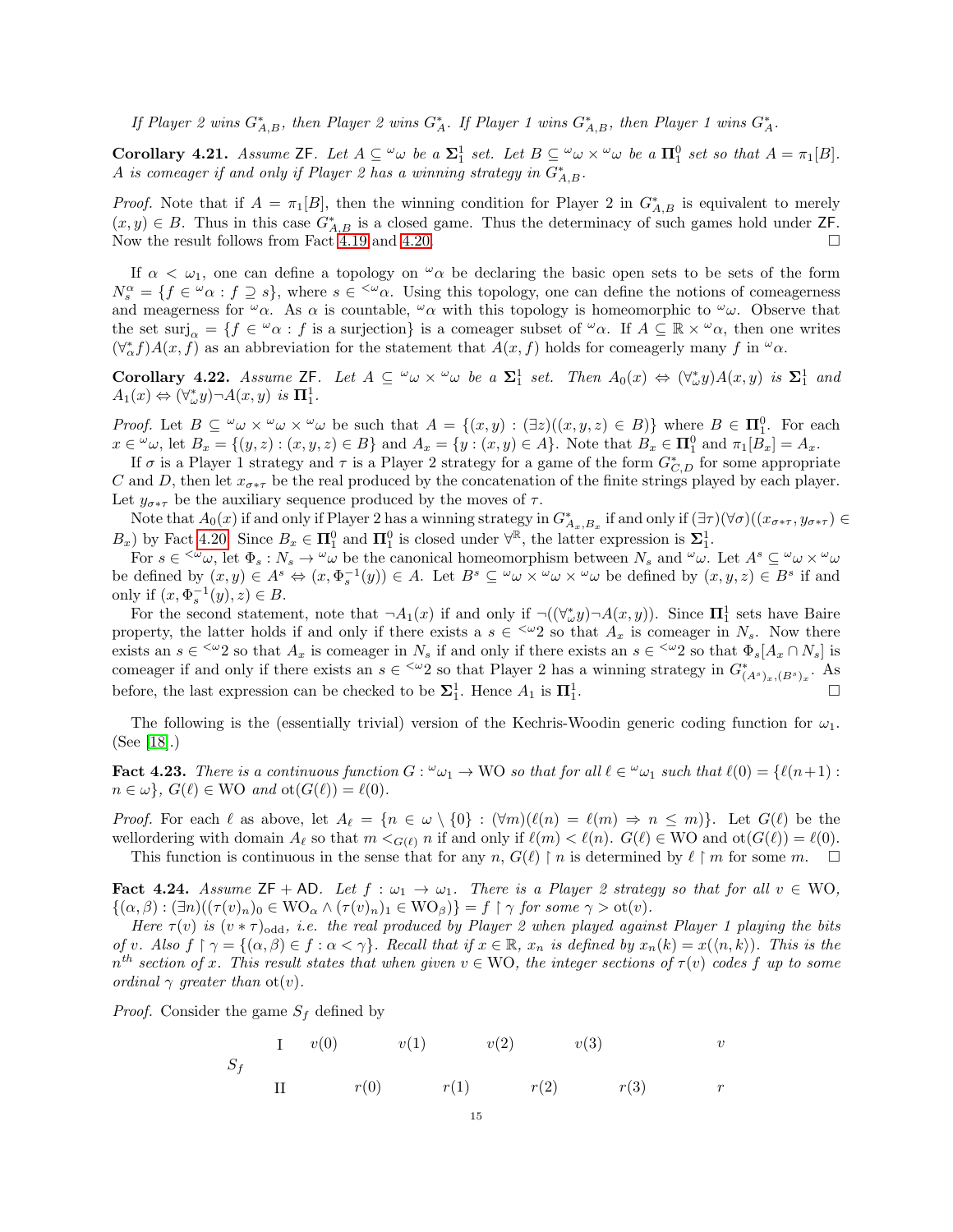Player 2 wins if and only if  $v \in WO$  implies that  $\{(\alpha,\beta): (\exists n)((r_n)_0 \in WO_\alpha \wedge (r_n)_1 \in WO_\beta)\} = f \upharpoonright \gamma$  for some  $\gamma > \text{ot}(v)$ .

By essentially the same bounding argument of Fact [4.16,](#page-12-0) one has the Player 2 must have the winning strategy in this game.

<span id="page-15-1"></span>Remark 4.25. In the above statement, it is very important that some section of  $\tau(v)$  contains a code for the image of  $f(\alpha)$ . To search for  $f(\alpha)$ , which could be quite large in comparison to  $\alpha$ , would push the complexity of  $\mathsf{GC}_{\alpha,\beta}$  beyond  $\mathbf{\Delta}^1_1$ . Instead, a particular winning strategy  $\tau$  will take a code v for  $\alpha$  and ouput  $\tau(v)$  which magically contains codes for  $f(\alpha)$  among its integer sections,  $\{(\tau(v_n))_1 : n \in \omega\}$ .

<span id="page-15-0"></span>**Theorem 4.26.** (Kechris' proof) Assume  $ZF + AD$ .  $\omega_1$  is  $\omega_1$ -reasonable.

*Proof.* One will define a good coding system for  $\omega_1$  witnessing  $\omega_1$ -reasonableness of  $\omega_1$ .

The associated pointclass is  $\Sigma_1^1$ .

Let add :  $\omega_1 \times \omega_1 \rightarrow \omega_1$  be defined by

$$
\operatorname{add}(\alpha,g)(n)=\begin{cases}\alpha & n=0\\ g(n-1) & n>0\end{cases}
$$

 $\text{add}(\alpha, g)$  simply inserts  $\alpha$  at the beginning of g.

In some fix recursive manner, every real x codes a Player 2 strategy  $\tau_x$ .

Now fix  $\alpha, \beta \in \omega_1$ . Define the formula  $\varphi^{\alpha}_{\beta}(x, z)$  to state that

$$
(\exists n)([(\tau_x(z)_n)_0 \in \mathrm{WO}_{\alpha} \wedge (\tau_x(z)_n)_1 \in \mathrm{WO}_{\beta}] \wedge (\forall m < n)((\tau_x(z)_m)_0 \notin \mathrm{WO}_{\alpha})).
$$

This formula defines a  $\Delta_1^1$  relation using elements of  $WO_\alpha$  and  $WO_\beta$  as parameters.

Let  $\phi_{\beta}^{\alpha}(x)$  be the statement  $(\forall_{\alpha}^{*} g)\varphi_{\beta}^{\alpha}(x, G(\text{add}(\alpha, g))),$  where G is the generic coding function of Fact [4.23.](#page-14-0) Note that since surj<sub>α</sub> is comeager in  $\omega_{\alpha}$ ,  $(\forall_{\alpha}^* g)(G(\text{add}(\alpha, g)) \in \text{WO}_{\alpha})$ .

Now fix a bijection  $B: \omega \to \alpha$ . Let  $T: {}^{\omega}\omega \to {}^{\omega}\alpha$  be defined by  $T(r) = B \circ r$ . Define  $\tilde{G}: {}^{\omega}\omega \to WO$ by  $\tilde{G}(r) = G(\text{add}(\alpha, T(r)))$ . Now  $\tilde{G}$  is a continuous function with the property that for comeagerly many  $r \in \omega$  (in the usual sense of comeager),  $\tilde{G}(r) \in \text{WO}_{\alpha}$ .

 $\phi_{\beta}^{\alpha}(x)$  is equivalent to  $(\forall_{\alpha}^{*} r)\varphi_{\beta}^{\alpha}(x,\tilde{G}(r))$ . Since  $\varphi_{\beta}^{\alpha}$  defines a  $\Delta_{1}^{1}$  relation (in parameters from WO<sub> $\alpha$ </sub> and WO<sub>β</sub>), the collection of  $(x, r)$  satisfying  $\varphi^{\alpha}_{\beta}(x, \tilde{G}(r))$  is  $\Delta_1^1$  using parameters from WO<sub>α</sub>, WO<sub>β</sub>, and a parameter coding the continuous function  $\tilde{G}$ . Now the set defined by  $\phi^{\alpha}_{\beta}(x)$  is  $\Delta_1^1$  by Corollary [4.22.](#page-14-1) (Note this is not done uniformly in the  $\alpha$  and  $\beta$ .)

If  $x \in \mathbb{R}$ , define  $\text{decode}(x)(\alpha, \beta)$  if and only if  $\phi^{\alpha}_{\beta}(x)$ .

Define  $\mathsf{GC}_{\alpha,\beta} = \{x \in \mathbb{R} : \phi^{\alpha}_{\beta}(x)\}\text{. } \mathsf{GC}_{\alpha,\beta} \text{ is } \mathbf{\Delta}^1_1\text{.}$ 

For any  $f: \omega_1 \to \omega_1$ , Fact [4.24](#page-14-2) states that there is some x so that  $\text{decode}(x) = f$ .

Fix  $\alpha < \omega_1$ . For each  $x \in \omega$ , let  $\psi_0(x, z)$  assert that  $(\exists n)((\tau_x(z)_n)_0 \in \mathbb{W}\mathbb{O}_{\alpha})$ .  $\psi_0(x, z)$  is  $\Delta_1^1$  using any code of  $\alpha$  as a parameter. Let  $\psi_1(x, y, z)$  be the conjunction of the following statements

(1)  $\psi_0(x, z) \wedge \psi_0(y, z)$ .

(2) There exists  $w_0, w_1 \in \mathbb{R}$ ,  $n_0, n_1 \in \omega$  so that

(2a)  $(\tau_x(z)_{n_0})_0 \in \text{WO}_{\alpha}, \, (\tau_x(z)_{n_0})_1 = w_0$ , and for all  $m < n_0, \, (\tau_x(z)_m)_0 \notin \text{WO}_{\alpha}$ .

(2b)  $(\tau_y(z)_{n_0})_0 \in \text{WO}_\alpha$ ,  $(\tau_y(z)_{n_1})_1 = w_1$ , and for all  $m < n_1$ ,  $(\tau_y(z)_m)_0 \notin \text{WO}_\alpha$ .

(2c)  $w_0 <_{\Sigma_1^1} w_1$ , where  $\le_{\Sigma_1^1}$  is the  $\Sigma_1^1$  relation witnessing that the ordertype function is a  $\Pi_1^1$ -norm.

Observe that  $\psi_1(x, y, z)$  is  $\Sigma_1^1$ .

Let  $A \subseteq \mathsf{GC}_{\alpha}$  and A is  $\Sigma_1^1$ . Define a relation  $\prec$  on  $\omega \omega$  by  $x \prec y$  if and only if

 $x \in A \land y \in A \land (\forall_{\alpha}^* g)\psi_1(x,y,G(\textsf{add}(\alpha,g))).$ 

By Corollary [4.22,](#page-14-1)  $\prec$  is a  $\Sigma_1^1$  relation on  $\omega$ .

By checking the various definitions, one can see that for all  $x, y \in A$ ,  $\text{decode}(x)(\alpha) < \text{decode}(y)(\alpha)$  if and only if  $x \prec y$ .

Since $\prec$  is a  $\Sigma_1^1$  relation, it is an  $\omega$ -Suslin relation. By the Kunen-Martin theorem ([\[17\]](#page-40-8) Section 7), the rank must be less than  $\omega_1$ . Since  $\omega_1$  is regular, there is some  $\gamma < \omega_1$  so that  $A \subseteq \bigcup_{\beta < \gamma} \mathsf{GC}_\beta$ .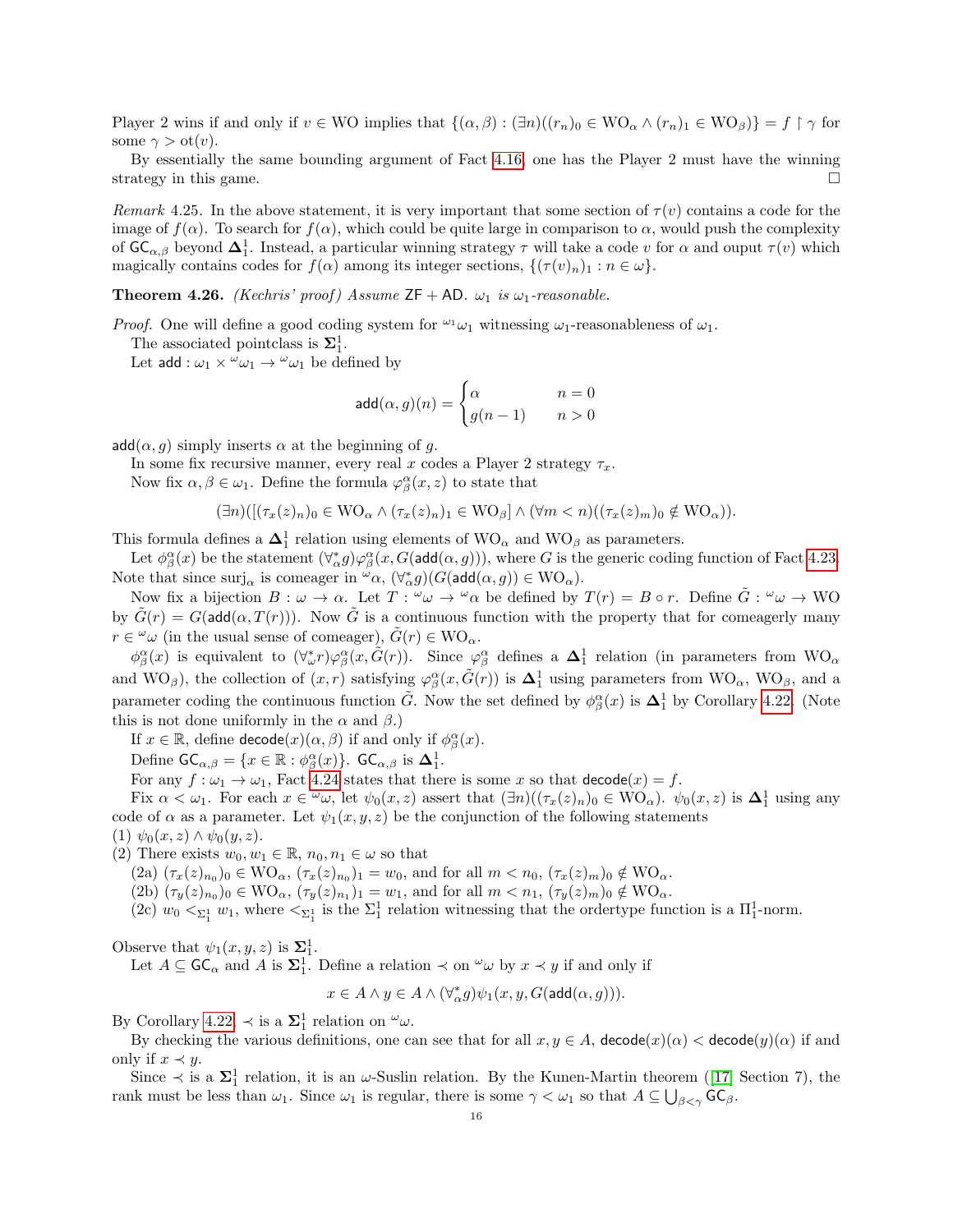(Some presentations of the Kunen-Martin theorem uses  $DC_{\mathbb{R}}$ , but with some care, one can remove the use of  $DC_{\mathbb{R}}$ . Another approach in the case of  $\omega$ -Suslin relations is to observe that if K denotes a tree witnessing a relation is  $\omega$ -Suslin, one can prove the Kunen-Martin theorem in  $L[K] \models AC$  and argue in  $L[K]$  that the Kunen-Martin tree is wellfounded there and hence in the real world. Then one shows that this tree still works in the real world V. Alternatively, if one assumes Kechris's result that  $L(\mathbb{R}) \models AD$  implies  $L(\mathbb{R}) \models DC_{\mathbb{R}}$ , then one can absorb this problem into  $L(\mathbb{R})$  and apply the Kunen-Martin Theorem in  $L(\mathbb{R})$ .

It has been shown that  $(\Sigma_1^1, \text{decode}, \text{GC}_{\beta, \gamma} : \beta < \omega_1, \gamma < \omega_1)$  is a good coding system for  $\omega_1 \omega_1$ .

Corollary 4.27. (Martin) Assume ZF + AD.  $\omega_1 \rightarrow_{\ast} (\omega_1)_2^{\omega_1}$ .

**Definition 4.28.** Let  $\lambda \leq \omega_1$ . Let  $\mu_{\omega_1}^{\lambda}$  consists of those subsets X of  $[\omega_1]^{\lambda}$  which contain a set of the form  $[C]_*^{\lambda}$  where C is a club subset of  $\omega_1$ . Each  $\mu_{\omega_1}^{\lambda}$  is a countably complete ultrafilter.

Corollary 4.29. Assume  $\mathsf{ZF} + \mathsf{AD}$ . Let  $\lambda \leq \omega_1$ .  $\prod_{[\omega_1]^\lambda} \omega_1 / \mu_{\omega_1}^\lambda = (\prod_{[\omega_1]^\lambda} \omega_1 / \mu_{\omega_1}^\lambda)^{L(\mathbb{R})}$ . Since  $L(\mathbb{R}) \models \mathsf{DC}$  by a result of Kechris [\[15\]](#page-40-9),  $\prod_{[\omega_1]^\lambda} \omega_1/\mu_{\omega_1}^\lambda$  is an ordinal.

*Proof.* Note that the good coding system for  $^{\lambda}\omega_1$  constructed above belong to  $L(\mathbb{R})$ . Now apply Theorem  $3.9.$ 

Remark 4.30. This section presented two proofs of the strong partition property for  $\omega_1$ . The original proof of Martin uses indiscernibility. Many early results were proved using this indiscernibility idea. For example, Kunen showed in  $AD + DC$  that  $\delta_3^1$  is a weak partition cardinal and  $\delta_3^1 = \aleph_{\omega+1}$ .

The second proof of Kechris is perhaps the simplest proof using classical descriptive set theoretic ideas. The ideas of the Kechris-Woodin generic coding function is very useful in various different settings.

However, no proof in the flavor of these two arguments is known to establish the strong partition property at  $\delta_3^1$ . There is another proof of the strong partition property for  $\omega_1$  due to Jackson. It uses ideas such as the Kunen tree and an analysis of all the measures on  $\omega_1$  due to Kunen. An exposition can be found in [\[10\]](#page-40-10), [\[12\]](#page-40-5), and [\[11\]](#page-40-11). More generally, Jackson developed the theory of description. This theory produces the only known proof that  $\delta_3^1$  and in fact all  $\delta_{2n+1}^1$  are strong partition cardinal under AD + DC. Jackson has also computed the identity of these cardinals. For example,  $\delta_5^1 = \aleph_{\omega^{\omega^{\omega}}+1}$  and in fact there is a general formula for computing  $\delta_{2n+1}^1$ . See [\[11\]](#page-40-11) for more information. It should noted that Jackson's proof that  $\omega_1$  is a strong partition cardinal, Kunen's result that  $\delta_3^1$  is a weak partition cardinal, and all of Jackson's results mentioned above using description theory are proved using DC. The original Martin proof and the Kechris proof of the strong partition property of  $\omega_1$  are within  $ZF + AD$ .

# 5. KUNEN FUNCTIONS AND PARTITION PROPERTIES AT  $\omega_2$

<span id="page-16-1"></span>Fact 5.1. Let  $\mu$  be a normal measure on a cardinal κ. Let  $A \in \mu$ , let enum $\Lambda : \omega_1 \to A$  be the increasing enumeration of A. Then  $\{\alpha \in A : \text{enum}_A(\alpha) = \alpha\} \in \mu$ .

Let  $f : \kappa \to \kappa$  and  $X \subseteq f[\kappa]$  so that  $\{\alpha < \kappa : f(\alpha) \in X\} \in \mu$ , then enum  $X =_{\mu} f$ .

*Proof.* Suppose not. Then  $B = \{ \alpha \in A : \alpha < \text{enum}_A(\alpha) \} \in \mu$ . Since enum<sub>A</sub> is an order-preserving function,  $B = \{ \alpha \in A : \text{enum}_A^{-1}(\alpha) < \alpha \}.$  By normality, there is some  $C \subseteq B$  and  $\gamma < \kappa$  so that for all  $\alpha \in C$ , enum<sup>-1</sup><sub>A</sub> $(\alpha) = \gamma$ . This contradicts the injectiveness of enum<sub>A</sub>.

For the second statement: Let  $A = \{ \alpha : f(\alpha) \in X \}$ . Note that  $f \circ \text{enum}_A = \text{enum}_X$ . Let  $B \subseteq A$  with  $B \in \mu$  be such that enum $_A(\alpha) = \alpha$  for all  $\alpha \in B$ . Then for all  $\gamma \in B$ , enum $_X(\alpha) = f$ (enum $_A(\alpha) = f(\alpha)$ . Hence enum  $X = \mu f$ .

The next result states that an ultrapower of a strong partition cardinal by a measure is a cardinal as long as that ultrapower is well founded.

<span id="page-16-0"></span>Fact 5.2. (Martin) Let  $\kappa$  be a strong partition cardinal and  $\mu$  be a measure on  $\kappa$ . If  $\kappa \kappa / \mu$  is wellfounded, then  $\kappa \kappa / \mu$  is a cardinal.

Assuming  $\mathsf{ZF} + \mathsf{AD} + \mathsf{DC}_{\mathbb{R}}$ . If  $\kappa < \Theta$  is a strong partition cardinal and  $\mu$  is a measure on  $\kappa$ , then  $\kappa \kappa / \mu$  is a cardinal.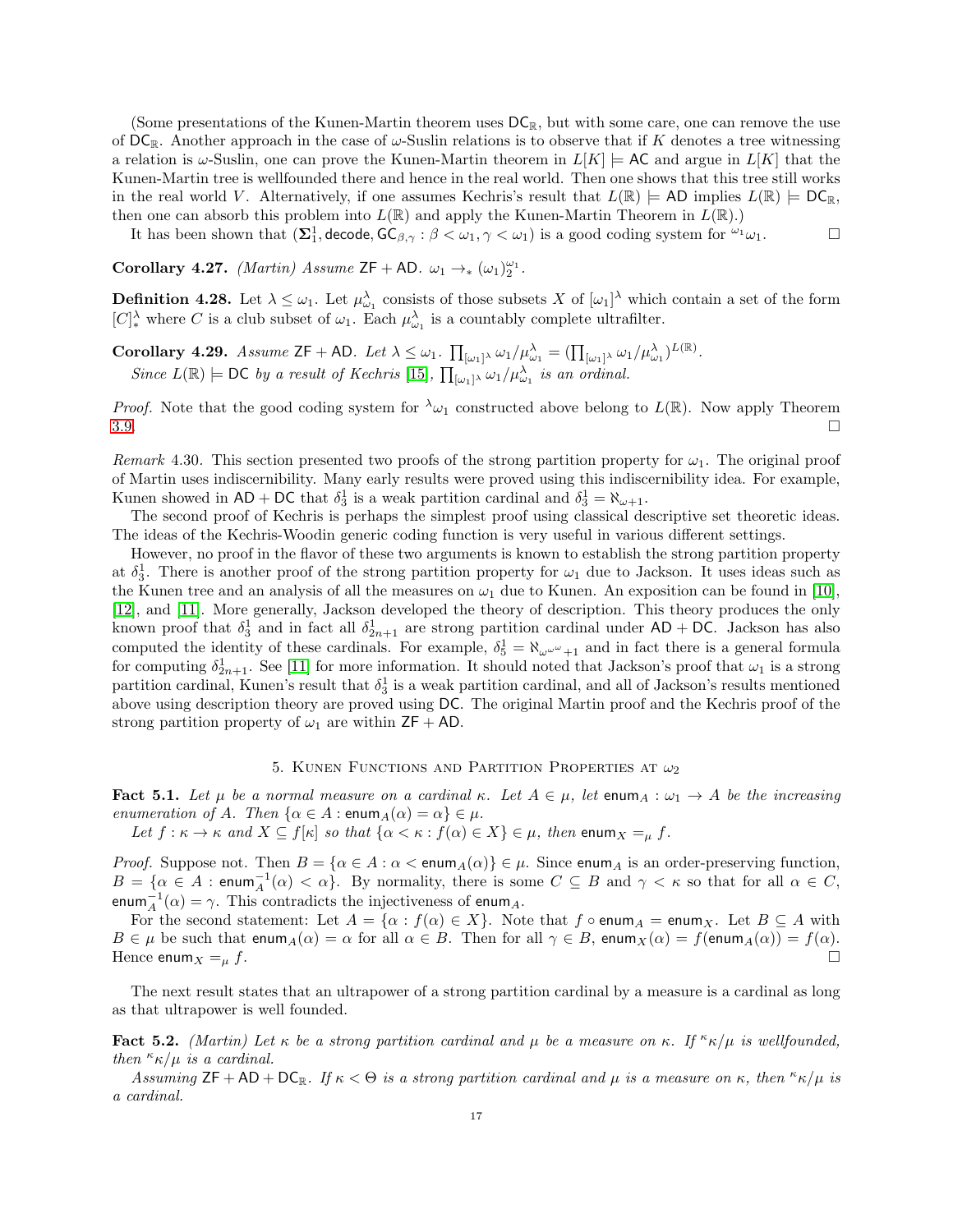*Proof.* Suppose there is an  $h \in \kappa \kappa / \mu$  and an injection  $\Phi : \kappa / \mu \to \prod_{\kappa} h / \mu$ , where  $\prod_{\kappa} h / \mu$  is the collection of  $[f]_\mu$  such that  $f \leq_\mu h$ . Note that  $\prod_{\kappa} h/\mu$  is the initial segment of  $\kappa \kappa / \mu$  determined by  $[h]_\mu$ .

Let  $\mathcal{T} = (\kappa \times 2, \square)$  denote the lexicographic ordering on  $\kappa \times 2$ . If  $F : \kappa \times 2 \to \kappa$  is a  $\mathcal{T}$ -increasing function, then let  $f_0, f_1 : \kappa \to \kappa$  be defined by  $f_0(\alpha) = F(\alpha, 0)$  and  $f_1(\alpha) = F(\alpha, 1)$ . Note that  $f_0$  and  $f_1$  are increasing functions.

Define  $P: [\kappa]^{\mathcal{T}} \to 2$  by

$$
P(F) = \begin{cases} 0 & \Phi([f_0]_\mu) < \Phi([f_1]_\mu) \\ 1 & \text{otherwise} \end{cases}
$$

Since  $\text{ot}(\mathcal{T}) = \kappa, \ \kappa \to (\kappa)_2^{\kappa}$  implies that there is an  $E \subseteq \kappa$  with  $|E| = \kappa$  which is homogeneous for this partition.

Suppose P is homogeneous taking value 1. For each  $n \in \omega$ , define  $g_n : \kappa \to \kappa$  by  $g_n(\alpha) = \text{enum}_E(\omega \cdot \alpha + n)$ . Note that if  $m < n$ , then  $g_m <_{\mu} g_n$ . For any  $m < n$ , define  $G^{m,n}$  :  $\mathcal{T} \to \kappa$  by  $G^{m,n}(\alpha,0) = g_m(\alpha)$  and  $G^{m,n}(\alpha,1) = g_n(\alpha)$ . Note that  $G^{m,n}$  is T-increasing and  $G^{m,n} \in [\kappa]^T$ . Since  $P(G^{m,n}) = 1$ , one has that  $\Phi([g_n]_\mu) = \Phi([G_1^{m,n}]_\mu) \leq \Phi([G_0^{m,n}]_\mu) = \Phi([g_m]_\mu)$ . Since  $\Phi$  is an injection, one must actually have  $\Phi([g_n]_\mu) < \Phi([g_m]_\mu)$ . Thus  $\langle \Phi([g_k]_\mu) : k \in \omega \rangle$  is an infinite decreasing sequence in  $\kappa/\mu$ . This contradicts the assumption that  $\kappa / \mu$  is wellfounded.

Thus  $E$  must be homogeneous for  $P$  taking value 0.

Let  $\ell \in \kappa \kappa$  be such that  $[\ell]_{\mu} > [h]_{\mu}$  and  $\ell(\alpha) > 0$  for all  $\alpha \in \kappa$ . Let  $U = \{(\alpha, \beta) \in \kappa \times \kappa : \beta < \ell(\alpha)\}\)$ . Let U denote  $(U, \prec)$  where  $\prec$  denotes the lexicographic ordering of U. Again, ot $(U) = \kappa$ .

Let  $F = \{\text{enum}_E(\omega \cdot \alpha) : \alpha < \kappa\}$ . Note that  $|F| = \kappa$ . Pick some  $K : \mathcal{U} \to F$  which is order-preserving. For any  $f \leq_{\mu} \ell$ , define  $k_f : \kappa \to \kappa$  by

$$
k_f(\alpha) = \begin{cases} K(\alpha, f(\alpha)) & f(\alpha) < \ell(\alpha) \\ K(\alpha, 0) & \text{otherwise} \end{cases}.
$$

Note that if  $f \leq_{\mu} g \leq_{\mu} \ell$ , then  $k_f \leq_{\mu} k_g$  and that for all  $f \leq_{\mu} \ell$ ,  $k_f \in [F]^{\kappa}$ .

Define  $\Psi : \prod_{\kappa} \ell/\mu \to \prod_{\kappa} h/\mu$  as follows: Let  $A < [\ell]_{\mu}$ . Pick  $f \in A$ , i.e. a representative of A. Let  $\Psi(A) = \Phi([k_f]_\mu)$ . One can check that  $\Psi$  is well defined.

The next claim is that  $\Psi$  is order preserving: Suppose  $A \leq B \leq [\ell]_{\mu}$ . Let  $f \in A$  and  $g \in B$  be representatives for A and B, respectively. Since  $k_f \leq_\mu k_g$ , the set  $C = \{ \alpha \in \kappa : k_g(\alpha) \leq k_f(\alpha) \} \notin \mu$ . Define  $k'_{g}: \kappa \to E$  by  $k'_{g}(\alpha) = k_{g}(\alpha)$  if  $\alpha \notin C$  and  $k'_{g}(\alpha)$  is the next element of E greater than  $k_{f}(\alpha)$  if  $\alpha \in C$ . The purpose of defining F in the manner above was to ensure that between two successive elements of F, there are at least  $\omega$  many point of E in between. From this, one can verify that  $k'_{g} \in [E]^{\kappa}$  and  $k_f(\alpha) < k_g'(\alpha) < k_f(\alpha+1)$  for all  $\alpha < \kappa$ . Note that  $[k'_g]_\mu = [k_g]_\mu$  since  $k_g$  and  $k'_g$  agree off of  $C \notin \mu$ .

Let  $F^{k_f, k'_g} : \mathcal{T} \to \kappa$  be defined by

$$
F^{k_f, k'_g}(\alpha, i) = \begin{cases} k_f(\alpha) & i = 0\\ k'_g(\alpha) & i = 1 \end{cases}
$$

Again using the main property of F, one can verify that  $F^{k_f, k'_g} \in [\kappa]^{\mathcal{T}}$ . Thus  $P(F^{k_f, k'_g}) = 0$ . Thus  $\Psi(A) = \Phi([k_f]_\mu) < \Phi([k'_g]_\mu) = \Phi([k_g]_\mu) = \Psi(B).$ 

It has been shown that  $\Psi$  is order preserving. However, this is not possible since  $[h]_\mu \langle [\ell]_\mu$ . This completes the proof.

<span id="page-17-0"></span>Fact 5.3. Let  $\kappa$  be a measurable cardinal possessing a normal  $\kappa$ -complete measure  $\mu$ . Let  $\epsilon < \kappa$ . Let  $\mathcal{T}^{\epsilon} = (\kappa \times \epsilon, \Box)$  where  $\Box$  is the lexicographic ordering. For  $F : \mathcal{T}^{\epsilon} \to \kappa$  which is order preserving and  $\alpha < \epsilon$ , let  $F^{\alpha} \in [\kappa]^{\kappa}$  be defined by  $F^{\alpha}(\gamma) = F(\gamma, \alpha)$ .

Let  $\langle f_\alpha : \alpha < \epsilon \rangle$  be a sequence in  $[\kappa]^{\kappa}$  such that for all  $\alpha < \beta < \epsilon$ ,  $f_\alpha <_{\mu} f_\beta$ . Then there is an  $F \in [\kappa]^{\mathcal{T}^{\epsilon}}$ so that for all  $\alpha < \epsilon$ ,  $F^{\alpha} =_{\mu} f_{\alpha}$ .

Moreover, if  $D \subseteq \kappa$  with  $|D| = \kappa$  and each  $f_\alpha \in [D]^\kappa$ , then one can find  $F \in [D]^{T^{\epsilon}}$  with the above property.

Proof. Suppose  $F(\alpha', \beta')$  has been defined for all  $(\alpha', \beta') \sqsubset (\alpha, \beta)$ . Then let  $F(\alpha, \beta)$  be the least element in the range of  $f_\beta$  greater than  $F(\alpha', \beta')$  for all  $(\alpha', \beta') \sqsubset (\alpha, \beta)$ .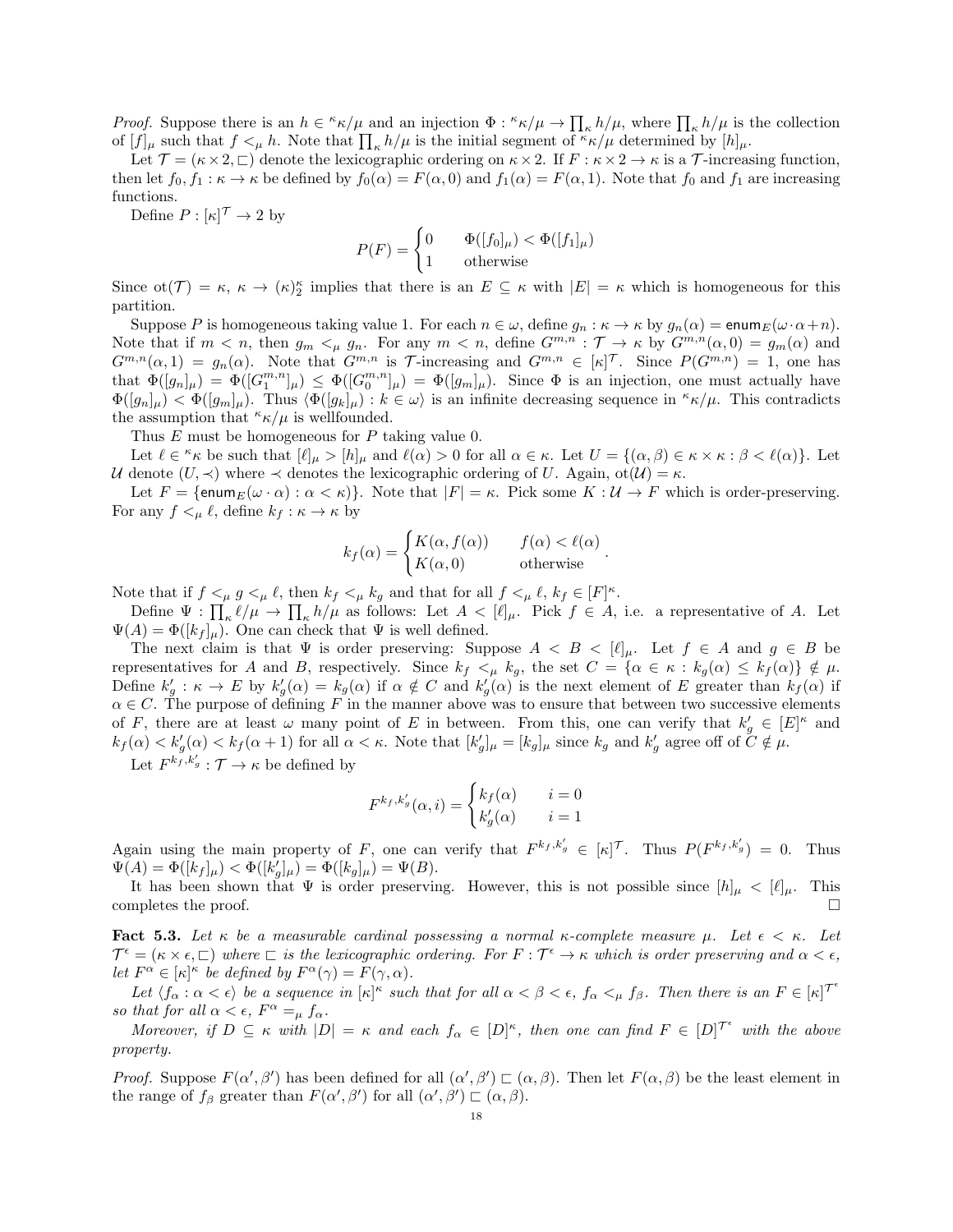The claim is that F has the desired properties: This is proved by induction on  $\beta < \epsilon$ .

Consider  $\beta = 0$ . Suppose  $A = {\alpha \lt \kappa : F(\alpha, 0) \neq f_0(\alpha)} \in \mu$ . This means for each  $\alpha \in A$ , there is some  $\alpha' < \alpha$ , and some  $\beta < \epsilon$  so that  $F(\alpha', \beta) \ge f_0(\alpha)$ . Let  $g : \kappa \to \kappa$  be defined by  $g(\alpha)$  is the least such  $\alpha'$  with the property above if  $\alpha \in A$  and 0 if  $\alpha \notin A$ . Note that  $g(\alpha) < \alpha$  for all  $\alpha \in A$ . By the normality of  $\mu$ , there is some  $A' \subseteq A$  with  $A' \in \mu$  and some  $\delta$  so that  $g(\alpha) = \delta$  for all  $\alpha \in A'$ . This means for all  $\alpha \in A' \in \mu$ ,  $f_0(\alpha) \leq \sup\{F(\delta,\beta): \beta < \epsilon\}.$  By the  $\kappa$ -completeness of  $\mu$ , one may even find a  $\beta^*$  and a  $A'' \in \mu$  so that for all  $\alpha \in A''$ ,  $f_0(\alpha) \leq F(\delta, \beta^*)$ . This is clearly impossible. This shows that  $F^0 =_{\mu} f_0$ .

Suppose  $\beta < \epsilon$  is such that for all  $\beta' < \beta$ ,  $F^{\beta'} = f_{\beta'}$ . Suppose  $\neg(F^{\beta} =_{\mu} f_{\beta})$ . Then  $A = {\alpha : F^{\beta}(\alpha) \neq \emptyset}$  $f_\beta(\alpha)$   $\in \mu$ . Since  $f_0(\alpha) = F^0(\alpha)$  for almost all  $\alpha$ , it can not be the case that for almost all  $\alpha \in A$ , there is some  $\alpha' < \alpha$  and some  $\beta' < \epsilon$  so that  $F^{\beta'}(\alpha') \ge f_{\beta}(\alpha)$ . Thus for almost all  $\alpha \in A$ , there is some  $\beta' < \beta$  so that  $F^{\beta'}(\alpha) \ge f_{\beta}(\alpha)$ . By the *κ*-additivity of  $\mu$ , there is some  $\beta^* < \beta$  so that for almost all  $\alpha$ ,  $F^{\beta^*}(\alpha) \ge f_{\beta}(\alpha)$ . By the induction hypothesis, one has that  $F^{\beta^*} =_{\mu} f_{\beta^*}$ . One has shown that  $f_{\beta} \leq_{\mu} f_{\beta^*}$  despite the fact that  $\beta^* < \beta$ . Contradiction. The result has been established.

<span id="page-18-1"></span>Fact 5.4. (Martin) Let  $\kappa$  be a strong partition cardinal and  $\mu$  is a normal  $\kappa$ -complete measure on a cardinal κ. If  $\kappa / \mu$  is wellfounded, then  $\kappa / \mu$  is a regular cardinal.

Assuming  $ZF + AD + DC_R$ , if  $\kappa < \Theta$  is a strong partition cardinal and  $\mu$  is a normal  $\kappa$ -complete measure on  $\kappa$ , then  $\kappa/\mu$  is a regular cardinal.

*Proof.* By Fact [5.2,](#page-16-0)  $\delta = \text{ot}(\kappa \kappa/\mu)$  is a cardinal. Assume that  $\kappa \kappa/\mu$  is not a regular cardinal. There is some  $\gamma < \delta$  and an increasing function  $\Phi : \gamma \to \delta$  which is cofinal.

Let  $\mathcal{T}^2$ ,  $F^0$ ,  $F^1$  come from the notation of Fact [5.3.](#page-17-0) Define a partition  $P: [\kappa]^{T^2} \to 2$  by

$$
P(F) = \begin{cases} 0 & (\exists \beta < \gamma)([F^0]_\mu < \Phi(\beta) < [F^1]_\mu) \\ 1 & \text{otherwise} \end{cases}
$$

Let  $D \subseteq \kappa$  with  $|D| = \kappa$  be a homogeneous set for P.

(Case I) Assume  $D$  is homogeneous for  $P$  taking value 0.

By Fact [5.1,](#page-16-1) every nonconstant function  $f \in {}^{\kappa}D$  has some  $g \in [D]^{\kappa}$  so that  $f =_{\mu} g$ . Thus one can show that  $[D]^{\kappa}/\mu$  has ordertype  $\delta$ .

For each  $\alpha$ , let  $f_{\alpha}$  and  $f_{\alpha+1}$  be two elements of  $[D]^{\kappa}$  which represents the elements of  $[D]^{\kappa}/\mu$  of rank  $\alpha$ and  $\alpha + 1$  respectively. By Fact [5.3,](#page-17-0) there is some  $F : [D]^{T^2} \to \kappa$  so that  $F^0 = f_\alpha$  and  $F^1 = F_{\alpha+1}$ . Then  $P(F) = 0$ . Hence let  $\nu_{\alpha}$  be the least ordinal less than  $\gamma$  so that  $[f_{\alpha}] = [F^{\alpha}]_{\mu} < \Phi(\nu_{\alpha}) < [F^{\alpha+1}]_{\mu} = [f_{\alpha+1}]_{\mu}$ . One can check that  $\nu_{\alpha}$  depends only on  $\alpha$  and not on the choice of  $f_{\alpha}$  and  $f_{\alpha+1}$ . Also if  $\alpha \neq \alpha'$ , then  $\nu_{\alpha} < \nu_{\alpha'}$ . This gives an order preserving map from  $\delta$  into  $\gamma < \delta$  which is impossible.

(Case II) Assume  $D$  is homogeneous for  $P$  taking value 1.

As argued above,  $[D]^{\kappa}/\mu$  has ordertype  $\delta$  so  $[D]^{\kappa}/\mu$  is a cofinal subset of  $\kappa^{\kappa}/\mu$ . Fix  $f^* \in [D]^{\kappa}/\mu$ . Since  $\Phi$  is a cofinal map, there is some  $\gamma^* < \gamma$  so that  $[f^*]_\mu < \Phi(\gamma^*)$ . Then there is some  $f' \in [D]^\kappa$  so that  $[f^*]_\mu < \Phi(\gamma^*) < [f']_\mu$ . By Fact [5.3,](#page-17-0) there is some  $F \in [D]^{\mathcal{T}^2}$  so that  $F^0 =_{\mu} f^*$  and  $F^1 =_{\mu} f'$ . Thus  $P(F) = 0$ . This is impossible since D is homogeneous for P taking value 1.

The failure of both cases would imply P has no homogeneous subset of size  $\kappa$  violating the assumption that  $\kappa$  is a strong partition cardinal. This completes the proof.

<span id="page-18-0"></span>**Definition 5.5.** Let  $\kappa$  be a cardinal. Let  $\mu$  be a  $\kappa$ -complete normal ultrafilter on  $\kappa$ .

A function  $f : \kappa \to \kappa$  is a block function if and only if  $\{\alpha \in \kappa : f(\alpha) < |\alpha|^+\} \in \mu$ .

Let  $\Xi : \kappa \times \kappa \to \kappa$ . For each  $\alpha < \kappa$ , let  $\delta_{\alpha}^{\Xi} = \sup \{\Xi(\alpha, \beta) : \beta < \alpha\}$ . Let  $\Xi_{\alpha} : \alpha \to \delta_{\alpha}^{\Xi}$  be defined by  $\Xi_{\alpha}(\beta) = \Xi(\alpha,\beta).$ 

 $\Xi$  is a Kunen function for f with respect to  $\mu$  if and only if  $K_f^{\Xi} = {\alpha \lt \kappa : f(\alpha) \leq \delta_{\alpha}^{\Xi} \wedge \Xi_{\alpha}}$  is a surjection ${\alpha \in \Lambda}$ μ. (Here, when one says that  $\Xi_{\alpha}$  is a surjection, one is considering  $\Xi_{\alpha}$  as a function  $\Xi_{\alpha}: \alpha \to \delta_{\alpha}^{\Xi}$ .)  $K_{f}^{\Xi}$  is the set of  $\alpha$  on which  $\Xi$  provides a bounding for f.

For  $\beta < \kappa$ , let  $\Xi^{\beta} : \kappa \to \kappa$  be defined by  $\Xi^{\beta}(\alpha) = \Xi(\alpha, \beta)$  where  $\alpha > \beta$  and 0 otherwise.  $\Xi^{\beta}$  is a block function provided that  $\{\alpha < \kappa : \Xi_\alpha \text{ is a surjection}\}\in \mu$ .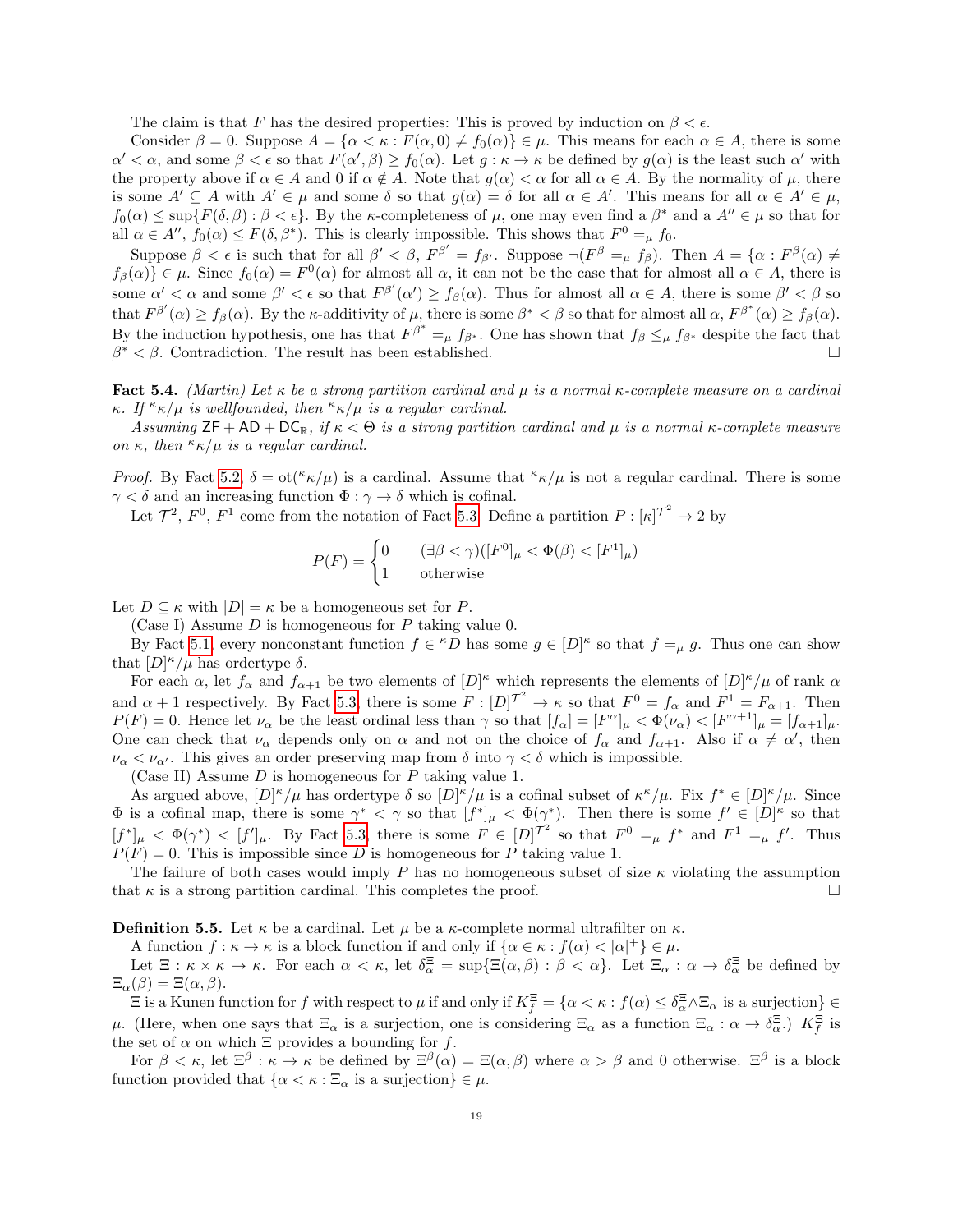<span id="page-19-0"></span>Fact 5.6. Assume ZF. Let  $\mu$  be a normal measure on a cardinal κ. Suppose  $f : \kappa \to \kappa$  is a block function which possesses a Kunen function  $\Xi$  with respect to  $\mu$ . Suppose  $G \in \prod_{\alpha \in \kappa} f(\alpha)/\mu$ . Then there is a  $\beta < \kappa$ so that  $[\Xi^{\beta}]_{\mu} = G$ 

*Proof.* Take any  $g \in G$ . Let  $A = \{ \alpha \in K_f^{\Xi} : g(\alpha) < f(\alpha) \}$ . Note that for  $\alpha \in A$ ,  $g(\alpha) < f(\alpha) < \delta_{\alpha}^{\Xi}$ . Define  $\Phi: A \to \kappa$  by  $\Phi(\alpha)$  is the least  $\beta < \alpha$  so that  $g(\alpha) = \Xi(\alpha, \beta)$  which exists since  $\Xi_{\alpha}$  is a surjection onto  $\delta_{\alpha}^{\Xi}$ . Thus on A,  $\Phi$  is a regressive function. By normality, there is some  $\beta < \kappa$  so that  $\Phi(\alpha) = \beta$  for  $\mu$ -almost all  $\alpha$ . Then  $\Xi^{\beta} =_{\mu} g$ . Hence  $[\Xi^{\beta}]_{\mu} = G$ . One can check this  $\beta$  does not depend on the initial choice of  $g \in G$ .

**Definition 5.7.** Let  $\kappa$  be a cardinal. Let  $\mu$  be a normal measure on  $\kappa$ . Let h be a block function. Suppose h possesses a Kunen function  $\Xi$  with respect to  $\mu$ . An ordinal  $\beta < \kappa$  is a minimal code (relative to  $\Xi$ ) if and only if for all  $\gamma < \beta$ ,  $\neg(\Xi^{\gamma} =_{\mu} \Xi^{\beta})$ . Let  $J_h^{\Xi}$  be the collection of  $\beta$  which are minimal codes and  $\Xi^{\beta} <_{\mu} h$ . Define an ordering  $\prec_h^{\Xi}$  on  $J_h^{\Xi}$  by  $\alpha \prec_h^{\Xi} \beta$  if and only if  $\Xi^{\alpha} \leq_{\mu} \Xi^{\beta}$ . By Fact [5.6,](#page-19-0) for every  $G \leq [h]_{\mu}$ , there is a unique  $\beta \in J_h^{\Xi}$  so that  $\Xi^{\beta} \in G$ . In this way, one says that  $\beta$  is a minimal code for G or for any  $g \in G$  with respect to Ξ.

<span id="page-19-1"></span>Fact 5.8. Let  $\mu$  be a normal measure on a cardinal κ. Let  $f : \kappa \to \kappa$  be a block function possessing a Kunen function  $\Xi$  with respect to  $\mu$ . Then  $\prod_{\alpha \in \kappa} f(\alpha)/\mu$ , i.e. the initial segment of  $\kappa/\kappa/\mu$  determined by  $[f]_{\mu}$ , is a wellordering.

If every block function has a Kunen function, then  $\prod_{\alpha<\kappa}|\alpha|^+/\mu$  is wellfounded.

For each  $F \in \prod_{\alpha<\kappa} |\alpha^+|/\mu$ ,  $F < \kappa^+$ . Thus  $\prod_{\alpha<\kappa} |\alpha|^+/\mu \leq \kappa^+$ .

*Proof.* Let f be a block function possessing a Kunen function Ξ. Every  $G \in \prod_{\alpha \in \kappa} f(\alpha)/\mu$  has a unique  $\beta \in J_f^{\Xi}$  so that  $[\Xi^{\beta}]_{\mu} = G$ . There is a bijection of  $J_f^{\Xi}$  with  $\prod_{\alpha \in \kappa} f(\alpha)/\mu$  given by  $\beta \mapsto [\Xi^{\beta}]_{\mu}$ . This shows that  $|\prod_{\alpha \in \kappa} f(\alpha)/\mu| \leq \kappa$ .

Now suppose that  $\prod_{\alpha \in \kappa} f(\alpha)/\mu$  is not wellfounded. Then  $\prec_f^{\Xi}$  is an illfounded linear ordering on  $J_f^{\Xi} \subseteq \kappa$ . Let  $\beta_0$  be the least (in the usual ordinal ordering) element of  $J_f^{\Xi}$  so that the initial segment determined by  $\beta_0$  in  $(J_f^{\Xi}, \prec_h^{\Xi})$  has no  $\prec$ -minimal element. Suppose  $\beta_n$  has been defined, let  $\beta_{n+1}$  be the least ordinal in  $J_f^{\Xi}$ which is  $\prec_f^{\Xi}$ -below  $\beta_n$ . This process defines a sequence of ordinals  $\langle \beta_n : n \in \omega \rangle$  in  $J_f^{\Xi}$ .

Then  $\langle \Xi^{\beta_n} : n \in \omega \rangle$  is a sequence with the property that  $[\Xi^{\beta_n}]_\mu$  is an infinite decreasing sequence in  $\prod_{\alpha<\kappa}f(\alpha)/\mu$ . Let  $D_n=\{\alpha\in\kappa:\Xi^{\beta_{n+1}}(\alpha)<\Xi^{\beta_n}(\alpha)\}\in\mu$ . Then  $\bigcap_{n\in\omega}D_n\in\mu$ . Let  $\xi\in\bigcap_{n\in\omega}D_n$ . Then  $\langle \Xi^{\beta_n}(\xi) : n \in \omega \rangle$  is an infinite decreasing sequence of ordinals. This is impossible.

Since f was arbitrary, this shows that  $\prod_{\alpha<\kappa}|\alpha|^+/\mu$  is wellfounded. By the first paragraph, each  $F\in$  $\prod_{\alpha<\kappa} |\alpha|^+/\mu$  has cardinality less than or equal to  $\kappa$ . Thus  $F < \kappa^+$ . Thus  $\prod_{\alpha<\kappa} |\alpha|^+/\mu \leq \kappa^+$ .

**Definition 5.9.** Let  $\mu$  be a normal measure on  $\kappa$ . Let  $h : \kappa \to \kappa$  be a block function. Let  $\Xi$  be a Kunen function for h with respect to  $\mu$ . By Fact [5.6,](#page-19-0) for each  $G < [h]_{\mu}$ , there is a minimal code  $\beta \in J_h^{\Xi}$  so that  $\Xi^{\beta} \in G$ . Thus  $(J_h^{\Xi}, \prec_h^{\Xi})$  has the same ordertype as  $[h]_{\mu}$ . By Fact [5.8,](#page-19-1)  $[h]_{\mu}$  is a wellordering. Let  $\epsilon_h^{\Xi} \in ON$ denote the ordertype of  $([h]_\mu,<)$  which is equal to the ordertype of  $(J_h^{\Xi}, \prec_h^{\Xi})$ . Let  $\pi_h^{\Xi} : \epsilon_h^{\Xi} \to (J_h^{\Xi}, \prec_h^{\Xi})$  be the unique order-preserving isomorphism.

Note that every function  $f : \omega_1 \to \omega_1$  is (everywhere) a block function.

<span id="page-19-2"></span>**Theorem 5.10.** (Kunen) Assume  $\mathsf{ZF} + \mathsf{AD}$ . Every function  $f : \omega_1 \to \omega_1$  has a Kunen function with respect to the club measure µ.

Proof. The Kunen function is derived from the Kunen tree which will be defined below.

Recall that each  $x \in \omega$  codes a relation  $R_x$  defined in Definition [4.1.](#page-8-1) Also WF denotes the collection of x so that  $R_x$  is a wellfounded relation. Let  $\pi_{\text{pair}} : \omega \times \omega \to \omega$  denote a fixed recursive bijection.

Let  $S \subseteq \omega \times \omega_1$  be the tree of partial rankings of relations on  $\omega$  which is defined as follows:  $(s, \bar{\alpha}) \in S$  if and only if  $|s| = |\bar{\alpha}|$  and for all  $i, j < |s|$ , if  $s(\pi_{\text{pair}}(i, j)) = 1$ , then  $\bar{\alpha}(i) < \bar{\alpha}(j)$ .

If  $(x, f) \in [S] = \{(y, g) : (\forall n)(y \restriction n, g \restriction n) \in S)\}\$ , then  $x \in \text{WF}$  since f is a ranking of  $R_x$  into  $\omega_1$ . Conversely, if  $x \in \text{WF}$ , then  $R_x$  has a ranking f with image in  $\omega_1$ . Thus  $(x, f) \in [S]$ . It has been shown that  $WF = \pi_1[[S]]$  is the projection of  $[S]$  onto the first coordinate.

Let T be a recursive tree on  $\omega \times \omega$  so that  $\pi_1[[T]] = \{a \in {}^{\omega}\omega : (\exists b)((a, b) \in [T])\} = {}^{\omega}\omega \setminus \text{WF}$ . The important observation is that  $\omega \setminus WF$  is a  $\Sigma_1^1$  set which is  $\Sigma_1^1$ -complete.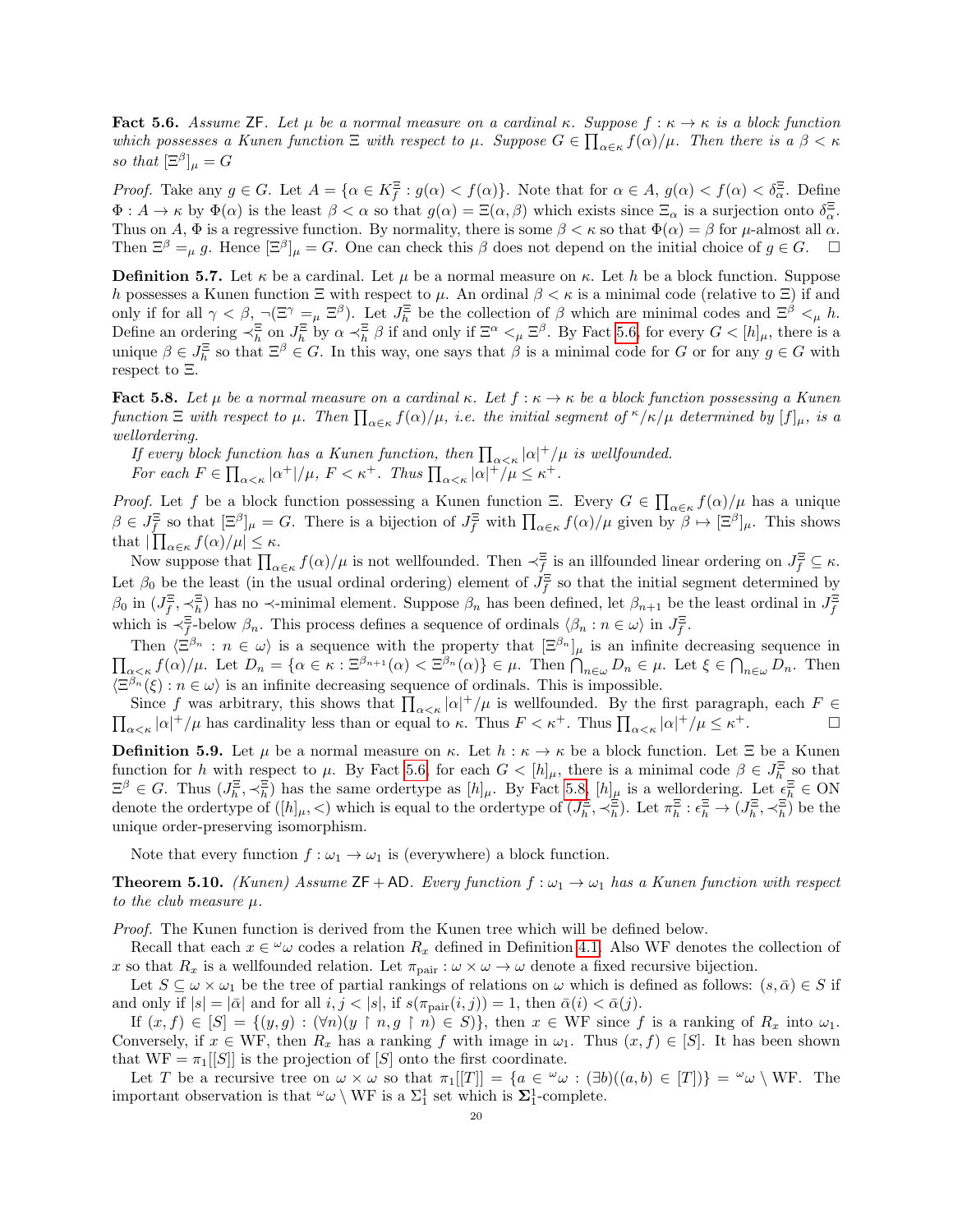Let  $\pi_{\text{seq}} : \langle \omega \rangle \to \omega$  be a recursive bijection. For each  $x \in \langle \omega, \text{ let } \sigma_x : \langle \omega \rangle \to \omega$  be a strategy in the usual integer game defined by  $\sigma_x(s) = n$  if and  $x(\pi_{\text{seq}}(s)) = n$ . Suppose  $p \in \langle \omega \omega \rangle$  and  $s \in \langle \omega \omega \rangle$ , then let  $\sigma_p * s$ denote the partial play where Player 1 uses the partial strategy  $\sigma_p$  and Player 2 plays the bits of s turn by turn. The game goes on for as long as p codes a response to the partial play that is produced each turn.

Define a tree K on  $\omega \times \omega_1 \times \omega_2 \times \omega_3$  as follows:  $(p, s, \bar{\alpha}, t, u) \in K$  if and only if the conjunction of the following holds:

 $(1)$   $(s,\bar{\alpha}) \in S$ .

 $(2)$   $(t, u) \in T$ .

(3)  $\sigma_p * s$  is a substring of t.

The meaning of K becomes clear if one looks at what a path through K represents: If  $(x, y, f, v, w) \in [K]$ , then  $\sigma_x(y) = v$ ,  $(y, f) \in [S]$ , and  $(v, w) \in [T]$ . Therefore,  $y \in WF$  and  $v \in \mathbb{R} \setminus WF$  since S and T are trees that project onto WF and  $\mathbb{R} \setminus \text{WF}$ .

The above defines the tree K. One now introduces an arbitrary function  $f : \omega_1 \to \omega_1$ . Consider the game  $G_f$  defined as follows:

$$
G_f
$$
 I  $y(0)$   $y(1)$   $y(2)$   $y(3)$   $y(3)$   
II  $v(0)$   $v(1)$   $v(2)$   $v(3)$   $v(3)$ 

Player 2 wins if and only if  $y \in WO \Rightarrow (v \in WF \wedge \text{rk}(T_v) > \sup\{f(\alpha) : \alpha \leq \text{ot}(y)\})$ . Here  $T_v = \{u \in \leq^{\omega} \omega :$  $(u, v \mid |u|) \in T$ . Note that since T projects onto  $\omega \setminus \text{WF}$ , if  $v \in \text{WF}$ , then  $T_v$  is a wellfounded tree.

Player 2 must have the winning strategy: Suppose  $\rho$  is a Player 1 winning strategy.  $\rho[\omega_\nu] \subseteq WO$  since otherwise Player 2 can win against  $\rho$ . Thus  $\rho[\omega_\omega]$  is a  $\Sigma_1^1$  subset of WO. By the bounding principle, let  $\mu < \omega_1$ be such that  $\cot(r) < \mu$  for all  $r \in \rho[\omega_\nu]$ . Let  $\zeta = \sup\{f(\alpha) : \alpha < \mu\}$ .  $\zeta < \omega_1$  because  $\omega_1$  is regular. Since the projection of T is  $\mathbb{R} \setminus \text{WF}$  which is a  $\Sigma_1^1$ -complete set, one must have that  $\sup\{\text{rk}(T_r) : r \in \text{WF}\} = \omega_1$ . Choose some  $v \in \text{WF}$  so that  $\text{rk}(T_v) > \zeta$ . If Player 2 plays v against  $\rho$ , Player 2 will win. This contradicts the fact that  $\rho$  is a Player 1 winning strategy.

Thus there is a winning strategy  $\sigma$  for the game  $G_f$ . Let  $x \in \omega$  be such that  $\sigma_x = \sigma$ .

Let  $K_x$  be the tree consisting of  $(s, \bar{\alpha}, t, u)$  so that there is an  $n \in \omega$  such that  $|s| = |\bar{\alpha}| = |t| = |u| = n$ and  $(x \restriction n, s, \bar{\alpha}, t, u) \in K$ . For each  $\alpha < \omega_1$ , let  $K_x \restriction \alpha$  denote the restrict of  $K_x$  to  $\leq^{\omega}(\omega \times \alpha \times \omega \times \omega)$ . Note that  $K_x \restriction \alpha$  is wellfounded. To see this, suppose otherwise. This means there is some  $y, v, w \in \omega$  and  $f \in \langle \omega \rangle$  so that  $(x, y, f, v, w) \in [K]$ . Thus  $\sigma_x(y) = \sigma(y) = v$ ,  $y \in W$ O, and  $v \in \mathbb{R} \setminus W$ F. However,  $\sigma$  is a Player 2 winning strategy and  $y \in WO$ , so one must have that  $v \in WF$ . This is a contradiction.

Let  $\alpha \geq \omega$ . Suppose  $y \in WO$  with  $\text{ot}(y) = \alpha$ . Then there is a ranking f of  $R_y$  using ordinals below  $\alpha$ . Let  $v = \sigma_x(y) = \sigma(y)$ . Since  $\sigma$  is a Player 2 winning strategy,  $rk(T_v) > f(\sigma(y))$ . Note that  $K_x \restriction \alpha$  has a subtree which is isomorphic to  $T_v$ . In particular, this subtree is

$$
\hat{T}_v = \{ (y \restriction n, f \restriction n, t, u) \in K_x : n \in \omega \land |t| = |u| = n \land (t, u) \in T_v \}.
$$

This implies that  $K_x \restriction \alpha$  is a wellfounded tree of rank greater than  $rk(T_v) > f(\alpha)$ .

Note that there is a club set of  $\alpha$  so that  $\alpha$  is closed under the Gödel pairing function. Using this pairing function on  $\alpha$ , one can define uniformly a bijection  $\pi_{\alpha}: \alpha \to \leq^{\omega} \alpha$ . For all  $\alpha$  closed under the Gödel pairing function, define  $\Xi(\alpha, \beta)$  to be the rank of  $\pi_{\alpha}(\beta)$  in  $K_x \restriction \alpha$  whenever  $\beta < \alpha$  and  $\pi_{\alpha}(\beta) \in K_x \restriction \alpha$ . (Technically in the definition of a Kunen function,  $\Xi$  should be a function on  $\omega_1 \times \omega_1$ ; however, the value of  $\Xi$  on  $(\alpha, \beta)$ where  $\beta \geq \alpha$  is not relevant in any applications.) If  $\pi_{\alpha}(\beta)$  does not belong to  $K_x \restriction \alpha$  then let  $\Xi(\alpha, \beta) = 0$ .

 $\Xi$  is a Kunen function for f. For any  $\alpha \geq \omega$  which is closed under the Gödel pairing function,  $\Xi_{\alpha}$  is a surjection onto the rk( $K_x \restriction \alpha$ ). Using the notation of Definition [5.5,](#page-18-0) rk( $K_x \restriction \alpha$ ) =  $\delta_{\alpha}^{\Xi}$ . Also, it was shown above that  $rk(K_x \restriction \alpha) > f(\alpha)$  and hence  $\delta_{\alpha}^{\Xi} > f(\alpha)$ . This verifies that  $\Xi$  is a Kunen function for f with respect to  $\mu$ .

*Remark* 5.11. The tree K produced in Theorem [5.10](#page-19-2) is called the Kunen tree.

There are some simplifications of K that can be made. K is a tree on  $\omega \times \omega \times \omega_1 \times \omega \times \omega$ . One can merge the last four coordinates on  $\omega \times \omega_1 \times \omega \times \omega$  into  $\omega_1$  to produce a tree on  $\omega \times \omega_1$  with the same features. One can also Kleene-Brouwer order the various trees to produce linear orderings which can be used to produce the desired Kunen functions. See [\[12\]](#page-40-5) for more details on the Kunen tree.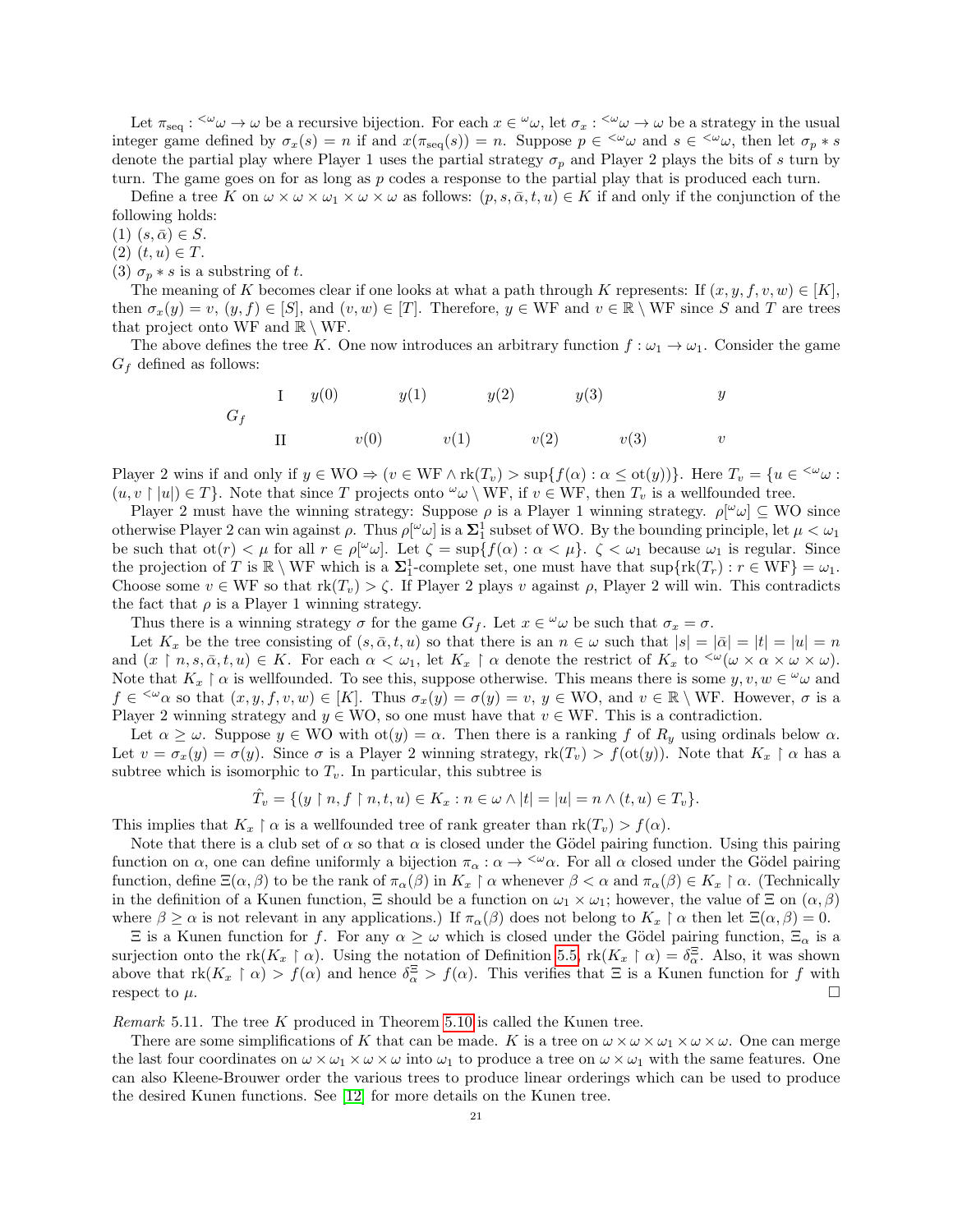In this survey, one will only use the existence of Kunen functions for functions  $f : \omega_1 \to \omega_1$ ; thus, it is not important here how uniformly these Kunen functions are obtained. However, the proof shows that all Kunen functions are index uniformly by reals. For instance, there is a single tree  $K$ , the Kunen tree, so that for any  $f: \omega_1 \to \omega_1$ , there is a section of this tree by some strategy which can be used to produce the Kunen function for f. The Kunen tree K is also  $\Delta_1^1$  in the codes. See [\[12\]](#page-40-5) for the details and the precise meaning of these remarks.

<span id="page-21-0"></span>**Corollary 5.12.** Assume  $ZF + AD$ . Let  $\mu$  denote the club measure on  $\omega_1$ .  $|\prod_{\omega_1}\omega_1/\mu| \leq \omega_2$ .

<span id="page-21-2"></span>**Fact 5.13.** (Martin) Assume  $ZF + AD$ . Let  $\mu$  denote the club measure on  $\omega_1$ . Then  $\prod_{\omega_1} \omega_1/\mu = \omega_2$  and is a regular cardinal.

*Proof.* Note that the club filter on  $\omega_1$ ,  $\mu$ , is a normal measure on  $\omega_1$ . Therefore by Fact [5.4,](#page-18-1) the ultrapower is a regular cardinal. Thus it must be greater than or equal  $\omega_2$ . Then Corollary [5.12](#page-21-0) implies that the ultrapower is  $\omega_2$ .

<span id="page-21-3"></span>**Definition 5.14.** Let  $\mu$  be a normal measure on a cardinal  $\kappa$ . Let  $h : \kappa \to \kappa$  be a function so that  $h(\alpha) > 0$  $\mu$ -almost everywhere. Let  $T^h = \{(\alpha, \beta) \in \kappa \times \kappa : \beta < h(\alpha)\}\$ . Let  $\mathcal{T}^h = (T^h, \square)$  where  $\square$  is the lexicographic ordering. Note that  $ot(\mathcal{T}^h) = \kappa$ .

Suppose  $F: \mathcal{T}^h \to \kappa$  is an order-preserving function. Let  $g \in \kappa \kappa$  be such that  $g \lt_{\mu} h$ . Let  $A^g = \{ \alpha :$  $g(\alpha) < h(\alpha)$ . Let  $F^g \in \kappa \kappa$  be defined by

$$
F^g(\alpha) = \begin{cases} F(\alpha, g(\alpha)) & \alpha \in A^g \\ F(\alpha, 0) & \text{otherwise} \end{cases}
$$

Note that if  $g_1 <_{\mu} g_2 <_{\mu} h$ , then  $F^{g_1} <_{\mu} F^{g_2}$ .

Fix a Kunen function  $\Xi$  for h. Recall that  $\epsilon_h^{\Xi}$  is the ordertype of the well ordering  $(J_h^{\Xi}, \prec_h^{\Xi})$  and  $\pi_h^{\Xi} : \epsilon_h^{\Xi} \to$  $(J_h^{\Xi}, \prec_h^{\Xi})$  is the unique order isomorphism. If  $\beta \in \epsilon_h^{\Xi}$ , then let  $F^{(\beta)} = F^{\Xi \pi_h^{\Xi}(\beta)}$ . Let funct $(F) : \epsilon_h^{\Xi} \to ON$ , be defined by funct $(F)(\alpha) = [F^{(\alpha)}]_{\mu}$ .

 $\mathcal{T}^h=(T^h,\Box)$  is order isomorphic to  $\kappa$ . It is merely a reorganization of  $\kappa$  into successive blocks of length  $h(\alpha)$ . If  $F: \mathcal{T}^h \to \kappa$  is order preserving and  $\beta < \epsilon_h^{\Xi}$ , then  $F^{(\beta)}: \kappa \to \kappa$  is defined by letting  $F^{(\beta)}(\alpha)$  be the value of F at  $(\alpha, \Xi^{\pi^{\Xi}_{h}(\beta)}(\alpha))$ , which can be construed to be the  $\Xi^{\pi^{\Xi}_{h}(\beta)}(\alpha)^{\text{th}}$  element in the  $\alpha^{\text{th}}$  block of length  $h(\alpha)$ .

<span id="page-21-1"></span>**Lemma 5.15.** (Sliding lemma) Let  $\mu$  be a normal measure on a cardinal  $\kappa$ . Let  $h : \kappa \to \kappa$  be a block function possessing a Kunen function  $\Xi$  with respect to  $\mu$ .

Let  $\langle g_\alpha : \alpha \in \epsilon_h^{\Xi} \rangle$  be an order preserving sequence elements of  $\kappa$  which are non-constant  $\mu$ -almost everywhere: order preserving means that if  $\alpha < \beta < \epsilon_h^{\Xi}$ , then  $g_{\alpha} <_{\mu} g_{\beta}$ .

Then there exists an order-preserving  $F: \mathcal{T}^h \to \kappa$  so that for all  $\beta < \epsilon_h^{\Xi}$ ,  $F^{(\beta)} =_{\mu} g_{\beta}$ . Moreover, if  $X \subseteq \kappa$  and for all  $\beta < \epsilon_h^{\Xi}$ ,  $\text{rang}(g_{\beta}) \subseteq X$ , then  $\text{rang}(F) \subseteq X$ .

*Proof.* Fix some  $X \subseteq \kappa$  so that  $\text{rang}(g_{\beta}) \subseteq X$  for all  $\beta < \epsilon_h^{\Xi}$ ,  $\text{rang}(g_{\beta}) \subseteq X$ . Define  $F: \mathcal{T}^h \to \kappa$  by recursion as follows:

Let  $(\alpha, \beta) \in T^h$ . Suppose  $F(\alpha', \beta')$  has been defined for all  $(\alpha', \beta') \sqsubset (\alpha, \beta)$ . (Recall  $\mathcal{T}^h = (T^h, \sqsubset)$  where  $\sqsubset$  is the lexicographic ordering.)

(Case I) There is a  $\gamma < \epsilon_h^{\Xi}$  so that  $\beta = \Xi^{\pi_h^{\Xi}(\gamma)}(\alpha)$ :

Let  $\gamma$  be least with this property. Let  $F(\alpha, \beta)$  be the least element in the range  $g_{\gamma}$  which is greater than or equal to  $\sup\{F(\alpha', \beta') : (\alpha', \beta') \sqsubset (\alpha, \beta)\}.$ 

(Case II) There is no  $\gamma < \epsilon_h^{\Xi}$  so that  $\beta = \Xi^{\pi_h^{\Xi}(\gamma)}(\alpha)$ :

Let  $F(\alpha, \beta)$  be the  $\omega^{\text{th}}$ -element of X above sup $\{F(\alpha', \beta') : (\alpha', \beta') \sqsubset (\alpha, \beta)\}.$ 

Claim: For all  $\gamma < \epsilon_h^{\Xi}$ ,  $F^{(\gamma)} =_{\mu} g_{\gamma}$ .

This will be proved by induction on  $\epsilon_h^{\Xi}$ .

It is clear  $B = \{ \alpha \in \kappa : \Xi^{\pi^{\Xi}_{h}(0)}(\alpha) = 0 \} \in \mu$ . For  $\alpha \in B$ ,  $F^{(0)} = F(\alpha, \Xi^{\pi^{\Xi}_{h}(0)}(\alpha)) \in \text{rang}(g_{0})$ . Thus on B, one must have that  $F^{(0)}(\alpha) \ge g_0(\alpha)$ . Suppose that  $F^{(0)} >_{\mu} g_0$ . Let  $C = {\alpha \in B : F^{(0)}(\alpha) > g_0(\alpha)} \in \mu$ .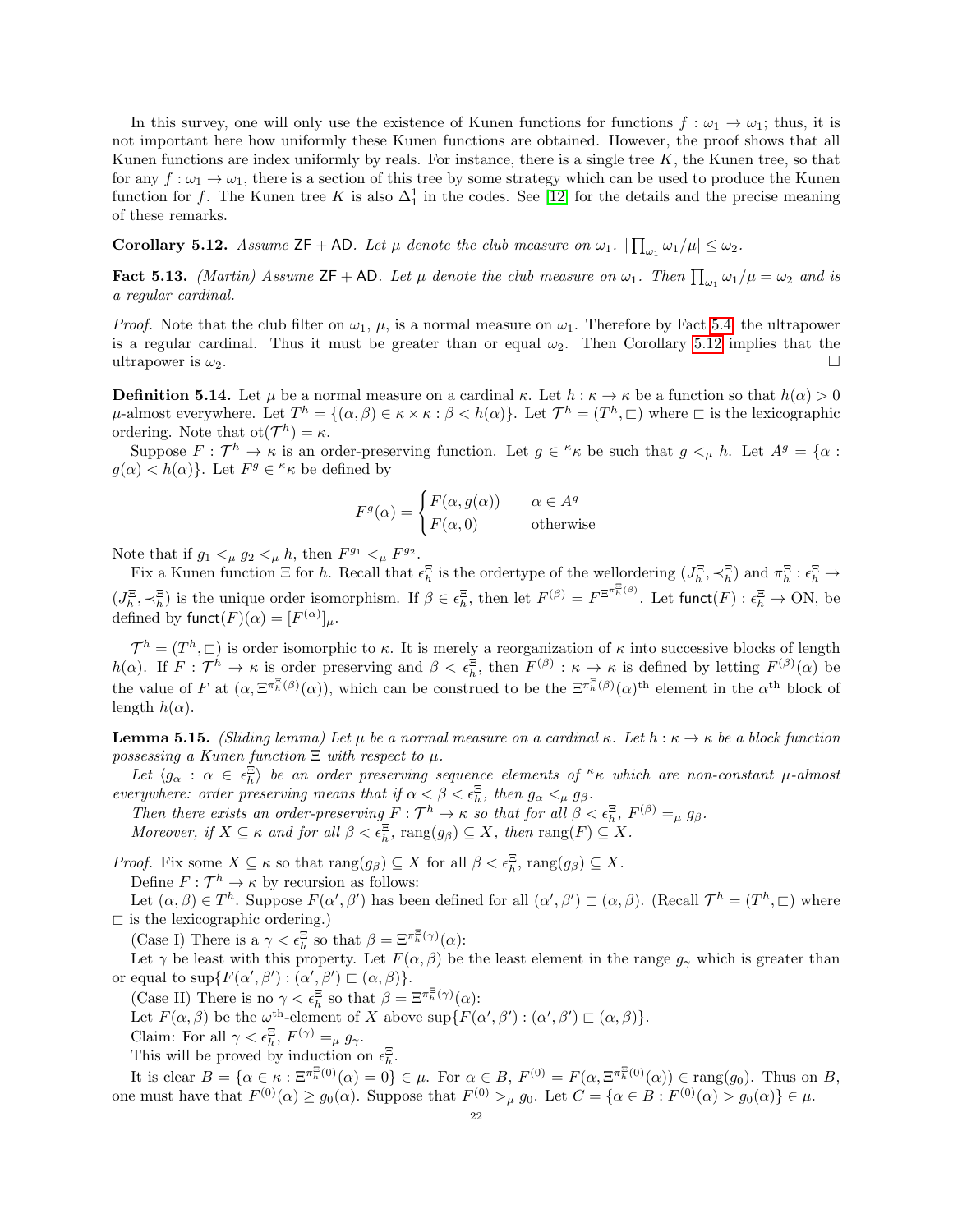Since for  $\alpha \in C$ ,  $\Xi^{\pi^{\Xi}_{h}(0)}(\alpha) = 0$ , there must be some  $(\alpha', \beta') \sqsubset (\alpha, 0)$  with  $\alpha' < \alpha$  so that  $F(\alpha', \beta') \geq g_{0}(\alpha)$ . Define  $\Phi: C \to \kappa$  by letting  $\Phi(\alpha)$  be the least  $\alpha' < \alpha$  so that there exists some  $\beta'$  with  $(\alpha', \beta') \sqsubset (\alpha, \beta)$  and  $F(\alpha', \beta') \ge g_0(\alpha)$ . Thus  $\Phi$  is regressive on  $C \in \mu$ . There is some  $\alpha'$  and a  $D \in \mu$  so that  $\Phi(\alpha) = \alpha'$  for all  $\alpha \in D$ . Thus for all  $\alpha \in D$ ,  $g_0(\alpha) \leq F(\alpha', \beta')$  for some  $\beta' < h(\alpha')$ . By  $\kappa$ -completeness, there is some  $\bar{\beta} < h(\alpha')$  and an  $E \subseteq D$  with  $E \in \mu$  so that for all  $\alpha \in E$ ,  $g_0(\alpha) \leq F(\alpha', \bar{\beta})$ . This is impossible since  $g_0$  is not constant  $\mu$ -almost everywhere. It has been shown that  $F^{(0)} = g_0$ .

Suppose  $\gamma < \epsilon_h^{\Xi}$  and that it has been shown that  $F^{(\gamma')} =_{\mu} g_{\gamma'}$  for all  $\gamma' < \gamma$ . One will seek to show that  $F^{(\gamma)} = g_{\gamma}.$ 

Let  $A = \{ \alpha : (\forall \gamma \in \gamma)(\Xi^{\pi_h^{\Xi}(\gamma)}(\alpha) \neq \Xi^{\pi_h^{\Xi}(\gamma')}(\alpha)) \}$ . If  $A \notin \mu$ , then by  $\kappa$ -completeness, there is some  $\gamma' \in \gamma$ so that  $\Xi^{\pi_h^{\Xi}(\gamma')} =_{\mu} \Xi^{\pi_h^{\Xi}(\gamma)}$ . This is impossible since  $\gamma' < \gamma$  implies  $\Xi^{\pi_h^{\Xi}(\gamma')} <_{\mu} \Xi^{\pi_h^{\Xi}(\gamma)}$ .

By induction, it has been shown that  $F^{(0)} = g_0$ . Let  $B \subseteq A$  with  $B \in \mu$  have the property that for all  $\alpha \in B$ ,  $\Xi^{\pi^{\Xi}_{h}(0)}(\alpha) = 0$ ,  $F^{(0)}(\alpha) = g_{0}(\alpha)$ , and  $g_{\gamma}(\alpha) > g_{0}(\alpha)$ .

Suppose  $F^{(\gamma)}$  is not equal to  $g_{\gamma}$  for  $\mu$ -almost all  $\alpha$ . For  $\alpha \in B$ ,  $F^{(\gamma)}(\alpha) \in \text{rang}(g_{\gamma})$ . Thus one must have that there is a set  $C \subseteq B$  with  $C \in \mu$  so that for all  $\alpha \in C$ ,  $F^{(\gamma)}(\alpha) > g_{\gamma}(\alpha)$ . There must be some  $(\alpha', \beta') \sqsubset (\alpha, \Xi^{\pi^{\Xi}_{h}(\gamma)}(\alpha))$  so that  $F(\alpha', \beta') \geq g_{\gamma}(\alpha)$ . However, B was chosen so that for all  $\alpha \in B$ ,  $\Xi^{\pi^{\Xi}_{h}(0)}(\alpha) = 0$  and  $F^{(0)}(\alpha) = g_{0}(\alpha) < g_{\gamma}(\alpha)$ . Therefore, for  $\alpha \in C$ ,  $F^{(0)}(\alpha) < g_{\gamma}(\alpha) < F^{(\gamma)}(\alpha)$ . Thus the least  $(\alpha', \beta') \sqsubset (\alpha, \Xi^{\pi_h^{\Xi}(\gamma)}(\alpha))$  with  $F(\alpha', \beta') \geq g_\gamma(\alpha)$  must have that  $\alpha' = \alpha$ .

Therefore, for all  $\alpha \in C$ , there is some  $\beta' < \Xi^{\pi^{\Xi}_{h}(\gamma)}(\alpha)$  so that  $F(\alpha, \beta') \geq g_{\gamma}(\alpha)$ . Let  $\Phi(\alpha)$  be this  $\beta'$ . Then  $\Phi \leq_{\mu} \Xi^{\pi^{\Xi}_{h}(\gamma)} \leq h$ . Thus there is some  $\bar{\gamma} \leq \gamma$  so that  $\Phi =_{\mu} \Xi^{\pi^{\Xi}_{h}(\bar{\gamma})}$ . By induction,  $F^{(\bar{\gamma})} =_{\mu} g_{\bar{\gamma}}$ . However by definition of  $\Phi$ ,  $F^{\Phi} \geq_{\mu} g_{\gamma}$ . Also  $F^{\Phi} =_{\mu} F^{(\bar{\gamma})} =_{\mu} g_{\bar{\gamma}}$ . Thus  $g_{\bar{\gamma}} \geq_{\mu} g_{\gamma}$ . Since  $\langle g_{\delta} : \delta \in \epsilon_h^{\Xi} \rangle$  is an increasing sequence and  $\bar{\gamma} < \gamma$ , one has that  $g_{\bar{\gamma}} <_{\mu} g_{\gamma}$ . This is a contradiction. This shows that  $F^{\gamma} = g_{\gamma}$ . The lemma has been proved.

It will be helpful to have the correct type version of the sliding lemma. A sketch of the necessary modification will be given:

<span id="page-22-0"></span>**Lemma 5.16.** (Correct-type sliding lemma) Let  $\mu$  be a normal measure on a cardinal κ. Let  $h : \kappa \to \kappa$  be a block function possessing a Kunen function  $\Xi$  with respect to  $\mu$ .

Let  $\langle g_\alpha : \alpha < \epsilon_h^{\Xi} \rangle$  be an increasing sequence of functions from  $\kappa$  to  $\kappa$  of the correct type which are  $\mu$ -almost everywhere non-constant. Further, suppose there is a sequence  $\langle G_\alpha : \alpha < \epsilon_h^{\Xi} \rangle$  where each  $G_\alpha : \kappa \times \omega \to \kappa$  is a function witnessing that  $g_\alpha$  has uniform cofinality  $\omega$ . Suppose  $\langle [g_\alpha]_\mu : \alpha < \epsilon_h^\Xi \rangle$  is discontinuous everywhere. Then there exists an order preserving function  $F: \mathcal{T}^h \to \kappa$  which is of the correct type so that for all

 $\alpha < \epsilon_h^{\Xi}, F^{(\alpha)} =_{\mu} g_{\alpha}.$ 

Moreover, if  $C \subseteq \kappa$  is an  $\omega$ -club set such that for all  $\beta \in \epsilon_h^{\Xi}$ ,  $\text{rang}(g_{\beta}) \subseteq C$ , then  $\text{rang}(F) \subseteq C$ .

*Proof.* Fix some  $C \subseteq \kappa$  be an  $\omega$ -club so that  $\text{rang}(g_{\beta}) \subseteq C$  for all  $\beta < \epsilon_h^{\Xi}$ .

Define  $F: \mathcal{T}^h \to \kappa$  by recursion as follows:

Let  $(\alpha, \beta) \in T^h$ . Suppose  $F(\alpha', \beta')$  has been defined for all  $(\alpha', \beta') \sqsubseteq (\alpha, \beta)$ .

(Case I) There is some  $\gamma < \epsilon_h^{\Xi}$  so that  $\beta = \Xi^{\pi_h^{\Xi}(\gamma)}(\alpha)$ :

Let  $\gamma$  be least with this property. Let  $F(\alpha, \beta)$  be the least element in the range of  $g_{\gamma}$  which is greater than sup $\{F(\alpha', \beta') : (\alpha', \beta') \sqsubset (\alpha, \beta)\}.$ 

(Case II) There is no  $\gamma < \epsilon_h^{\Xi}$  so that  $\beta = \Xi^{\pi_h^{\Xi}(\gamma)}(\alpha)$ :

Find  $\delta$  least so that  $\textsf{enum}_C(\delta) > \sup\{F(\alpha', \beta') : (\alpha', \beta') \sqsubset (\alpha, \beta)\}\)$ . Let  $F(\alpha, \beta) = \textsf{enum}_C(\delta + \omega)$ . Claim 1:  $F: \mathcal{T}^h \to C$  is a function of the correct type.

To prove this: Note that it is clear from the construction that  $F$  is discontinuous everywhere. One will create a function  $H: T^h \times \omega \to \kappa$  to witness the uniform cofinality of F. Let  $(\alpha, \beta) \in T^h$ .

Suppose Case I had occurred at  $(\alpha, \beta)$  with  $\gamma < \epsilon_h^{\Xi}$  least so that  $\beta = \Xi^{\pi_h^{\Xi}(\gamma)}(\alpha)$ . Let  $\delta < \kappa$  be least so that  $g_{\gamma}(\delta) > \sup\{F(\alpha', \beta') : (\alpha', \beta') \sqsubset (\alpha, \beta)\}\.$  Now let n be least so that  $G_{\gamma}(\delta, n) > \sup\{F(\alpha', \beta') : (\alpha', \beta') \sqsubset$  $(\alpha, \beta)$ . Define  $H((\alpha, \beta), m) = G_{\gamma}(\delta, n + m)$ .

Suppose Case II had occurred at  $(\alpha, \beta)$ . Let  $H((\alpha, \beta), m)$  be the m<sup>th</sup> element of C above sup $\{F(\alpha', \beta') :$  $(\alpha', \beta') \sqsubset (\alpha, \beta)$ .

This function H witnesses that F has uniform cofinality  $\omega$ . F has the correct type.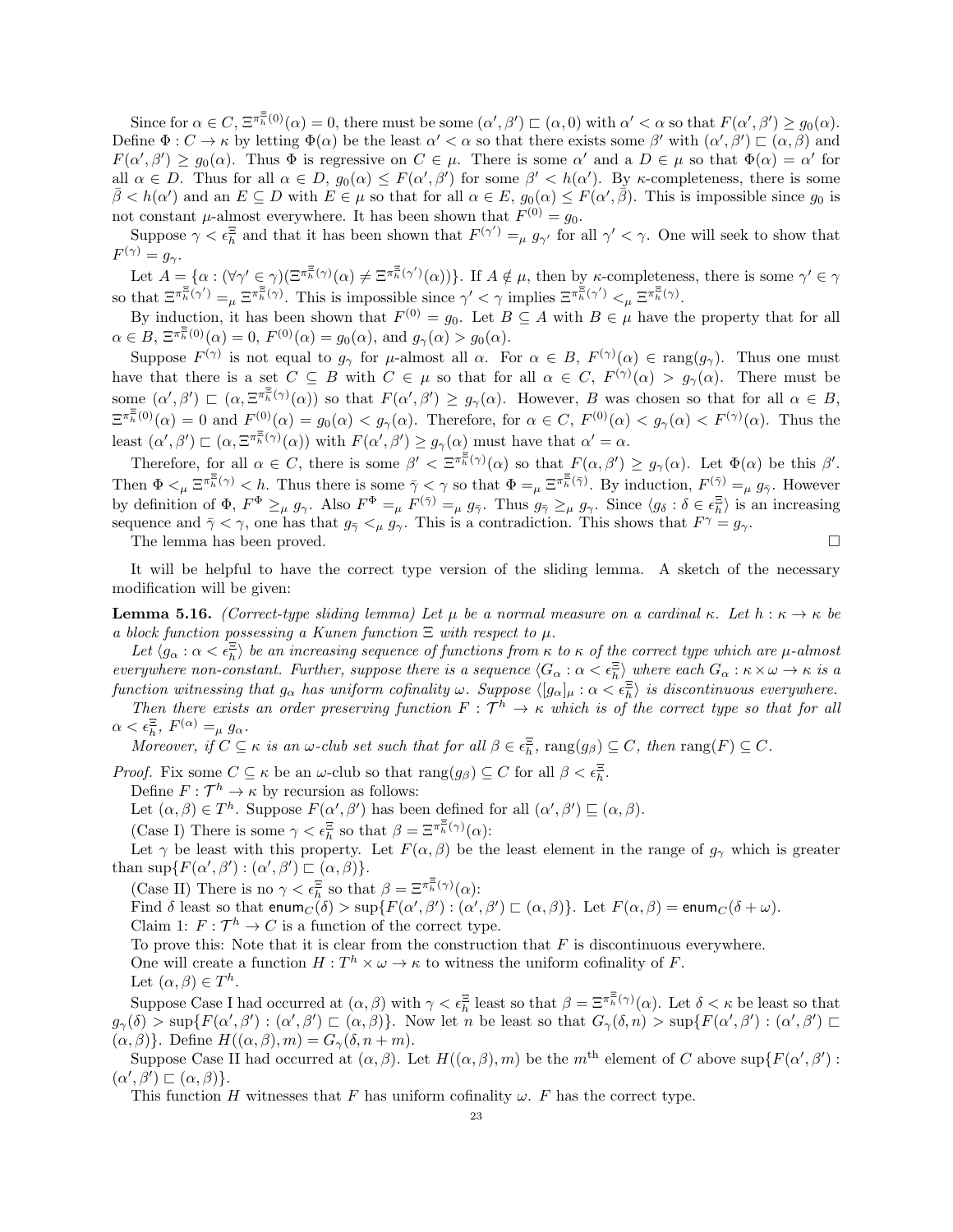Claim 2: For all  $\gamma < \epsilon_h^{\Xi}$ ,  $F^{(\gamma)} =_{\mu} g_{\gamma}$ .

To show Claim 2: This will be proved by induction on  $\epsilon_h^E$ . One will indicate some of the necessary modification from the proof of Lemma [5.15.](#page-21-1)

Suppose that  $\gamma \leq \epsilon_h^{\frac{1}{2}}$  and that it has been shown that  $F^{(\gamma')} =_{\mu} g_{\gamma'}$  for all  $\gamma' < \gamma$ . Let  $A = {\alpha : (\forall \gamma' \in \mathbb{R})}$  $\gamma$ )( $\Xi^{\pi^{\Xi}_{h}(\gamma)}(\alpha) \neq \Xi^{\pi^{\Xi}_{h}(\gamma')}(\alpha)$ ). As in Lemma [5.15,](#page-21-1)  $A \in \mu$ . Also just as before, one can show that  $B \in \mu$  where  $B \subseteq A$  and has the property that for all  $\alpha \in B$ ,  $\Xi^{\pi^{\Xi}_{h}(0)}(\alpha) = 0$ ,  $F^{(0)}(\alpha) = g_{0}(\alpha)$ , and  $g_{\gamma}(\alpha) > g_{0}(\alpha)$ .

Now suppose  $F^{(\gamma)}$  is not equal to  $g_{\gamma}$  for  $\mu$ -almost all  $\alpha$ . In the present situation, there are two ways this can happen:

(i) There is a  $D \subseteq B$  with  $D \in \mu$  so that for all  $\alpha \in D$ , there exists some  $(\alpha', \beta') \sqsubset (\alpha, \Xi^{\pi \overline{\kappa}(\gamma)}(\alpha))$  so that  $F(\alpha', \beta') \ge g_{\gamma}(\alpha)$ . As argued in Lemma [5.15,](#page-21-1) this can not occur.

(ii) There is a  $D \subseteq B$  with  $D \in \mu$  so that for all  $\alpha \in D$ ,  $g_{\gamma}(\alpha) = \sup \{ F(\alpha', \beta') : (\alpha', \beta') \sqsubset (\alpha, \Xi^{\pi_h^{\Xi}(\gamma)}(\alpha)) \}.$ 

For each  $n \in \omega$ , let  $\Phi_n: D \to \omega_1$  be defined as follows: Since  $\alpha \in D \subseteq B$ , one has that  $F^{(0)}(\alpha) = g_0(\alpha)$  $g_{\gamma}(\alpha)$ . For each  $n \in \omega$  and  $\alpha \in D$ , let  $\Phi_n(\alpha)$  be the least  $\beta' < \Xi^{\pi^{\Xi}_h(\gamma)}(\alpha)$  so that  $F(\alpha, \beta') > G_{\gamma}(\alpha, n)$ .

By Fact [5.6,](#page-19-0) there is some  $\gamma_n < \gamma$  so that  $\Phi_n =_\mu \Xi^{\gamma_n}$ . By the induction hypothesis,  $F^{\Xi^{\pi_n^{\Xi}(\gamma_n)}}$  $F^{(\gamma_n)} =_{\mu} g_{\gamma_n}$ . By construction,  $\sup\{ [g_{\gamma_n}]_{\mu} : n \in \omega \} = [g_{\gamma}]_{\mu}$ . However, by assumption,  $\langle [g_{\alpha}]_{\mu} : \alpha < \epsilon_h^{\Xi} \rangle$  was discontinuous everywhere.

This complete the proof of the lemma.

**Fact 5.17.** Let  $\mu$  be a normal measure on a cardinal  $\kappa$ . Let  $h : \kappa \to \kappa$  be a block function possessing a Kunen function  $\Xi$  with respect to  $\mu$ . Suppose  $F_0, F_1 \in [\omega_1]^{T^h}$  have the property that  $F_0^{(\beta)} =_{\mu} F_1^{(\beta)}$  for all  $\beta < \epsilon_h^{\Xi}$ . Then for  $\mu$ -almost all  $\alpha$ ,  $F_0(\alpha, \beta) = F_1(\alpha, \beta)$  for all  $\beta < h(\alpha)$ .

Proof. Suppose  $A = {\alpha : (\exists \beta < h(\alpha)) (F_0(\alpha, \beta) \neq F_1(\alpha, \beta)) } \in \mu$ . Define  $g : \omega_1 \to \omega_1$  by  $g(\alpha)$  is the least  $\beta < h(\alpha)$  so that  $F_0(\alpha, \beta) \neq F_1(\alpha, \beta)$ . Since  $g <_{\mu} h$ , Fact [5.6](#page-19-0) implies there is some  $\gamma < \epsilon_h^{\Xi}$  so that  $g =_{\mu} \Xi^{\pi \overline{\kappa}(\gamma)}$ . Then  $\neg(F_0^{(\gamma)} =_{\mu} F_1^{(\gamma)})$ . This contradicts the assumptions.

<span id="page-23-0"></span>**Fact 5.18.** Assume  $\mathsf{ZF} + \mathsf{AD}$ . Let  $\mu$  denote the club measure on  $\omega_1$ . Let  $\alpha < \omega_2$ . Let  $A \subseteq \omega_1$  with  $|A| = \omega_1$ . Let  $B = [A]^{\omega_1}/\mu$ , which is a set of cardinality  $\omega_2$ . Let  $h : \omega_1 \to \omega_1$  have the property that  $h(\beta) > 0$  for all  $\beta < \omega_1$  and  $[h]_\mu = \alpha$ . Let  $\Xi$  be a Kunen function for h with respect to  $\mu$ .

For all  $I \in [B]^{\alpha}$ , there exists some  $F : \mathcal{T}^h \to A$  which is order preserving and for all  $\gamma < \alpha = \epsilon_h^{\Xi}$ ,  $[F^{(\gamma)}]_{\mu} = I(\gamma).$ 

*Proof.* Since  $\omega_2 = \omega_1 \omega_1 / \mu$  is regular by Fact [5.4,](#page-18-1) rang(I)  $< \omega_2$ . Let  $k \in [\omega_1]^{\omega_1}$  be such that rang(I)  $< [k]_{\mu}$ . Let  $\Xi'$  be a Kunen function for k with respect to  $\mu$ .

Let  $J = \{ \beta \in \epsilon_k^{\Xi'} : (\exists \gamma < \alpha)(I(\gamma) = [\Xi'^{\pi_k^{\Xi'}(\beta)}]_{\mu}) \}.$   $J \subseteq \epsilon_k^{\Xi'}$  and  $ot(J) = \alpha = \epsilon_h^{\Xi}$ . Let  $\rho : \epsilon_h^{\Xi} \to J$  be the unique order isomorphism. Define  $g'_{\gamma} = \Xi'^{\pi_{k}^{\Xi'}(\rho(\gamma))}$ . Since  $[g'_{\gamma}]_{\mu} = I(\gamma)$  and  $I(\gamma) \in B = [A]^{\omega_1}/\mu$ , the set  $B_{\gamma} = \{ \alpha \in \omega_1 : g'_{\gamma}(\alpha) \in A \} \in \mu$ . By Fact [5.1,](#page-16-1)  $g'_{\gamma} =_{\mu} g'_{\gamma} \circ \text{enum}_{B_{\gamma}}$ . Let  $g_{\gamma} = g'_{\gamma} \circ \text{enum}_{B_{\gamma}}$ .  $[g_{\gamma}]_{\mu} = I(\gamma)$  and rang $(g_{\gamma}) \subseteq A$ . The result now follows from Lemma [5.15.](#page-21-1)

<span id="page-23-1"></span>**Theorem 5.19.** (Martin-Paris) Assume  $\mathsf{ZF} + \mathsf{AD}$ . Let  $\mu$  be the club measure on  $\omega_1$ . Then for all  $\alpha < \omega_2$ . the partition relation  $\omega_2 \to (\omega_2)_2^{\alpha}$  holds. That is,  $\omega_2$  is a weak partition cardinal.

*Proof.* By Fact [5.13,](#page-21-2)  $\omega_2$  is isomorphic to  $\omega_1/\mu$ . One will identify  $\omega_2$  with  $\omega_1/\mu$ .

Let  $\alpha < \omega_2$  and  $P : [\omega_2]^\alpha \to 2$  be a partition.

Let  $h:\omega_1\to\omega_1$  be such that  $[h]_\mu=\alpha$  and fix a Kunen function  $\Xi$  for h. Define a partition  $Q: [\omega_1]^{\mathcal{T}^h}\to 2$ by  $Q(F) = P(\text{funct}(F))$ , where funct $(F)$  is an  $\alpha$ -sequence of ordinals in  $\omega_2$  defined in Definition [5.14](#page-21-3) (relative to  $\Xi$ ).

Since  $\mathcal{T}^h$  is order isomorphic to  $\omega_1, \omega_1 \to (\omega_1)_2^{\omega_1}$  implies that there is a  $A \subseteq \omega_1$  with  $|A| = \omega_1$  which is homogeneous for  $Q$ . Without loss of generality, suppose  $A$  is homogeneous for  $Q$  taking value 0.

Note that  $[A]^{\omega_1}/\mu$  has cardinality  $^{\omega_1}\omega_1/\mu = \omega_2$ . Let B denote  $[A]^{\omega_1}/\mu$ .

Let  $I \in [B]^\alpha$ . By Fact [5.18,](#page-23-0) let  $F: \mathcal{T}^h \to A$  be such that  $[F^{(\gamma)}]_\mu = I(\gamma)$  for all  $\gamma < \alpha$ . Since  $F \in [A]^{\mathcal{T}^h}$ , one has  $0 = Q(F) = P(\text{funct}(F)) = P(I)$  since  $I = \text{funct}(F)$ . B is homogeneous for P taking value 0. The proof is complete.  $\Box$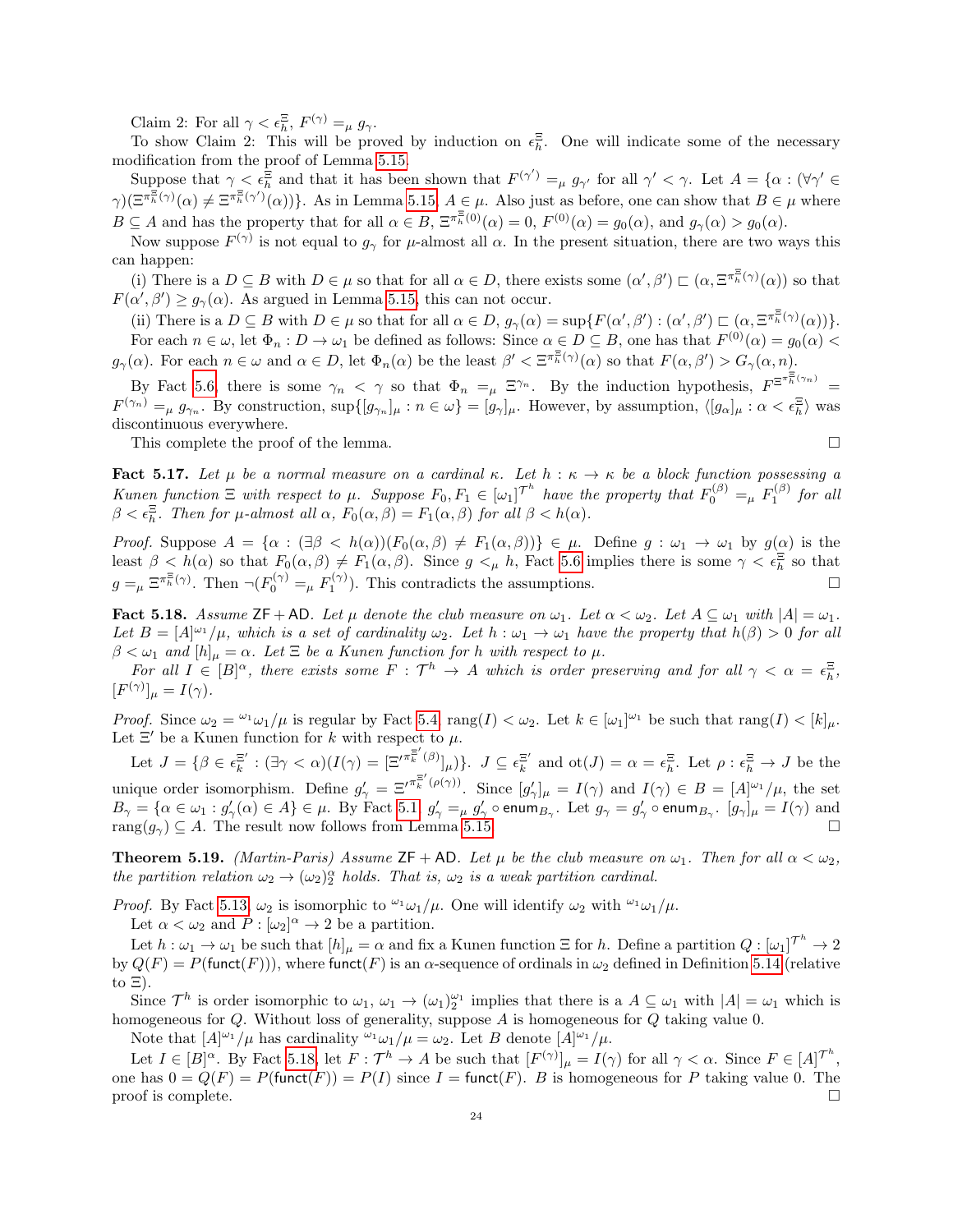By Fact [2.6,](#page-1-0) a suitable form of the ordinary partition property will imply the appropriate correct type version of the partition property which uses a club set as its version of the homogeneous set. In particular, the ordinary weak partition property for  $\omega_2$  proved in Theorem [5.19](#page-23-1) implies the correct type club version of the weak partition property, that is  $\omega_2 \to_{*} (\omega_2)_2^{\alpha}$  for all  $\alpha < \omega_2$ .

**Corollary 5.20.** Assume  $ZF + AD$ .  $W^{\omega_2}_{\omega}$  and  $W^{\omega_2}_{\omega_1}$  are the only two  $\omega_2$ -complete normal ultrafilters on  $\omega_2$ . *Proof.* By Fact [2.15.](#page-4-0)

<span id="page-24-1"></span>**Fact 5.21.** Assume  $ZF + AD$ . Let  $\mu$  be the club measure on  $\omega_1$ . If  $C \subseteq \omega_1$  is a club subset of  $\omega_1$ , then  $[C]^{\omega_1}/\mu$  is a club subset of  $\omega_2$ .

If  $D \subseteq \omega_2$  is club, then there is a club  $C \subseteq \omega_1$  so that  $[C]^{\omega_1}/\mu \subseteq D$ .

Proof. Let  $\epsilon < \omega_2$ . Suppose  $\langle \nu_\gamma : \gamma < \epsilon \rangle$  is an increasing sequence in  $[C]^{\omega_1}/\mu$ . Let  $h : \omega_1 \to \omega_1$  with  $h(\alpha) > 0$ for all  $\alpha \in \omega_1$  be such that  $\epsilon = [h]_\mu$ . Let  $\Xi$  be a Kunen function for h with respect to  $\mu$ .

By Fact [5.18,](#page-23-0) there is a function  $F: \mathcal{T}^h \to C$  which is order preserving so that  $[F^{(\gamma)}]_\mu = \nu_\gamma$ .

Let  $\ell : \omega_1 \to \omega_1$  be defined by  $\ell(\alpha) = \sup\{F(\alpha, \beta) : \beta < h(\alpha)\}\$ . Since  $\text{rang}(F) \subseteq C$ , one has that  $\ell(\alpha) \in C$ for each  $\alpha \in \omega_1$ .

Suppose  $j : \omega_1 \to \omega_1$  is such that  $j <_{\mu} \ell$ . Let  $B = {\alpha \in \omega : j(\alpha) < \ell(\alpha)} \in \mu$ . For  $\alpha \in B$ , let  $p(\alpha)$  be the least  $\beta < h(\alpha)$  so that  $j(\alpha) < F(\alpha, \beta)$ . For  $\alpha \notin B$ , let  $p(\alpha) = 0$ . Since  $p <_{\mu} h$ , Fact [5.6](#page-19-0) implies there  $\gamma < \alpha$ so that  $p = \mu \ \Xi^{\pi^{\Xi}_{h}(\gamma)}$ . Then  $j <_{\mu} F^{(\gamma)}$ . Thus  $[j]_{\mu} < \nu_{\gamma}$ . This establishes that  $[\ell]_{\mu}$  is the limit of  $\langle \nu_{\gamma} : \gamma < \epsilon \rangle$ . Since  $\ell \in [C]^{\omega_1}$ , this shows the supremum belongs to  $[C]^{\omega_1}/\mu$ . This shows that  $[C]^{\omega_1}/\mu$  is closed. It is easy to see that  $[C]^{\omega_1}/\mu$  is unbounded.

Now suppose  $D \subseteq \omega_2$  is club. Let  $\mathcal{T}^2 = (\omega_1 \times 2, \square)$  where  $\square$  is the lexicographic ordering. If  $F : \mathcal{T}^2 \to \omega_1$ is an increasing function, then let  $F_0, F_1 \in [\omega_1]^{\omega_1}$  be defined by  $F_i(\alpha) = F(\alpha, i)$ . Note that  $F_0 <_{\mu} F_1$ .

Define  $P: [\omega_1]^{T^2} \to 2$  by  $P(F) = 0$  if and only if  $(\exists \alpha \in D)([F_0]_{\mu} < \alpha < [F_1]_{\mu})$ . By  $\omega_1 \to_{*} (\omega_1)_{2}^{\omega_1}$  (the correct type strong partition property), there is a club  $C \subseteq \omega_1$  which is homogeneous for P (for all functions  $F \in [C]_{*}^{\mathcal{T}^{2}}$  of correct type).

Suppose C is homogeneous for P taking value 1. Fix some  $\alpha_0 \in [C]_*^{\omega_1}/\mu$ . Let  $f_0 \in [C]_*^{\omega_1}$  with  $[f_0]_\mu = \alpha_0$ . Pick  $\beta < \omega_2$  with  $\alpha_0 < \beta$ . Since  $[C]_{*}^{\omega_1}/\mu$  is cofinal through  $\omega_2$ , pick some  $\alpha_1 \in [C]_{*}^{\omega_1}/\mu$  with  $\beta < \alpha_1$ . Let  $f_1 \in [C]_{*}^{\omega_1}$  be such that  $[f_1]_{\mu} = \alpha_1$ . By an argument as in Fact [5.3](#page-17-0) with some additional care to maintain the correct type, there is a function  $F \in [C]_{*}^{\mathcal{T}^2}$  so that  $[F_0]_{\mu} = \alpha_0$  and  $[F_1]_{\mu} = \alpha_1 > \beta$ . Since  $P(F) = 1$ , there is no element of D between  $\alpha_0$  and  $\alpha_1$ . In particular, there are no elements of D between  $\alpha_0$  and  $\beta$ . However since  $\beta$  is arbitrary, this implies  $D \subseteq \alpha_0$ . This contradicts that D is unbounded.

This shows that C is homogeneous for P taking value 0. Let  $\tilde{C} = \{ \alpha \in C : \text{enum}_C(\alpha) = \alpha \}$  which is a club subset of  $\omega_1$ . Let  $f \in [\tilde{C}]^{\omega_1}$ . Suppose  $h \lt_{\mu} f$ . For each  $\alpha \lt \omega_1$ , let  $\gamma_\alpha$  be least so  $h(\alpha) < \text{enum}_C(\gamma_\alpha)$ . Let  $f_0(\alpha) = \text{enum}_C(\gamma_\alpha + \omega)$  and  $f_1 = \text{enum}_C(\gamma_\alpha + \omega + \omega)$ . Since  $f(\alpha) \in \tilde{C}$ ,  $f_0(\alpha) < f_1(\alpha) < f(\alpha)$ . Let  $g_0(\alpha, n) = \textsf{enum}_C(\gamma_\alpha + n) \text{ and } g_1(\alpha, n) = \textsf{enum}_C(\gamma_\alpha + \omega + n).$  Note that  $h <_\mu f_0 <_\mu f_1 <_\mu f, f_0, f_1 \in [C]_*^{\omega_1}$ , and  $g_0, g_1$  witnesses that  $f_0, f_1$  are functions of the correct type. As above, one can find some  $F \in [C]_*^{\mathcal{T}^2}$  so that  $F_0 =_\mu f_0$  and  $F_1 =_\mu f_1$ . Since  $P(F) = 0$ , there is some  $\alpha \in D$  so that  $[h]_\mu < |f_0|_\mu < \alpha < |f_1|_\mu < |f|_\mu$ . Since D is a club and  $h \lt_{\mu} f$  was arbitrary, this shows that  $[f]_{\mu} \in D$ .

It has been shown that for all  $D \subseteq \omega_1$ , there is some club  $\widetilde{C} \subseteq \omega_1$  so that  $[\widetilde{C}]^{\omega_1}/\mu \subseteq D$ .

# 6. FAILURE OF THE STRONG PARTITION PROPERTY AT  $\omega_2$

<span id="page-24-0"></span>**Fact 6.1.** Assume  $ZF + AD$ . Let  $\mu$  be the club measure on  $\omega_1$ . Suppose  $f \in \alpha_1 \omega_1$  is a function of uniform cofinality  $\omega$ . Then cof( $[f]_{\mu}$ ) =  $\omega$ .

*Proof.* Suppose f has uniform cofinality  $\omega$ . Let  $g : \omega_1 \times \omega \to \omega_1$  be such that for all  $\alpha < \omega_1$ ,  $f(\alpha) =$  $\sup\{g(\alpha,n):n\in\omega\}$ . Let  $f_n:\omega_1\to\omega_1$  be defined by  $f_n(\alpha)=g(\alpha,n)$ . Then  $m\lt n$  implies  $f_m\lt_{\mu} f_n$ . Suppose  $h \lt_{\mu} f$ . Let  $A = \{\alpha : h(\alpha) \lt f(\alpha)\}\)$ . Define  $k(\alpha)$  to be the least  $n \in \omega$  so that  $h(\alpha) \lt f_n(\alpha)$ whenever  $\alpha \in A$ . By the countable additivity of  $\mu$ , there is some  $n^*$  so that  $k(\alpha) = n^*$  for  $\mu$ -almost all  $\alpha \in \kappa$ . Then  $h <_{\mu} f_{n^*}$ . Thus  $[f]_{\mu} = \sup\{[f_n]_{\mu} : n \in \omega\}$ . So  $\text{cof}([f]_{\mu}) = \omega$ .

**Fact 6.2.** Assume  $\mathsf{ZF} + \mathsf{AD}$ . Let  $\mu$  be the club measure on  $\omega_1$ . Let  $C \subseteq \omega_1$  be a club. Then  $[C]_{*}^{\omega_1}/\mu$  is an  $\omega$ -club subset of  $\omega_2$ . Moreover, for every  $\omega$ -club  $D \subseteq \omega_2$ , there is a club  $C \subseteq \omega_1$  so that  $[C]_{*}^{\omega_1}/\mu \subseteq D$ .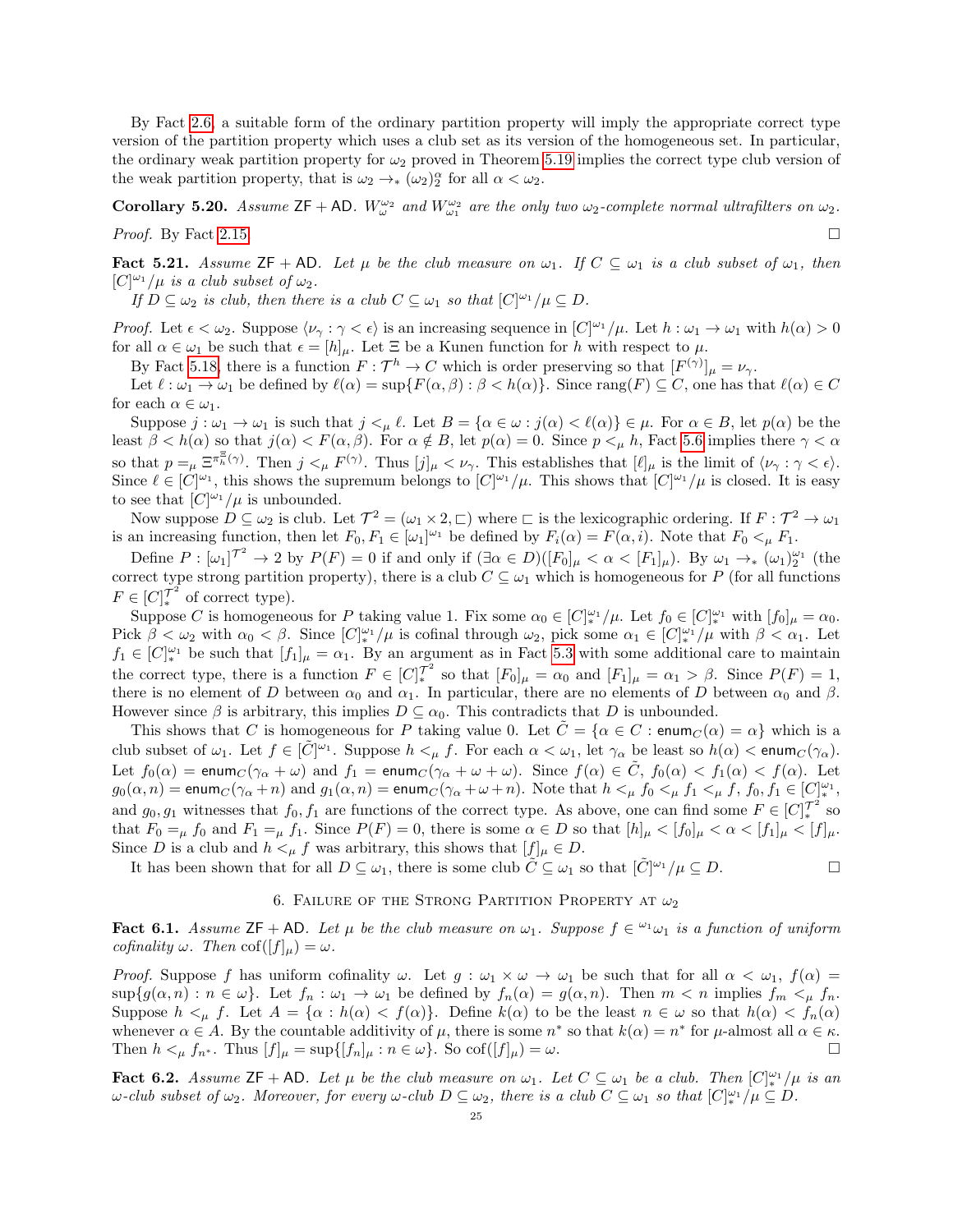*Proof.* It is clear that  $[C]_{*}^{\omega_1}/\mu$  is unbounded.

Suppose  $\langle \nu_n : n \in \omega \rangle$  is an increasing  $\omega$ -sequence in  $[C]_{*}^{\omega_1}/\mu$ . By  $AC_{\mathbb{R}}^{\omega}$ , let  $\langle g_n : n \in \omega \rangle$  be such that  $\nu_n = [g_n]_\mu$  and each  $g_n$  is of the correct type. Using  $AC_\omega^{\mathbb{R}}$ , one can also select a sequence  $\langle k_n : n \in \omega \rangle$  so that  $k_n$  witnesses that  $g_n$  has uniform cofinality  $\omega$ . By Fact [5.1,](#page-16-1) one may assume  $g_n : \omega_1 \to C$ . Using Lemma [5.16,](#page-22-0) let  $F: \mathcal{T}^{\omega} \to C$  be an order preserving map of the correct type so that for all  $n \in \omega$ ,  $F^{n} =_{\mu} g_{n}$ . Let  $g:\omega_1\to C$  be defined by  $g(\alpha)=\sup\{F^n(\alpha):n\in\omega\}$ . Note that g is of the correct type. As before, one can check that  $[g]_\mu = \sup \{\nu_n : n \in \omega\}$  and  $[g]_\nu \in [C]_*^{\omega_1}/\mu$ . This shows that  $[C]_*^{\omega_1}/\mu$  is an  $\omega$ -club subset of  $\omega_2$ .

Let  $D \subseteq \omega_2$  be an  $\omega$ -club subset of  $\omega_2$ . Define  $P : [\omega_1]_*^{\omega_1} \to 2$  by

$$
P(f) = \begin{cases} 0 & [f]_{\mu} \notin D \\ 1 & [f]_{\mu} \in D \end{cases}
$$

By the correct type partition property  $\omega_1 \to_{*} (\omega_1)^{\omega_1}_{*}$ , there is a club  $C \subseteq \omega_1$  which is homogeneous for P (in the correct type sense). Since it was shown that  $[C]_{*}^{\omega_1}/\mu$  is an  $\omega$ -club,  $([C]_{*}^{\omega_1}/\mu) \cap D \neq \emptyset$ . Thus C must be homogeneous for D taking value 1. It has been shown that every  $\omega$ -club  $D \subseteq \omega_2$  contains an  $\omega$ -club of the form  $[C]^{\omega_1}_{*}$  $\frac{\omega_1}{*}/\mu$ .

**Fact 6.3.** Assume  $\mathsf{ZF} + \mathsf{AD}$ . Let  $\mu$  denote the club measure on  $\omega_1$ . Let  $C \subseteq \omega_1$  be club. Let  $B = [C]_{*}^{\omega_1}/\mu$ which is an  $\omega$ -club subset of  $\omega_2$ .

Let  $\epsilon < \omega_2$ . Let  $h : \omega_1 \to \omega_1$  with  $h(\alpha) > 0$  for all  $\alpha < \omega_1$  and  $[h]_\mu = \epsilon$ . Let  $\Xi$  be a Kunen function for h. Let  $\mathcal{F} \in [B]_{*}^{\epsilon}$  (be of correct type). Let  $\mathcal{G} : [\omega_2]^{\epsilon} \times \omega$  be a function witnessing that  $\mathcal{F}$  has uniform cofinality  $\omega$  with the property that for all  $\alpha_0 < \alpha_1 < \epsilon$  and  $m, n \in \omega$ ,  $\mathcal{G}(\alpha_0, m) < \mathcal{G}(\alpha_1, n)$ .

Then there is a sequence  $\langle G_n : n \in \omega \rangle$  with each  $G_n : \mathcal{T}^h \to \omega_1$  so that  $\mathcal{G}(\alpha, n) = [G_n^{(\alpha)}]_\mu$ .

There is an  $F \in [C]_{*}^{\mathcal{T}^{h}}$  so that for all  $\alpha < \epsilon$ ,  $[F^{(\alpha)}]_{\mu} = \mathcal{F}(\alpha)$ .

*Proof.* For each n, let  $\mathcal{G}_n : \epsilon \to \omega_1$  be defined by  $\mathcal{G}_n(\alpha) = \mathcal{G}(\alpha, n)$ . Using Fact [5.18](#page-23-0) on h,  $\Xi$ , and  $\mathcal{G}_n$ , one obtains  $G_n$ .

Fix  $\gamma < \epsilon$ . Define  $g'_{\gamma,n} : \omega_1 \to \omega_1$  by defined by

$$
g'_{\gamma,n}(\alpha) = \begin{cases} G_n^{(\gamma)}(\alpha) & \Xi^{\pi_n^{\Xi}(\gamma)}(\alpha) < h(\alpha) \\ 0 & \text{otherwise} \end{cases}
$$

Let  $f'_{\gamma} : \omega_1 \to \omega_1$  be defined by  $f'_{\gamma}(\alpha) = \sup \{g'_{\gamma,n}(\alpha) : n \in \omega\}$ . Note that  $\mathcal{F}(\gamma) = [f'_{\gamma}]_{\mu}$ .

Claim 1: The set  $D_{\gamma}$  of  $\alpha < \omega_1$  so that  $f'_{\gamma}$  is discontinuous at  $\alpha$  belongs to  $\mu$ .

Suppose  $\omega_1 \setminus D_\gamma \in \mu$  and hence contains a club  $E_\gamma$ . Since  $\mathcal{F}(\gamma) \in [C]_*^{\omega_1}/\mu$ , there is some  $\bar{f}_\gamma \in [C]_*^{\omega_1}$ (of the correct type) so that  $f'_{\gamma} =_{\mu} \bar{f}_{\gamma}$ . Let  $J_{\gamma} = {\alpha : \bar{f}_{\gamma}(\alpha) = f'_{\gamma}(\alpha)} \in \mu$ . Let  $K_{\gamma} \subseteq J_{\gamma}$  be a club. Then  $E_\gamma \cap K_\gamma$  is a club subset of  $\omega_1$ . Let  $\langle \lambda_n : n \in \omega \rangle$  be an increasing sequence in  $E_\gamma \cap K_\gamma$ . Then  $\lambda = \sup\{\lambda_n : n \in \omega\} \in E_\gamma \cap K_\gamma$  since  $E_\gamma \cap K_\gamma$  is a club. Since  $\lambda_n$  and  $\lambda$  belong to  $K_\gamma \subseteq J_\gamma$ ,  $\bar{f}_\gamma(\lambda_n) = f'_\gamma(\lambda_n)$ and  $\bar{f}_{\gamma}(\lambda) = f'_{\gamma}(\lambda)$ . Since  $\lambda \in E_{\gamma}$ , one has that  $f'_{\gamma}$  is continuous at  $\lambda$ . However, the previous statement implies that  $\bar{f}_{\gamma}$  is also continuous at  $\lambda$ . But  $\bar{f}_{\gamma}$  is discontinuous everywhere since it is of the correct type. This proves the claim.

Since  $[f'_\gamma]_\mu = \mathcal{F}(\gamma) \in [C]_*^{\omega_1}/\mu$ , there is some  $\bar{f}_\gamma \in [C]_*^{\omega_1}$  so that  $f'_\gamma =_\mu \bar{f}_\gamma$ . Thus  $P_\gamma = {\alpha \in \omega_1 : f'_\gamma(\alpha) \in \Omega}$  $C \} \in \mu$ . Then  $Q_{\gamma} = P_{\gamma} \cap D_{\gamma} \in \mu$ . Let  $f_{\gamma} = f'_{\gamma} \circ \text{enum}_{Q_{\gamma}}$ . By Fact [5.1,](#page-16-1)  $f'_{\gamma} =_{\mu} f_{\gamma}$ . Thus  $[f_{\gamma}]_{\mu} = \mathcal{F}(\gamma)$ . Note that  $f_{\gamma}$  is discontinuous everywhere. Define  $g_{\gamma}: \omega_1 \times \omega \to \omega_1$  by  $g_{\gamma}(\alpha, n) = g'_{\gamma,n}(\text{enum}_{Q_{\gamma}}(\alpha))$ .  $g_{\gamma}$  witnesses that  $f_{\gamma}$  has uniform cofinality  $\omega$ . Thus  $f_{\gamma}$  is a function of the correct type.

By the uniformity of the construction, one has now produced a sequence  $\langle f_{\gamma} : \gamma < \epsilon \rangle$  of functions of the correct type and  $\langle g_{\gamma} : \gamma < \epsilon \rangle$  so that  $[f_{\gamma}]_{\mu} = \mathcal{F}(\gamma)$  and  $g_{\gamma}$  witnesses the uniform cofinality of  $f_{\gamma}$ . Now apply Lemma [5.16](#page-22-0) to h,  $\Xi$ ,  $\langle f_\gamma : \gamma < \epsilon \rangle$ , and  $\langle g_\gamma : \gamma < \epsilon \rangle$  to obtained the desired function  $F \in [C]_*^{\mathcal{T}^h}$ .

<span id="page-25-0"></span>**Fact 6.4.** Assume  $ZF + AD$ . Let  $\mu$  be the club measure on  $\omega_1$ . Suppose f has uniform cofinality id. Then  $[f]_\mu$  (as an ordinal in  $\omega_2$ ) has cofinality  $\omega_1$ .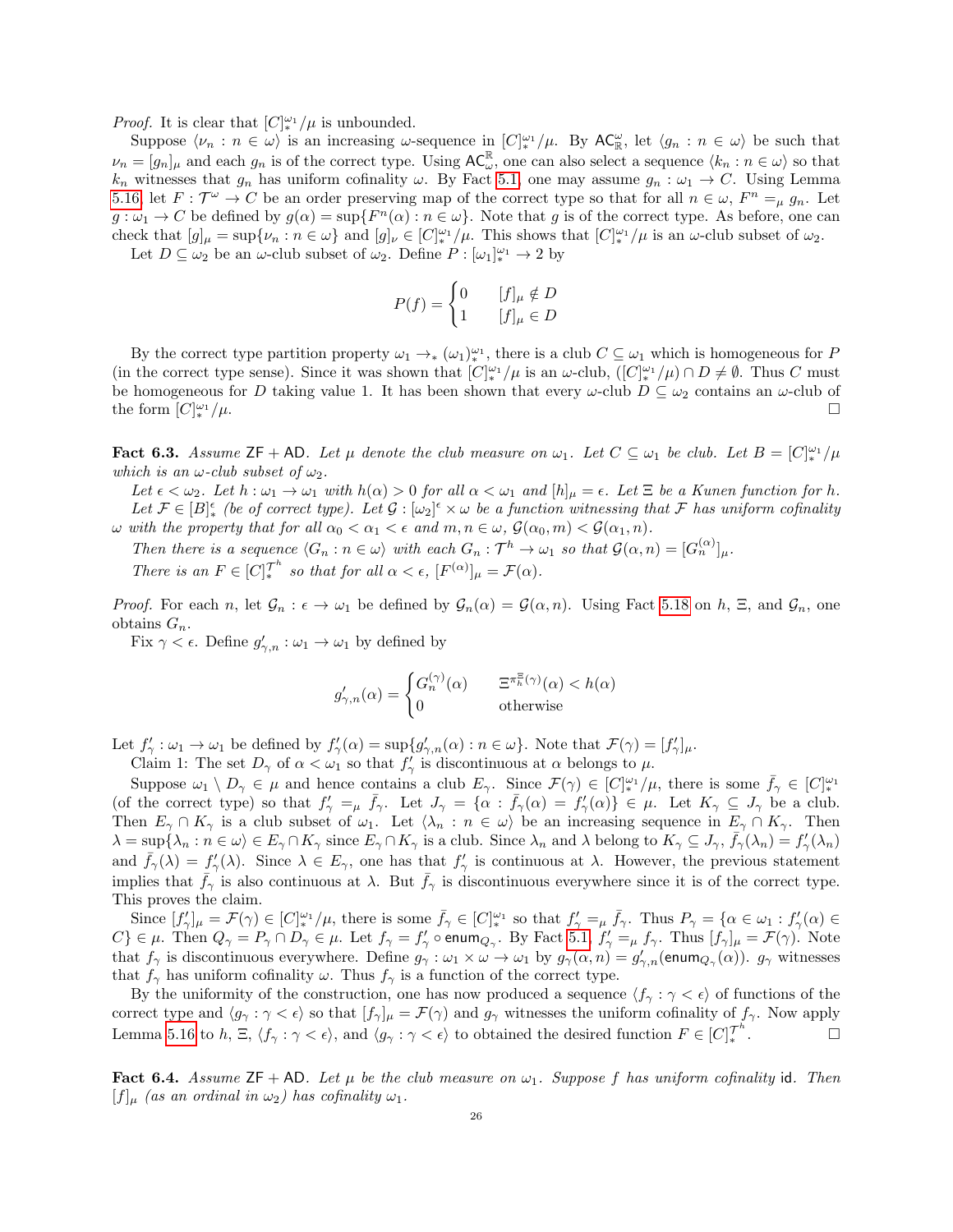Proof. Let  $T^{\text{id}} = \{(\alpha, \beta) : \beta < \alpha\}$ . Let  $g : T^{\text{id}} \to \omega_1$  witness that f has uniform cofinality id. For each  $\beta < \omega_1$ , let

$$
f_{\beta}(\gamma) = \begin{cases} g(\gamma, \beta) & \gamma > \beta \\ 0 & \text{otherwise} \end{cases}
$$

One can show that  $\langle [f_{\beta}]_{\mu} : \beta < \omega_1 \rangle$  is an increasing sequence cofinal below  $[f]_{\mu}$ .

<span id="page-26-0"></span>**Fact 6.5.** Assume  $\mathsf{ZF} + \mathsf{AD}$ . Let  $\mu$  denote the club measure on  $\omega_1$ . Let  $f : \omega_1 \to \omega_1$  be a function so that  $f(\alpha)$  is a limit ordinal for  $\mu$ -almost all  $\alpha$ . Then either f has uniform cofinality  $\omega$  or uniform cofinality id  $\mu$ -almost everywhere but not both.

Proof. Let  $\Xi$  be a Kunen function for f. Let  $A = \{ \alpha : f(\alpha) \in \text{Lim} \} \in \mu$ . By Definition [5.5,](#page-18-0) for all  $\alpha \in K_f^{\Xi}$ ,  $f(\alpha) < \delta_{\alpha}^{\Xi} = \sup \{ \Xi(\alpha, \beta) : \beta < \alpha \}.$ 

Fix  $\alpha \in K_f^{\Xi} \cap A$ , define  $\epsilon_0^{\alpha}$  be the least  $\epsilon < \alpha$  so that  $\Xi(\alpha, \epsilon) < f(\alpha)$ . Suppose  $\beta < \alpha$  and  $\epsilon_{\beta'}^{\alpha}$  has been defined for all  $\beta' < \beta < \alpha$ . If  $\sup \{ \Xi_\alpha(\epsilon_{\beta'}^{\alpha}) : \beta' < \beta \} = f(\alpha)$ , then let  $\alpha^*$  denote this  $\beta$  and declare the construction to have terminated. Otherwise, let  $\epsilon_{\beta}^{\alpha}$  be the least  $\epsilon < \alpha$  so that  $\sup \{ \Xi_{\alpha}(\epsilon_{\beta'}^{\alpha}) : \beta' < \beta \} < \Xi_{\alpha}(\epsilon) < f(\alpha)$ . This defines a sequence  $\langle \epsilon_{\beta}^{\alpha} : \beta < \alpha^* \rangle$  where  $\alpha^* \leq \alpha$ . Note that  $\langle \epsilon_{\beta}^{\alpha} : \beta < \alpha^* \rangle$  is an increasing sequence and  $\sup\{\Xi_{\alpha}(\epsilon^{\alpha}_{\beta}) : \beta < \alpha^*\} = f(\alpha).$ 

Consider the function  $\Phi: K_f^{\Xi} \cap A \to \omega_1$  by  $\Phi(\alpha) = \alpha^*$ . Let  $B = {\alpha \in A \cap K_f^{\Xi} : \Phi(\alpha) = \alpha^* < \alpha}.$ (Case I)  $B \in \mu$ .

Then  $\Phi$  is a regressive function. Since  $\mu$  is normal, there is a  $C \subseteq B$  and  $\delta < \omega_1$  so that  $C \in \mu$  and  $\Phi(\alpha) = \delta$  for all  $\alpha \in C$ . Let  $\phi : \omega \to \delta$  be a cofinal sequence. Let  $g : \omega_1 \times \omega \to \omega_1$  be defined by

$$
g(\alpha, n) = \begin{cases} n & \alpha \notin C \\ \Xi_{\alpha}(\epsilon^{\alpha}_{\phi(n)}) & \alpha \in C \end{cases}
$$

The function g witnesses that f is  $\mu$ -almost everywhere a function of uniform cofinality  $\omega$ . (Case II)  $B \notin \mu$ .

Let  $C = (K_f^{\Xi} \cap A) \setminus B$ . For all  $\alpha \in C$ ,  $\Phi(\alpha) = \alpha^* = \alpha$ . Let  $T^{\text{id}} = \{(\alpha, \beta) : \alpha < \omega_1 \wedge \beta < \alpha\}$ . Define  $g: T^{\text{id}} \to \omega_1$  by

$$
g(\alpha, \beta) = \begin{cases} \beta & \alpha \notin C \\ \Xi_\alpha(\epsilon^\alpha_\beta) & \alpha \in C \end{cases}
$$

Then g witnesses that f has uniform cofinality id  $\mu$ -almost everywhere.

Fact [6.1](#page-24-0) implies that if f has uniform cofinality  $\omega$ , then  $[f]_\mu$  has cofinality  $\omega$ . Fact [6.4](#page-25-0) implies that if f has uniform cofinality id, then  $[f]_\mu$  has cofinality  $\omega_1$ . Since  $\omega_1$  is regular under AD, f cannot have both uniform cofinality.  $\Box$ 

In the previous result, it is shown that f cannot have uniform cofinality  $\omega$  and id by showing these uniform cofinalities correspond to different cofinalities of  $[f]_\mu$ . This is however not the case in general. The following argument avoids considering the function in the ultrapower. This argument can be generalized to show functions from  $f : [\omega_1]^n \to \omega_1$  can only have one uniform cofinality.

**Fact 6.6.** Assume ZF+AD. Every function  $f: \omega_1 \to \omega_1$  has uniform cofinality  $\omega$  or id  $\mu$ -almost everywhere but not both.

Proof. This is already proved in Fact [6.5,](#page-26-0) so one will just give an argument that no function can have both uniform cofinality which does not involve the ultrapower.

Suppose that  $f : \omega_1 \to \omega_1$   $\mu$ -almost everywhere has both uniform cofinality  $\omega$  and id. Let  $g_\omega : \omega_1 \times \omega \to \omega_1$ witness that f has uniform cofinality  $\omega$   $\mu$ -almost everywhere. Let  $g_{id} : \omega_1 \times \omega_1 \to \omega_1$  witness that f has uniform cofinality id  $\mu$ -almost everywhere.

Let  $A_\omega \in \mu$  be the set of  $\alpha < \omega_1$  so that  $f(\alpha) = \sup\{g_\omega(\alpha, n) : n \in \omega\}$ . Let  $A_{\mathsf{id}} \in \mu$  be the set of  $\alpha < \omega_1$ so that  $f(\alpha) = \sup \{g_{\text{id}}(\alpha, \beta) : \beta < \alpha\}$ . Let  $A = A_{\omega} \cap A_{\text{id}}$  which also belongs to  $\mu$ .

For each  $\beta \in A$  and  $\alpha < \beta$ , let  $n_{\alpha,\beta}$  be least  $n \in \omega$  so that  $g_{\omega}(\beta,n) > g_{\text{id}}(\beta,\alpha)$  which exists since  $\beta \in A$ . Consider the function  $\Phi : [A]^2 \to \omega$  defined by  $\Phi(\alpha, \beta) = n_{\alpha, \beta}$ . By the weak partition property and the countable additivity of  $\mu$ , one has that there is some  $B \subseteq A$  with  $B \in \mu$  and  $n \in \omega$  so that for all  $(\alpha, \beta) \in [B]^2$ ,  $n_{\alpha, \beta} = n$ .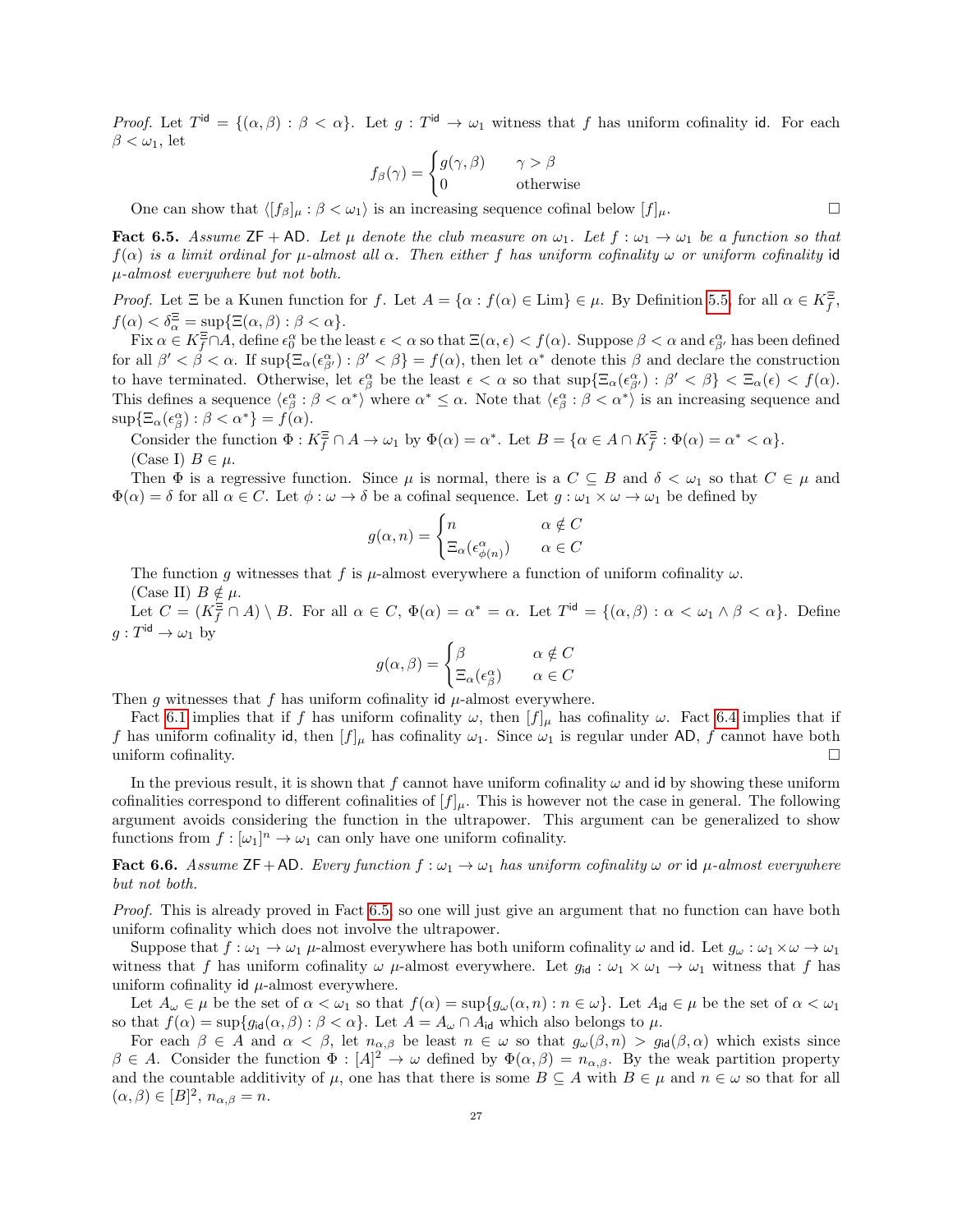Now let  $\beta \in B$  be a limit point of B, that is sup  $B \cap \beta = \beta$ . For each  $\alpha < \beta$  with  $\alpha \in B$ , one has that  $n_{\alpha,\beta} = n$ . Then  $f(\beta) = \sup \{g_{id}(\beta,\alpha) : \alpha \in \beta\} \le g_{\omega}(\beta,n) < f(\beta)$ . Contradiction.

Next one will consider the ultrapower,  $ult(V, \mu)$ , where  $\mu$  is the club measure on  $\omega_1$ . One needs some care when working with this structure as one may not have Los's theorem without AC. It will be shown later that Los's theorem fails for this ultrapower and in fact  $ult(V, \mu)$  is not a model ZF.

<span id="page-27-1"></span>**Fact 6.7.** Assume  $ZF + AD$ . Let  $\mu$  denote the club measure on  $\omega_1$ . Suppose  $f : \omega_1 \to V$  is such that  $\text{ult}(V, \mu) \models [f]_{\mu} \subseteq \omega_2$ , then there is an  $f' : \omega_1 \to \mathscr{P}(\omega_1)$  so that  $[f']_{\mu} = [f]_{\mu}$ .

*Proof.* By Corollary [5.13,](#page-21-2) one knows that  $\omega_2 = \prod_{\omega_1} \omega_1/\mu$ . Thus in ult $(V, \mu)$ , each  $\zeta < \omega_2$  is represented by some  $h : \omega_1 \to \omega_1$ .

Now let  $f'(\alpha) = f(\alpha) \cap \omega_1$ . The claim is that  $[f']_\mu = [f]_\mu$ .

Suppose  $h : \omega_1 \to V$  is a function so that  $ult(V, \mu) \models [h]_\mu \in [f]_\mu$ . Since  $ult(V, \mu) \models [f]_\mu \subseteq \omega_2$ , one must have that  $A = \{ \alpha \in \omega_1 : h(\alpha) \in f(\alpha) \cap \omega_1 \} \in \mu$ . Let  $h' : \omega_1 \to \omega_1$  be defined by  $h'(\alpha) = h(\alpha)$  if  $\alpha \in A$  and  $h'(\alpha) = \emptyset$  otherwise. Note that  $[h]_\mu = [h']_\mu$  and  $[h']_\mu \in [f']_\mu$ . This shows that  $[f]_\mu \subseteq [f']_\mu$ . It is clear that  $[f']_\mu \subseteq [f]_\mu$ . Thus  $[f]_\mu = [f']_\mu$  $]_{\mu}$ .

<span id="page-27-2"></span>**Fact 6.8.** Assume  $ZF + AD$  and  $\mu$  is the club measure on  $\omega_1$ . Suppose  $h : \omega_1 \to \mathcal{P}(\omega_1)$  has the property that for all  $\alpha < \omega_1$ ,  $|h(\alpha)| = \omega_1$  and enum<sub>h( $\alpha$ )</sub> is a function of correct type. Suppose there is a function G so that for each  $\alpha < \omega_1$ ,  $G(\alpha) : \omega_1 \times \omega \to \omega_1$  is a witness to enum<sub>h( $\alpha$ )</sub> having uniform cofinality  $\omega$ , then enum $_{[h]_\mu} : \omega_2 \to \omega_2$  is a function of correct type.

*Proof.* For each  $\xi < \omega_1$ , let  $g_{\xi} : \omega_1 \times \omega \to \omega_1$  be defined by  $g_{\xi} = G(\xi)$ . Hence  $g_{\xi}$  is a witnesses to enum<sub>h( $\alpha$ )</sub> having the correct type.

For each  $\xi < \omega_2$ , let  $p_{\xi} : \omega_1 \to \omega_1$  have the property that for all  $\alpha < \omega_1$ ,  $p_{\xi}(\alpha) \in h(\alpha)$  and  $[p_{\xi}]_{\mu}$  represents the  $\xi^{\text{th}}$ -element of  $[h]_{\mu}$ . (Note that one does not have a uniform procedure for finding  $p_{\xi}$  as  $\xi$  ranges over ordinals below  $\omega_2$ .) Define  $k_{\xi,n} : \omega_1 \to \omega_1$  by  $k_{\xi,n}(\alpha) = g_{\xi}(\text{enum}_{h(\xi)}^{-1}(p_{\xi}(\alpha)), n)$ . Let  $\delta_{\xi,n} = [k_{\xi,n}]_{\mu}$ . Note that if  $p'_\xi =_\mu p_\xi$  and  $k'_{\xi,n}$  was defined in the same manner as k using  $p'_\xi$  instead of  $p_\xi$ , then  $k'_{\xi,n} =_\mu k_{\xi,n}$ . This shows that  $\delta_{\xi,n}$  is well defined independent of the choice of  $p_{\xi}$ .

Define  $r : \omega_2 \times \omega \to \omega_2$  by  $r(\xi, n) = \delta_{\xi, n}$ . One can check that r witnesses that enum $[h]_\mu$  has uniform cofinality  $\omega$ .

Let  $\zeta \in [h]_\mu$ . Let  $\ell : \omega_1 \to \omega_1$  be such that  $[\ell]_\mu = \zeta$ . One may assume that for all  $\alpha, \ell(\alpha) \in h(\alpha)$ . Let  $\iota : \omega_1 \to \omega_1$  be defined by  $\iota(\alpha) = \sup(h(\alpha) \cap \ell(\alpha))$ . Note that  $\iota(\alpha) < \ell(\alpha)$  since enum $h(\alpha)$  was assumed to be discontinuous everywhere. One can check that every element of  $[h]_\mu$  which is below  $[\ell]_\mu$  is below  $[\ell]_\mu < [\ell]_\mu$ . Thus enum $[h]_\mu$  is discontinuous everywhere.

<span id="page-27-3"></span>**Fact 6.9.** Suppose  $h : \omega_1 \to \mathcal{P}(\omega_1)$  with  $|h(\alpha)| = \omega_1$  for all  $\alpha < \omega_1$ . Let  $\xi < \omega_2$  and  $\ell : \omega_1 \to \omega_1$  be such that  $[\ell]_{\mu} = \xi$ . enum $_{[h]_{\mu}}(\xi)$  is represented by the function  $g : \omega_1 \to \omega_1$  defined by  $g(\alpha) = \text{enum}_{h(\alpha)}(\ell(\alpha))$ .

Proof. For each  $\ell : \omega_1 \to \omega_1$ , let  $g_\ell : \omega_1 \to \omega_1$  be defined by  $g_\ell(\alpha) = \text{enum}_{h(\alpha)}(\ell(\alpha))$ . Note that if  $\ell =_\mu \ell'$ , then  $g_{\ell} =_{\mu} g_{\ell'}$ . Note also that  $[g_{\ell}]_{\mu} \in [h]_{\mu}$ .

For each  $\xi < \omega_1$ , let  $\gamma_{\xi} \in \omega_2$  be defined by  $\gamma_{\xi} = [g_{\ell}]_{\mu}$  where  $\ell$  is any function so that  $[\ell]_{\mu} = \xi$ . This is well defined by the previous paragraph.  $\langle \gamma_{\xi} : \xi \langle \omega_2 \rangle$  is an increasing sequence through  $[h]_{\mu}$ .

Let  $k : \omega_1 \to \omega_1$  be such that  $[k]_\mu \in [h]_\mu$ . Note  $A = {\alpha \in \omega_1 : k(\alpha) \in h(\alpha)} \in \mu$ . By modifying k off A, one will assume without loss of generality that  $k(\alpha) \in h(\alpha)$  for all  $\alpha < \omega_1$ . Let  $\ell(\alpha) = \text{enum}_{h(\alpha)}^{-1}(k(\alpha))$ . Then  $k =_{\mu} g_{\ell}$ .

This shows that  $\text{enum}_{[h]_\mu}(\xi) = \gamma_{\xi}$ . This completes the proof.

<span id="page-27-0"></span>**Fact 6.10.** Assume  $\mathsf{ZF} + \mathsf{AD}$  and let  $\mu$  be the club measure on  $\omega_1$ . Suppose  $E \subseteq \omega_2$  is such that  $|E| = \omega_1$ . Then  $E \in \text{ult}(V, \mu)$ .

*Proof.* Let  $\zeta = \text{ot}(E)$ . Let  $h : \omega_1 \to \omega_1$  be such that  $[h]_\mu = \zeta$  and  $h(\alpha) > 0$  for all  $\alpha < \omega_1$ . Let  $\Xi$  be a Kunen function for h. Using Fact [5.18,](#page-23-0) there is an  $F: \mathcal{T}^h \to \omega_1$  which is increasing so that for all  $\xi < \zeta$ ,  $[F^{(\xi)}]_{\mu} = \text{enum}_E(\xi).$ 

Let  $g: \omega_1 \to \mathscr{P}(\omega_1)$  be defined by  $g(\alpha) = \{F(\alpha, \beta) : \beta < h(\alpha)\}\)$ . The claim is that  $[g]_\mu = E$ .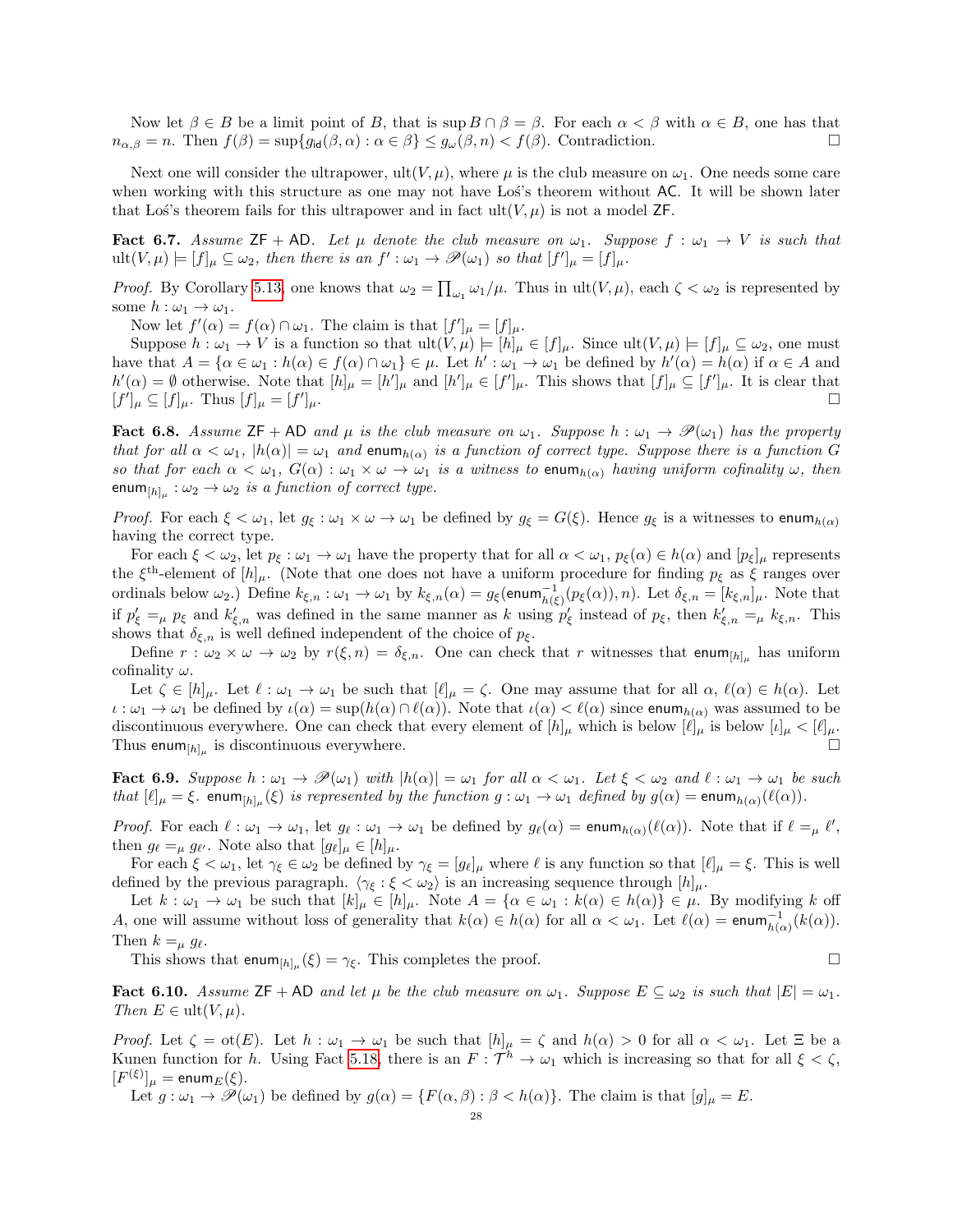Suppose  $p : \omega_1 \to \omega_1$  is such that  $[p]_\mu \in [g]_\mu$ . Note  $A = {\alpha : p(\alpha) \in g(\alpha)} \in \mu$ . By modifying p off A, one may assume that for all  $\alpha$ ,  $p(\alpha) \in g(\alpha)$ . Let  $f(\alpha)$  be the  $\beta < h(\alpha)$  so that  $F(\alpha, \beta) = p(\alpha)$ . Then  $p = F^f = F^{(\xi)} = \text{enum}_E(\xi)$  for some  $\xi < \zeta$ . Then  $[g]_\mu \subseteq E$ . It is straightforward to see that  $E \subseteq [g]_\mu$ .

<span id="page-28-2"></span>**Fact 6.11.** Assume  $\mathsf{ZF} + \mathsf{AD}$ . Suppose  $D \subseteq \omega_2$  is such that there is some  $g : \omega_1 \to \mathscr{P}(\omega_1)$  so that  $[g]_\mu = D$ . Suppose  $E \subseteq \omega_2$  is such that sup  $E < \min D$ , then  $D \cup E \in \text{ult}(V, \mu)$ .

*Proof.* By Fact [6.10,](#page-27-0)  $E \in \text{ult}(V, \mu)$ . Thus there is a  $g' : \omega_1 \to \mathscr{P}(\omega_1)$  so that  $[g']_{\mu} = E$ . Let  $g'' : \omega_1 \to \mathscr{P}(\omega_1)$ be defined by  $g''(\alpha) = g(\alpha) \cup g'(\alpha)$ . One can check that  $[g'']_{\mu} = D \cup E$ .

<span id="page-28-0"></span>**Fact 6.12.** Assume  $\mathsf{ZF} + \mathsf{AD}$  and let  $\mu$  be the club measure on  $\omega_1$ . Let  $D = {\alpha < \omega_2 : \text{cof}(\alpha) = \omega_1}$ . Then  $D \notin \text{ult}(V, \mu)$ .

*Proof.* Suppose  $D \in \text{ult}(V, \mu)$ . By Fact [6.7,](#page-27-1) there is some  $h : \omega_1 \to \mathscr{P}(\omega_1)$  so that  $D = [h]_{\mu}$ . (Case I)  $A = \{\alpha < \omega_1 : h(\alpha) \in \mu\} \in \mu$ .

By Fact [4.8,](#page-10-1) there is a sequence  $\langle C_\alpha : \alpha \in A \rangle$  of club subsets of  $\omega_1$  so that  $C_\alpha \subseteq h(\alpha)$  for all  $\alpha \in A$ . Define  $\ell : \omega_1 \to \omega_1$  by  $\ell(\alpha) = \text{enum}_{C_{\text{enum}_A}(\alpha)}(\omega)$ . Let  $\ell' : \omega_1 \to \omega_1$  be defined by

$$
\ell'(\alpha) = \begin{cases} \text{enum}_{C_{\alpha}}(\omega) & \alpha \in A \\ \min(h(\alpha)) & \alpha \notin A \end{cases}
$$

Clearly  $[\ell']_\mu \in [h]_\mu$ . Note that  $\ell = \ell' \circ \text{enum}_A$ . By Fact [5.1,](#page-16-1)  $\ell =_\mu \ell'$ . Define  $g : \omega_1 \times \omega \to \omega$  by  $g(\alpha, n) = \textsf{enum}_{C_{\textsf{enum}_A(\alpha)}}(n)$ . The function g witnesses that  $\ell$  has uniform cofinality  $\omega$ . Thus  $\text{cof}([\ell]_\mu) = \omega$  by Fact [6.1.](#page-24-0) Since  $[\ell]_{\mu} \in D = {\alpha < \omega_2 : \text{cof}(\alpha) = \omega_1},$  one has a contradiction.

(Case II)  $A = {\alpha < \omega_1 : h(\alpha) \in \mu} \notin \mu$ .

Then  $B = \omega_1 \setminus A = \{ \alpha < \omega_1 : \omega_1 \setminus h(\alpha) \in \mu \} \in \mu$ . By Fact [4.8,](#page-10-1) there is a sequence  $\langle C_\alpha : \alpha \in B \rangle$  of club subsets of  $\omega_1$  so that  $C_\alpha \subseteq \omega_1 \setminus h(\alpha)$ . Define  $\ell : \omega_1 \to \omega_1$  by  $\ell(\alpha) = \text{enum}_{C_{\text{enum}_B(\alpha)}}(\alpha)$ . Let  $\ell' : \omega_1 \to \omega_1$  be defined by

$$
\ell'(\alpha) = \begin{cases} \mathsf{enum}_{C_\alpha}(\alpha) & \alpha \in B \\ \min h(\alpha) & \alpha \notin B \end{cases}
$$

Note that  $[\ell']_\mu \notin [h]_\mu$ . Observe  $\ell = \ell \circ \text{enum}_B$ . By Fact [5.1,](#page-16-1)  $\ell =_\mu \ell'$ . Let  $g : \mathcal{T}^{\text{id}} \to \omega_1$  be defined by  $g(\alpha, \beta) = \text{enum}_{C_{\text{enum}_B(\alpha)}}(\beta)$  if  $\beta < \alpha$ . Then g witnesses that  $\ell$  has uniform cofinality id. Therefore, cof( $[\ell]_{\mu}$ ) =  $\omega_1$  by Fact [6.4.](#page-25-0) However,  $[\ell]_{\mu} \notin D = {\alpha < \omega_2 : \text{cof}(\alpha) = \omega_1}$  yields a contradiction. The proof is complete.  $\Box$ 

One can now show that  $\mu$  does not satisfy Los's theorem and in fact the ultrapower does not satisfy the ZF axioms.

**Fact 6.13.** Assume  $\mathsf{ZF} + \mathsf{AD} + V = L(\mathbb{R})$ . Let  $\mu$  denote the club measure on  $\omega_1$ . Then  $\mathrm{ult}(L(\mathbb{R}), \mu)$  is not a model of  $\mathsf{ZF}$ . Thus Los's theorem fails for  $\mu$ .

*Proof.* Note that  $L(\mathbb{R}) \models \mathsf{AD}$  implies  $L(\mathbb{R}) \models \mathsf{DC}_{\mathbb{R}}$  and hence  $L(\mathbb{R}) \models \mathsf{DC}$  by a result of Kechris [\[15\]](#page-40-9). Thus  $ult(L(\mathbb{R}), \mu)$  may be considered a transitive inner model of  $L(\mathbb{R})$ . One can check that  $\mathbb{R} \subset \text{ult}(L(\mathbb{R}), \mu)$ . If ult( $L(\mathbb{R}), \mu$ ) is an inner model of ZF containing all the reals of  $L(\mathbb{R})$ , then one must have that ult( $L(\mathbb{R}), \mu$ ) =  $L(\mathbb{R})$ . This is impossible since Fact [6.12](#page-28-0) asserts that  $ult(L(\mathbb{R}), \mu)$  is missing a subset of  $\omega_2$  which belongs to  $L(\mathbb{R})$ .

<span id="page-28-1"></span>**Theorem 6.14.** (Jackson) Assume  $ZF + AD$ . Let  $\mu$  denote the club measure on  $\omega_1$ . Define a partition  $P : [\omega_2]_*^{\omega_2} \to 2 \, by$ 

$$
P(f) = 0 \Leftrightarrow \text{rang}(f) \in \text{ult}(V, \mu).
$$

Then there is no club  $D \subseteq \omega_2$  and no  $i \in 2$  so that  $P(f) = i$  for all  $f \in [D]_{*}^{\omega_2}$ .

*Proof.* (Case I) Suppose there is a club  $D \subseteq \omega_2$  so that  $P(f) = 1$  for all  $f \in [D]_{*}^{\omega_2}$ . By Fact [5.21,](#page-24-1) there is a club  $C \subseteq \omega_1$  so that  $[C]^{\omega_1}/\mu \subseteq D$ .

Let  $A = {\alpha : (\exists \gamma)(\alpha = \text{enum}_C(\gamma + \omega))}$ . Note that  $\text{enum}_A : \omega_1 \to \omega_1$  is a function of the correct type. Let  $g: \omega_1 \times \omega \to \omega$  witness that enum<sub>A</sub> has uniform cofinality  $\omega$ . For each  $\xi < \omega_1$ , let  $A_{\xi} = {\alpha \in A : \alpha \geq \xi}$ . Let  $g_{\xi}: \omega_1 \times \omega \to \omega$  be defined by  $g_{\xi}(\alpha, n) = g(\text{enum}_A^{-1}(\text{enum}_{A_{\xi}}(\alpha)), n)$ . Then for each  $\xi < \omega_1$ ,  $g_{\xi}$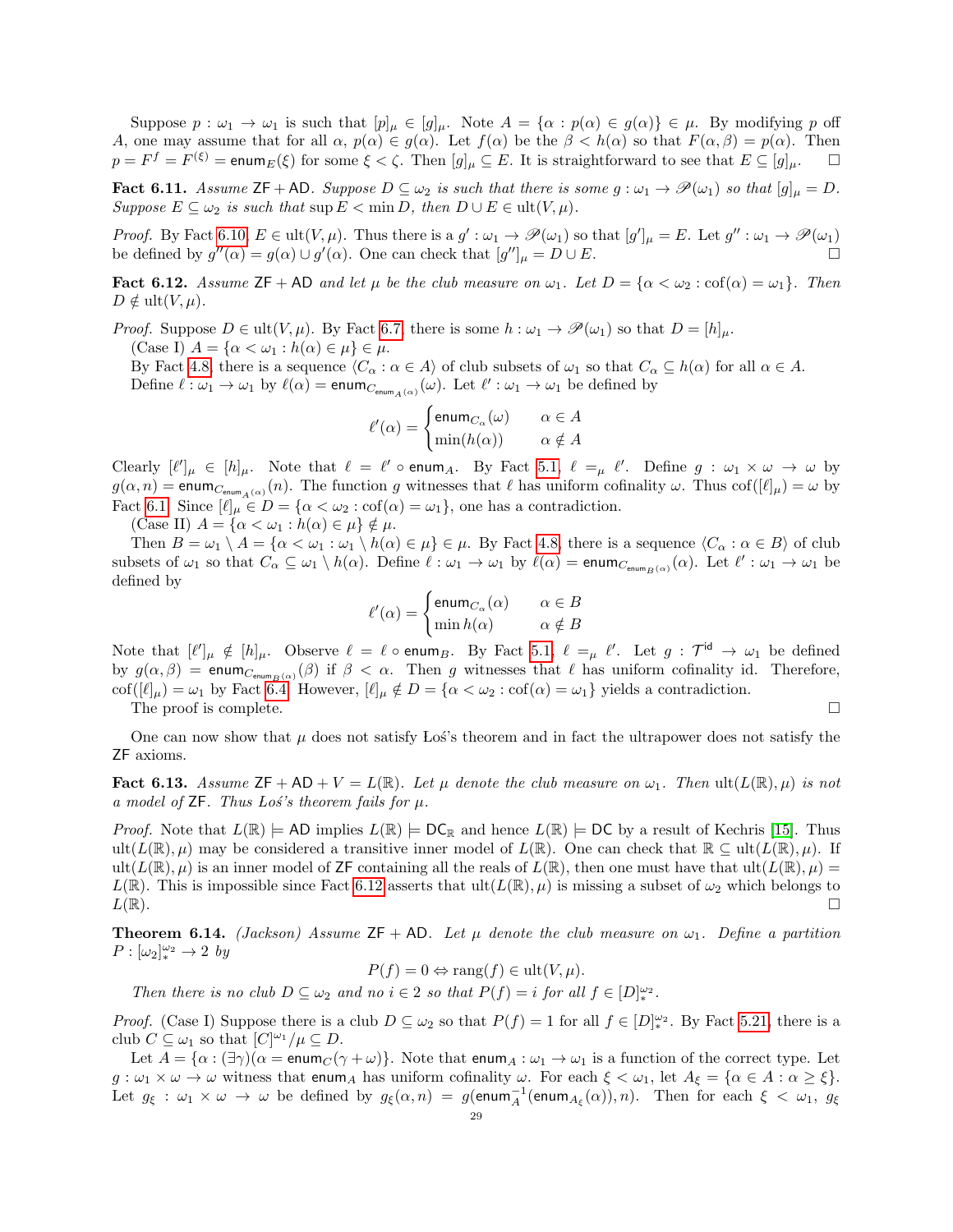witnesses that enum<sub>A<sub>ξ</sub></sub> has uniform cofinality  $\omega$ . Let  $h : \omega_1 \to \mathscr{P}(\omega_1)$  be defined by  $h(\xi) = A_{\xi}$ . By Fact [6.8,](#page-27-2) enum<sub>[h]</sub><sub> $\mu$ </sub> :  $\omega_2 \to \omega_2$  is a function of the correct type. Let  $f =$  enum<sub>[h]<sub> $\mu$ </sub>. One can check that</sub>  $\text{rang}(f) = [h]_\mu \subseteq [C]^{\omega_1}/\mu$ . Thus  $f \in [D]_*^{\omega_2}$ . However since  $\text{rang}(f) = [h]_\mu \in \text{ult}(V, \mu)$ , one must have that  $P(f) = 0$ . Contradiction.

(Case II) Suppose there is a club  $D \subseteq \omega_2$  so that  $P(f) = 0$  for all  $f \in [D]_*^{\omega_2}$ .

Fix any  $f \in [D]_{*}^{\omega_2}$ . Since  $P(f) = 0$ , there is some  $h : \omega_1 \to \mathscr{P}(\omega_1)$  so that  $\text{rang}(f) = [h]_{\mu}$  by Fact [6.7.](#page-27-1)

Now let  $A \subseteq \omega_2$  be arbitrary. enum  $f[A]: \omega_2 \to D$  is a function of the correct type since  $f: \omega_2 \to D$  is a function of the correct type. Then  $P(\text{enum}_{f[A]}) = 0$ . Thus  $f[A] \in \text{ult}(V, \mu)$ . There is some  $g : \omega_1 \to \mathcal{P}(\omega_1)$ so that  $[g]_\mu = f[A]$ . Let  $k : \omega_1 \to \mathscr{P}(\omega_1)$  be defined by  $k(\alpha) = \text{enum}_{h(\alpha)}^{-1}[g(\alpha)]$ .

The claim is that  $[k]_{\mu} = A$ .

To show  $[k]_{\mu} \subseteq A$ : Suppose  $\xi \in [k]_{\mu}$ . There is a representative  $\ell : \omega_1 \to \omega_1$  of  $\xi$  so that for all  $\mu$ almost all  $\alpha$ ,  $\ell(\alpha) \in k(\alpha)$ . There is a function  $p : \omega_1 \to \omega_1$  so that for  $\mu$ -almost all  $\alpha$ ,  $p(\alpha) \in g(\alpha)$ and  $\ell(\alpha) = \text{enum}_{h(\alpha)}^{-1}(p(\alpha))$ . In particular  $[p]_\mu \in [g]_\mu = f[A]$ . By Fact [6.9,](#page-27-3) the  $\xi^{\text{th}}$  element of  $[h]_\mu$  is represented by the function  $q : \omega_1 \to \omega_1$  defined by  $q(\alpha) = \text{enum}_{h(\alpha)}(\ell(\alpha))$ . However  $\mu$ -almost everywhere,  $q(\alpha)$  = enum<sub>h(α)</sub>(enum<sub>h(α)</sub>( $p(\alpha)$ )) =  $p(\alpha)$ . Thus  $q =_{\mu} p$ . It has been shown that the  $\xi$ <sup>th</sup> element of  $[h]_\mu = \text{rang}(f)$  belongs to  $[g]_\mu = f[A]$ . Thus  $\xi \in A$ .

To show that  $A \subseteq [k]_{\mu}$ : Let  $\xi \in A$ . Let  $\ell : \omega_1 \to \omega_1$  be such that  $[\ell]_{\mu} = \xi$ . By Fact [6.9,](#page-27-3) the  $\xi^{\text{th}}$ -element of [h] is represented by the function  $q(\alpha) = \text{enum}_{h(\alpha)}(\ell(\alpha))$ . Thus  $[q]_\mu \in f[A] = [g]_\mu$ . So  $\mu$ -almost everywhere,  $q(\alpha) = \text{enum}_{h(\alpha)}(\ell(\alpha)) \in g(\alpha)$ . Thus for  $\mu$ -almost all  $\alpha, \ell(\alpha) \in \text{enum}_{h(\alpha)}^{-1}[g(\alpha)] = k(\alpha)$ . It has been shown that  $\xi = [\ell]_{\mu} \in [k]_{\mu}$ .

The claim has been shown. Since A was arbitrary, this implies that everywhere subset of  $\omega_2$  belongs to ult $(V, \mu)$ . This contradicts Fact [6.12.](#page-28-0)

It has been shown that the partition  $P$  has no club set which is homogeneous.  $\square$ 

**Corollary 6.15.** (Martin and Paris) Assume  $ZF + AD$ . The partition relation  $\omega_2 \to (\omega_2)_2^{\omega_2}$  does not hold. Thus  $\omega_2$  is a weak partition cardinal which is not a strong partition cardinal.

Remark 6.16. The example of Jackson from Theorem [6.14](#page-28-1) gives an explicit example of a partition  $P$ :  $[\omega_2]_*^{\omega_2} \rightarrow 2$  which has no homogeneous club subset.

Martin and Paris original argument roughly shows that if  $\omega_2 \to (\omega_2)^{\omega_2}_{2}$  holds, then  $\omega_3$  would satisfy  $\omega_3 \to (\omega_3)_2^{\alpha}$  for all  $\alpha < \omega_1$ . Fact [2.7](#page-2-2) implies that  $\omega_3$  must be regular. However, it can be shown that  $\omega_3$ is a singular cardinal of cofinality  $\omega_2$ . For more information on the result of Martin and Paris, see [\[20\]](#page-40-4) and specifically Lemma 5.19. Also see Section 13 of [\[14\]](#page-40-12).

**Corollary 6.17.** Let  $\sigma \in [\omega_2]_{*}^{<\omega_2}$ . Define  $P_{\sigma} : [\omega_2 \setminus (\sup(\sigma) + \omega)]_{*}^{\omega_2} \to 2$  by  $P(\sigma^*f)$ , where P is the partition from Theorem [6.14.](#page-28-1)  $P_{\sigma}$  also does not have have a club homogeneous set.

*Proof.* Essentially the same argument as Theorem [6.14](#page-28-1) with the assistance of Fact [6.11.](#page-28-2)

# 7.  $L(\mathbb{R})$  as a Symmetric Collapse Extension of HOD

**Definition 7.1.** Let  $S \subseteq ON$  be a set of ordinals. Let  $\varphi$  be a formula of set theory. The pair  $(S, \varphi)$  is called an  $\infty$ -Borel code. Let  $n \in \omega$ . Define  $\mathfrak{B}^n_{(S,\varphi)} = \{x \in \mathbb{R}^n : L[S,x] \models \varphi(S,x)\}.$ 

Let  $A \subseteq \mathbb{R}^n$ .  $(S, \varphi)$  is said to be an  $\infty$ -Borel code for A if and only if  $A = \mathfrak{B}^n_{(S, \varphi)}$ .

If a set  $A \subseteq \mathbb{R}^n$  has an  $\infty$ -Borel code, then A has a very absolute definition. That is, in ordered to determine membership of x in A, one needs only to ask whether  $\varphi(S, x)$  holds in  $L[S, x]$ , which is the minimal model of  $ZFC$  containing x and the code set  $S$ .

**Definition 7.2.** Let P be a set. Recall a set A is ordinal definable from P if and only if there is a formula  $\varphi$  of set theory, a finite tuple of ordinals  $\bar{\alpha}$ , and a finite tuple  $\bar{p}$  of elements of P so that  $A = \{x : \varphi(x, \bar{\alpha}, \bar{p})\}.$ 

Using the reflection theorem, one can show that a set  $A$  is ordinal definable if and only if there is some  $\xi \in ON$ , tuple of ordinals  $\bar{\alpha}$ , tuple  $\bar{p}$  from P, and formula  $\varphi$  so that all these objects belong to  $V_{\xi}$  and  $A = \{x \in V_{\xi} : V_{\xi} \models \varphi(x, \bar{\alpha}, \bar{p})\}.$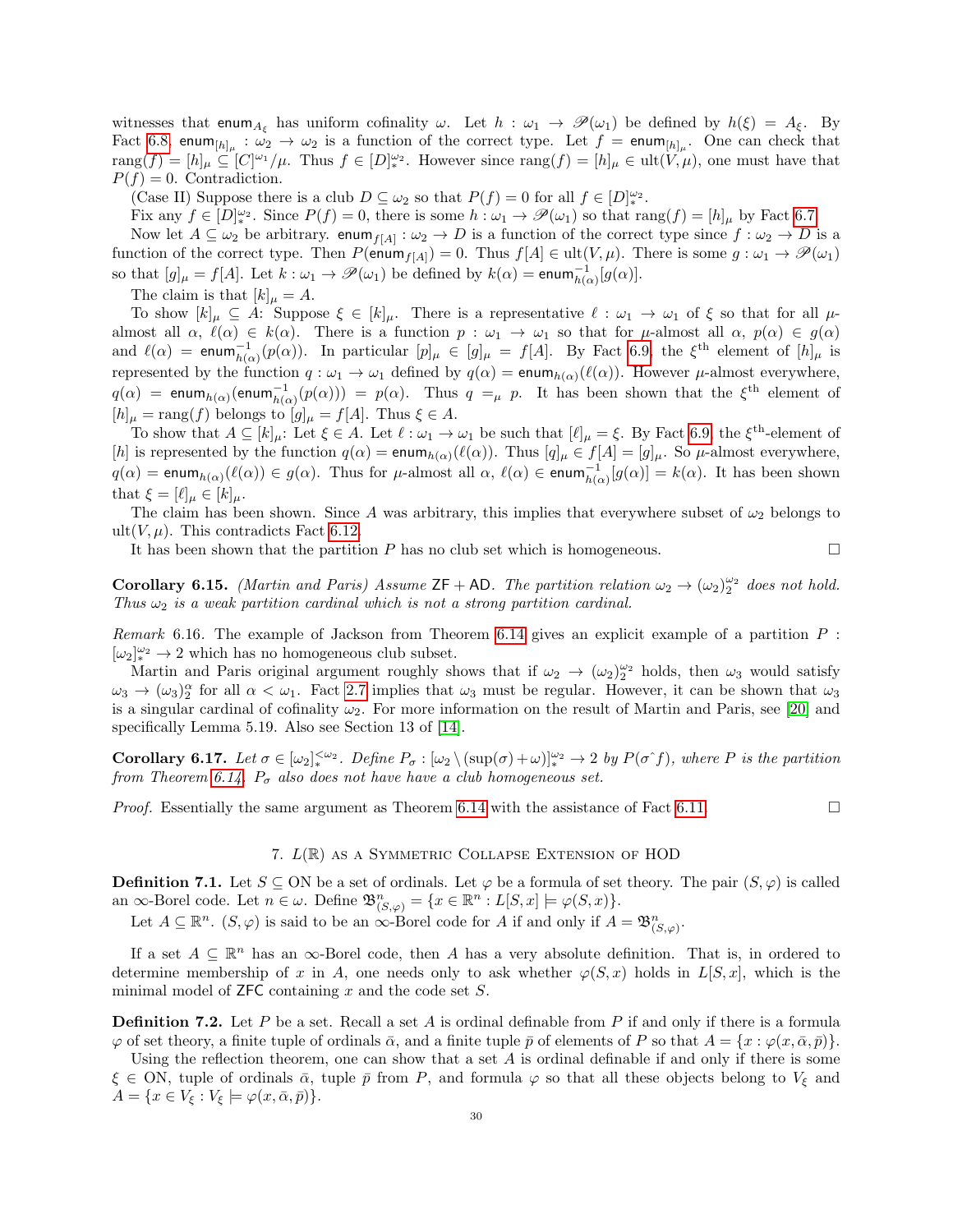This shows the collection  $OD_P$  of all sets which are ordinal definable from P forms a first order class. If P has an  $OD_P$  wellordering, then  $OD_P$  has a wellordering which is definable with parameter from ordinals and P. Thus there is a bijection of  $OD_P$  with ON.

Let  $HOD_P$  denote the subclass of  $OD_P$  which is hereditarily  $OD_P$ . That is,  $HOD_P$  consists of those  $x \in \text{OD}_P$  such that  $\text{tc}(\{x\}) \subseteq \text{OD}_P$ , where tc refers to the transitive closure.

As a matter of convention, if  $S \subseteq ON$  is a set of ordinals, one will often write  $OD_{S}$  and  $HOD_{S}$  for  $OD_{\{S\}}$ and  $HOD_{\{S\}}$ .

**Definition 7.3.** Let  $n \in \omega$  and  $S \subseteq ON$  be a set of ordinals. Let  $n\mathbb{O}_S$  denote the forcing of nonempty ordinal definable in S subsets of  $\mathbb{R}^n$ . Let the ordering be  $\leq_{n_0s} = \subseteq$ . The largest element is  $1_{n_0s} = \mathbb{R}^n$ .

Since there is a definable (in S) bijection of the class  $OD_S$  with the ordinal ON, one can identify  $_n\mathbb{O}_S$  as a set of ordinals in HOD<sub>S</sub>. In this way,  $n\mathbb{O}_S \in \text{HOD}_S$ .  $n\mathbb{O}_S$  is called the *n*-dimensional S-Vopěnka forcing. If  $n = 1$ ,  $\mathbb{0}_S$  will be denoted simply  $\mathbb{0}_S$ .

**Definition 7.4.** Let  $n \in \omega$  and  $S \subseteq ON$  be a set of ordinals. Let  ${}_{n}$ A<sub>S</sub> denote the forcing of nonempty subsets of  $\mathbb{R}^n$  which possess  $OD_S \infty$ -Borel codes.  $_n \mathbb{A}_S$  is ordered by  $\leq_{n} \mathbb{A}_S = \subseteq$ . It has a largest element  $1_{n\mathbb{O}_S} = \mathbb{R}^n$ .

Since  $_n \mathbb{A}_S \subseteq n \mathbb{O}_S$ , one can consider  $_n \mathbb{A}_S$  to be a forcing of HOD<sub>S</sub>.  $_n \mathbb{A}_S$  will be called the *n*-dimensional OD<sub>S</sub>  $\infty$ -Borel code forcing.

<span id="page-30-0"></span>Remark 7.5. One can be more specific about how  ${}_{n}$ A<sub>S</sub> is coded as a set of ordinals. One can identify  ${}_{n}$ A<sub>S</sub> with a (set sized) collection of pairs of  $(S', \varphi)$ , where S' is a  $OD_S$  set of ordinals and  $\varphi$  is a formula. Using the canonical global wellordering of HOD<sub>S</sub>, let  $\langle (S_\alpha, \varphi_\alpha) : \alpha < \delta \rangle$ , for some ordinal  $\delta$ , be an enumeration of  $\infty$ -Borel codes that include at least one code for each element of  $_n \mathbb{A}_S$ . Fix  $\langle \phi_n : n \in \omega \rangle$  to be a coding of formulas of set theory by natural numbers. Using the Gödel pairing function, let  $K = \{(\alpha, \beta, n) : \beta \in S_\alpha \land \phi_n = \varphi_\alpha\}.$ One will often identify  ${}_{n}\mathbb{A}_{S}$  with this set of ordinals K. If this is done, then from  ${}_{n}\mathbb{A}_{S}$ , one can obtain uniformly  $\infty$ -Borel codes for each condition in  $_n \mathbb{A}_S$ .

In nearly every regard, the Vopěnka forcing is a more practical forcing than  $\mathbb{A}_S$ . It will shown that in  $ZF + AD + V = L(\mathbb{R}), \mathbb{O}_S$  and  $\mathbb{A}_S$  are identical. To establish this, one will prove a structural theorem about  $L(\mathbb{R})$  due to Woodin that involves the forcing  $\mathbb{A}_S$ . The presentation of Woodin's result that  $L(\mathbb{R})$ is a symmetric collapse extension of its HOD follows closely [\[21\]](#page-40-13). Of particular importance to the study of cardinals and combinatorics in  $L(\mathbb{R}) \models AD$  will be existence of an ultimate  $\infty$ -Borel code which follows from the proof.

For simplicity,  $S = \emptyset$  in the following results. The result can be appropriately relativized.

The main benefit of  $A$  over  $\mathbb O$  is the following result:

<span id="page-30-1"></span>**Fact 7.6.** Let  $x \in \mathbb{R}^n$ . Then there is a generic filter  $G_x \subseteq n\mathbb{A}$  which is  $_n\mathbb{A}$ -generic over HOD so that  $HOD[G_x] = HOD[x]$ , where  $HOD[x]$  refers to the smallest transitive model of ZF extending HOD and containing x.

*Proof.* For simplicity, let  $n = 1$ . Let  $x \in \mathbb{R}$ . Let  $G_x = \{p \in \mathbb{A} : x \in p\}$ .

Using the convention of Remark [7.5,](#page-30-0) from  $A \in HOD$ , one can obtain an enumeration,  $\langle (S_p, \varphi_p) : p \in A \rangle$ so that  $(S_p, \varphi_p)$  is an OD  $\infty$ -Borel for the condition p.

First to show that  $G_x$  is an A-generic filter over HOD: Let  $A \subseteq A$  be a maximal antichain which belongs to HOD and is hence OD. Considering  $A$  as the set K defined in Remark [7.5](#page-30-0) and using the fact that A is OD, one can find a formula  $\varphi$  so that  $(A, \varphi)$  is an OD-Borel code for  $\bigcup A$ . Therefore,  $\bigcup A = \mathbb{R}$  since otherwise  $\mathbb{R} \setminus \bigcup A$  would be a nonempty set with an OD  $\infty$ -Borel code. Then  $\mathbb{R} \setminus \bigcup A$  is a condition of A which is incompatible with every element of A. This contradicts A being a maximal antichain. Thus  $x \in \bigcup A$ . There is some  $a \in A$  so that  $x \in a$ . Thus  $a \in G_x$ . It has been shown that  $G_x \cap A \neq \emptyset$ .  $G_x$  is A-generic over HOD.

Thinking of  $\mathbb{R} = \{x \in \mathbb{R} : x(n) = 1\}$ . Note that  $b_n \neq \emptyset$  and  $b_n$  clearly has an OD  $\infty$ -Borel code. Thus  $b_n \in A$ . Note that  $b_n \in G_x$  if and only if  $x(n) = 1$ . Thus  $x \in \text{HOD}[G_x]$ .

Note that  $p \in G_x$  if and only if  $x \in p$  if and only if  $L[S_p, x] \models \varphi_p(S_p, x)$ . Note that  $V \models L[S_p, x] \models$  $\varphi_p(S_p, x)$  if and only if  $\text{HOD}[x] \models L[S_p, x] \models \varphi_p(S_p, x)$ . (This is an application of the important absoluteness property of  $\infty$ -Borel codes.) Thus  $G_x$  can be defined in HOD[x] as the set of p such that  $L[S_p, x] \models \varphi_p(S_p, x)$ . This shows  $G_x \in \text{HOD}[x]$ .

It has been shown that  $HOD[x] = HOD[G_x]$ .

$$
\Box
$$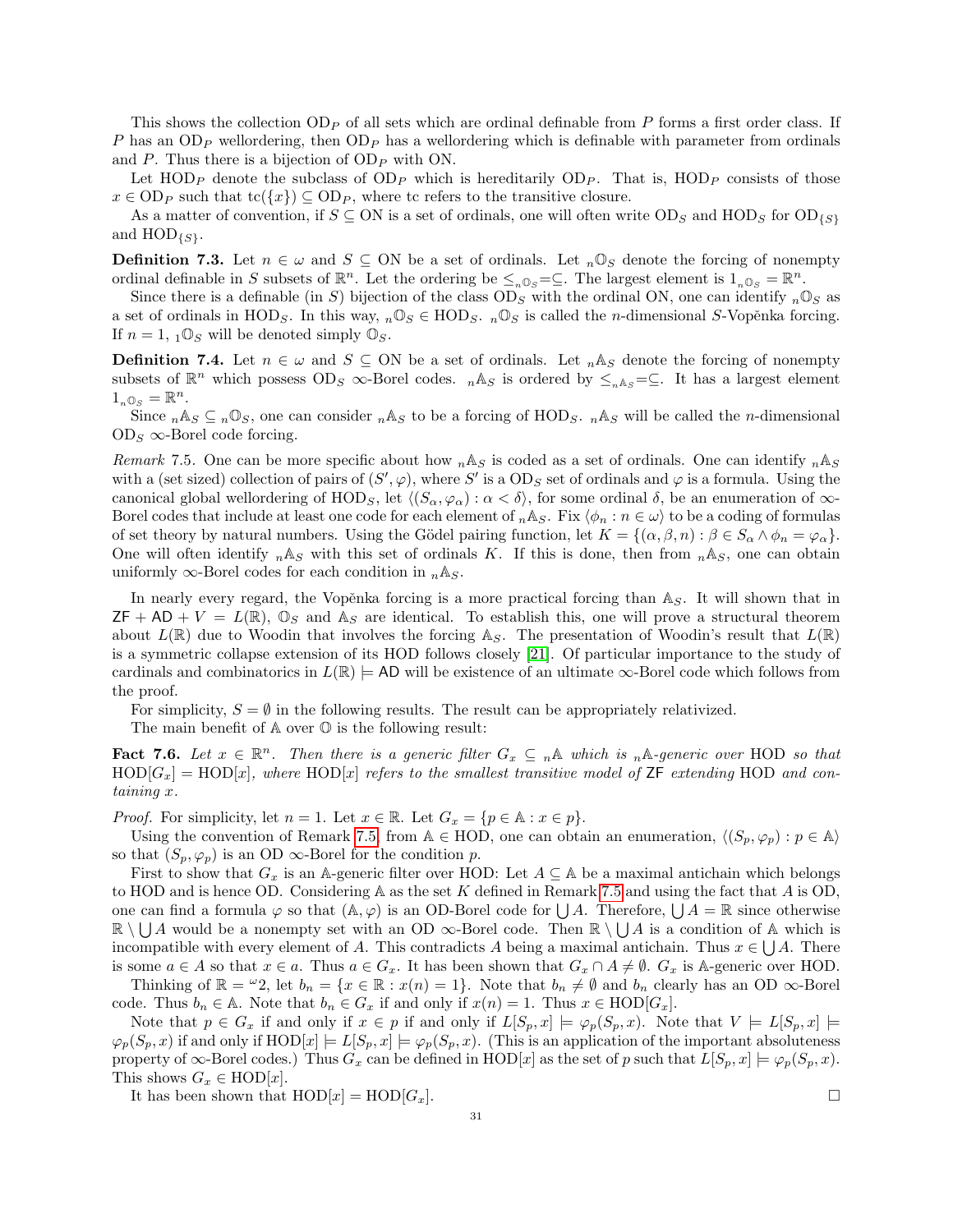**Definition 7.7.** Suppose  $n \in \omega$ . For each  $s \in \alpha^n$ , let  $b_s = \{x \in \mathbb{R}^n : x(s) = 1\}$ .

Let  $\dot{x}_{gen}^n = \{(\check{s}, b_s) : s \in {}^n\omega\}$ . In light of the argument of Fact [7.6,](#page-30-1) if  $x \in \mathbb{R}^n$ , then  $\dot{x}_{gen}^n[G_x] = x$ .

<span id="page-31-0"></span>**Definition 7.8.** Let  $\mathbb{P}$  and  $\mathbb{Q}$  be two forcings. A surjective map  $\pi : \mathbb{Q} \to \mathbb{P}$  is a forcing projection if and only if the following holds:

(1) For all  $q_0, q_1 \in \mathbb{Q}$ ,  $q_0 \leq_{\mathbb{Q}} q_1$  implies  $\pi(q_0) \leq_{\mathbb{P}} \pi(q_1)$  and  $\pi(1_{\mathbb{Q}}) = 1_{\mathbb{P}}$ .

(2) For all  $q \in \mathbb{Q}$  and  $p' \in \mathbb{P}$  such that  $p' \leq_{\mathbb{P}} \pi(q)$ , there exists some  $q' \leq_{\mathbb{Q}} q$  so that  $\pi(q') = p'$ .

Let  $\pi: \mathbb{Q} \to \mathbb{P}$  be a projection. If  $D \subseteq \mathbb{P}$  is dense, then  $\pi^{-1}[D]$  is dense in  $\mathbb{Q}$ . This implies that if  $G \subseteq \mathbb{Q}$ is a Q-generic over V, then  $\pi[G]$  is a P-generic over V.

Let  $G \subseteq \mathbb{P}$  is  $\mathbb{P}$ -generic over V, then let  $\mathbb{Q}/G = \{q \in \mathbb{Q} : \pi(q) \in G\}$ . Let  $\leq_{\mathbb{Q}/G} = \leq_{\mathbb{Q}} \mathbb{Q}/G$ .

Let  $\dot{G} \in V^{\mathbb{P}}$  denote the P-name for the generic filter. Let  $\mathbb{Q}/\dot{G}$  denote the P-name so that  $1_{\mathbb{P}} \Vdash_{\mathbb{P}} \mathbb{Q}/\dot{\mathbb{Q}}$  $G = \{p \in \mathbb{Q} : \check{\pi}(p) \in G\}.$ 

It can be checked that Q embeds densely into the iteration  $\mathbb{P} * (\mathbb{Q}/G)$ . Therefore, these two forcings are equivalent as forcings. Also if G is P-generic over V then  $(\mathbb{Q}/G)[G] = \mathbb{Q}/G$ .

Suppose H is Q-generic over V. Let  $G = \pi[H]$  be the associated P-generic filter. One can check that H is  $(\mathbb{Q}/G)$ -generic over  $V[G], G * H$  is  $(\mathbb{P} * \mathbb{Q}/G)$ -generic over V and  $V[G][H] = V[G * H] = V[H]$ .

**Definition 7.9.** For the moment, consider  $\mathbb{R} = \omega_2 = \mathscr{P}(\omega)$ . If  $x, y \in \mathbb{R}$ , then one writes  $x \leq_T y$  if and only if there is a Turing machine (taking oracle input) so that  $x$  can be computed from this Turing machine when given y as its oracle. Since Turing programs can be coded by natural numbers, for any  $x \in \mathbb{R}$ , there are only countably many  $y \in \mathbb{R}$  so that  $y \leq_T x$ . A Turing program is also absolute between models of ZF with the same  $\omega$ .

Define  $x =_T y$  if and only if  $x \leq_T y$  and  $y \leq_T x$ .

Let  $\mathcal{D} = \mathscr{P}(\omega)/=T$  denote the collection of  $=T$  equivalence classes. An element of  $\mathcal{D}$  is called a Turing degree. If  $x \in \mathbb{R}$ , then one uses the notation  $[x]_T$  rather than  $[x]_{\equiv_T}$  to denote the Turing degree of x. As observed above, each Turing degree contains only countable many reals.

If  $X, Y \in \mathcal{D}$ , one defines  $X \leq Y$  if and only if there exist  $x \in X$  and  $y \in Y$  so that  $x \leq_T y$ . (One can check this is a well defined relation.)

A Turing cone of reals with base x is the collection  $C_x = \{y \in \mathbb{R} : x \leq_T y\}$ . A Turing cone of degrees with base X is the collection  $C_X = \{Y \in \mathcal{D} : X \leq Y\}.$ 

Let  $\mu_{\mathcal{D}} \subseteq \mathscr{P}(\mathcal{D})$  consists of those subsets of D which contain a Turing cone of degrees.  $\mu_{\mathcal{D}}$  is a filter.

Fact 7.10. (Martin) Assume  $ZF + AD$ .  $\mu_{\mathcal{D}}$  is a countably complete ultrafilter.

*Proof.* Let  $K \subseteq \mathcal{D}$ . Let  $\tilde{K} = \{x \in \mathbb{R} : x \in K\}$ . Note that  $\tilde{K}$  is a  $=T$ -invariant subset of  $\mathbb{R}$ .

Consider the usual game  $G_{\tilde{K}}$ 

$$
G_{\tilde{K}} \t\t\t I \t\t a(0) \t\t a(1) \t\t a(2) \t\t a(3) \t\t a \nII \t\t b(0) \t\t b(1) \t\t b(2) \t\t b(3) \t\t b
$$

where Player 1 wins if and only if  $a \oplus b \in \tilde{K}$ , where  $a \oplus b$  is defined by  $a \oplus b(2n) = a(n)$  and  $a \oplus b(2n+1) = b(n)$ .

By AD, one of the two players has a winning strategy. Suppose Player 1 has a winning strategy  $\sigma$ .

Let  $Z = [\sigma]_T$  be the Turing degree of  $\sigma$ . The claim is that  $C_Z \subseteq K$ :

Let  $Y \in \mathcal{D}$  be such that  $Z \leq_T Y$ . Pick any  $y \in Y$ . Thus  $\sigma \leq_T y$ . Let  $\sigma * y$  denote the result of the play where Player 1 uses  $\sigma$  and Player 2 plays the bits of y each turn. Since  $\sigma$  is a Player 1 winnings strategy,  $\sigma * y \in K$ . Since  $\sigma \leq_T y$ ,  $\sigma * y \leq_T y$  and clearly  $y \leq_T \sigma * y$ . Thus  $\sigma * y =_T y$ . Since K is  $=r$ -invariant,  $y \in K$ . Thus  $[y]_T = Y \in K$ .

This shows that if Player 1 has a winning strategy in  $G_{\tilde{K}}$ , then  $K \in \mu_{\mathcal{D}}$ . A similar argument shows that if Player 2 has a winning strategy then  $\mathcal{D} \setminus K \in \mu_{\mathcal{D}}$ . Thus  $\mu_{\mathcal{D}}$  is an ultrafilter.

Next to show countable completeness: Suppose  $\langle K_n : n \in \omega \rangle$  is a sequence in  $\mu_{\mathcal{D}}$ . By  $\mathsf{AC}_{\omega}^{\mathbb{R}}$ , let  $x_n$  be such that the cone above  $X_n = [x_n]_T$  is contained in  $K_n$ . Let  $x = \bigoplus x_n = \{(n, m) : m \in x_n\}$  and  $X = [x]_T$ . Then the cone above X is contained inside of  $\bigcap_{n\in\omega} K_n$ . Thus  $\bigcap_{n\in\omega} K_n \in \mu_{\mathcal{D}}$ .

Remark 7.11. Let S be a set. Note that if  $x =_T y$ , then  $L[S, x] = L[S, y]$ . Therefore, if  $X \in \mathcal{D}$ , one will often write  $L[S, X]$  to denote  $L[S, x]$  for any  $x \in X$ .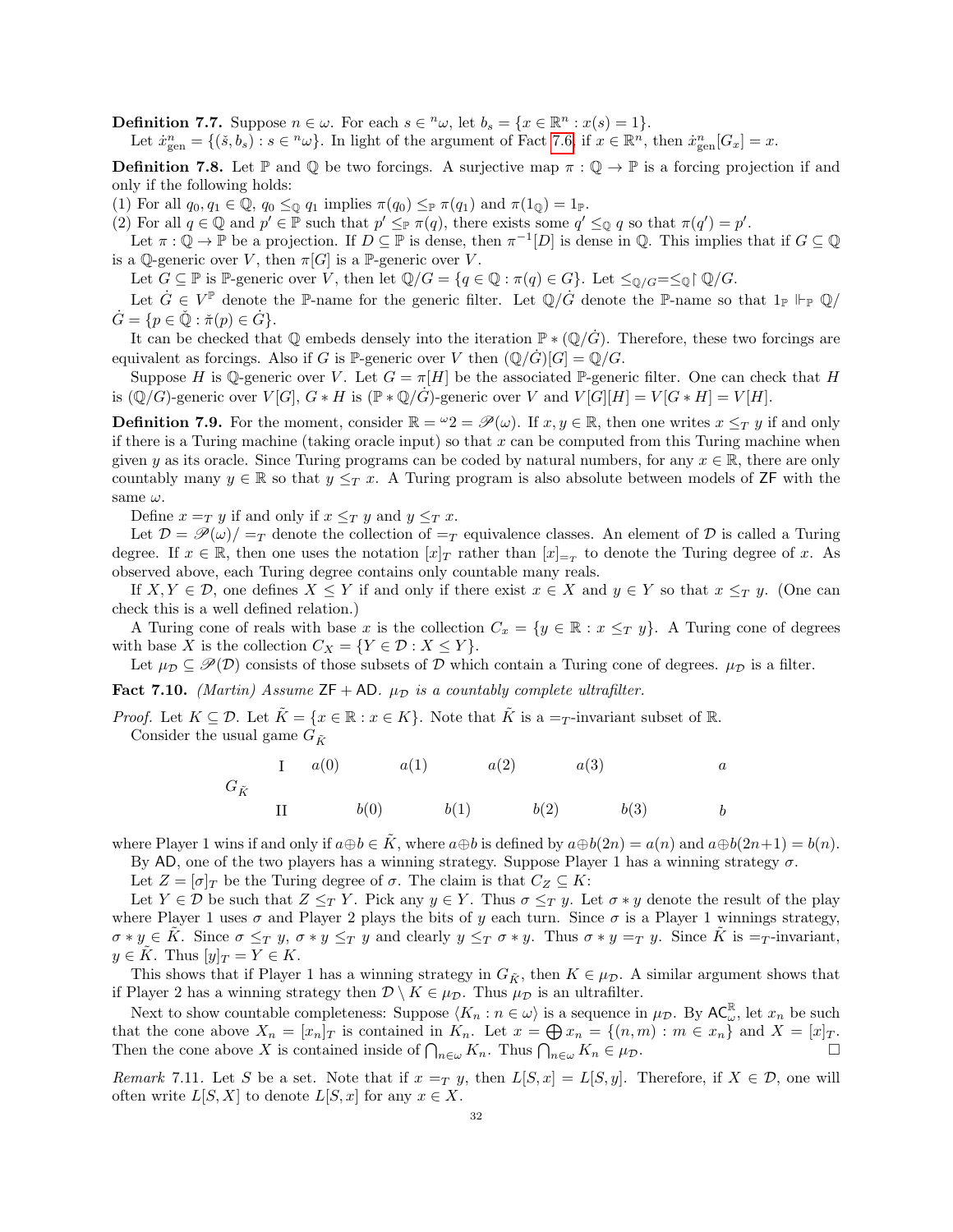The canonical constructibility wellordering is based on the hierarchy  $\{L_{\alpha}[S, x] : \alpha \in \mathcal{ON}\}\)$ . Even if  $x =_T y$ , the levels  $L_{\alpha}[S, x]$  and  $L_{\alpha}[S, y]$  can differ. Thus, the canonical constructibility wellordering on  $L[S, x]$  is not invariant under  $=r$ .

If V is a model of  $\text{ZF}$  (in the language  $\in$ ), then the canonical wellordering  $\lt^{\text{HOD}_S^V}$  of  $\text{HOD}_S^V$  depends only on V. Since  $x =_T y$  implies that  $L[S, x] = L[S, y]$ , one has that  $HOD_S^{L[S, x]} = HOD_S^{L[S, y]}$  and  $\epsilon^{HOD_S^{L[S,x]}} = \epsilon^{HOD_S^{L[S,y]}}$ . (Note that although the constructibility hierarchy of  $L[S,x]$  is naturally formulated in the language  $\{\dot{\in}, \dot{E}_0, \dot{E}_1\}$ , where  $\dot{E}_0$  and  $\dot{E}_1$  are unary predicate symbols meant to interpret S and x, when constructing  $\text{HOD}_{S}^{L[S,x]}$ ,  $L[S,x]$  is considered as merely a  $\{\in\}$ -structure.) Thus if X is a Turing degree, one will often write  $\text{HOD}_S^{L[S,X]}$  and  $\leq^{\text{HOD}_S^{L[S,X]}}$  to refer to  $\text{HOD}_S^{L[S,x]}$  and  $\lt^{\text{HOD}_S^{L[S,x]}}$  for any  $x \in X$ .

The invariance of the canonical wellordering of HOD allows one to take ultrapowers of local HOD's (models of the form  $\text{HOD}_S^{L[S,X]}$ ) by the Martin's measure. This is a very powerful technique as indicated by the following results.

The existence of the canonical wellorderings of the local  $\text{HOD}_{S}^{L[S,X]}$  shows that the resulting ultraproduct satisfies Los's theorem:

<span id="page-32-0"></span>Fact 7.12. Assume  $\mathsf{ZF} + \mathsf{AD}$ . Let  $S \subseteq \mathsf{ON}$  be a set of ordinals.  $\prod_{X \in \mathcal{D}} \mathrm{HOD}_S^{L[S,X]} / \mu_{\mathcal{D}}$  satisfies the Los's theorem: Let  $\varphi$  be a formula. Let  $f_0, ..., f_{n-1}$  be functions on D with the property that for all  $X \in \mathcal{D}$ ,  $f_i(X) \in \text{HOD}_S^{L[S,X]}$ . Then

$$
\prod_{X \in \mathcal{D}} \text{HOD}_{S}^{L[S,X]} / \mu_{\mathcal{D}} \models \varphi([f_{0}]_{\mu_{\mathcal{D}}},..., [f_{n-1}]_{\mu_{\mathcal{D}}}) \Leftrightarrow \{X \in \mathcal{D} : \text{HOD}_{S}^{L[S,X]} \models \varphi(f_{0}(X),..., f_{n-1}(X))\} \in \mu_{\mathcal{D}}.
$$

Proof. Only the existential quantification case requires a choice-like principle. One will give a sketch:

Let M denote this ultraproduct. Let  $\varphi$  be a formula and assume inductively one has already shown the result for  $\varphi$ . Suppose

$$
K = \{ X \in \mathcal{D} : \text{HOD}_{S}^{L[S,X]} \models (\exists v) \varphi(v, f_{0}(X), ..., f_{n-1}(X)) \} \in \mu_{\mathcal{D}}.
$$

Let g be defined on K by letting  $g(X)$  be the  $\mathrm{HOD}_S^{L[S,X]}$ -least v so that  $\mathrm{HOD}_S^{L[S,X]} \models \varphi(v, f_0(X), ..., f_{n-1}(X)).$ Then using the induction hypothesis, one can show that  $\mathcal{M} \models \varphi([g]_{\mu_{\mathcal{D}}}, [f]_{\mu_{\mathcal{D}}}, ..., [f_{n-1}]_{\mu_{\mathcal{D}}})$ . Thus  $\mathcal{M} \models$  $(\exists v)\varphi(v,[f]_{\mu_{\mathcal{D}}},...,[f_{n-1}]_{\mu_{\mathcal{D}}}).$ 

There is no claim that  $\prod_{X \in \mathcal{D}} \text{HOD}_S^{L[S,X]} / \mu_{\mathcal{D}}$  is a wellfounded model. This is true assuming DC. It is open whether AD implies this.

<span id="page-32-1"></span>**Fact 7.13.** (Woodin) Assume  $ZF + AD + DC_R$ . Suppose  $A \subseteq \mathbb{R}^2$  has an  $\infty$ -Borel code  $(S, \varphi)$ , then  $B(x) =$  $(\exists \mathbb{R} y) A(x, y)$  has an  $\infty$ -Borel code which is  $\overline{\text{OD}}_S$ .

*Proof.* Note that  $L(S, \mathbb{R}) \models \mathsf{ZF} + \mathsf{AD} + \mathsf{DC}$ . Work in  $L(S, \mathbb{R})$ .

Let  $\mathcal{M} = \prod_{X \in \mathcal{D}} \text{HOD}_S^{L[S,X]} / \mu_{\mathcal{D}}$ . M is an S-definable class which is wellfounded by DC. Implicitly, it will be assumed that all objects in this ultrapower have been Mostowski collapsed. By Fact [7.12,](#page-32-0) M satisfies Los's theorem. Define  $\Phi_{\mathbb{A}_S^{\infty}}$  on  $\mathcal D$  by  $\Phi_{\mathbb{A}_S^{\infty}}(X) = \mathbb{A}_S^{L[S,X]}$  $_{S}^{L[3,\Lambda]}$ . (Recall Remark [7.5](#page-30-0) concerning the convention on  $\mathbb{A}_S$ .) Let  $\mathbb{A}_S^{\infty} = [\Phi_{A_S^{\infty}}]_{\mu_{\mathcal{D}}}$ . By Los's theorem,  $\mathbb{A}_S^{\infty}$  is a forcing poset. Let  $\lambda_X = |\mathbb{A}_S|^{HOD_S^{L[S,X]}}$ . Let  $\Phi_{\lambda}$  be a function on  $\mathcal{D}$  defined by  $\Phi_{\lambda}(X) = \lambda_X$ . Let  $\lambda = [\Phi_{\lambda}]_{\mu_{\mathcal{D}}}$ . By Los's theorem,  $\mathcal{M} \models \lambda = |\mathbb{A}_S^{\infty}|$ . Let  $\Phi_{S^{\infty}}$  be a function of D defined by  $\Phi_{S^{\infty}}(X) = S$ . Let  $S^{\infty} = [\Phi_{S^{\infty}}]_{\mu_{\mathcal{D}}}$ .

Claim: For all  $a \in \mathbb{R}$ ,

$$
a\in B \Leftrightarrow L[S^{\infty}, \mathbb{A}_S^{\infty}, a] \models 1_{\mathrm{Coll}(\omega, \lambda)} \Vdash (\exists b) L[S^{\infty}, a, b] \models \varphi(S^{\infty}, a, b).
$$

To prove the claim: First observe that for all  $X \in \mathcal{D}$ ,  $\lambda_X$  is countable in  $L(S, \mathbb{R})$  which is a model of AD. To see this: Note that  $\mathbb{R}^{L[S,X]}$  is countable since it is a wellorderable collection of reals; thus, there is a bijection of  $\omega$  with  $\mathbb{R}^{L[S,X]}$ .  $\mathbb{A}_{S}^{L[S,X]}$  $\mathbb{E}[S,X]$  is a collection of subsets of  $\mathbb{R}^{L[S,X]}$  in  $L[S,X]$ . Identifying  $\mathbb{R}^{L[S,X]}$  with  $\omega$ , this collection  $\mathbb{A}_S^{L[S,X]}$  $\chi_S^{L[S,X]}$  can be identified as a wellorderable collection of R, as well. Thus  $\lambda_X = |\mathbb{A}_S|^{L[S,X]}$ is countable in  $L(S, \mathbb{R})$ . By the same reasoning,  $(2^{\lambda_X})^{L[S,X]}$  is countable in  $L(S, \mathbb{R})$ .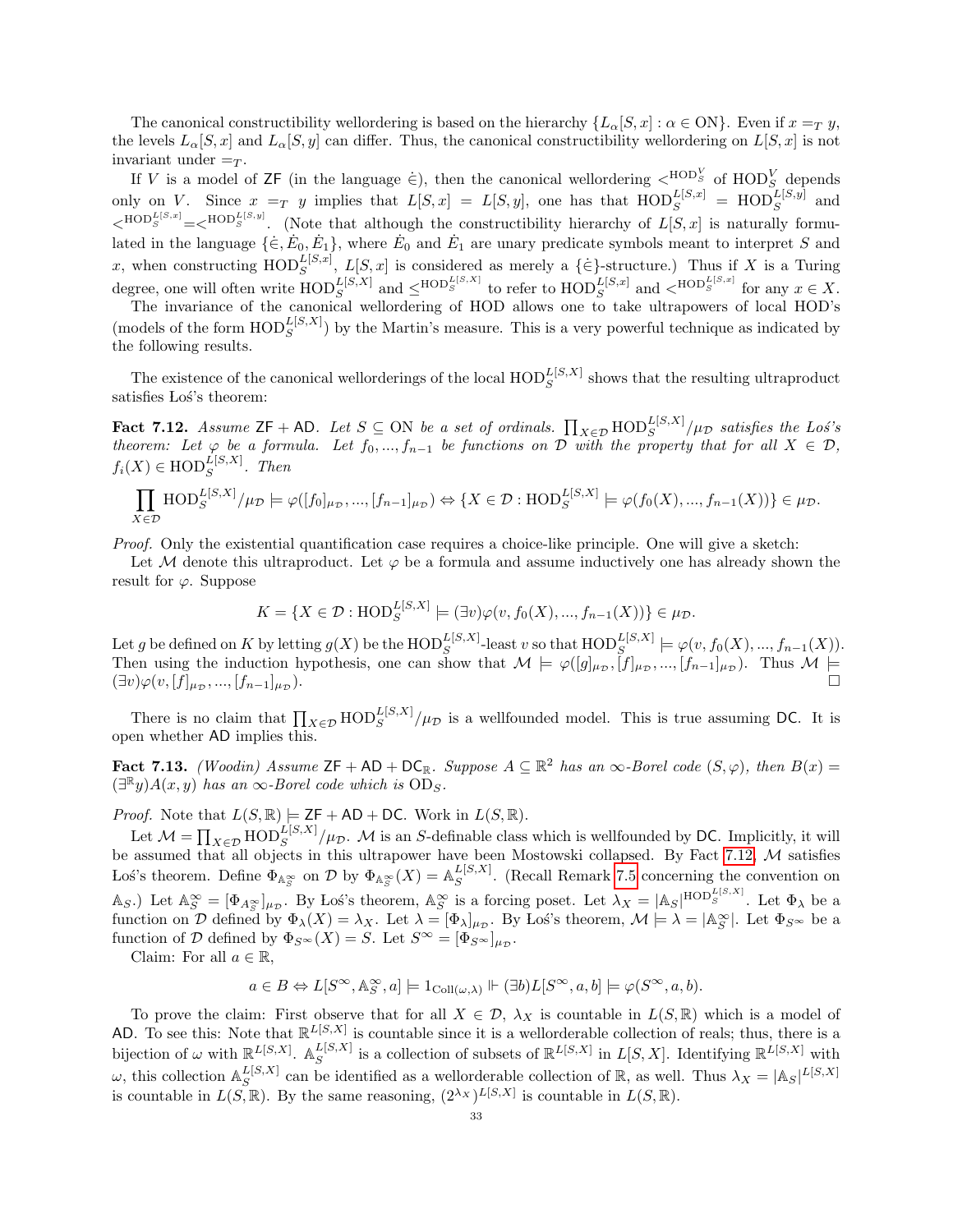(←) For all  $X \in \mathcal{D}$  so that  $a \in X$ , one can define  $\text{HOD}_{S}^{L[S,X]}[a]$  as in Fact [7.6.](#page-30-1) Let

$$
\mathcal{M}[a] = \prod_{X \in \mathcal{D}} \text{HOD}_S^{L[S,X]}[a]/\mu_{\mathcal{D}}.
$$

Assume that

$$
V \models L[S^{\infty}, \mathbb{A}_S^{\infty}, a] \models 1_{\text{Coll}(\omega, \lambda)} \Vdash (\exists b) L[S^{\infty}, a, b] \models \varphi(S^{\infty}, a, b).
$$

Thus

$$
\mathcal{M}[a] \models L[S^{\infty},\mathbb{A}_S^{\infty},a] \models 1_{\mathrm{Coll}(\omega,\lambda)} \Vdash (\exists b)L[S^{\infty},a,b] \models \varphi(S^{\infty},a,b).
$$

By the idea of the proof of Los's theorem (Fact [7.12\)](#page-32-0), for  $\mu_{\mathcal{D}}$ -almost all  $X \in \mathcal{D}$  with  $a \in X$ .

$$
L[S, \mathbb{A}_S^{L[S, X]}, a] \models 1_{\text{Coll}(\omega, \lambda_X)} \Vdash (\exists b) L[S, a, b] \models \varphi(S, a, b).
$$

Fix such an X. Since  $(2^{\lambda_X})^{L[S,X]}$  is countable in  $L(S,\mathbb{R})$ , there is a  $g \in L(S,\mathbb{R})$  so that  $g \subseteq \text{Coll}(\omega,\lambda_X)$  is Coll $(\omega, \lambda_X)$ -generic over  $\text{HOD}_S^{L[S,X]}[a]$ . Then g is also generic over  $L[S, \mathbb{A}_S^{L[S,X]}]$  $S_{S}^{L[3,\Lambda]}$ , a]. By the forcing theorem,  $L[S, \mathbb{A}^{L[S, X]}_S]$  $S_S^{L[S,X]}, a][g] \models (\exists b)L[S, a, b] \models \varphi(S, a, b)$ . Pick some  $b \in L[S, \mathbb{A}^{L[S,X]}_S]$  $\mathbb{E}^{[S,\lambda]}_{S}$ ,  $a][g]$  witnessing the existential. Then one has in particular that  $L[S, a, b] \models \varphi(S, a, b)$ . Since  $(S, \varphi)$  is the  $\infty$ -Borel code for A, one has that  $(a, b) \in A$ . Thus  $a \in B$ .

(⇒) Suppose that  $a \in B$ . Let  $b \in \mathbb{R}$  be such that  $(a, b) \in A$ . Let X be a Turing degree such that  $[a \oplus b] \leq X$ . By Fact [7.6,](#page-30-1) let  $G_{a \oplus b}$  be the  $\mathbb{A}^{L[S,X]}_S$  $\mathbb{E}[S,X]$ -generic over  $\text{HOD}_{S}^{L[S,X]}$ -filter derived from  $a \oplus b$ . Note that  $G_{a \oplus b}$  is also  $\mathbb{A}_{S}^{L[S,X]}$  $_{S}^{L[S,X]}$ -generic over  $L[S, \mathbb{A}_{S}^{L[S,X]}]$  $_{S}^{L[5, \lambda]}$ . Using the convention from Remark [7.5](#page-30-0) and an argument similar to Fact [7.6,](#page-30-1) one can recover  $a \oplus b$  from  $G_{a,b}$  in  $L[S, \mathbb{A}^{L[S,X]}_S]$  $_{S}^{L[5,\Lambda]}$ ][ $G_{a,b}$ ]. Thus

$$
L[S, \mathbb{A}_{S}^{L[S, X]}][G_{a \oplus b}] \models (\exists y) L[S, a, y] \models \varphi(S, a, y).
$$

Since  $A_S^{L[S,X]}$  $\sup_{S}^{L[S,X]}$  is a forcing of size  $\lambda_X$ , one has that  $\mathbb{A}_S^{L[S,X]}$  $E[S, \lambda]$  regularly embeds into  $\text{Coll}(\omega, \lambda_X)$  by [\[13\]](#page-40-14) Corollary 26.8. There is some  $g \subseteq \text{Coll}(\omega, \lambda_X)$  which is generic over  $L[S, \mathbb{A}^{L[S, X]}_S]$  $\binom{L[S,X]}{S}$  so that  $G_{a \oplus b} \in L[S, \mathbb{A}^{L[S,X]}_S]$  $\int_{S}^{L[S,\Lambda^1]} [g]$ . Thus

$$
L[S, \mathbb{A}_S^{L[S, X]}][g] \models (\exists y) L[S, a, y] \models \varphi(S, a, y).
$$

Note that  $a \in L[S, \mathbb{A}^{L[S,X]}_S]$  $\mathbb{E}[S,X]$ [g].By one of the main properties of the collapse forcing ([\[13\]](#page-40-14) Corollary 26.10), there is some  $h \subseteq \text{Coll}(\omega, \lambda_X)$  which is  $\text{Coll}(\omega, \lambda_X)$ -generic over  $L[S, \mathbb{A}^{L[S,X]}_S]$  $\binom{L[S,X]}{S}$ [a] so that  $L[S, \mathbb{A}^{L[S,X]}_S]$  $\binom{L[S, A]}{S} [a][h] =$  $L[S, \mathbb{A}^{L[S, X]}_S]$  $\int_{S}^{L[\mathcal{S},\mathcal{A}]}$ ][g]. Thus

$$
L[S, \mathbb{A}^{L[S, X]}_S][a][h] \models (\exists y)L[S, a, y] \models \varphi(S, a, y).
$$

There is some  $p \in Coll(\omega, \lambda_X)$  which forces the inner statement. By the homogeneity of Coll $(\omega, \lambda_X)$ ,  $1_{\text{Coll}(\omega,\lambda_X)}$  forces this statement:

$$
L[S, \mathbb{A}_{S}^{L[S, X]}][a] \models 1_{\text{Coll}(\omega, \lambda_X)} \Vdash (\exists y) L[S, a, y] \models \varphi(S, a, y).
$$

In particular,

$$
\text{HOD}_S^{L[S,X]}[a] \models L[S, \mathbb{A}_S^{L[S,X]}, a] \models 1_{\text{Coll}(\omega,\lambda_X)} \Vdash (\exists y)L[S, a, y] \models \varphi(S, a, y).
$$

By Los's theorem (Fact  $7.12$ ), one has

$$
\mathcal{M}[a] \models L[S^{\infty},\mathbb{A}_S^{\infty},a] \models 1_{\mathrm{Coll}(\omega,\lambda)} \Vdash (\exists y) L[S^{\infty},a,y] \models \varphi(S^{\infty},a,y).
$$

So in particular,

$$
L[S^{\infty}, {\mathbb{A}}_S^{\infty}, a] \models 1_{\mathrm{Coll}(\omega, \lambda)} \Vdash (\exists y) L[S^{\infty}, a, y] \models \varphi(S^{\infty}, a, y).
$$

This completes the proof of the claim.

Let J be a set of ordinals that codes  $S^{\infty}$  and  $\mathbb{A}_{S}^{\infty}$  in some fixed way. Let  $\psi(J, a)$  be the formula that asserts

$$
1_{\mathrm{Coll}(\omega,\lambda)} \Vdash (\exists y) L[S^{\infty}, a, y] \models \varphi(S^{\infty}, a, y).
$$

 $(J, \psi)$  is an  $\infty$ -Borel code for B.

<span id="page-33-0"></span>Fact 7.14. (Woodin) Assume  $ZF + AD + DC$ . Let  $1 \leq m \leq n$ . Let  $\pi_{n,m} : \mathbb{R}^n \to \mathbb{R}^m$  be defined by  $\pi_{n,m}(s) = s \restriction m$ . Define  $\pi_{n,m}: n \land \rightarrow m \land by \pi_{n,m}(b) = \pi_{n,m}[b]$ , where the latter  $\pi_{n,m}$  refers to the earlier function  $\pi_{n,m} : \mathbb{R}^n \to \mathbb{R}^m$ . Then  $\pi_{n,m}$  is a forcing projection.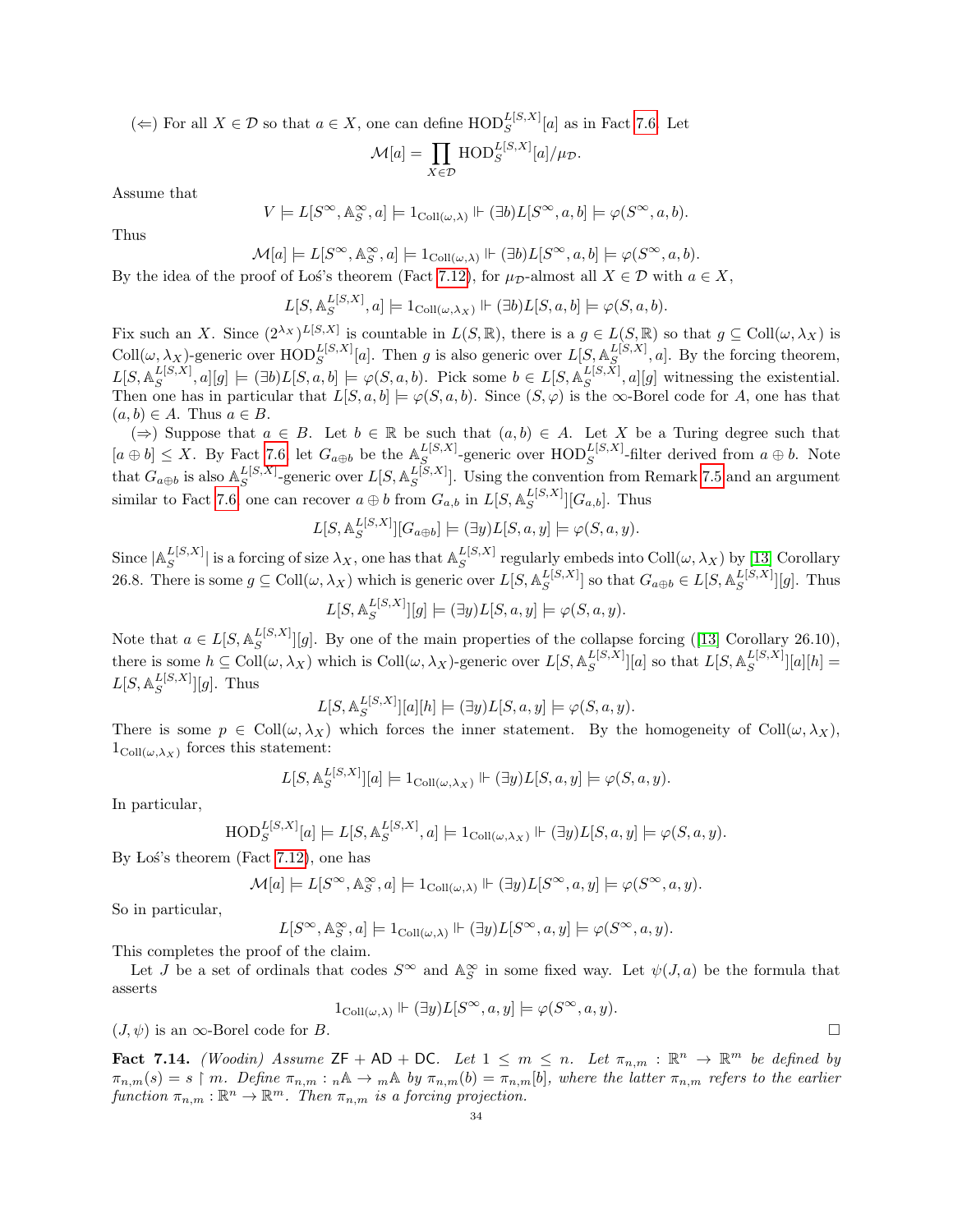*Proof.* By Fact [7.13,](#page-32-1) one can show that  $\pi_{n,m}(p) \in {}_m\mathbb{A}$  for all  $p \in {}_n\mathbb{A}$ .

Now suppose that  $q \in n\mathbb{A}$ . Suppose  $p' \in m\mathbb{A}$  is such that  $p' \leq_{m\mathbb{A}} \pi_{n,m}(q)$ . Let  $q' = \{x \in \mathbb{R}^n : x \restriction n \in \mathbb{A}\}$  $\pi_{n,m}(q)$ . Since  $\pi_{n,m}(q) \in {}_m\mathbb{A}$  (that is, it has an OD  $\infty$ -Borel code), q' has an OD  $\infty$ -Borel code and hence belongs to <sub>n</sub>A. Clearly,  $\pi_{n,m}(q') = p'$ . This establishes that  $\pi_{n,m}$  is a forcing projection.

Nowone will work in  $L(\mathbb{R}) \models$  AD. Kechris ([\[15\]](#page-40-9)) showed that if AD holds, then  $L(\mathbb{R}) \models DC_{\mathbb{R}}$ . Thus, for the following results, the background theory  $ZF + AD$  is sufficient.

**Definition 7.15.** Using the projections from Fact [7.14,](#page-33-0) let  $\omega$  A be the finite support direct limit of  $\langle n \mathbb{A} : n \in \mathbb{R}$  $\omega \setminus \{0\}$ . That is,  $\omega \mathbb{A}$  is the collection of  $p : (\omega \setminus \{0\}) \to \bigcup_{n \in \omega} n\mathbb{A}$  so that for all  $m \leq n$ ,  $\pi_{n,m}(p(n)) = p(m)$ and there exists a  $N \in \omega$  so that for all  $k \ge N$ ,  $p(k) = p(N) \times \mathbb{R}^{k-N}$ . The least such N is denoted dim(p), the dimension of p. For  $n \in \omega$  and  $p \in \omega \mathbb{A}$ , let  $\pi_{\omega,n}(p) = p(n)$ . Each  $\pi_{\omega,n} : \omega \mathbb{A} \to n\mathbb{A}$  is a forcing projection.

Since each  $_n \mathbb{A} \in \text{HOD}$  is identified as a set of ordinals (see Remark [7.5\)](#page-30-0) and the projection maps are in HOD,  $\omega$ A belongs to HOD and may be identified as a set of ordinals having the property expressed in Remark [7.5.](#page-30-0)

Let  $m \leq n$ , let  $\tau_m$  be a <sub>n</sub>A-name for the last real of the  $\dot{x}_{gen}^m$ , which is a name for the generic m-tuple coming from a <sub>n</sub>A-generic filter. (Technically,  $\tau_m$  is different for each n, but the projection can be used to interpret it in suitable n's.)

Let  $\dot{\mathbb{R}}_{sym}$  be a  $\omega$  A-name so that  $1_{\omega A} \Vdash \dot{\mathbb{R}}_{sym} = {\tau_n : n \in \omega \setminus \{0\}}$ .

Observe that from Fact [7.6,](#page-30-1) every  $z \in \mathbb{R}^n$  induces a  $_n$  A-generic filter  $G_z$  over HOD so that HOD[ $z$ ] = HOD[ $G_z$ ]. Note that  $\dot{x}_{gen}[G_z] = z$  and  $\tau_m[G_z] = z(m)$  for all  $m < n$ .

**Theorem 7.16.** (Woodin) Assume  $ZF + AD + V = L(\mathbb{R})$ . Suppose  $g \subseteq Coll(\omega, \mathbb{R})$ -generic over  $L(\mathbb{R})$ . From g, one can derive a  $_{\omega}$  A-generic over  $\mathrm{HOD}^{L(\mathbb{R})}$  filter  $G_{g}$ .

*Proof.* Let  $g \subseteq \text{Coll}(\omega, \mathbb{R})$  be a generic over  $\text{HOD}^{L(\mathbb{R})}$ . Let  $G_g \subseteq \omega \mathbb{A}$  be the collection of condition  $p \in \omega \mathbb{A}$  so that  $g \restriction \dim(p) \in p(\dim(p)).$ 

The claim is that  $G_g$  is  $\omega$ A-generic over HOD<sup>L(R)</sup>.

Suppose  $D \subseteq \omega$  A belongs to  $HOD^{L(\mathbb{R})}$  and is dense. Let  $\tilde{D} \subseteq Coll(\omega, \mathbb{R})$  be the collection of  $s \in Coll(\omega, \mathbb{R})$ so that there is some  $p \in \mathcal{A}$  with  $\dim(p) = |s|, s \in p(|s|),$  and  $p \in D$ . (Note that s as a condition of  $Coll(\omega, \mathbb{R})$  is a finite tuple of reals.)

One will show that D is dense in Coll $(\omega, \mathbb{R})$ . Let  $s \in \text{Coll}(\omega, \mathbb{R})$ . Let  $n = |s|$ . Let

$$
E = \{ p \in {}_{n} \mathbb{A} : (\exists q \in {}_{\omega} \mathbb{A})(\dim(q) \geq n \land q \in D \land \pi_{\omega,n}(q) = p) \}.
$$

First, one will show E is dense in <sub>n</sub>A. Let  $r \in nA$ . Since D is dense in <sub>w</sub>A, there is some  $q \in \mathcal{A}$  with  $\dim(q) \geq n$  so that  $q \leq_{\omega A} r$  and  $q \in D$ . Then  $p = \pi_{\omega,n}(q)$  belongs to E and  $p \leq_{n} r$ . Thus E is dense in  ${}_{n} A$ .

Let  $G_s^n$  be the <sub>n</sub>A-generic over HOD<sup>L(R)</sup> filter derived from s. By genericity, pick some  $p \in G_s^n \cap E$ . Thus there is some  $q \in D$  so that  $\pi_{\omega,n}(q) = p$ . Let  $s' \supseteq s$  be such that  $s' \in q$ . This means that  $s' \leq_{\text{Coll}(\omega,\mathbb{R})} s$  and  $s' \in \tilde{D}$ . It has been shown that  $\tilde{D}$  is dense in Coll $(\omega, \mathbb{R})$ .

Now since  $g \subseteq \text{Coll}(\omega, \mathbb{R})$  is  $\text{Coll}(\omega, \mathbb{R})$ -generic over  $L(\mathbb{R}), g \cap D \neq \emptyset$ . There is some  $n \in \omega$  so that  $g \restriction n \in \tilde{D}$ . By definition, there is some  $p \in D$  so that  $g \restriction n \in p(n)$ . Thus  $p \in G_q \cap D$ .

This shows that  $G_g$  is  $_{\omega}$ A-generic over HOD.

<span id="page-34-0"></span>**Fact 7.17.** (Woodin) Assume  $\mathsf{ZF} + \mathsf{AD} + \mathsf{V} = \mathsf{L}(\mathbb{R})$ .  $\text{HOD}^{L(\mathbb{R})} \models 1_{\omega \mathbb{A}} \Vdash \text{``the reals of } L(\dot{\mathbb{R}}_{sym}) \text{ is } \dot{\mathbb{R}}_{sym}$ ".

*Proof.* Let  $p \in \mathcal{A}$  be some condition and let  $n = \dim(p)$ . Let  $s \in \mathbb{R}^n$  with  $s \in p(n)$ . Consider s as a condition of Coll $(\omega, \mathbb{R})$ . Let  $g \subseteq Coll(\omega)$  be Coll $(\omega, \mathbb{R})$ -generic over  $L(\mathbb{R})$  containing s. An easy density argument shows that if g is considered as a function from  $\omega$  to  $\mathbb{R}$ , g must be a surjection onto  $\mathbb{R}^{L(\mathbb{R})}$ . Let  $G_g$  be the <sub>ω</sub>A-generic filter over HOD<sup>L(R)</sup> derived from g. Then HOD<sup>L(R)</sup>[ $G_g$ ] = "the reals of  $L(\dot{R}_{sym}[G_g])$ is  $\mathbb{R}_{sym}[G_g]$ " since  $L(\mathbb{R}_{sym}[G_g]) = L(\mathbb{R})$ . Thus there is some  $q \leq_{\omega \mathbb{A}} p$  so that  $HOD^{L(\mathbb{R})} \models q \Vdash_{\omega \mathbb{A}}$  "the reals of  $L(\mathbb{R}_{sym})$  is  $\mathbb{R}_{sym}$ ". Since p was an arbitrary condition, one has that  $1_{\omega A}$  forces this same statement.  $\square$ 

**Theorem 7.18.** (Woodin) Assume  $ZF + AD + V + L(\mathbb{R})$ . Let  $s \in \mathbb{R}^n$ . Suppose  $G_s^n$  is the  $_n$ A-generic filter over  $\text{HOD}^{L(\mathbb{R})}$  derived from s. Let  $\varphi$  be a formula. Suppose  $z \in \text{HOD}^{L(\mathbb{R})}[G_s^n]$ . Then

$$
\mathrm{HOD}^{L(\mathbb{R})}[G_s^n] \models 1_{\omega^{\mathbb{A}}/G_s^n} \Vdash_{\omega^{\mathbb{A}}/G_s^n} L(\dot{\mathbb{R}}_{\mathrm{sym}}) \models \varphi(\check{z}, \dot{x}_{\mathrm{gen}}^n)
$$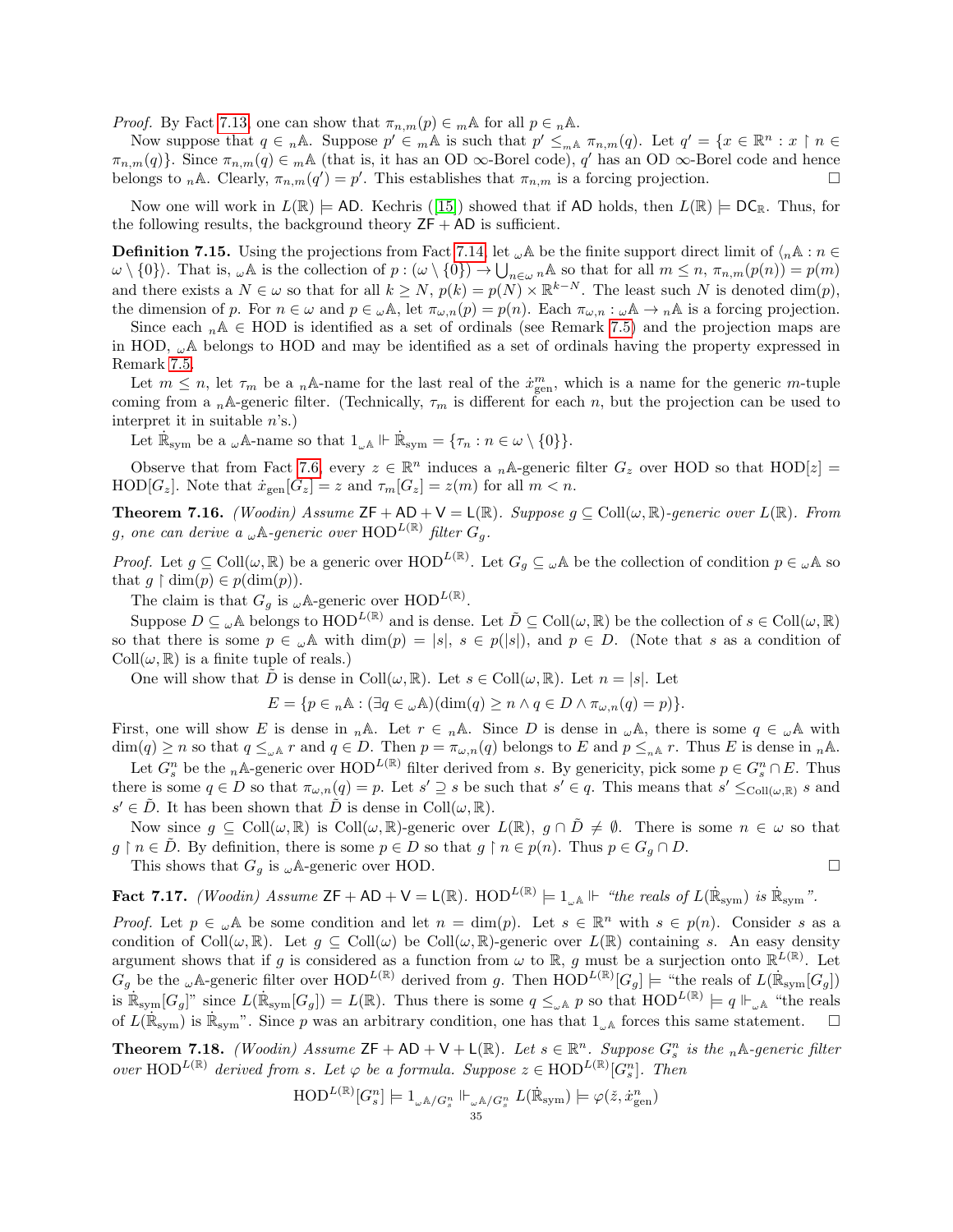or

$$
\mathrm{HOD}^{L(\mathbb{R})}[G_s^n]\models 1_{\omega\mathbb{A}/G_s^n}\Vdash_{\omega\mathbb{A}/G_s^n} L(\dot{\mathbb{R}}_{\mathrm{sym}})\models \neg\varphi(\check{z},\dot{x}_{\mathrm{gen}}^n)
$$

*Proof.* In  $L(\mathbb{R})$ , one either has  $L(\mathbb{R}) \models \varphi(z, s)$  or  $L(\mathbb{R}) \models \neg \varphi(z, s)$ . The claim is that which ever case occurs, this is the side that is forced over  $\mathrm{HOD}^{L(\mathbb{R})}[G_s^n]$ .

So without loss generality, suppose  $L(\mathbb{R}) \models \varphi(z, s)$ .

Take any  $q \in \mathcal{A}/G_s^n$  with  $\dim(q) \geq n$ . Let  $m = \dim(q)$ . This means that  $\pi_{\omega,n}(q) \in G_s^n$ . Let  $r \in q$ be a  $\mathbb{R}^m$  sequence extending s. Let  $g \subseteq \text{Coll}(\omega, \mathbb{R})$  be a  $\text{Coll}(\omega, \mathbb{R})$ -generic over  $L(\mathbb{R})$  filter so that  $r \subseteq g$ . Let  $G_g$  be the  $\omega$ A-generic over HOD<sup>L(R)</sup> filter derived from g. Note that  $G_g$  is a  $\omega$ A/ $G_s^n$ -generic filter over  $HOD^{\tilde{L}(\mathbb{R})}[G_{s}^{n}]$  (see the basic properties of projection from Definition [7.8\)](#page-31-0) and that  $q \in G_{g}$ . Using Fact [7.17](#page-34-0) and the fact that  $\text{HOD}[G_s^n][G_g] = \text{HOD}[G_g]$  (also see Definition [7.8\)](#page-31-0),

$$
\text{HOD}[G_s^n][G_g] \models L(\dot{\mathbb{R}}_{\text{sym}}[G_g]) \models \varphi(z, \dot{x}_{\text{gen}}^n[G_s^n])
$$

since  $L(\mathbb{R}) \models \varphi(z, s)$ . Hence there is some  $q' \leq_{\omega \mathbb{A}/G_s^n} q$  so that

$$
\mathrm{HOD}[G_s^n]\models q'\Vdash_{\omega\mathbb{A}/G_s^n} L(\dot{\mathbb{R}}_{\mathrm{sym}})\models\varphi(\check{z},\dot{x}_{\mathrm{gen}}^n).
$$

Since  $q \in \omega \mathbb{A}/G_s^n$  was arbitrary,  $1_{\omega \mathbb{A}/G_s^n}$  forces this statement. This completes the proof.

<span id="page-35-0"></span>**Theorem 7.19.** (Woodin) Assume  $ZF + AD + V = L(\mathbb{R})$ . Let  $s \in \mathbb{R}^n$ ,  $z \in L[\omega \mathbb{A}, s]$ , and  $\varphi$  be a formula. Then  $L(\mathbb{R}) \models \varphi(s, z)$  if and only if

$$
L[\mathbf{w}\mathbb{A},s]\models 1_{\mathbf{w}\mathbb{A}/G_s^n}\Vdash_{\mathbf{w}\mathbb{A}/G_s^n} L(\dot{\mathbb{R}}_{\text{sym}})\models\varphi(\dot{x}_{\text{gen}}^n,\check{z})
$$

*Proof.* Recall  $\omega A \in \text{HOD}^{L(\mathbb{R})}$ . Using the convention from Remark [7.5,](#page-30-0) one may assume that from a  $p \in \omega A$ , one can obtain an  $\infty$ -Borel code for this condition. From this, one can see that given s and  $\omega$ A, one can reconstruct  $G_s^n$ . Also the names  $\dot{x}_{gen}^n$  and  $\dot{\mathbb{R}}_{sym}$  belong to  $L[\omega \mathbb{A}].$ 

(⇒) Using the idea from Fact [7.6,](#page-30-1) one can show that  $L[\omega \mathbb{A}, s] = L[\omega \mathbb{A}][G_s^n]$ . Take any  $p \in \omega \mathbb{A}/G_s^n$ . In particular,  $p \in \mathcal{A}$ . Pick some  $r \in \text{Coll}(\omega, \mathbb{R})$  with  $r \supseteq s$  and  $r \in p(|r|)$ . Let  $g \subseteq \text{Coll}(\omega, \mathbb{R})$  be  $\text{Coll}(\omega, \mathbb{R})$ generic over  $L(\mathbb{R})$  and  $r \subseteq g$ . Using  $\omega$ A, one can reconstruct  $G_g$  which is a  $\omega$ A-generic filter over  $HOD^{L(\mathbb{R})}$ . Thus  $G_g$  is  $({}_{\omega} \mathbb{A}/G_s^n)$ -generic over  $\text{HOD}^{L(\mathbb{R})}[G_s^n]$  and hence generic over  $L[_{\omega}\mathbb{A},s]$ . Since  $L(\mathbb{R}) \models \varphi(s,z)$ ,  $L[\omega \mathbb{A}, s][G_g] \models L(\dot{\mathbb{R}}_{sym}[G_g]) \models \varphi(s, \check{z})$  because  $L(\dot{\mathbb{R}}_{sym}[G_g]) = L(\mathbb{R})$ . Pick a  $q \leq_{\omega \mathbb{A}} p$  so that

$$
L[\omega \mathbb{A}, s] \models q \Vdash_{\omega \mathbb{A}/G_s^n} L(\dot{\mathbb{R}}_{sym}) \models \varphi(s, \check{z}).
$$

Since p was arbitrary,  $1_{\omega A/G_s^n}$  forces this statement.

(←) Let  $g \supseteq s$  be a Coll $(\omega, \mathbb{R})$ -generic filter over  $L(\mathbb{R})$ . Let  $G_g$  be the  $\omega$ A-generic filter of HOD<sup>L(R)</sup> derived from g. It is  $({}_{\omega}A/G_s^n)$ -generic over  $\text{HOD}^{L(\mathbb{R})}[G_s^n]$  and hence generic over  $L[_{\omega}A, s]$ . Then one has

$$
L[\omega \mathbb{A}, s][G_g] \models L(\dot{\mathbb{R}}_{sym}[G_g]) \models \varphi(s, z).
$$

However,  $L(\dot{\mathbb{R}}_{sym}[G_g]) = L(\mathbb{R})$ . Thus  $L(\mathbb{R}) \models \varphi(s, z)$ .

<span id="page-35-1"></span>Corollary 7.20. Assume  $ZF + AD + V = L(\mathbb{R})$ . Every set of reals has an  $\infty$ -Borel code. Moreover, if A is OD<sub>s</sub> where s is a finite tuple of reals, then A has an  $\infty$ -Borel code in  $L[\omega \mathbb{A}, s] \subseteq \text{HOD}_s$ .

*Proof.* Suppose  $A \subseteq \mathbb{R}$ . In  $L(\mathbb{R})$ , every set is definable from ordinals and some reals. Let  $s \in \mathbb{R}^n$ ,  $\bar{\alpha}$  be a tuple of ordinals, and  $\varphi$  be a formula so that  $r \in A \Leftrightarrow \varphi(s, r, \bar{\alpha})$ . By Theorem [7.19,](#page-35-0) one has that  $r \in A$  if and only if

$$
L(\mathbb{R}) \models L[\omega \mathbb{A}, s, r] \models 1_{\omega \mathbb{A}/G_{s \cdot r}^{n+1}} \Vdash L(\dot{\mathbb{R}}_{sym}) \models \varphi(s, r, \bar{\alpha}).
$$

Let S be a set of ordinals coding ( $\omega A, s, \bar{\alpha}$ ). Let  $\psi$  be the formula expressing the inner forcing statement. One has that  $(S, \psi)$  is an  $\infty$ -Borel code for A.

Note that  $\omega$ A can be considered an ultimate  $\infty$ -Borel code in the sense that for any  $A \subseteq \mathbb{R}$ , there is some tuple of reals, tuple of ordinals, and a formula so that together with  $\omega A$  they form an  $\infty$ -Borel code for A. This is very useful in diagonalization arguments.

Corollary 7.21. Assume  $ZF + AD + V = L(\mathbb{R})$ . Then  $HOD^{L(\mathbb{R})} = L[\omega \mathbb{A}]$ .

*Proof.* Since  $\omega A \in \text{HOD}^{L(\mathbb{R})}$ ,  $L[\omega A] \subseteq \text{HOD}^{L(\mathbb{R})}$ .  $\text{HOD}^{L(\mathbb{R})} \subseteq L[\omega A]$  by Theorem [7.19.](#page-35-0)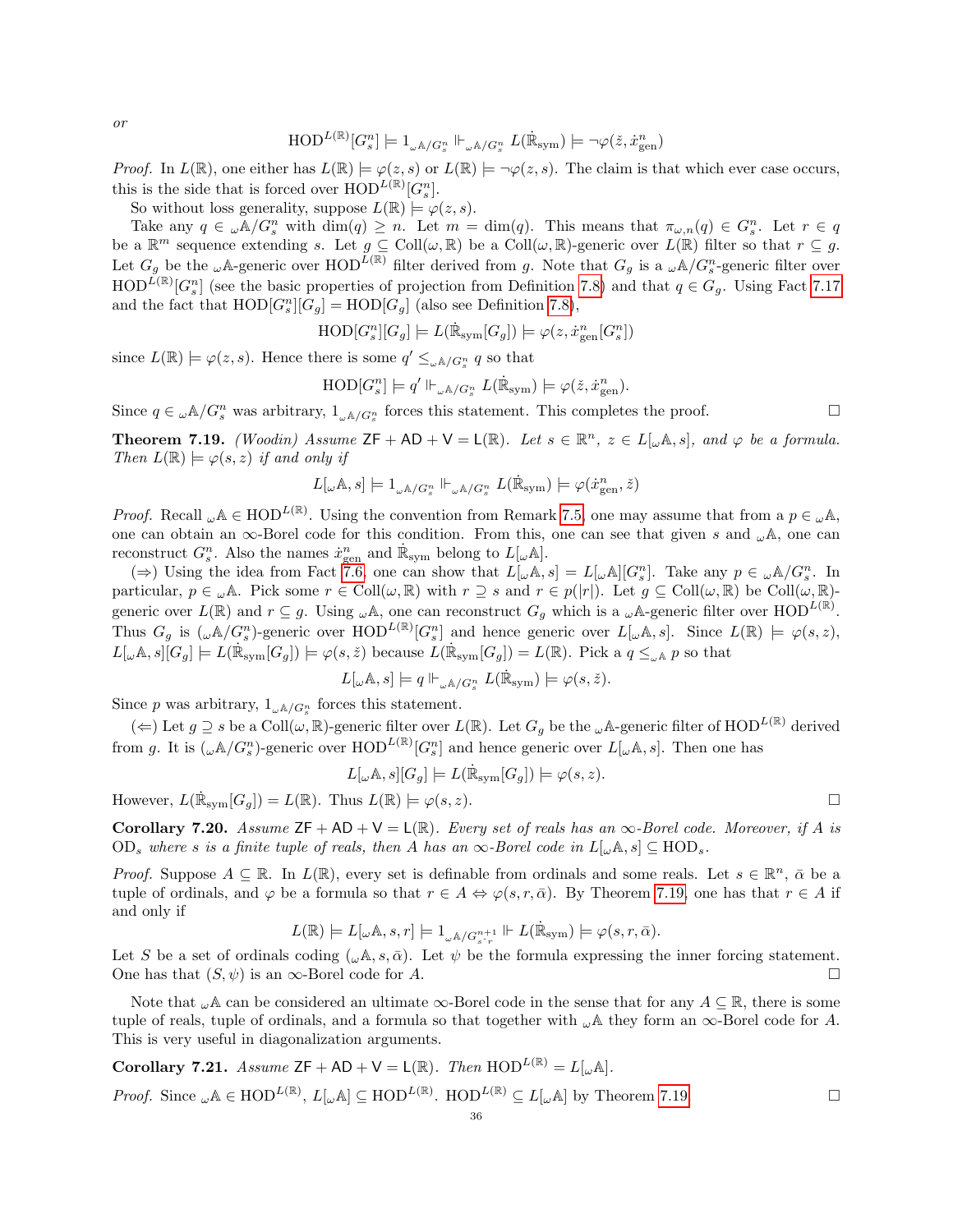**Corollary 7.22.** Assume  $ZF + AD + V = L(\mathbb{R})$ .  $\mathbb{A} = \mathbb{O}$ , that is the forcing with nonempty subsets of  $\mathbb{R}$ possessing OD  $\infty$ -Borel codes is the same as the Vopénka forcing.

Proof. This follows from Corollary [7.20.](#page-35-1)

Therefore, in the following, one will use the more practical Vopénka forcing  $\mathbb{O}$  rather than A.

### 8. THE VOPÉNKA FORCING

<span id="page-36-0"></span>Fact 8.1. ([\[9\]](#page-40-15) Theorem 2.4.) Let M be a transitive inner model of ZF. Let  $S \in M$  be a set of ordinals. Suppose K is an  $OD_S^M$  set of ordinals and  $\varphi$  is a formula. Let N be some transitive inner model with  $\text{HOD}_S^M \subseteq N$ . Suppose  $p = \{x \in \mathbb{R}^M : L[K, x] \models \varphi(K, x)\}$  is a condition of  $\mathbb{O}_S^M$  (i.e. is nonempty). Then  $N \models p \Vdash_{\mathbb{O}_S^M} L[\check{K}, \dot{x}_{\text{gen}}] \models \varphi(\check{K}, \dot{x}_{\text{gen}}).$ 

*Proof.* Suppose not. Then there is some  $q' \leq_{\mathbb{Q}_S^M} p$  so that  $N \models q' \Vdash_{\mathbb{Q}_S^M} L[\check{K}, \dot{x}_{\text{gen}}] \models \neg \varphi(\check{K}, \dot{x}_{\text{gen}})$ . Because every  $\mathbb{O}_{S}^{M}$ -generic filter over N is also generic over  $\text{HOD}_{S}^{M}$ , one can find some  $q \leq_{\mathbb{O}_{S}^{M}} q'$  so that  $\text{HOD}_{S}^{M} \models$  $q \Vdash_{\mathbb{O}_{S}^M} L[\check{K}, \dot{x}_{gen}] \models \neg \varphi(\check{K}, \dot{x}_{gen})$ . Since  $q \neq \emptyset$ , let  $y \in q$ . Let  $G_y$  be the  $\mathbb{O}_{S}^M$ -generic filter over  $\text{HOD}_{S}^M$ derived from y. Note that  $q \in G_y$ . Thus  $\text{HOD}_S^M[G_y] \models L[K, y] \models \neg \varphi(K, y)$ . Hence  $L[K, y] \models \neg \varphi(K, y)$ . This contradicts  $q \subseteq p$ .

<span id="page-36-2"></span>Fact 8.2. Let M be an inner model of  $\mathsf{ZF}$ . Let  $S \in M$  be a set of ordinals. Let N be an inner model of  $\mathsf{ZF}$ such that  $N \supseteq \text{HOD}_S^M$ . Let  $n \geq 1$  be a natural number. Suppose  $(g_0, ..., g_{n-1})$  is an  ${}_n \mathbb{O}_S^M$ -generic reals over *N*. Then each  $g_0, ..., g_{n-1}$  is  $\mathbb{O}_S^M$ -generic over N.

*Proof.* Here g is a  $\mathbb{O}_{S}^{M}$ -generic real over N if and only if there is a filter G which  $\mathbb{O}_{S}^{M}$ -generic over N so that  $g = \dot{x}_{gen}[G]$ . For simplicity assume  $n = 2$ .

Let  $\pi_1 : \mathbb{R}^2 \to \mathbb{R}$  be the projection onto the first coordinate. For each  $p \in \mathcal{D}_{S}^M$ ,  $\pi_1[p] \in \mathbb{O}_{S}^M$ .

Let  $(g_0, g_1)$  be  ${}_2\mathbb{O}^M_S$ -generic over N. Let  $G_{(g_0, g_1)}$  be the  ${}_2\mathbb{O}^M_S$ -generic filter over N which adds  $(g_0, g_1)$ . Let  $G = {\pi_1(p) : p \in G_{(g_0, g_1)}}$ . G is a filter on  $\widehat{\mathbb{O}_S^M}$ .

Suppose  $D \subseteq \mathbb{O}_{S}^{M}$  belongs to N and is dense open. Let  $D' = \{p \in 2\mathbb{O}_{S}^{M} : \pi_1(p) \in D\}$ . Let  $r \in 2\mathbb{O}_{S}^{M}$ . Since D is dense, there is some  $r' \leq_{\mathbb{Q}_{S}^{M}} \pi_1(r)$  with  $r' \in D$ . Let  $s = (r' \times \mathbb{R}) \cap r$ . Note  $s \in 2\mathbb{Q}_{S}^{M}$ ,  $\pi_1(s) = r' \in D$ , and  $s \leq_{2 \mathbb{Q}_S^M} r$ . Hence  $s \in D'$ . This shows that  $D'$  is dense in  ${}_2\mathbb{O}_S^M$ .

By genericity, there is some  $r \in D' \cap G_{(g_0,g_1)}$ . Then  $\pi_1(r) \in D \cap G$ . This shows that G is  $\mathbb{O}_{S}^M$ -generic over N. Since  $g_0$  is the real added by  $G$ ,  $g_0$  is a  $\mathbb{O}_{S}^M$ -generic real over N.

First, one will give a proof of Woodin's countable section uniformization. This follows a presentation of this result in [\[19\]](#page-40-16). It is not known whether countable section uniformization is provable in AD alone.

<span id="page-36-1"></span>**Lemma 8.3.** Assume  $\mathsf{ZF} + \mathsf{AD}$ . Let  $R \subseteq \mathbb{R} \times \mathbb{R}$  be a relation. Suppose there is a set of ordinals S with the property that for all  $x \in \mathbb{R}$  so that  $R_x = \{y \in \mathbb{R} : R(x, y)\}\neq \emptyset$  (i.e.  $x \in \text{dom}(R)$ ), for  $\mu_{\mathcal{D}}$ -almost all Turing degrees Z,  $R_x \cap \text{HOD}_{S,x}^{L[S,x,Z]} \neq \emptyset$ . Then R has a uniformization.

*Proof.* Think of  $\mathbb{R} = \{x \in \text{dom}(R)\colon \text{Let } E^x = \{Z \in \mathcal{D} : R_x \cap \text{HOD}_{S,x}^{L[S,x,Z]} \neq \emptyset\}$ . By the assumption,  $E^x \in \mu_{\mathcal{D}}$ .

For each  $n \in \omega$  and  $i \in 2$ , let  $E_{n,i}^x$  be the collection of  $Z \in E^x$  so that  $z(n) = i$ , where z is the  $\text{HOD}_{S,x}^{L[S,x,Z]}$ -least element of  $R_x \cap \text{HOD}_{S,x}^{L[S,x,Z]}$  according to the canonical wellordering of  $\text{HOD}_{S,x}^{L[S,x,Z]}$ . Note that  $E^x = E_{n,0}^x \cup E_{n,1}^x$ . Since  $\mu_{\mathcal{D}}$  is an ultrafilter and  $E^x \in \mu_{\mathcal{D}}$ , for each  $n \in \omega$ , there is a unique  $a_n^x \in 2$  so that  $E_{n,a_n^x}^x \in \mu_{\mathcal{D}}$ .

Define a function  $\Phi: dom(R) \to {}^{\omega}2$  by  $\Phi(x)(n) = a_n^x$ . The claim is that  $\Phi$  is a uniformization for R.

Suppose  $x \in \text{dom}(R)$ . Since  $\mu_{\mathcal{D}}$  is a countably complete ultrafilter on  $\mathcal{D}, \bigcap_{n\in\omega} E_{n,a_n^x}^x \in \mu_{\mathcal{D}}$ . Pick any  $Z \in \bigcap_{n \in \omega} E_{n,a_n^x}^x$ . Then  $\Phi(x)$  is the  $\text{HOD}_{S,x}^{L[S,x,Z]}$ -least element of  $R_x \cap \text{HOD}_{S,x}^{L[S,x,Z]}$ . In particular,  $\Phi(x) \in R_x$ .  $\Phi$  is a uniformization.

**Theorem 8.4.** (Woodin's countable section uniformization) Assume  $ZF + AD$  and that all sets of reals have an  $\infty$ -Borel code. Let  $R \subseteq \mathbb{R} \times \mathbb{R}$  be such that for all  $x \in \text{dom}(R)$ ,  $R_x = \{y \in \mathbb{R} : R(x, y)\}\$  is countable.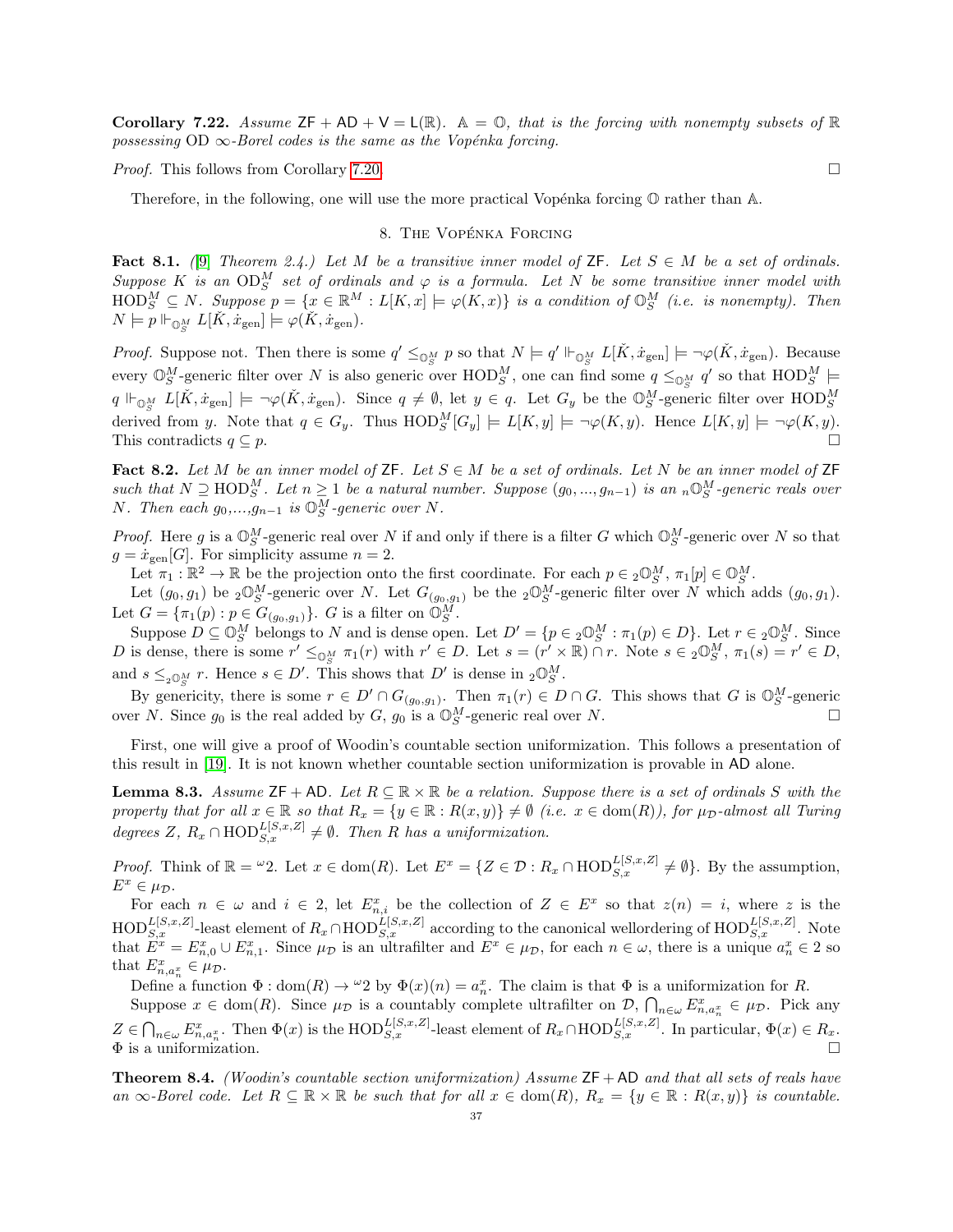Then R has a uniformization function, that is some function  $F: dom(R) \to \mathbb{R}$  so that for all  $x \in dom(R)$ .  $R(x, F(x)).$ 

In particular, countable section uniformization holds in  $L(\mathbb{R}) \models \text{AD}$ .

*Proof.* Let  $(S, \varphi)$  be an  $\infty$ -Borel code for R, that is  $\mathfrak{B}^2_{(S, \varphi)} = R$ .

Let  $x \in \text{dom}(R)$ . Thus there is some  $y^*$  such that  $R(x, y^*)$ . Let  $Z \in \mathcal{D}$  be such that  $Z \geq [y^*]_T$ . In the model  $L[S, x, Z]$ , define

$$
p = \{ y \in \mathbb{R} : L[S, x, y] \models \varphi(S, x, y) \}.
$$

This condition is clearly  $\text{OD}_{S,x}^{L[S,x,Z]}$ . Note  $[y^*]_T \leq Z$  implies that  $y^* \in L[S,x,Z]$ . Since in the real world V,  $R(x, y^*)$  holds, one has that  $V \models L[S, x, y^*] \models \varphi(S, x, y^*)$ . Thus  $L[S, x, Z] \models L[S, x, y^*] \models \varphi(S, x, y^*)$ . So  $y^* \in p$ . Hence  $p \neq \emptyset$ . It has been shown that  $p \in \mathbb{O}^{L[S,x,Z]}_{S,x}$ .

Claim 1: There is a dense below p set of conditions in  $\mathbb{O}^{L[S,x,Z]}_{S,x}$  which forces a value for  $\dot{x}_{\text{gen}}$ .

To prove Claim 1: Suppose otherwise. As argued in the proof of Fact [7.13,](#page-32-1) since  $HOD_{S,x}^{L[S,x,Z]} \models AC$ ,  $\mathscr{P}(\mathbb{O}_{S,x}^{L[S,x,Z]})^{\text{HOD}_{S,x}^{L[S,x,Z]}}$  is countable in the real world V. Let  $\langle D_n : n \in \omega \rangle$  enumerate (in the real world) all the dense open subsets of  $\mathbb{O}_{S,x}^{L[S,x,Z]}$  that belong to  $\text{HOD}_{S,x}^{L[S,x,Z]}$ .

Let  $p_{\emptyset}$  be any condition below p that meets  $D_0$ . Let  $m_{\emptyset} = 0$ . Suppose for some  $\sigma \in \langle \omega_2, p_{\sigma} \rangle$  and  $m_{\sigma}$  have been defined. First find some  $p' \leq p_{\sigma}$  so that  $p' \in D_{|\sigma|+1}$ . Since  $p'$  can not determine  $\dot{x}_{gen}$ , there is some  $N \geq m_{\sigma}$  and two conditions  $q_0$  and  $q_1$  below p' so that

(1)  $q_0$  and  $q_1$  determine  $\dot{x}_{gen} \upharpoonright N+1$  and

(2) For  $i \in 2$ ,  $q_i \Vdash \dot{x}_{gen}(\dot{N}) = \dot{i}$ . (That is,  $q_i$  forces the generic real to take value i at N.)

Let  $q_0$  and  $q_1$  be the  $\text{HOD}_{S,x}^{L[S,x,Z]}$ -least pair with the above property. Now let  $p_{\sigma \hat{i}} = q_i$  and  $m_{\sigma \hat{i}} = N+1$ . Observe that  $p_{\sigma \hat{i}} \in D_{n+1}$  (as  $D_{n+1}$  is dense open). This completes the construction of a sequence  $\langle p_{\sigma} : \sigma \in D_{n+1} \rangle$  $\langle \omega_2 \rangle$  of conditions in  $\mathbb{O}^{L[S,x,Z]}_{S,x}$ .

For each  $f \in \omega_2$ , let  $G_f$  be the  $\leq_{\mathbb{O}_{S,x}^{L[S,x],Z]}}$  upward closure of the set  $\{p_{f \mid n} : n \in \omega\}$ . By construction,  $G_f$ is  $\mathbb{O}^{L[S,x,Z]}_{S,x}$ -generic over  $\text{HOD}_{S,x}^{L[S,x,Z]}$ . Also by construction, if  $f \neq g$ , then  $\dot{x}_{gen}[G_f] \neq \dot{x}_{gen}[G_g]$ .

Hence  $A = \{ \dot{x}_{\text{gen}}[G_f] : f \in \omega^2 \}$  is an uncountable set of reals.

Subclaim 1.1:  $A \subseteq R_x$ .

To see Subclaim 1.1: Note that for all  $f \in {}^{\omega}2$ ,  $p \in G_f$ . Note that the condition p takes the form specified in Fact [8.1.](#page-36-0) Hence the fact asserts that

$$
\text{HOD}_{S,x}^{L[S,x,Z]} \models p \Vdash_{\mathbb{O}_{S,x}^{L[S,x,Z]}} L[S,x,\dot{x}_{\text{gen}}] \models \varphi(\check{S},\check{x},\dot{x}_{\text{gen}}).
$$

Therefore,

$$
\text{HOD}_{S,x}^{L[S,x,Z]}[G_f] \models L[S,x,\dot{x}_{\text{gen}}[G_f]] \models \varphi(S,x,\dot{x}_{\text{gen}}[G_f]).
$$

So in particular,

$$
V \models L[S, x, \dot{x}_{gen}[G_f]] \models \varphi(S, x, \dot{x}_{gen}[G_f]).
$$

Since  $R = \mathfrak{B}^2_{(S,\varphi)}, R(x, \dot{x}_{gen}[G_f])$  for each  $f \in \mathcal{L}^2$ . This shows that  $A \subseteq R_x$  which completes the proof of the subclaim.

However, A is uncountable and  $R_x$  was assumed to be countable. Contradiction. This completes the proof of Claim 1.

Let  $D \subseteq \mathbb{O}_{S,x}^{L[S,x,Z]}$  be the dense below p set that witnesses Claim 1. Take any  $q \in D$  with  $q \leq p$ . Define  $t \in \omega_2$  by  $t(n) = i \Leftrightarrow q \Vdash \dot{x}_{gen}(\check{n}) = \check{i}$ . It is clear that  $t \in \text{HOD}_{S,x}^{L[S,x,Z]}$ . Again since  $\mathscr{P}(\mathbb{O}_{S,x}^{L[S,x,Z]})^{\text{HOD}_{S,x}^{L[S,x,Z]}}$ is countable in V, let G be any  $\mathbb{O}_{S,x}^{L[S,x,Z]}$ -generic filter over  $\text{HOD}_{S,x}^{L[S,x,Z]}$  with  $q \in G$  (and hence  $p \in G$ ). By the forcing theorem,  $\dot{x}_{gen}[G] = t$ . Using Fact [8.1](#page-36-0) as above, one has  $HOD_{S,x}^{L[S,x,Z]}[G] \models L[S,x,t] \models \varphi(S,x,t)$ . Hence  $V \models L[S, x, t] \models \varphi(S, x, t)$ . Thus  $R(x, t)$ . So  $t \in R_x \cap \text{HOD}_{S, x}^{L[S, x, Z]}$ .

It has been shown that  $R_x \cap \text{HOD}_{S,x}^{L[S,x,Z]} \neq \emptyset$  for any  $Z \in \mathcal{D}$  with  $Z \geq_T [y^*]_T$ . Lemma [8.3](#page-36-1) implies that R has a uniformization.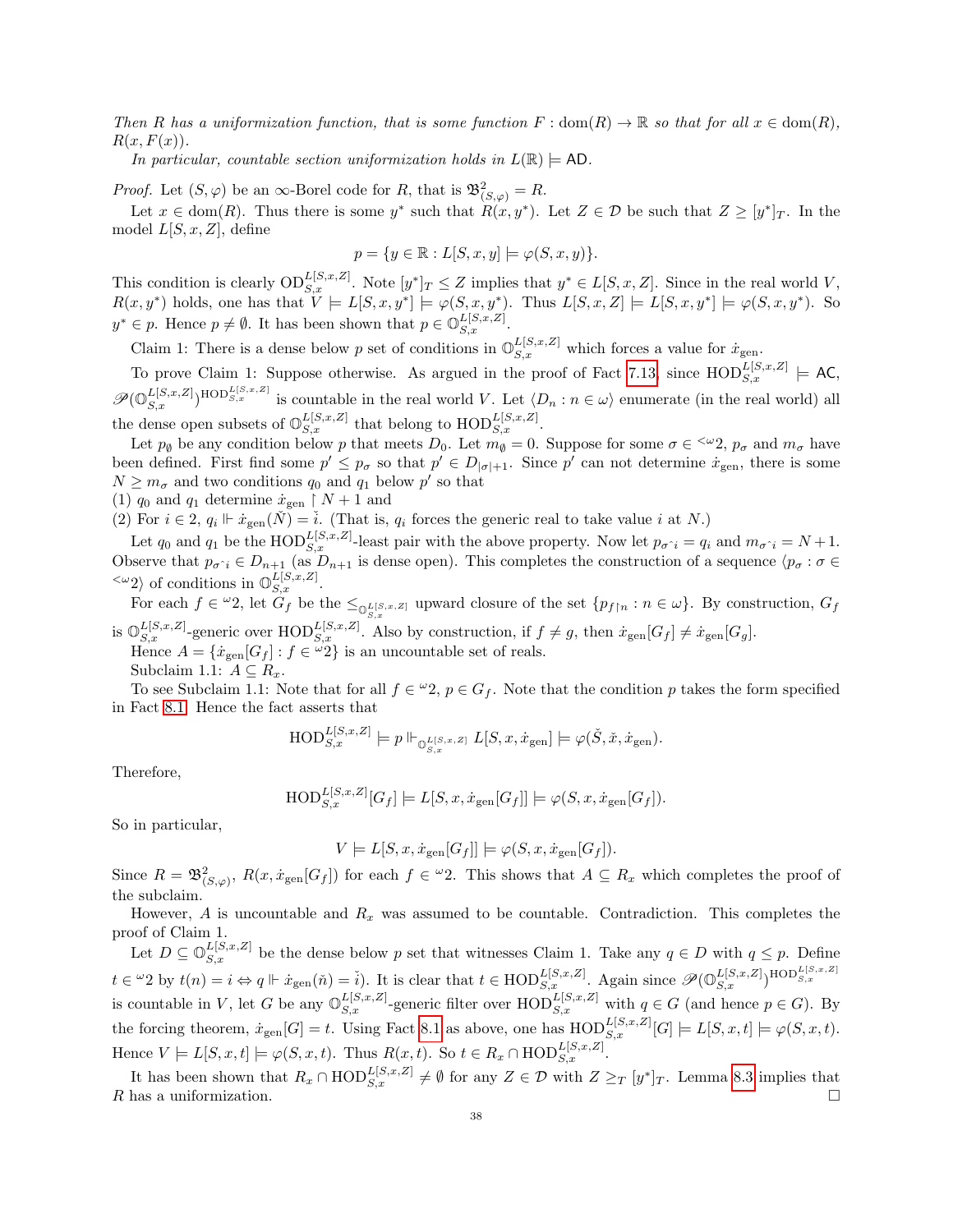In ZF: The Silver's dichotomy [\[22\]](#page-41-1) states that for every  $\mathbf{\Pi}^1_1$  equivalence E on R,  $\mathbb{R}/E$  injects into  $\omega$  or R injects into  $\mathbb{R}/E$ . Burgess [\[1\]](#page-40-17) showed that if E is a  $\Sigma_1^1$  equivalence relation,  $\mathbb{R}/E$  injects into  $\omega$ ,  $\mathbb{R}/E$  is in bijection with  $\omega_1$ , or R inject into  $\mathbb{R}/E$ . Note that both results imply that either  $\mathbb{R}/E$  is wellorderable or R injects into  $\mathbb{R}/E$ .

Woodin's perfect set dichotomy is an extension of this property to all equivalence relations on  $\mathbb R$  assuming AD, all sets of reals have  $\infty$ -Borel codes, and the ultrapower,  $\prod_{X \in D} \omega_1/\mu_{\mathcal{D}}$ , is wellfounded. The wellfoundedness of the ultrapower is certainly a consequence of DC.

The proof of Woodin's perfect set dichotomy presented below follows the outline of Hjorth's [\[9\]](#page-40-15) general-ization of the [\[8\]](#page-40-18)  $E_0$ -dichotomy in  $L(\mathbb{R}) \models$  AD and Harrington's proof of the Silver's dichotomy. Harrington's proof uses the Gandy-Harrington forcing of nonempty  $\Sigma_1^1$  definable subsets of  $\mathbb R$ . The Vopénka forcing is simply the OD version of the Gandy-Harrington forcing.

The argument presented below appears in [\[6\]](#page-40-19) where the uniformity of this proof is needed to make further conclusions about wellordered disjoint unions of quotients of "smooth" equivalence relations with countable classes.

**Theorem 8.5.** (Woodin's perfect set dichotomy) Assume  $ZF + AD + V = L(\mathbb{R})$ . Let E be an equivalence relation on R. Then either

 $(i) \mathbb{R}/E$  is wellorderable.

(*ii*)  $\mathbb R$  *inject into*  $\mathbb R/E$ .

*Proof.* Let E be an equivalence relation on R. An E-component is a nonempty set A so that for all  $x, y \in A$ ,  $x E y$ . That is, an E-component is simply a nonempty subset of an E-class.

By Corollary [7.20,](#page-35-1) every set of reals has an  $\infty$ -Borel code. Let  $(S, \varphi)$  be an  $\infty$ -Borel code for E; that is,  $E = \mathfrak{B}^2_{(S,\varphi)}$ . Throughout this argument, E will always be considered as the set defined by the  $\infty$ -Borel code  $(S,\varphi).$ 

(Case I) For all  $X \in \mathcal{D}$ , for all  $a \in \mathbb{R}^{L[S,X]}$ , there is some  $OD_S^{L[S,X]}$  E-component containing a.

In other words, for all degrees  $X \in \mathcal{D}$ , in the local model  $L[S, X]$ , every real belongs to an OD<sub>S</sub> Ecomponent.

For each  $\alpha \in \prod_{X \in \mathcal{D}} \omega_1/\mu_{\mathcal{D}}$ , let  $f : \mathcal{D} \to \omega_1$  be such that f is a representative for  $\alpha$ . Define  $A_\alpha \subseteq \mathbb{R}$  as follows:  $a \in A_\alpha$  if and only if for  $\mu_{\mathcal{D}}$ -almost all X, a belongs to the  $f(X)$ <sup>th</sup>  $\text{OD}_S^{L[S,X]}$  E-component according to the canonical wellordering of  $\text{HOD}_S^{L[S,X]}$ . (If there is no  $F(X)^{\text{th}}$   $\text{OD}_S^{L[S,X]}$  E-component, then one just let this set be Ø.) One can check that  $A_{\alpha}$  is well defined, independent of the choice of f representing  $\alpha$ .

 $A_{\alpha}$  is an E-component: To see this, let  $a, b \in A_{\alpha}$ . Thus there is a set  $K \in \mu_{\mathcal{D}}$  so that for all  $X \in K$ ,  $[a \oplus b]_T \leq X$  and a and b both belong to the  $f(X)$ <sup>th</sup> OD<sub>S</sub> E-component of HOD<sup>L[S,X]</sup>. Thus,  $L[S, X] \models$ a E b. Since E is always defined by it  $\infty$ -Borel code, one has,  $L[S, X] \models L[S, a, b] \models \varphi(S, a, b)$ . Thus  $V \models L[S, a, b] \models \varphi(S, a, b)$ . Therefore, in V, a E b. It has been shown that  $A_{\alpha}$  is an E-component.

For every  $a \in \mathbb{R}$ , there is some  $\alpha \in \prod_{X \in \mathcal{D}} \omega_1/\mu_{\mathcal{D}}$  such that  $a \in A_{\alpha}$ : To see this. Define  $f: \mathcal{D} \to \omega_1$  by letting  $f(X)$  be the least  $\beta$  so that a belongs to the  $\beta$ <sup>th</sup>  $OD_S^{L[S,X]}$  E-component of  $L[S,X]$  according to the canonical wellordering of  $\text{HOD}_S^{L[S,X]}$ . This  $\beta$  exists due to the Case I assumption. Let  $\alpha = [f]_{\mu_{\mathcal{D}}}$ . Then  $a \in A_{\alpha}$ .

Since  $L(\mathbb{R}) \models \mathsf{DC}, \prod_{X \in \mathcal{D}} \omega_1/\mu_{\mathcal{D}}$  is a wellordered set. Thus  $\langle A_\alpha : \alpha \in \prod_{X \in \mathcal{D}} \omega_1/\mu_{\mathcal{D}} \rangle$  is a wellordered sequence of E-components with the property that every real belongs to some  $A_{\alpha}$ . One can now wellorder  $\mathbb{R}/E$  as follows: For two E-classes  $u, v \in \mathbb{R}/E$ ,  $u \prec v$  if and only if the least  $\alpha$  so that  $A_{\alpha} \subseteq u$  is less than the least  $\alpha$  so that  $A_{\alpha} \subseteq v$ . Thus  $\prec$  wellorders  $\mathbb{R}/E$ .

(Case II) There exists an  $X \in \mathcal{D}$  and an  $a \in \mathbb{R}^{L[S,X]}$  so that there is no  $OD_S^{L[S,X]}$  E-component containing a.

In other word, there is a particular local model  $L[S, X]$  so that within this model, there is a real a which does not belong to any  $OD_S$  E-component.

Fix such a degree  $X \in \mathcal{D}$ . One will always work in this local model  $L[S, X]$ .

In  $L[S, X]$ , define u be the collection of reals of  $L[S, X]$  that do not belong to any  $OD_S^{L[S, X]}$  E-component. Note that  $u \neq \emptyset$  by the Case II assumption and u is  $OD_S^{L[S,X]}$ . Thus u is condition of  $\mathbb{O}_S^{L[S,X]}$  $S^{L[\beta, A]}.$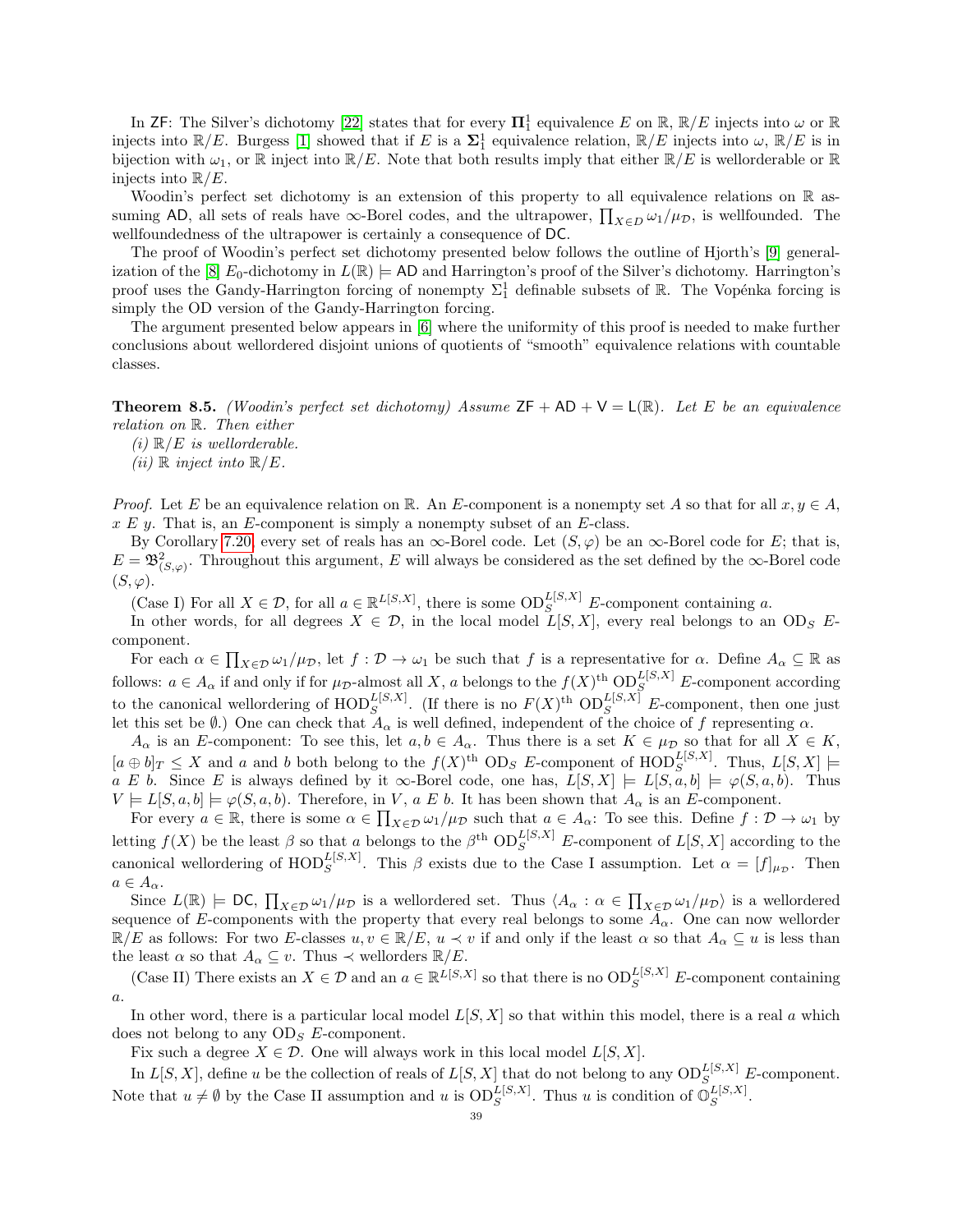Let  $\dot{x}_{\text{left}}$  and  $\dot{x}_{\text{right}}$  be  $\mathbb{O}_S^{L[S,X]} \times \mathbb{O}_S^{L[S,X]}$  $\frac{L[S,X]}{S}$ -names so that  $\dot{x}_{\text{left}}$  and  $\dot{x}_{\text{right}}$  is the evaluation of the  $\mathbb{O}_{S}^{L[S,X]}$  $S^{L[S, A]}$ -name  $\dot{x}_{\text{gen}}$  according to the left and right  $\mathbb{O}_S^{L[S,X]}$  $\mathcal{L}_{S}^{[S,X]}$ -generic filter, respectively, coming from an  $\mathbb{O}_{S}^{L[S,X]} \times \mathbb{O}_{S}^{L[S,X]}$  $S^{L[\mathcal{S},\mathcal{A}]}$ generic filter.

Claim 1:  $\text{HOD}_S^{L[S,X]} \models (u, u) \Vdash_{\mathbb{O}_S^{L[S,X]} \times \mathbb{O}_S^{L[S,X]}} \neg (\dot{x}_{\text{left}} \ E \ \dot{x}_{\text{right}}).$ 

To see Claim 1: Suppose not. Then there is some  $(v, w) \leq_{\mathbb{O}_{S}^{L[S,X]} \times \mathbb{O}_{S}^{L[S,X]}} (u, u)$  so that  $\text{HOD}_{S}^{L[S,X]} \models$  $(v, w) \Vdash_{\mathbb{O}_S^{L[S, X]} \times \mathbb{O}_S^{L[S, X]}} \dot{x}_{\text{left}} E \dot{x}_{\text{right}}.$ 

Subclaim 1.1: Suppose  $G_0$  and  $G_1$  are  $\mathbb{O}_S^{L[S,X]}$  $\sup_{S}^{L[S,X]}$ -generic filter over  $\text{HOD}_{S}^{L[S,X]}$  which belong to V and contain the condition v, then  $\dot{x}_{gen}[G_0] \to \dot{x}_{gen}[G_1]$ . (Note that  $G_0$  and  $G_1$  are not necessarily mutually generic.)

To see Subclaim 1.1: As before, since  $\text{HOD}_S^{L[S,X]} \models \text{AC}, \ \mathscr{P}(\mathbb{O}_S^{L[S,X]})$  $\binom{L[S,X]}{S}$ HOD $\binom{L[S,X]}{S}$  is countable in the real world which is a model of AD. Therefore, one can find in the real world V, an  $H \subseteq \mathbb{O}_S^{L[S,X]}$  which is  $\mathbb{O}_G^{L[S,X]}$  $\mathcal{L}_{S}^{[S,X]}$ -generic over both  $\text{HOD}_{S}^{L[S,X]}[G_0]$  and  $\text{HOD}_{S}^{L[S,X]}[G_1]$  and  $w \in H$ . Applying the forcing theorem, one has that  $\text{HOD}_S^{L[S,X]}[G_0][H] \models \dot{x}_{\text{gen}}[G_0] \ E \ \dot{x}_{\text{gen}}[H]$  and  $\text{HOD}_S^{L[S,X]}[G_1][H] \models \dot{x}_{\text{gen}}[G_1] \ E \ \dot{x}_{\text{gen}}[H]$ . As E is defined by its  $\infty$ -Borel code  $(S, \varphi)$ , one has

$$
\text{HOD}_{S}^{L[S,X]}[G_0][H] \models L[S, \dot{x}_{\text{gen}}[G_0], \dot{x}_{\text{gen}}[H]] \models \varphi(S, \dot{x}_{\text{gen}}[G_0], \dot{x}_{\text{gen}}[H])
$$

$$
\text{HOD}_{S}^{L[S,X]}[G_1][H] \models L[S, \dot{x}_{\text{gen}}[G_1], \dot{x}_{\text{gen}}[H]] \models \varphi(S, \dot{x}_{\text{gen}}[G_1], \dot{x}_{\text{gen}}[H])
$$

In particular

$$
V \models L[S, \dot{x}_{gen}[G_0], \dot{x}_{gen}[H]] \models \varphi(S, \dot{x}_{gen}[G_0], \dot{x}_{gen}[H])
$$
  

$$
V \models L[S, \dot{x}_{gen}[G_1], \dot{x}_{gen}[H]] \models \varphi(S, \dot{x}_{gen}[G_1], \dot{x}_{gen}[H])
$$

Thus in the real world,  $\dot{x}_{gen}[G_0]$  E  $\dot{x}_{gen}[H]$  and  $\dot{x}_{gen}[G_1]$  E  $\dot{x}_{gen}[H]$ . By the transitivity of the equivalence relation E,  $\dot{x}_{gen}[G_0]$  E  $\dot{x}_{gen}[G_1]$ . This proves Subclaim 1.1.

Observe that there must be some  $a, b \in v$  so that  $\neg(a \ E \ b)$  since otherwise v would be an  $OD_S^{L[S,X]}$ E-component containing a. This is impossible since  $v \leq_{\mathbb{O}_S^{L[S,X]}} u$  implies that  $v \subseteq u$  and u consists of those  $a \in \mathbb{R}$  which do not belong to any  $OD_S^{L[S,X]}$  E-component. Thus  $p = v \times v \setminus E = \{(a, b) \in v \times v : \neg(a \ E \ b)\}$ is a nonempty  $OD_S^{L[S,X]}$  subset of  $\mathbb{R}^2$ . Thus  $p \in {}_2\mathbb{O}_S^{L[S,X]}$  $S^{L[3,\Lambda]}.$ 

Let  $\dot{x}_{\text{gen}}^2$  denote the generic element of  $\mathbb{R}^2$  added by  ${}_2\mathbb{O}^{L[S,X]}_S$  $_{S}^{L[S,X]}$ . Let  $\tau_0$  and  $\tau_1$  be the  $_{2}\mathbb{O}_{S}^{L[S,X]}$  $S^{L[\beta,\Lambda]}$ -names for the first and second coordinate of  $\dot{x}_{gen}^2$ . Using the  $\infty$ -Borel code  $(S,\varphi)$ , the condition  $q = \{(a,b) : \neg(a \ E \ b)\}$  ${(a, b) : L[S, a, b] \models \neg \varphi(S, a, b)}$  takes the form specified in Fact [8.1.](#page-36-0) Therefore, Fact [8.1](#page-36-0) implies that  $q \Vdash_{\mathbf{2} \mathbb{O}_S^{L[S,X]}} L[S, \tau_0, \tau_1] \models \neg \varphi(S, \tau_0, \tau_1).$ 

As before, in the real world, find some  $G \subseteq {}_2\mathbb{O}_S^{L[S,X]}$  $\mathbb{E}[S,X]$  containing p which is  $2\mathbb{O}_S^{L[S,X]}$  $S^{\text{L}[\beta,\Lambda]}$ -generic over  $\text{HOD}_S^{L[S,X]}$ . Since  $p \leq_{2\mathbb{O}_S^{L[S,X]}} q$ , one has that  $q \in G$ . Hence

$$
\text{HOD}_S^{L[S,X]}[G] \models L[S, \tau_0[G], \tau_1[G]] \models \neg \varphi(S, \tau_0[G], \tau_1[G]).
$$

In particular,

$$
V \models L[S, \tau_0[G], \tau_1[G]] \models \neg \varphi(S, \tau_0[G], \tau_1[G]).
$$

Since  $(S, \varphi)$  is the  $\infty$ -Borel code for E, one has that  $\neg(\tau_0[G] \to \tau_1[G])$ . However,  $\tau_0[G]$  and  $\tau_1[G]$  are just the two coordinates of  $\dot{x}_{gen}^2[G]$ , which is the generic element of  $\mathbb{R}^2$  added by G. Fact [8.2](#page-36-2) implies that  $\tau_0[G]$  and  $\tau_1[G]$  are individually  $\mathbb{O}_S^{L[S,X]}$  $\frac{L[S,X]}{S}$ -generic filters over  $\text{HOD}_{S}^{L[S,X]}$ . Then Subclaim 1.1 implies that  $\tau_0[G]$  E  $\tau_1[G]$ . Contradiction. This shows Claim 1.

As before,  $\mathscr{P}(\mathbb{O}_{S}^{L[S,X]}\times \mathbb{O}_{S}^{L[S,X]})$  $\binom{L[S,X]}{S}$ HOD<sup>L[S,X]</sup> is countable in the real world. Let  $\langle D_n : n \in \omega \rangle$  enumerate all the dense open subsets of  $\mathbb{O}_S^{L[S,X]} \times \mathbb{O}_S^{L[S,X]}$  which belong to  $\text{HOD}_S^{L[S,X]}$ . By intersecting, one may assume that  $D_{n+1} \subseteq D_n$  for all  $n \in \omega$ . Now in the usual manner, one will build a perfect tree of conditions whose distinct branches correspond to mutually generic filters. The details follow:

Let  $p_{\emptyset}$  be any condition below u. Suppose for some  $n \in \omega$ ,  $p_{\sigma}$  has been defined for all  $\sigma \in {}^{n}2$ . For each  $\sigma \in {}^{n}2, (p_{\sigma}, p_{\sigma}) \leq_{\mathbb{Q}_{S}^{L[S,X]} \times \mathbb{Q}_{S}^{L[S,X]}} (u, u)$  and Claim 1 implies that there must be some  $q_{0} \leq_{\mathbb{Q}_{S}^{L[S,X]}} p_{\sigma}$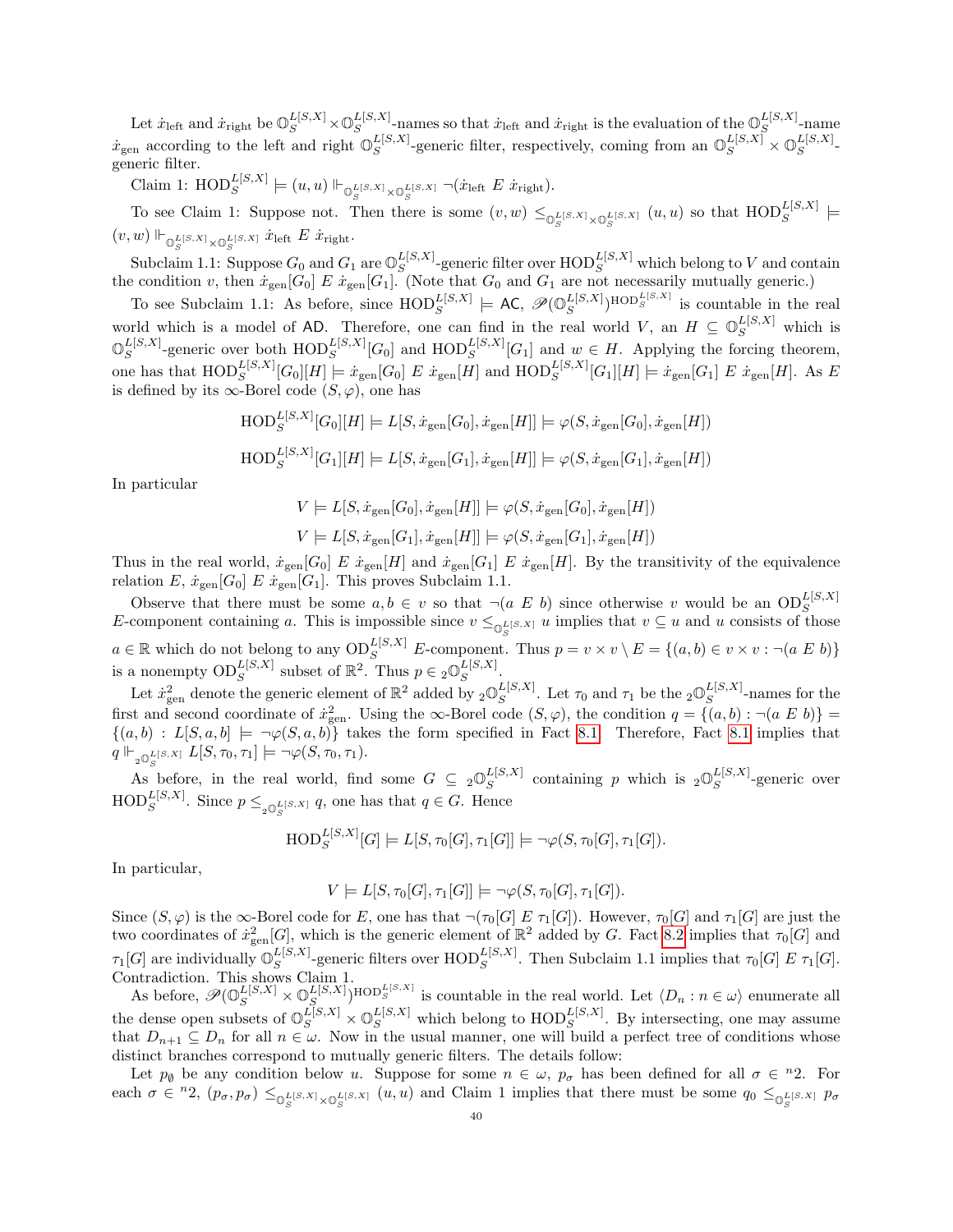and  $q_1 \leq_{\mathbb{Q}_S^{L[S,X]}} p_{\sigma}$  which are incompatible conditions. Let  $(\rho_{\sigma \cap \theta}, \rho_{\sigma \cap 1})$  denote the  $\text{HOD}_S^{L[S,X]}$ -least such pair  $(q_0, q_1).$ 

For  $\sigma \in {}^{n+1}2$ , let  $\rho_{\sigma}^{-1} = \rho_{\sigma}$ . Let  $\langle \sigma_i : i < 2^{n+1} \rangle$  enumerate  ${}^{n+1}2$ .

Now suppose that  $\rho^j_\sigma$  has been defined for all  $\sigma \in {}^{n+1}2$  and  $-1 \leq j < 2^{n+1}$ . By considering all possible pairs and extending by density, find a collection  $\{\rho_{\sigma_i}^{j+1}: 0 \le i < 2^{n+1}\}\$  with the property that

(1)  $\rho_{\sigma}^{j+1} \leq_{\mathbb{Q}_{\sigma}^{L}[S,X]} \rho_{\sigma}^{j}$  $(2)$   $(\rho_{\sigma_{j+1}}^{j+1}, \rho_{\sigma_\ell}^{j+1}) \in D_n$  and  $(\rho_{\sigma_\ell}^{j+1}, \rho_{\sigma_{j+1}}^{j+1}) \in D_n$  whenever  $\ell \neq j+1$ . For  $\sigma \in {}^{n+1}2$ , let  $p_{\sigma} = \rho_{\sigma}^{2^{n+1}-1}$ .

This defines a sequence  $\langle p_{\sigma} : \sigma \in \langle \omega_2 \rangle$ . For each  $f \in \omega_2$ , let  $G_f$  be the  $\leq_{\mathbb{O}_S^{L[S,X]}}$ -upward closure of  $\{p_{f|n} : n \in \omega\}$ . By construction, if  $f \neq g$ , then  $G_f \times G_g$  is an  $\mathbb{O}_S^{L[S,X]} \times \mathbb{O}_S^{L[S,X]}$  $\{p_{f \mid n} : n \in \omega\}$ . By construction, if  $f \neq g$ , then  $G_f \times G_g$  is an  $\mathbb{O}_S^{L[S,X]} \times \mathbb{O}_S^{L[S,X]}$ -generic filter over  $\text{HOD}_S^{L[S,X]}$ <br>containing the condition  $(u, u)$ . Therefore, by Claim 1, for any  $f, g \in {}^{\omega_2}$  with  $f \$ Thus  $A = \{x_{gen}[G_f] : f \in {}^{\omega_2}\}$  is a perfect set of E-inequivalent reals. Thus  $\Phi : \mathbb{R} \to \mathbb{R}/E$  defined by  $\Phi(f) = [\dot{x}_{\text{gen}}[G_f]]_E$  is an injection.

**Corollary 8.6.** Assume  $\mathsf{ZF} + \mathsf{AD} + \mathsf{V} = \mathsf{L}(\mathbb{R})$ . If X is a surjective image of  $\mathbb{R}$  (equivalently  $X \in L_{\Theta}(\mathbb{R})$ ), then X is either wellorderable or  $\mathbb R$  injects into X.

In fact, as observed by [\[2\]](#page-40-20), in  $L(\mathbb{R})$ , this dichotomy actually holds for all sets X in  $L(\mathbb{R})$  not just  $X \in L_{\Theta}(\mathbb{R})$ .

#### **REFERENCES**

- <span id="page-40-17"></span>1. John P. Burgess, *Effective enumeration of classes in a*  $\Sigma_1^1$  *equivalence relation*, Indiana Univ. Math. J. 28 (1979), no. 3, 353–364. MR 529670 (80f:03053)
- <span id="page-40-20"></span>2. Andrés Eduardo Caicedo and Richard Ketchersid, A trichotomy theorem in natural models of  $AD^+$ , Set theory and its applications, Contemp. Math., vol. 533, Amer. Math. Soc., Providence, RI, 2011, pp. 227–258. MR 2777751
- <span id="page-40-2"></span>3. William Chan and Stephen Jackson, Applications of infinity-borel codes to definability and definable cardinals, In Preparation.
- <span id="page-40-0"></span>4. William Chan and Stephen Jackson, Definable combinatorics at the first uncountable cardinal, In preparation.
- <span id="page-40-3"></span>5.  $\ldots$ ,  $\mathbf{L}(\mathbb{R})$  with determinacy satisfies the Suslin hypothesis, Adv. Math. **346** (2019), 305–328. MR 3910797
- <span id="page-40-19"></span>6. William Chan and Stephen Jackson, Cardinality of Wellordered Disjoint Unions of Quotients of Smooth Equivalence Relations, arXiv e-prints (2019), arXiv:1903.03902.
- <span id="page-40-1"></span>7. William Chan, Stephen Jackson, and Nam Trang, More definable combinatorics around the first and second uncountable cardinal, In preparation.
- <span id="page-40-18"></span>8. L. A. Harrington, A. S. Kechris, and A. Louveau, A Glimm-Effros dichotomy for Borel equivalence relations, J. Amer. Math. Soc. 3 (1990), no. 4, 903–928. MR 1057041
- <span id="page-40-15"></span>9. Greg Hjorth, A dichotomy for the definable universe, J. Symbolic Logic 60 (1995), no. 4, 1199–1207. MR 1367205
- <span id="page-40-10"></span>10. Steve Jackson, A new proof of the strong partition relation on  $\omega_1$ , Trans. Amer. Math. Soc. 320 (1990), no. 2, 737-745. MR 972702
- <span id="page-40-11"></span>11.  $\_\_\_\_\_$ , *A computation of*  $\delta^1_5$ , Mem. Amer. Math. Soc. **140** (1999), no. 670, viii+94. MR 1606035
- <span id="page-40-5"></span>12. *Structural consequences of AD*, Handbook of set theory. Vols. 1, 2, 3, Springer, Dordrecht, 2010, pp. 1753–1876. MR 2768700
- <span id="page-40-14"></span>13. Thomas Jech, Set theory, Springer Monographs in Mathematics, Springer-Verlag, Berlin, 2003, The third millennium edition, revised and expanded. MR 1940513 (2004g:03071)
- <span id="page-40-12"></span>14. Alexander S. Kechris, AD and projective ordinals, Cabal Seminar 76–77 (Proc. Caltech-UCLA Logic Sem., 1976–77), Lecture Notes in Math., vol. 689, Springer, Berlin, 1978, pp. 91–132. MR 526915
- <span id="page-40-9"></span>15. , The axiom of determinacy implies dependent choices in  $L(\mathbb{R})$ , J. Symbolic Logic 49 (1984), no. 1, 161–173. MR 736611
- <span id="page-40-6"></span>16. Classical descriptive set theory, Graduate Texts in Mathematics, vol. 156, Springer-Verlag, New York, 1995. MR 1321597 (96e:03057)
- <span id="page-40-8"></span>17. Alexander S. Kechris and Yiannis N. Moschovakis, Notes on the theory of scales, Cabal Seminar 76–77 (Proc. Caltech-UCLA Logic Sem., 1976–77), Lecture Notes in Math., vol. 689, Springer, Berlin-New York, 1978, pp. 1–53. MR 526913
- <span id="page-40-7"></span>18. Alexander S. Kechris and W. Hugh Woodin, Generic codes for uncountable ordinals, partition properties, and elementary embeddings, Games, scales, and Suslin cardinals. The Cabal Seminar. Vol. I, Lect. Notes Log., vol. 31, Assoc. Symbol. Logic, Chicago, IL, 2008, pp. 379–397. MR 2463619
- <span id="page-40-16"></span>19. Richard Ketchersid, Paul Larson, and Jindřich Zapletal, Ramsey ultrafilters and countable-to-one uniformization, Topology Appl. 213 (2016), 190-198. MR 3563079
- <span id="page-40-4"></span>20. Eugene M. Kleinberg, *Infinitary combinatorics and the axiom of determinateness*, Lecture Notes in Mathematics, Vol. 612, Springer-Verlag, Berlin-New York, 1977. MR 0479903
- <span id="page-40-13"></span>21. Itay Neeman and Jindřich Zapletal, Proper forcings and absoluteness in  $L(\mathbb{R})$ , Comment. Math. Univ. Carolin. 39 (1998), no. 2, 281–301. MR 1651950